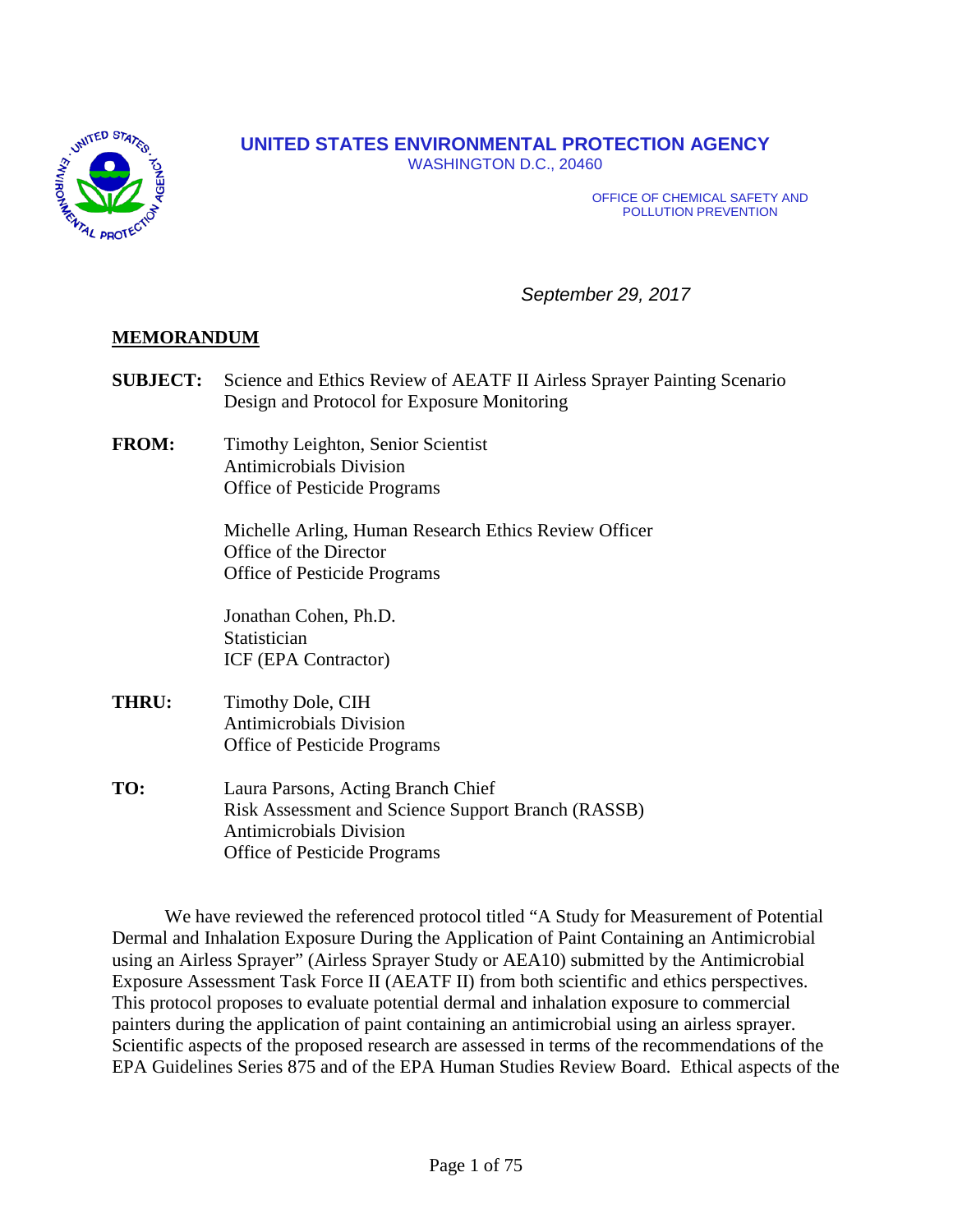proposed research are assessed in terms of the standards defined by 40 CFR 26 subparts K and L and the recommendations of the EPA Human Studies Review Board.

# **A. Completeness of Protocol Submission**

The submitted protocol was reviewed for completeness against the required elements listed in 40 CFR §26.1125. EPA's checklist is appended to this review as Attachment 6. All elements of required documentation are provided in the submitted protocol package and supplementary documentation of review by Schulman Institutional Review Board (IRB).

## **B. Summary Assessment of the Scenario Design**

Supporting details are in Attachment 1.

 $\overline{a}$ 

**1. Scenario Design:** The EPA assesses potential occupational and residential (consumer) exposure from various antimicrobial products that are applied by a multitude of application techniques. Most antimicrobial products that are incorporated into latex paints are used as in-can material preservatives. In these instances, the paint is considered a treated article, and therefore, the paint can itself does not have a pesticide label (http://www.epa.gov/PR\_Notices/pr2000-1.pdf). However, exposures to these types of treated articles are considered in the risk assessments conducted by EPA. In a previous AEATF II protocol, the task force proposed to monitor the brush/roller scenario. In this current AEATF II protocol, the task force proposes to monitor the airless sprayer scenario. The AEATF II defines the interior latex paint application with an airless sprayer scenario in this protocol as *"…the application by a professional painter of a formulated interior latex paint containing an antimicrobial chemical using a professional grade airless paint sprayer."* (V1:14)[1](#page-1-0) The AEATF II proposes to recruit professional painters as test subjects rather than from the consumer applicators. *"Although airless sprayers can be used by non-professional painters (consumers) as an alternative to using a brush and roller, it is not as common nor would a consumer cover as much surface area or use as much paint in a day as a professional painter. For these reasons, this study will be done with professional painters with a range of experience."* (V1:14) The test subjects will have their dermal and inhalation exposure to the treated paint monitored while painting only. The tasks of clean-up will also be monitored except for activities requiring the use of water which might wash residues off of dosimeters, the hands, or the face/neck.

The AEATF II proposes to conduct a total of 18 monitoring events (MEs) assigned to 3 volumes of paint applied using 2 active ingredient concentrations (i.e., propiconazole) as illustrated in Table 1 below.

<span id="page-1-0"></span><sup>&</sup>lt;sup>1</sup> This pagination convention is used throughout this review. "V1" refers Volume 1, "V2" refers to Volume 2, etc. Entries after the colon are page references; many page images bear more than one page number. In Volume 1, the cited page number is from the expression "Page n of 42" found at the bottom right-hand corner. Volume 2 page references are from the expression "Page n of 159" found at the bottom right-hand corner. Volume 3 page references are from the expression "Page n of 227" found at the bottom right-hand corner. Volume 4 page references are from the expression "Page n of 159" found at the bottom right-hand corner.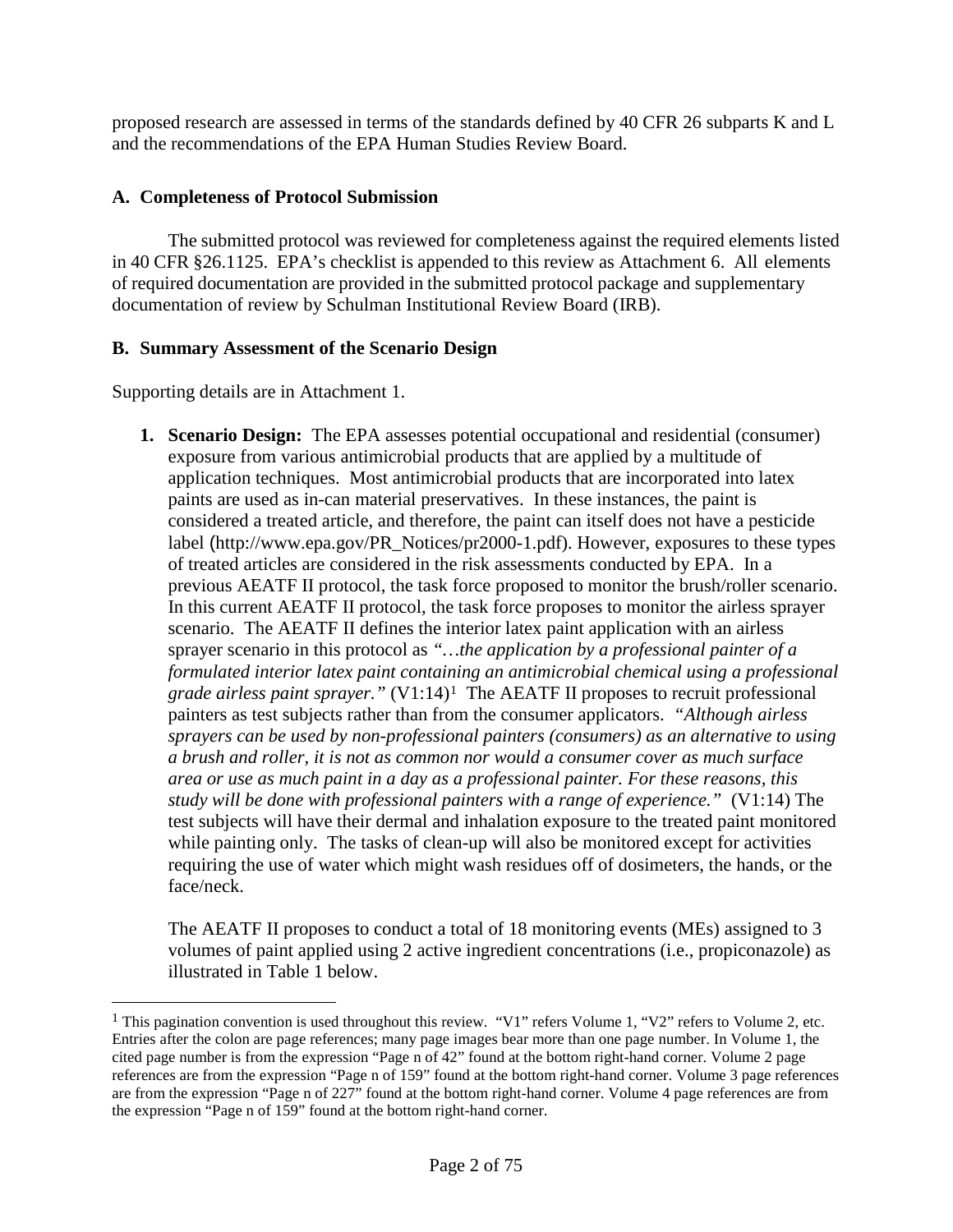| Table 1. Summary of Airless Sprayer Study Groupings and Monitoring Events. |                      |                      |                  |                  |  |  |  |
|----------------------------------------------------------------------------|----------------------|----------------------|------------------|------------------|--|--|--|
|                                                                            | <b>Volume of</b>     | Propiconazole        | <b>Amount of</b> | <b>Number of</b> |  |  |  |
|                                                                            | <b>Paint Sprayed</b> | <b>Concentration</b> | Propiconazole    | <b>MEs</b>       |  |  |  |
|                                                                            |                      |                      | <b>Handled</b>   |                  |  |  |  |
| Group 1                                                                    | 10 gallons           | $1,200$ ppm          | $0.144$ lb       | 3                |  |  |  |
|                                                                            |                      | 12,000 ppm           | $1.44$ lb        | 3                |  |  |  |
| Group 2                                                                    | 15 gallons           | $1,200$ ppm          | $0.216$ lb       | 3                |  |  |  |
|                                                                            |                      | 12,000 ppm           | $2.16$ lb        | 3                |  |  |  |
| Group 3                                                                    | 30 gallons           | $1,200$ ppm          | $0.432$ lb       | 3                |  |  |  |
|                                                                            |                      | 12,000 ppm           | 4.32 lb          | 3                |  |  |  |

The painting activity will include: "*Activities associated with and/or preceding spraying paint such as sprayer setup (positioning, hose and cord, spray gun setup, priming the spray line, stirring the paint, etc.) and paint preparation and staging (opening cans, portioning paint into buckets as needed) will be monitored in addition to spraying the paint. Masking and placement of drop cloths and tarps will not be monitored; these tasks will be done beforehand by study researchers. Spray painting will consist of painting walls, doors, door frames, built-in features such as shelves and closets, as well as ceilings. The test subjects will be experienced professional painters who will be told which rooms and surfaces to paint, but will not be instructed on how to paint. After spraying is completed, associated clean-up activities such as dealing with the remaining paint and cleaning and stowing the paint sprayer will be monitored, as these are typical work tasks for painters."* (V1:22). Additional details on the paint sprayers (e.g., model numbers, nozzles, etc) are provided in the review below.

*"The study will be conducted indoors, in rooms constructed specifically for this study, at one geographical location. "Monitoring will be conducted using existing and/or purposefully built test rooms within a vacant commercial building to create a simulated work site. The simulated work site will mimic a typical home or office environment, with a mixture of large and small rooms, hallways, closets, storage shelves, and doorways. Fixtures such as ceiling fans, interior doors, and simulated windows will also be present. There will be sufficient rooms and surfaces so that sequential subjects will not paint the exact same rooms. The use of a controlled simulated work site allows for freedom from personal interferences with non-subjects, easier scheduling logistics, and eliminates the potential contamination from other sources of propiconazole. It also makes it easier to design monitoring events that focus only on paint application with an airless sprayer as opposed to the broad range of painting tasks a subject and his or her crew might engage in during the painting of an actual job site. Using vacant buildings/areas and simulated work sites also offers greater control of the scheduling of monitoring events. However, the repeated use of simulated work sites reduces exposure diversity that might come from painting different structures and with a range of sizes and layouts. For this reason, the test site will either consist of multiple rooms and hallways and surfaces so that different*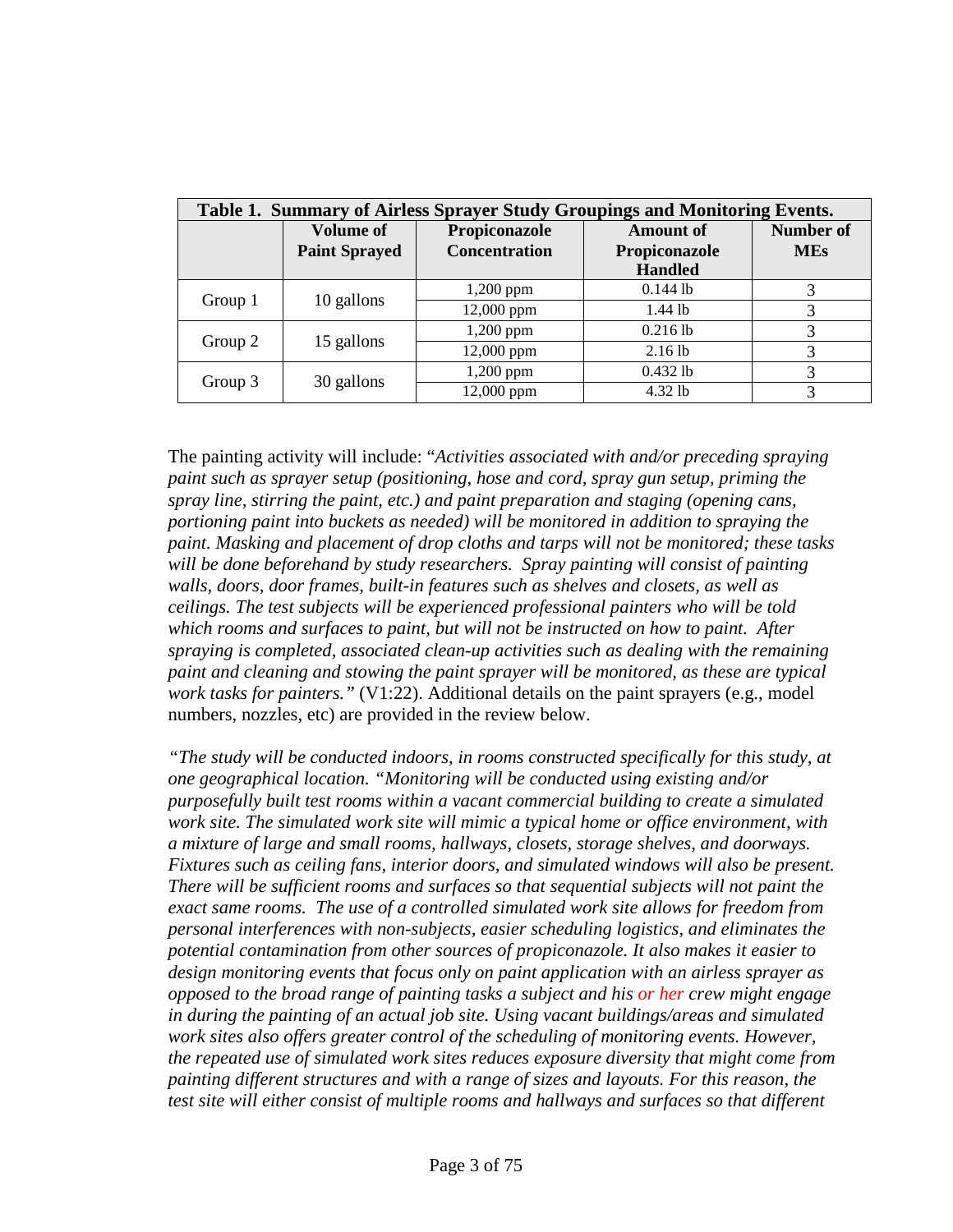## *combinations of rooms and hallways will be used by different test subjects or several different buildings will be leased for the study."* (V2:30)

EPA intends to use these data developed by the AEATF II for the airless sprayer painting scenario to describe typical occupational and residential handlers' daily exposure to antimicrobial formulated products used in paints. The data must be generic enough to be useful for estimating exposures using various types of sprayers, nozzles, etc as well as areas painted (e.g., ceilings, walls, rooms). EPA plans to use the data generated from the proposed airless sprayer painting study generically to estimate dermal and inhalation exposures, and ultimately risks, for other nonvolatile antimicrobial ingredients that are used in paints. Painting with brush/rollers has already been conducted in a separate study by the AEATF II and is thus outside of the scope of this effort.

EPA believes that the AEATF II airless sprayer paint scenario is well defined (some recommendations are provided below), and expects that the resulting data will meet the needs of regulatory agencies. The diversity of daily exposures under the airless sprayer scenario as defined in this proposal will adequately describe a typical to high-end commercial painter's daily exposure to the antimicrobial application. The use of commercial painters as test subjects will potentially result in overall higher exposures than residential painters based on the amount of paint sprayed; but perhaps lower unit exposures because the commercial painters are more experienced. EPA's regulatory approval process for paint includes assessment of commercial painters applying 50 gallons of paint with an airless sprayer and residential painters spraying 15 gallons of paint using an airless sprayer. Thus the risk driver for regulatory decisions is the higher risks from the commercial painter scenario who apply more paint per day and who paint more frequently than residential painters. The airless sprayer exposure data will be used by EPA to extrapolate to the likely exposure expected from future painting events of paint containing antimicrobial products.

**2. Sampling Design:** The AEATF II has described in detail their sampling design for the airless sprayer paint scenario and has incorporated random elements where feasible.The AEATF II proposes to monitor dermal and inhalation exposures using passive dosimetry techniques to measure exposure of human subjects during the painting of rooms using an airless sprayer. The proposed sample size is 18 monitoring events (MEs). The plan is to use 18 individual test subjects (different individuals) recruited from a population of commercial painters with a least 3 months of prior experience. The test subjects will be segregated into three groups delineated by the amount of paint to be sprayed. The volume of treated paint to be used by the three groups is 10, 15, and 30 gallons. The sample size is believed adequate to provide data to meet EPA's 3-fold relative accuracy goal as per the AEATF II Governing Document (2011). Once the planned studies by the AEATF II have been completed, the adequacy of the sample sizes of completed studies will be revisited.

The study will be conducted indoors at one geographical location – Orlando, Florida. *"The test site will consist of one or more leased buildings which will have individual rooms, either existing or constructed specifically for this study, within the structure to provide 10,000 to 15,000 square feet of surface area for painting."* (V1:17) "*The test site*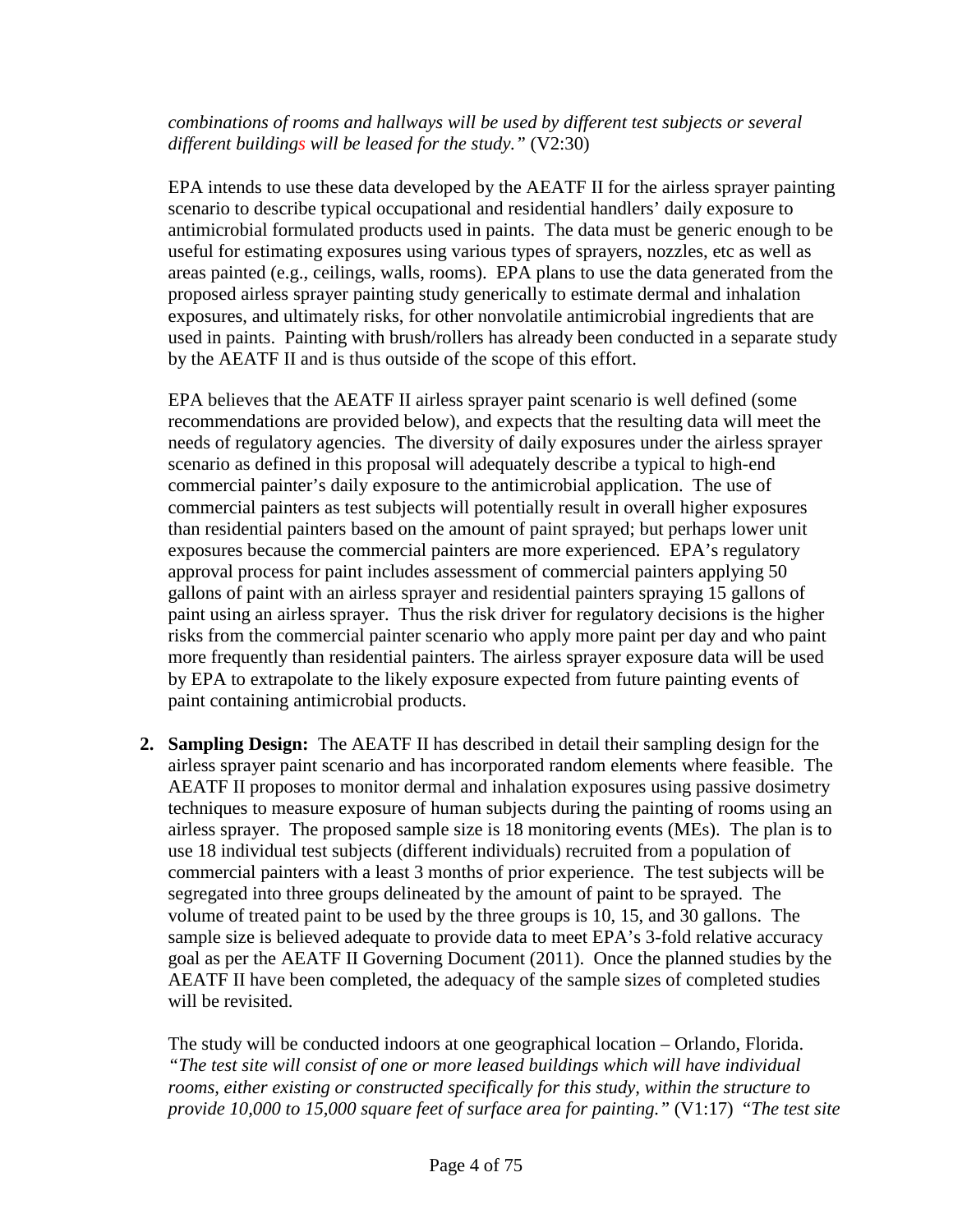*will mimic a typical home or office environment, with large and small rooms, hallways, closets, storage shelves, and doorways. Each test room will measure at a minimum 10 feet by 10 feet with an 8 to 9 foot ceiling height. Subjects will be instructed to paint horizontal and vertical surfaces as well as ceilings in specified rooms. Fixtures such as ceiling fans, interior doors, and simulated windows will also be installed. The purpose of conducting this study in vacant buildings/areas is to be free from interferences from nonsubjects.*" (V1:19)

The airless sprayer selected for the study is the Graco Ultra Max II 695 PC Pro. This airless sprayer *"…represents a typical professional grade airless paint sprayer, capable of delivering 0.95 gallons (water) per minute, and up to 3,300 psi (typical operating pressure is 2,000 psi). Since all airless sprayers basically operate the same way by atomizing fluid into small droplets, the differences in exposure are a function of the worker technique, spray pressure, nozzle type/size, and structure or surfaces being painted as opposed to the sprayer itself. As such, all subjects painting in the simulated work-site will use the same airless sprayer. The airless paint sprayer will be a mid- to high-grade professional equipment that is commonly used by mid-size commercial paint companies. The "most commonly used" designation was determined by AEATF II from conversations with paint store personnel, and the equipment is defined by capability and grade*." (V1:19) "*A selection of five different nozzles based on recommendations from paint and paint equipment suppliers will be provided during the study: Graco Reverse-AClean-+ (RAC) IV with SwitchTips 415, 417, 517, 619, and 521 that have fan swaths ranging from 8 to 12 inches and tip orifices from 0.015" to 0.021". This will allow the subjects to use the tip that they are most familiar with. New tips will be provided for each monitoring event and extras will be available should one clog. In addition to having a selection of nozzles to choose from, there will be three different tip extensions (10, 15, and 20 inches) available. The subjects will be allowed to select which they want to use, if any. The spray pressure will be adjusted by each subject and will be recorded along with their nozzle selection and whether they use a tip extension."* (V2:32)

The airless sprayer paint test subjects will be recruited from the population of commercial painters based on the following: *"Surrogate painters will all be professional painters with at least 3 months of experience using airless sprayers for architectural painting (painting of residential, commercial, and/or industrial buildings) within the last 5 years. The type of training on the use of an airless sprayer such as from a trade school, journeyman program, or on-the-job will be recorded for each subject. Advertisements soliciting subjects will be posted in both English and Spanish local newspapers as well as on local radio stations. Additionally, postings will be placed in local retail and professional paint stores as allowed by store management."* (V1:22)

The physical aspects of the painting scenario includes: "*Activities associated with and/or preceding spraying paint such as sprayer setup (positioning, hose and cord, spray gun setup, priming the spray line, stirring the paint, etc.) and paint preparation and staging (opening cans, portioning paint into buckets as needed) will be monitored in addition to spraying the paint. Masking and placement of drop cloths and tarps will not be monitored; these tasks will be done beforehand by study researchers. Spray painting will*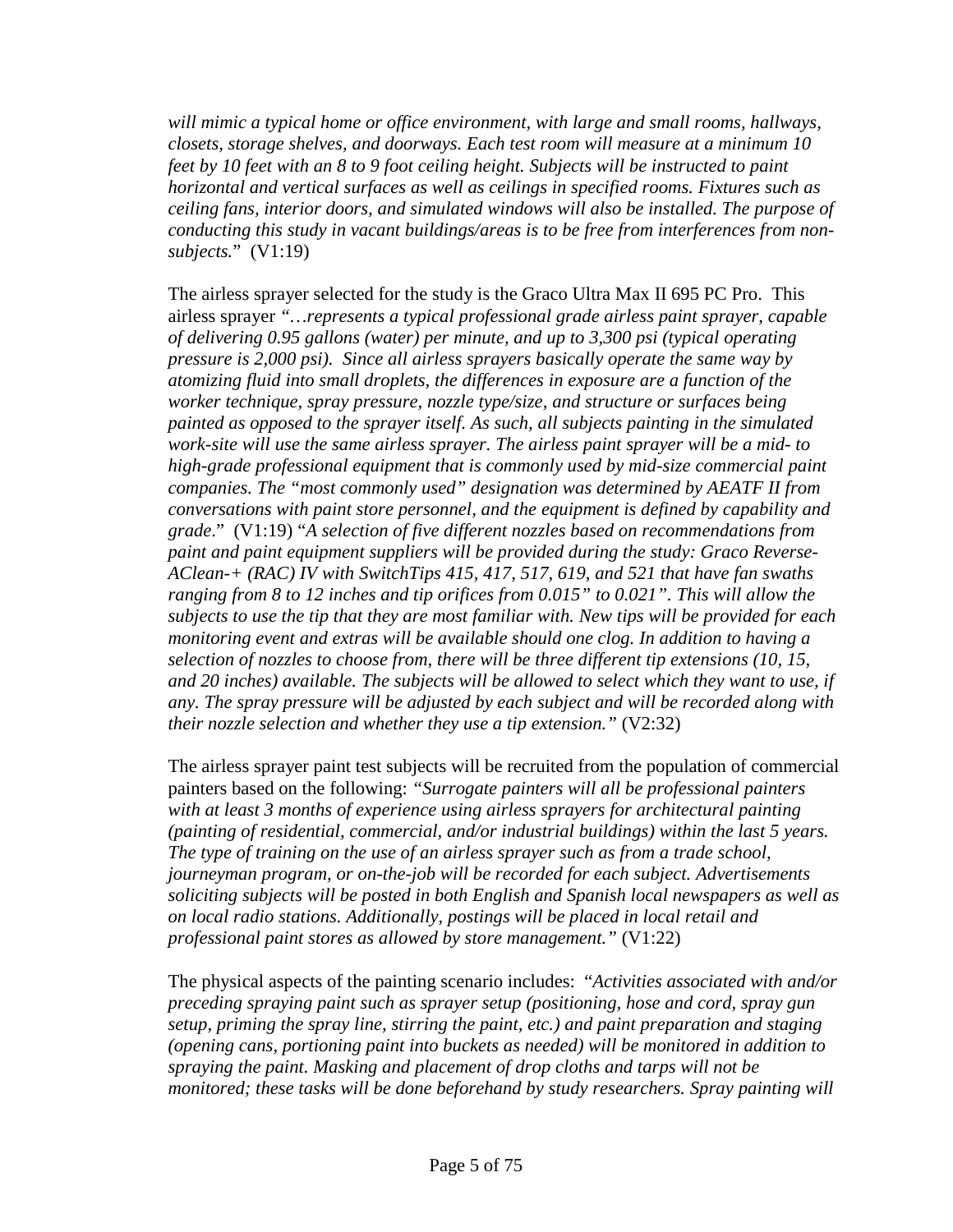*consist of painting walls, doors, door frames, built-in features such as shelves and closets, as well as ceilings. The test subjects will be experienced professional painters who will be told which rooms and surfaces to paint, but will not be instructed on how to paint. After spraying is completed, associated clean-up activities such as dealing with the remaining paint and cleaning and stowing the paint sprayer will be monitored, as these are typical work tasks for painters. However sprayer cleaning will only be included up to the point where water is introduced to the cleanup activities. Since water would likely remove residue from the subject's hands, the monitoring will terminate just prior to the point that the subject would normally rinse the spray line and nozzle with water.*" (V1:22) EPA notes additional consideration of the logistics is needed for the "stowing" of the paint sprayer if the test subject is not going to clean it with water.

The design aspects that tend to either over- or under-predict exposure include:

- **Test subjects** Test subjects will be recruited from commercial painters rather than residential populations. *"The one potential noteworthy source of underestimation is that the population being monitored will consist entirely of professional painters with at a minimum of 3 months of experience. The rationale for the selection of professional painters over consumers is two-fold: (1) it is not as common for consumers to use airless sprayers, and (2) consumers would paint*  less surface area. While these two rationales hold true, the data generated from *this study will also be used to assess consumers who use airless sprayers; however, the antimicrobial regulatory approval process is based on the highest exposure scenario, which is commercial painters because of the higher amount of paint they handle in a day in comparison to consumers. As such, the subjects in this study will paint for a longer period of time and use higher volume spray equipment than what is typical for consumers which may tend to bias exposure to the higher end."* (V1:14)
- **Painting indoors** *– "…source of overestimation bias in the study design is the use of an indoor site. AEATF II believes that an indoor painting environment is likely to increase dermal exposure over an outdoor painting environment due to painting in restricted spaces which provides a significant source for overspray fallout, drips, and bounce-back. The AEATF II also believes that an indoor painting environment has a higher potential for inhalation exposure due to the limited space and restricted air movement compared to an outdoor painting environment."* (V1:14)
- **Reuse of rooms** *-- "…potential source of inherent overestimation bias in the study design…is the use of a simulated work site and the need to reuse the same test rooms for multiple subjects. The residue remaining from prior uses represents a potential source of contamination for subsequent users. This will be minimized by allowing adequate drying time to mitigate the possibility for cross contamination (ambient air-sampling and wall-wipe samples will be collected prior to re-use)."* (V1:14)
- **Cleaning the paint sprayer** *-- "However sprayer cleaning will only be included up to the point where water is introduced to the cleanup activities. Since water would likely remove residue from the subject's hands, the monitoring will*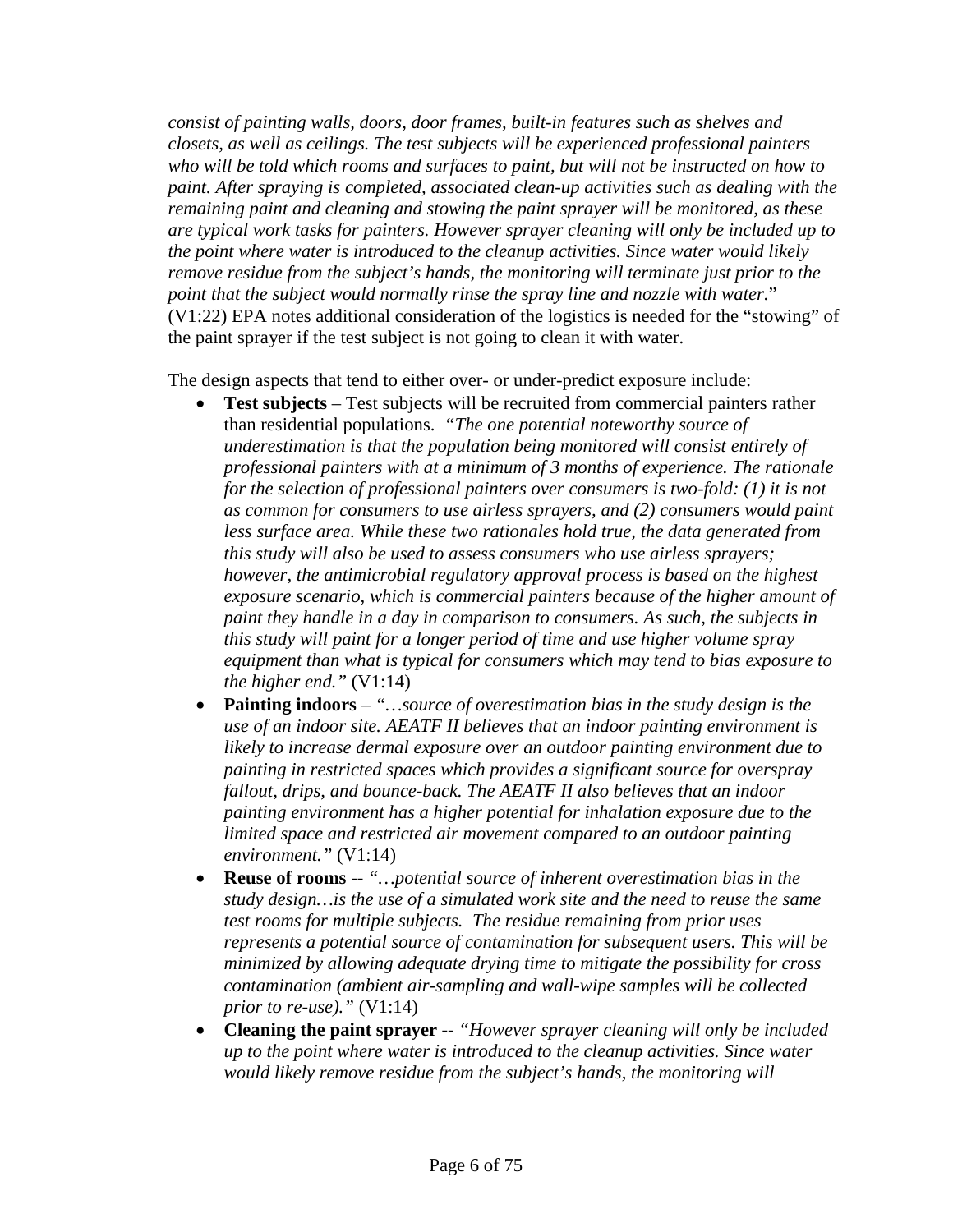*terminate just prior to the point that the subject would normally rinse the spray line and nozzle with water.*" (V1:22).

• **Hand wash removal efficiency –** The AEATF II intends to use the results of the hand wash removal efficiency study previously conducted using BIT for the brush/roller study as a surrogate for this airless sprayer study. Not correcting the hand wash samples would tend to underestimate exposures. The final determination in the use of the BIT study results as a surrogate to correct the hand sampling for loss of propiconazole during this study will be made after the study's final report is submitted and subsequently reviewed by the EPA and the Human Studies Review Board (HSRB). The AEATF II has provided a rationale to bridge the BIT hand wash study to propiconazole (V1:36). The rationale includes several skin wash removal results from various dermal absorption studies and the water solubility of the two chemicals; BIT is slightly soluble in water at 1100 mg/L and propiconazole is less soluble in water at 100 mg/L (V1:41). Table 2 summarizes the average skin wash removal percentages. Although none of the existing data are an exact match to a hand wash sampling method, the overall data indicate that propiconazole will wash off of skin at least as well as BIT and that use of the skin wash removal data for BIT as a surrogate will not underestimate exposure to propiconazole. Therefore, EPA does not believe exposing human test subjects in a new study is warranted.

| Table 2. Summary of Skin Wash Removal Percentages. |               |                           |                  |                              |                      |  |  |  |
|----------------------------------------------------|---------------|---------------------------|------------------|------------------------------|----------------------|--|--|--|
| ${\bf AI}$                                         | <b>Matrix</b> | Loading                   | Anticipated      | <b>Skin exposure</b>         | <b>Avg Skin Wash</b> |  |  |  |
|                                                    |               | $(\mu g \text{ ai/cm}^2)$ | <b>Airless</b>   | time & Skin                  | <b>Removal</b>       |  |  |  |
|                                                    |               |                           | <b>Sprayer</b>   | <b>Wash Method</b>           |                      |  |  |  |
|                                                    |               |                           | Hand             |                              |                      |  |  |  |
|                                                    |               |                           | Loading          |                              |                      |  |  |  |
|                                                    |               |                           | $(\mu g/cm^2)^d$ |                              |                      |  |  |  |
| <b>BIT</b>                                         | Paint         | $0.44$ to 1.5             |                  | 45 minutes;                  | 60-73%               |  |  |  |
|                                                    |               | (a)                       |                  | 50/50 IPA/Water              | (human hands)        |  |  |  |
|                                                    |               |                           |                  | sponge                       |                      |  |  |  |
| Propiconazole                                      | Formulated    | 0.6(b)                    |                  | 6 hrs; wash 5x               | 73%                  |  |  |  |
|                                                    | Product       |                           |                  | mild soap $(40 \text{ g/L})$ | (in-vivo rat)        |  |  |  |
|                                                    |               |                           |                  | cotton swabs                 |                      |  |  |  |
|                                                    |               | 0.56(b)                   | 6.6 to 200       | 6 hrs; $50/50$               | 73%                  |  |  |  |
|                                                    |               |                           |                  | ethanol/water rinse          | (in-vitro human)     |  |  |  |
|                                                    | Paint         | 10(c)                     |                  | $10$ hrs; $3\%$ Ivory        | 92%                  |  |  |  |
|                                                    |               |                           |                  | soap/water                   | (in-vivo rat)        |  |  |  |
|                                                    |               |                           |                  | sponge,                      |                      |  |  |  |
|                                                    |               |                           |                  | water/sponge,                |                      |  |  |  |
|                                                    |               |                           |                  | dry/sponge.                  |                      |  |  |  |

(a) AEATF II BIT hand wash removal study (brush/roller study).

(b) MRID 46250701.

(c) MRID 47736503.

(d) Anticipated hand loading from the airless sprayer study based on current PHED 0467 and Formella (1995). Range of loading is the average unit exposure for the hand values (37,700 µg/lb ai), the hand surface area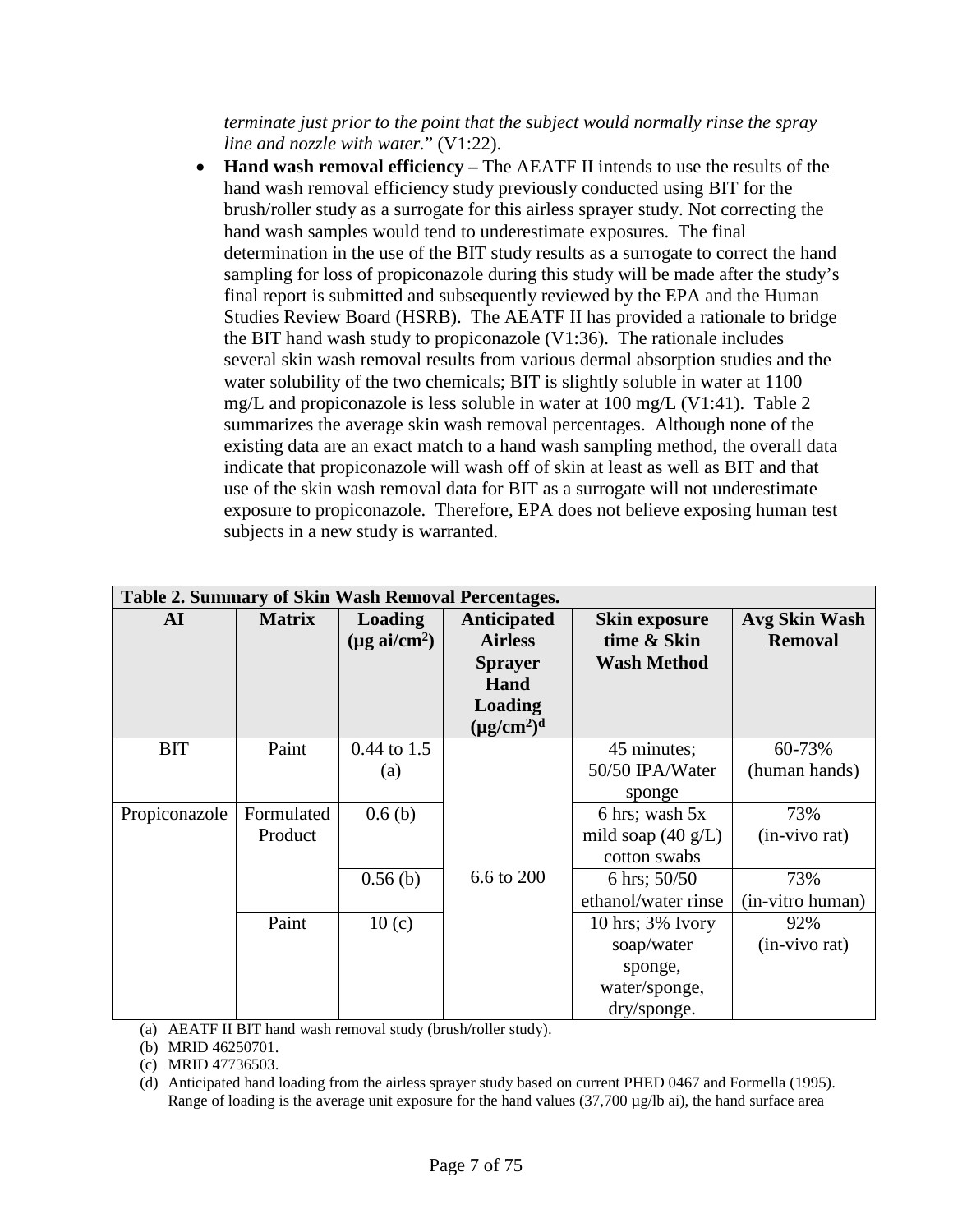of 820 cm<sup>2</sup>, and the minimum and maximum pounds propiconazole to be handled in this proposed study (i.e., 0.144 and 4.32 lb ai from Table 1 above).

Various aspects of the study design incorporate randomization. The following is the description of the random design elements as provided in the protocol submission:

- *"The primary objective of this study is to use synthetic application-days called monitoring events (MEs) to monitor exposure to professional painters who apply paint containing antimicrobial pesticide products with airless spraying equipment."* (V2: 17).
- *"Subjects will be randomly assigned into three groups, each group applying a different volume of paint. Within those groups half of the subjects will apply paint containing approximately 1,200 ppm propiconazole; the other half will apply paint containing approximately 12,000 ppm propiconazole."* (V2:28).
- *"A total of 22 test subjects will be recruited for this study; 18 will be monitored while four will serve as extras in case a scheduled subject withdraws from the study or is terminated. Surrogate painters will all be professional painters with at least 3 months of experience using airless sprayers for architectural painting (painting of residential, commercial, and/or industrial buildings) within the last 5 years. The type of training on the use of an airless sprayer such as from a trade school, journeyman program, or onthe-job will be recorded for each subject. Advertisements soliciting subjects will be posted in both English and Spanish local newspapers as well as on local radio stations. Additionally, postings will be placed in local retail and professional paint stores as allowed by store management." (V1:22).*
- *"The recruitment ads will run for at least one week; if it appears that less than 22 potential test subjects will be signed up for consent meetings by the end of the week, the ads will be extended and will continue until at least 22 prequalified people will have signed up for consent meetings." (V2:37).* As discussed in V1:22 and V2:37, this procedure results in a random sample from those professional painters who see the advertisements and volunteer within the time period. This approximates a random sample from the population of future painting days for professional painters using airless sprayers.
- *"A total of 22 subjects will be recruited for this study. Each subject will be assigned a unique identification number called a subject ID which will start at AEA10-W01 and ending with AEA10-W22. The subject numbers will be assigned to each test subject by having them randomly draw an ID code number out of a bowl. The first 18 numbers (AEA10-W1 through AEA10-W18) identify the subjects who will be scheduled for monitoring, while the four remaining subjects (AEA10-W19 to 22) will be held as alternates. The alternate subjects will be on-call for the duration of the study. Alternates will get compensated even if they do not get monitored in the study. Each subject will be randomly assigned to one of the three spray volume groups based on the ME number that they pull out of a second bowl. ME numbers (1 through 18) will be written on individual pieces of paper, folded, and placed into a bowl. Subjects W1 through W18 will draw one number from the bowl to obtain*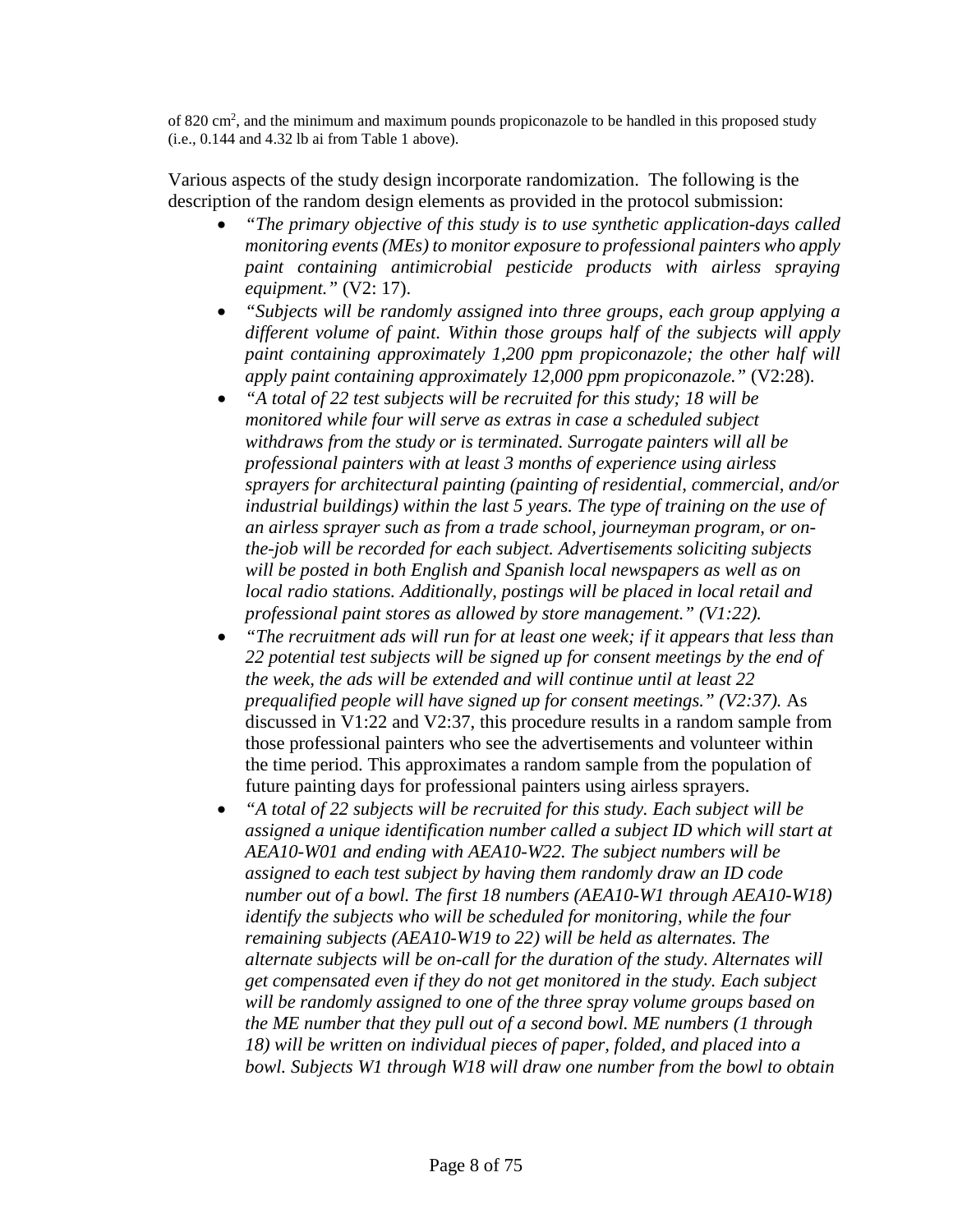*his/her ME number. The Subject ID number and the associated ME number for each subject will be recorded in the raw data."* (V2:36)

**3. Choice of Surrogate Material:** *"The test substance to be used in this study is the formulated paint, Sherwin-Williams SuperPaint® Interior Acrylic Latex Paint (Product Number A86W00151), containing propiconazole. The EPA does not require registration of paint containing propiconazole making no claims of antimicrobial activity; therefore no EPA registration number is available for the paint. Propiconazole was selected for use in this study based on its low mammalian toxicity, stability, presence as a preservative in paints at relatively high rates, and it not being a biocide used in clothing textiles or cleaning detergents. Wocosen® 500 SL which is a preservative containing propiconazole used during the manufacturing of materials will be added to each 5 gallon container of Sherwin-Williams paint before any test subject is monitored."* (V2:25) This is a flat latex paint. According to the AEATF II, the paint is not expected to be diluted with water; however, if a subject feels the paint needs to be thinned in order to spray, he/she will do so and it will be documented by the observer. Wocosen 500 SL is EPA Reg. No. 43813-37 and the CAS number for propiconazole is 60207-90-1. The vapor pressure of propiconazole is 4.2E-7 mmHg at 25º C (MRID 41720301) which is considered to be low (not to result in substantial off gassing).

## **C. Summary Assessment of the Scientific Aspects of the Study Design**

Supporting details are in Attachment 2.

**1. Statistical design***:* As in previous AEATF II studies, the AEATF II is employing a base case design (Governing Document, 2011) that was agreed upon with the US EPA at the initiation of this study program. The generation of a new, relevant, high quality "base set" of data will fill this data gap for airless sprayer painting which was identified by the EPA. It is anticipated in some cases that after the base case is collected no additional data collection will be necessary as the data will be sufficient to meet regulatory needs. In other situations, the task force, in consultation with regulatory agencies, may determine that additional data are required. At that point, more rigorous statistical methods outlined in the Governing Document may be applied.

The benchmark objective in the AEATF II exposure studies is that sample estimates of the arithmetic mean and 95<sup>th</sup> percentile of normalized exposure is accurate to within 3fold 95% of the time (i.e., 3-fold relative accuracy goal or "k=3")*. "If the benchmark accuracy goal (i.e., k=3) is not met once the data are collected and analyzed, the AEATF II will, in consultation with regulatory agencies, determine the best course of action to take. This may mean the development of guidance for the use of these data that takes the increased imprecision of the estimates into account. It is possible that collection of additional monitoring events might be considered."* (V2:60)

**2. Proposed pattern of human exposure:** The test substance will be applied by subjects according to typical painting practices.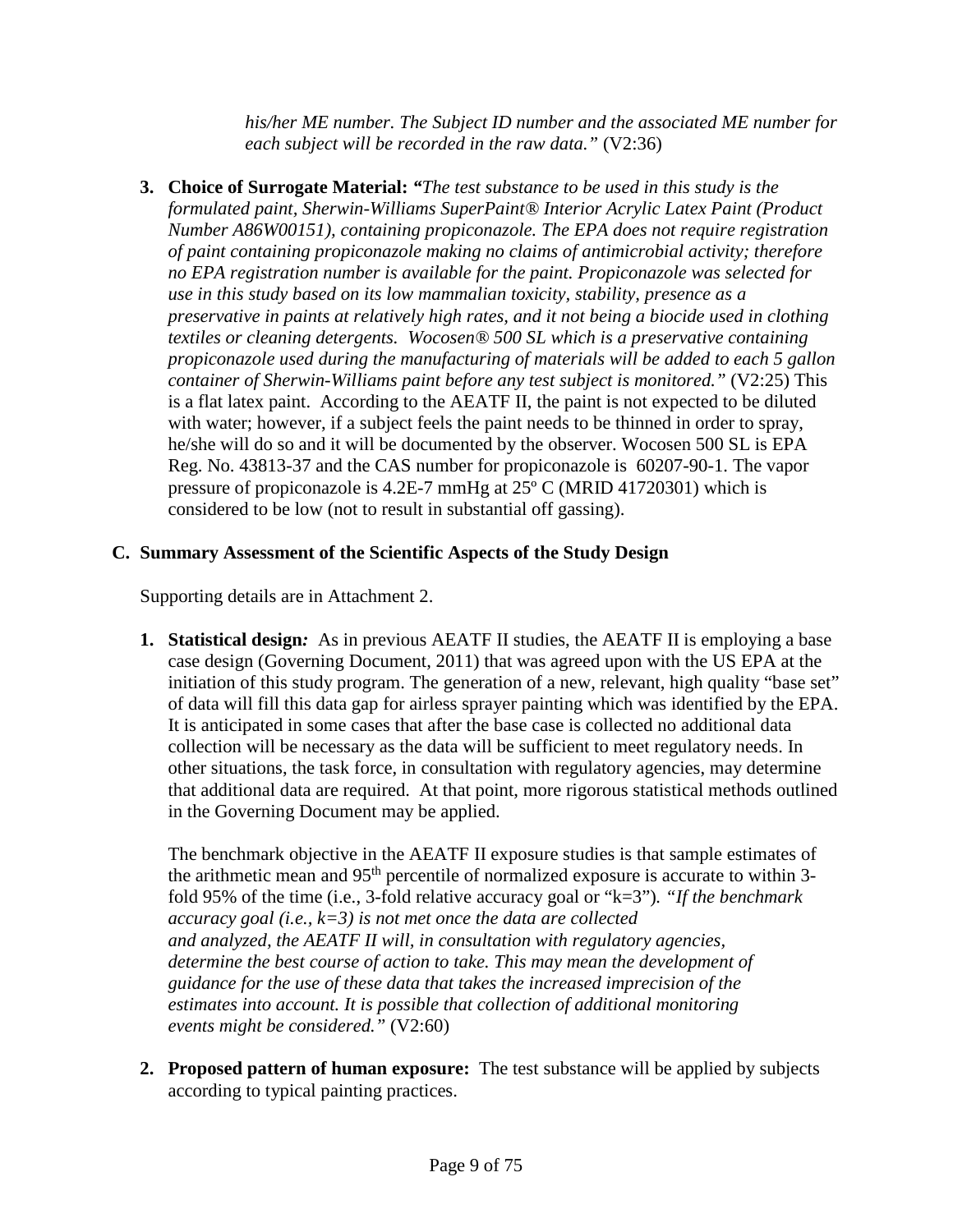*"The subjects will be instructed to perform typical activities associated with and preceding paint spraying including, but not limited to, sprayer setup (positioning, hose and cord staging, spray gun setup, priming the spray line, stirring the paint, etc.), shaking and opening paint buckets, thinning the paint with water as needed, straining the paint to prevent clogging if needed, adjusting and testing the nozzle, portioning paint into other buckets as needed as well as spraying. The masking and placement of tarps will be done ahead of time by researchers." (V2:33)*

*"Directions on how many containers of paint containing propiconazole should be used during the ME will be explained to the subjects. Which rooms and surfaces are to be painted will also be explained to the subject prior to starting the ME. Sprayed surfaces will include walls, shelves, doors, and ceilings. The opening of doors/windows and availability of floor fans or blowers to use and position as needed will be explained to test subjects. Beyond that, there will be no instructions.*

*The subjects will be allowed to handle the paint containers and airless sprayer as they normally do. How the subject opens, stirs, and attaches the containers of paint to the airless paint sprayer will be up to the individual test subject as will which nozzle is used, the spray pressure, and any peripheral equipment. The subjects will either use all of their allotted paint or will be asked to stop painting after 6 hours of monitoring.*

*After spraying is completed, additional associated clean-up activities include, but are not limited to, dealing with the remaining paint, immediate removal of masking tape and paper or plastic and/or folding of drop cloths as needed (if this is their normal practice), and cleaning and stowing the paint sprayer. These clean-up activities will be monitored, as they are typical work tasks for painters. However, sprayer cleaning will only be included up to the point where water is introduced to the cleanup activities. Since water would likely remove residue from the subject's hands, the monitoring will terminate just prior to the point that the subject would normally rinse the spray line and nozzle with water*." (V2:33-34)

The duration of painting will be based on how long it takes each study participant to paint approximately 10, 15, or 30 gallons of paint. The painting time will be recorded. *"In the 1995 Formella chlorothalonil study, it took, on average, about one hour to spray 5 gallons of paint. Based on this, it is anticipated that spraying in this study will take between 2 and 6 hours depending on the volume of paint being sprayed. In order to avoid saturation of the matrices and to ensure that there will be sufficient surface area to treat, the monitoring time will not be allowed to exceed 6 hours."* (V1:21) *"Each subject monitored in the airless paint sprayer study will spray approximately 10, 15, or 30 gallons of paint. It is expected that the application of 10, 15, and 30 gallons of paint will take 2, 3 and 6 hours respectively. Based on painting 250 to 400 square feet per gallon of paint (industry standard), 30 gallons is expected to cover an area of 7,500 to 12,000 square feet."* (V1:21)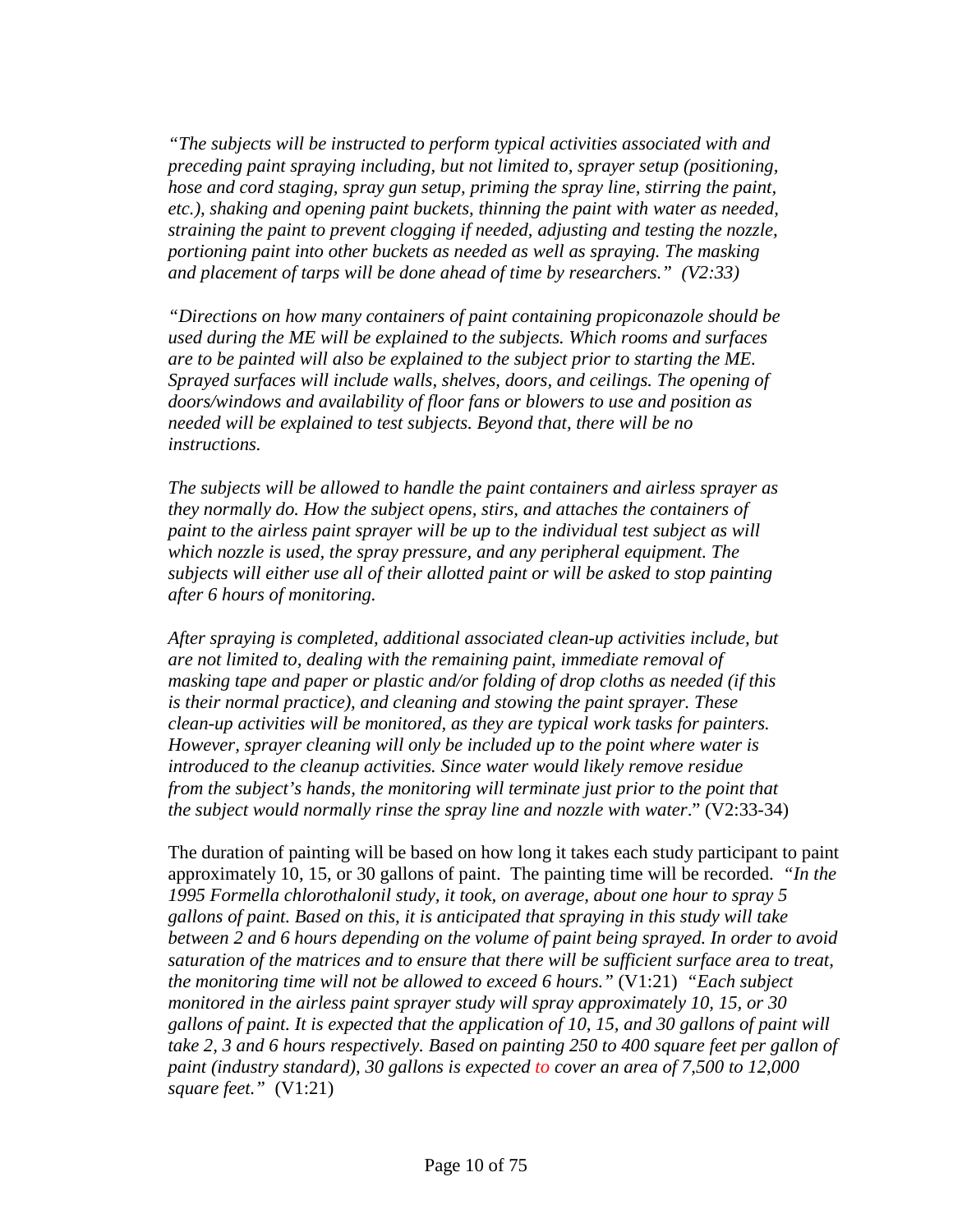The EPA believes that the AEATF II airless sprayer paint study will represent the typical to high end commercial method of painting (Note: The painting with a brush/roller to represent the typical residential method of painting was previously conducted in a separate AEATF II study). The airless sprayer scenario will also be useful to estimate exposure to residential painters who also have access to airless sprayers. The selection of commercial subjects who handle more paint than consumers, test materials, amount of paint applied, airless sprayer and an assortment of spray nozzles to be selected by the subjects, indoor rooms with ceilings, closets, window and door trim, and associated activities (e.g., cleanup, excluding use of water) as described in the protocol is justified. The subjects will be allowed to paint as they normally would do.

**3. Endpoints and Measures:** The AEATF II proposes to measure dermal and inhalation exposures resulting from painting with an airless sprayer. Dermal and inhalation exposure will be measured using whole-body dosimeters (WBD) (inner and outer), a painter's hat, a cloth dosimeter underneath the painter's hat, face/neck wipes, hand wipe/washes, and personal air monitors (V2:50-53). For the WBD, EPA is most interested in the inner dosimeters to assess potential exposure. The outer dosimeters will add to the existing data base on the development of protection factors for single layer of clothing. The potential for foot exposure is minimal and the feet will not be monitored. The hand and face/neck wipe/wash is an appropriate method to determine exposure to the hands and face/neck. The personal air samplers will collect residues from the breathing zone with the sampling cartridge facing downwards (mimicking nostrils). Both OVS tubes to collect total inhaled residues and Parallel Particle Impactors (PPIs) containing PVC filters will be used to trap and measure respirable residues (50% cut point of 4 microns). Flow rates will be approximately 2 L/min for each of the samplers. (V2:50)

*"Air temperature and relative humidity of the work area for the duration of exposure monitoring will be documented with automated instrumentation logging and recording at intervals appropriate for the duration of the work period per SOP AEATF II-10C. Environmental monitoring equipment will be calibrated or standardized according to field facility SOPs. The type and location of any fans or blowers will be documented in the raw data along with whether doors to the outside and/or windows are open during painting. The dimensions and layout of the rooms being painted will be documented in the raw data."* (V2:49)

**4. QA/QC Plan:** The study will be conducted under the FIFRA GLP Standards (40CFR160) (V2:63). The AEATF II QA/QC plan for the airless sprayer paint study is described in sufficient detail and is adequate to ensure that the measurements are accurate and reliable. The QA/QC plan includes field recovery analyses, storage stability studies, and break-through analyses of the air samplers.

Primary components of the field recovery analyses include (V2:53-60 and SOP AEATF II-8E): samples to be fortified at a minimum of four times during the study; three fortification levels per matrix (table V2:54) with the low level 3x to 10x the LOQ and high level based on expected levels, triplicate samples per fortification level, fortified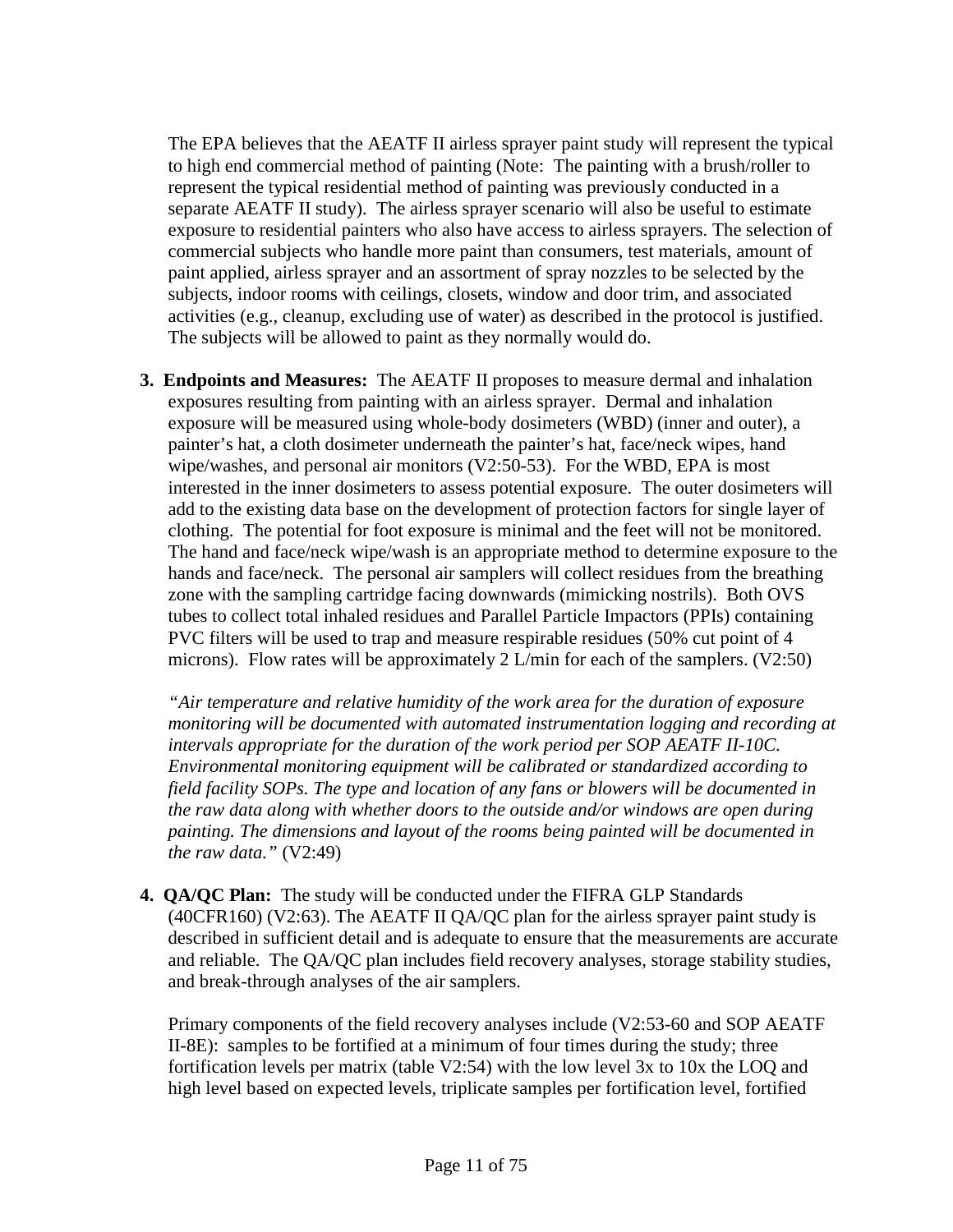samples exposed to ambient conditions for the maximum duration of exposure, and WBD not covered during exposure duration. Field recovery samples will be fortified in the "field" and stored in the same way as the actual study samples, and will be analyzed concurrently with the actual exposure samples. Correction for loss in field recoveries will correct for all phases of potential losses.

**5. Statistical Analysis Plan:** The results of monitoring data will be provided in the final report. The AEATF II will not statistically analyze the monitoring data. The EPA proposed statistical model for these data is a simple linear regression model for the logarithm of the exposure with an intercept term and with a slope coefficient multiplied by the logarithm of the amount of active ingredient. There are three groups of six MEs at different paint volumes. The MEs in each group will have very similar volumes (approximately 10, 15, or 30 gallons, limited to 6 hours of monitoring). Three of the MEs in each group will have concentration levels of 1,200 ppm and the other three will have concentrations of 12,000 ppm. All three groups have the same intercept and slope. The main statistical model will assume a slope of one, which is mathematically equivalent to assuming that the normalized exposure, defined as the exposure per pound of active ingredient, has the same log-normal distribution for all 18 MEs. The fitted model will be used to estimate the arithmetic means, geometric means, and 95<sup>th</sup> percentiles of the normalized exposure for each group, together with bootstrap confidence intervals. The bootstrap confidence intervals will be used to assess the fold relative accuracy against a goal of 3-fold relative accuracy. We will also investigate alternative models where the three volume groups can have different intercepts and/or different variances or where the six volume/concentration groups can have different intercepts and/or different variances. If the linear models do not fit the data sufficiently well, then we will also consider other models such as quadratic models, log-log-logistic models, logistic models and quantile regression models. It will also be important to test the proportionality assumption against independence by fitting models where the slope is not assumed to be one; confidence intervals for the slope will be used to determine if the slope is significantly different from 1 (proportionality) or from 0 (independence). The statistical analysis plan also includes the development of summary tables of the data, and various graphs of the data including exposure plotted against the amount of active ingredient showing the fitted regression models and the different concentration groups, and Q-Q plots of the normalized exposures (to assess the lognormality assumption) and of the studentized residuals (to assess the model performance of the final model).

The proposed approach uses the active ingredient propiconazole for the airless sprayer study but intends to use the results from the hand wash removal efficiency study for BIT to adjust the hand wash/wipe and face/neck wipe residues for possible incomplete removal. The hand wash removal efficiency study produced hand wash removal efficiency estimates of 73% at a BIT concentration of 0.44  $\mu$ g/cm<sup>2</sup> and 60% at a BIT concentration of 1.5  $\mu$ g/cm<sup>2</sup>, giving an average of 66.8%. In addition to the main estimates for dermal exposure using the average 66.8% efficiency, EPA will also assess the effects of the uncertainty in the removal efficiency by recomputing the arithmetic means, geometric means, 95<sup>th</sup> percentiles, bootstrap confidence intervals, and slopes for dermal exposure using the alternative removal efficiency percentages of 60% and 73%.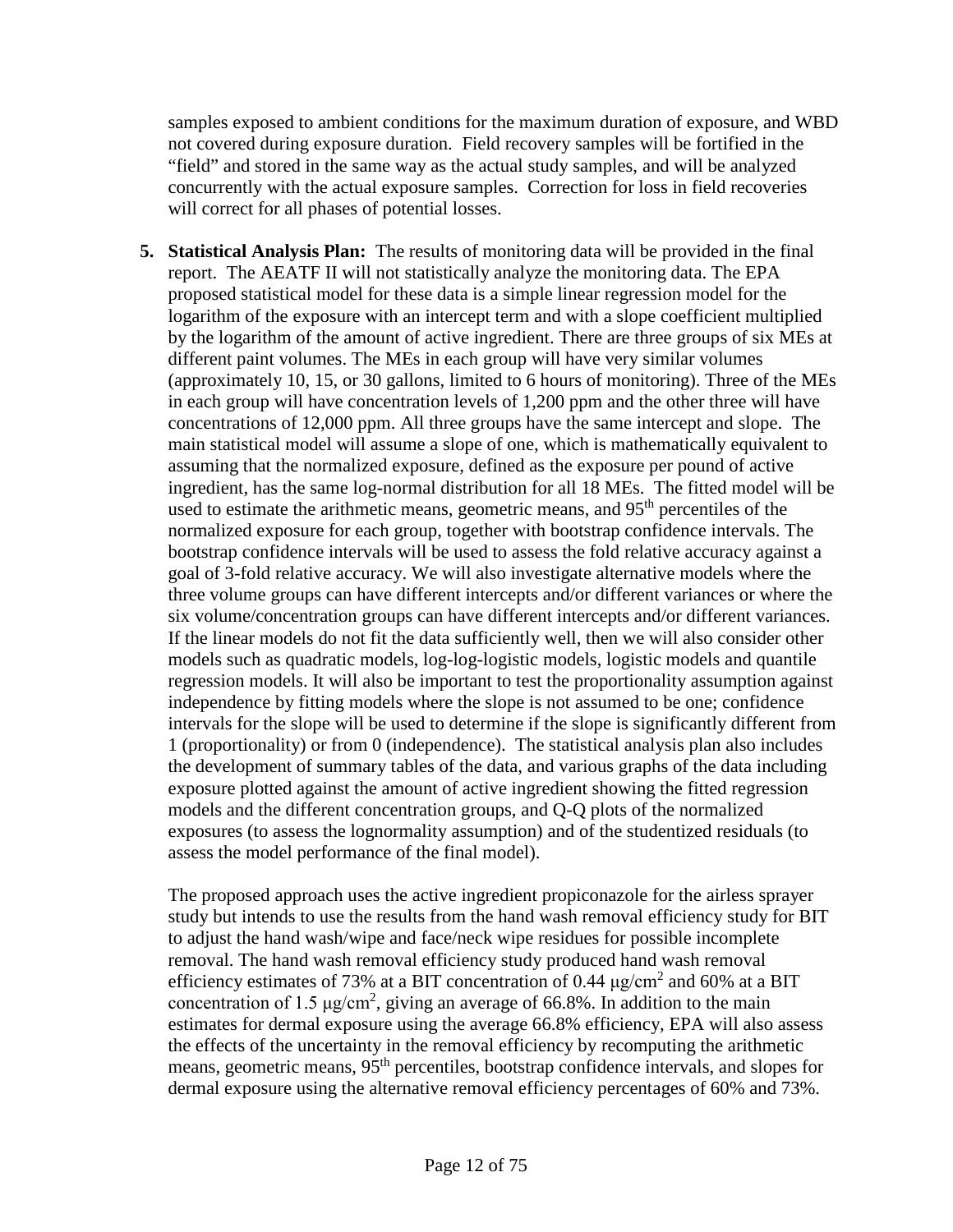This is a partial assessment since it does not account for possible differences between the removal efficiencies of BIT and propiconazole or for the variation in removal efficiencies between subjects.

## **D. Compliance with Applicable Scientific Standards**

This protocol adequately addresses the following elements according to applicable scientific standards:

- Scientific objective
- Experimental design for achieving objectives
- Quantification of the test materials
- Data collection, compilation and summary of test results
- Justification for selection of test substance and dilution rate
- Justification for sample size
- Fortification levels and number of samples for laboratory, field, and storage stability samples

Additionally, the AEATF II has addressed the technical aspects provided in the applicable exposure monitoring guidelines (i.e., Series 875 Group A and OECD Applicator Guidelines) as well as Good Laboratory Practices (GLPs).

#### **Recommendations:**

The EPA provides the following recommendations and comments:

- The protocol does not explain how the sampling dates and rooms to be painted will be allocated to the test subjects. Once the building configuration and application dates have been determined, then these elements can be randomly assigned to the MEs. In particular, the differently sized and shaped rooms should be randomly allocated within each of the three groups (defined by gallons of paint) to avoid potential confounding between the gallons of paint used and the type of room painted.
- EPA notes additional consideration of the logistics during the cleanup routine is needed for the "stowing" of the airless paint sprayer if the test subject is not going to clean it with water (e.g., will the test subjects put away the dirty paint sprayer?).
- The AEATF-II is proposing to use the completed hand wash removal efficiency study conducted using BIT for the brush/roller study to allow EPA to correct for incomplete residue removal from the hand sampling from this study with propiconazole. The AEATF-II is currently completing the final report for the hand wash removal study conducted using BIT. Once the final report is submitted to the EPA, it will be reviewed concurrently with the brush/roller study and subsequently brought before the Human Studies Review Board (HSRB). The planned HSRB review date is early 2018. This airless sprayer protocol has provided a bridging rationale as to why the two chemicals (BIT and propiconazole) can be bridged for the hand wash removal efficiency study (V1:35-41).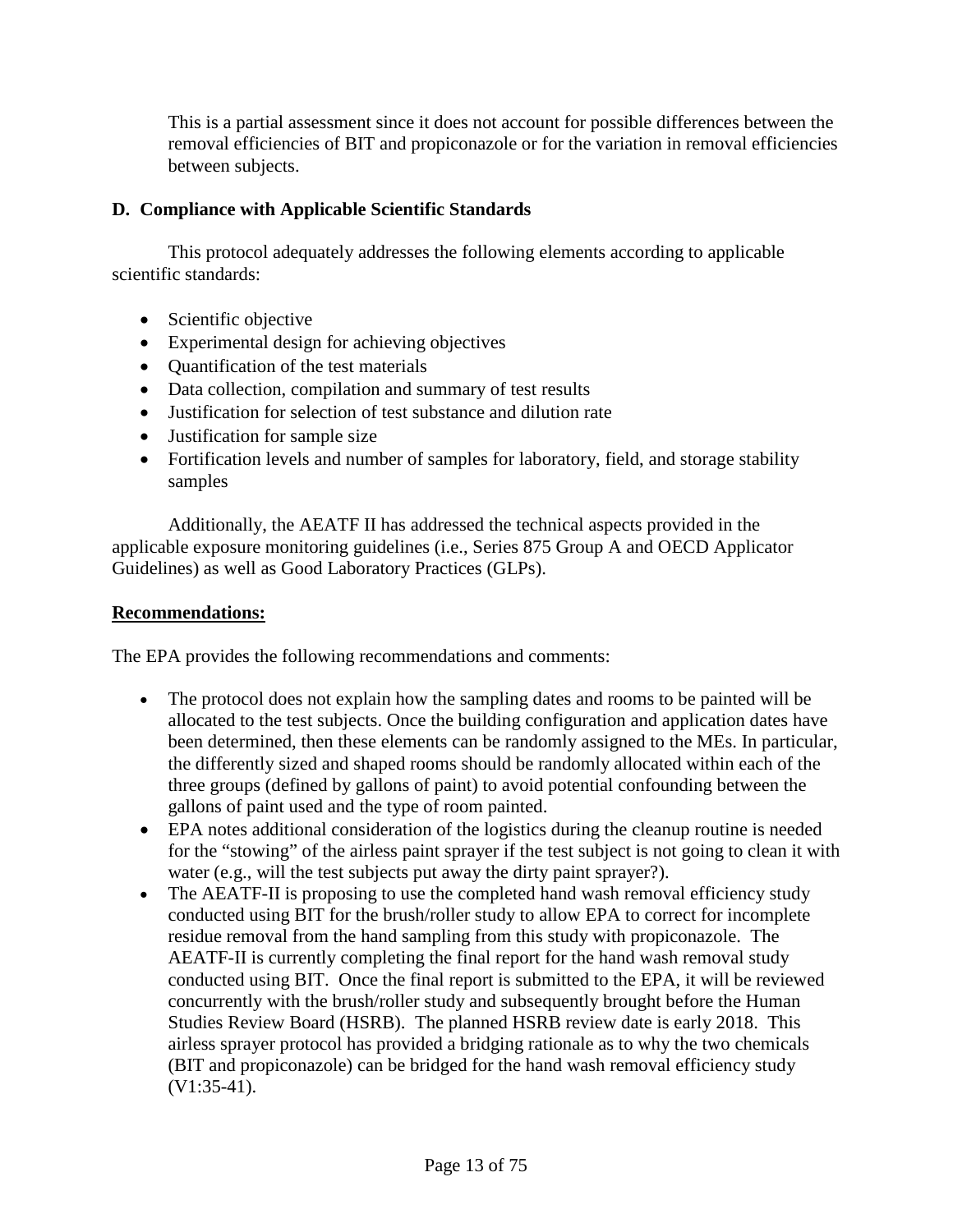- The study is designed to incorporate diversity and it captures many sources of variation in exposure from airless spraying (e.g., different nozzle types, different workers, different room sizes, different paint concentrations, different amounts of paint sprayed, etc.); however, not all plausible sources of exposure variation have been accounted for in the design (e.g., different types of paints, etc.). Therefore, the study captures a range of exposure conditions, but is not likely to cover the full range of variation that is expected to exist.
- The protocol should note that while paint is not expected to be diluted with water, if a subject feels it needs to be thinned in order to spray, he/she will do so and it will be documented by the observer.
- As indicated by the HSRB in the review of the AEATF II protocol for the brush/roller study, AEA07, (Parkin, 2014), the lack of justification and evidence for using only consumer (and in this case professionals) painters, does not detract from the data's scientific reliability but is a weakness when extrapolating exposure measurements to the other subpopulation (i.e., consumers or professionals).

## **E. Summary Assessment of Ethical Aspects of the Proposed Research**

Here is a summary of EPA's observations about the ethical aspects of the proposed protocol, assuming that protocol is amended to address all of EPA's comments as outlined in Section F below. Supporting details are in Attachments 2-6.

- **1. Societal Value of Proposed Research:** The purpose of this study is to "*develop a baseline set of data to provide information for evaluating potential dermal and inhalation exposures of occupational workers who apply paints and coatings containing antimicrobials, with an airless sprayer.*" (V2:10) The data will be submitted to EPA to support registration and re-registration of antimicrobial pesticides. The existing data are not sufficient to answer the research questions. Some existing data reflect consumer, not occupational, exposure patterns, and some were collected using techniques that are no longer used. One existing data set lacks diversity in test subjects and amount of active ingredient handled. Additional dermal and inhalation exposure data are needed to accurately characterize the exposure potential of occupational use of airless sprayers. EPA will use this data in evaluating antimicrobial products applied using this method.
- **2. Subject Selection:** Twenty-two adult subjects will be recruited from the Orlando, Florida area (18 initially assigned for monitoring plus four alternates) through newspaper advertisements (paper and on-line), radio spots, and flyers posted in paint stores. The recruitment will be available in English and Spanish and posted concurrently for a week, or until a sufficient number of qualified candidates are scheduled for consent meetings. The recruitment efforts in two languages and using three different mediums furthers the goal of minimizing bias and achieving as much diversity as possible among respondents and subjects.

The recruitment materials will be targeted to the commercial and residential painting industry in and around Orlando. The study targets participants who are professional painters in commercial or residential settings with at least 3 months of experience using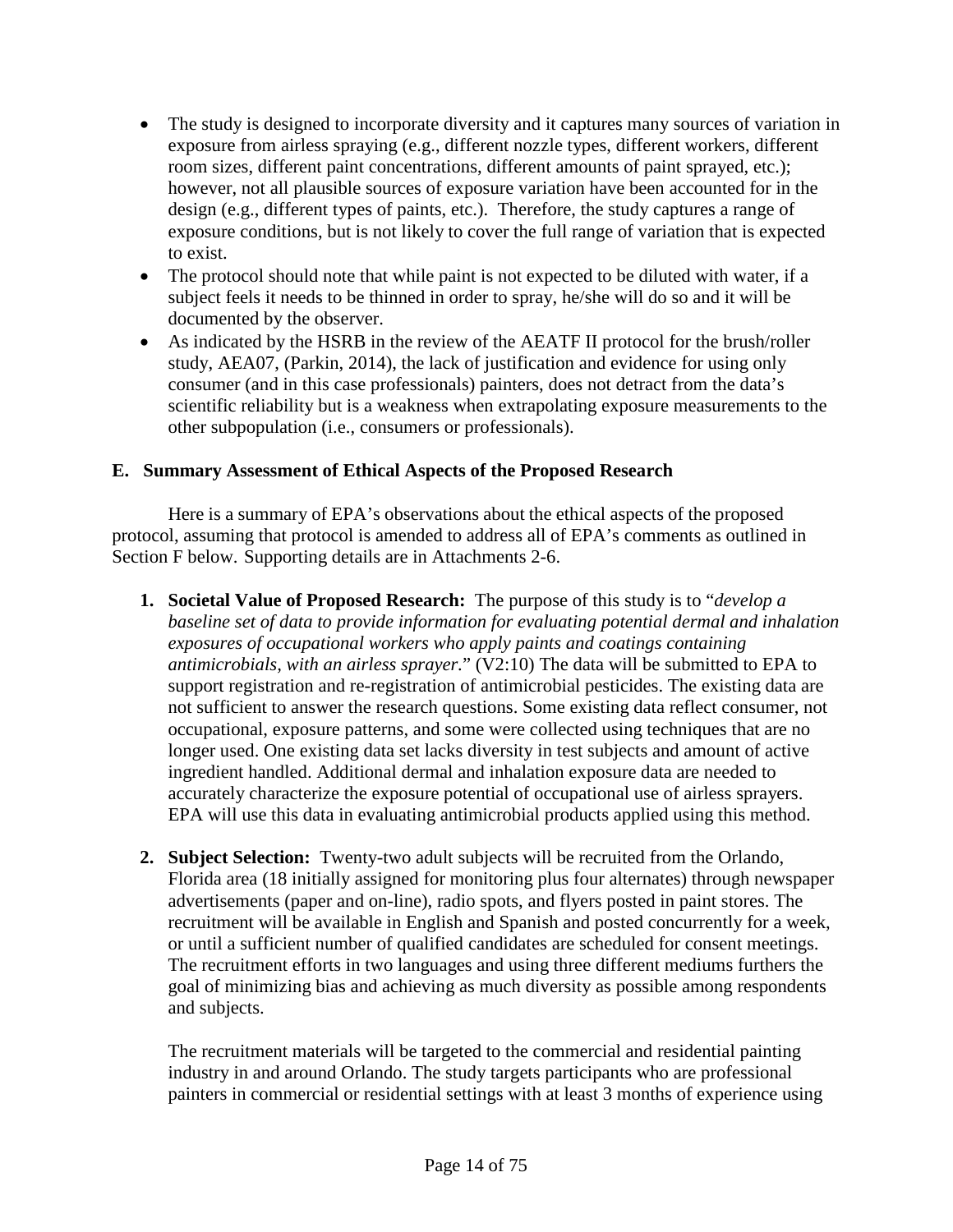an airless sprayer within the last 5 years. The rationale for restricting subjects to professional painters is that consumers/homeowners are not likely to use airless sprayers, and professional painters use a larger volume of paint and are more likely to have higher exposure. According to the protocol, the "a*dvertisements will contain a short description of the study and a toll-free number where interested respondents can leave a message either in English or Spanish. The messages will be automatically forwarded to the Study Director or designated recruiter, and/or bilingual recruiter*." (V2:38) Callers responding to the newspaper advertisements will be screened in either in English or Spanish. If they meet the inclusion criteria, they will be scheduled for informed consent meetings and enrolled.

The inclusion/exclusion given in the study protocol are as follows:

# *Inclusion Criteria*

- *Males or females between the ages of 18 and 65 years as verified by a government issued photo ID*
- *Self-identified as being in good health as defined as able to lift and move up to six 5-gallon buckets of latex paint; spray up to 30 gallons of paint using an airless sprayer while wearing a NIOSH-approved P95 filtering face piece respirator or half-face respirator and eye protection (goggles or safety glasses with side-shields)*
- *Willingness to sign the Informed Consent Form and the Subject Qualification Worksheet*
- *Speak and read English or Spanish*
- *Has a minimum of 3 months experience working as a professional painter using an airless sprayer to apply architectural paint (painting of residential, commercial, and/or industrial buildings) within the last 5 years*
- *Use a filtering face piece or half-face respirator while working as a professional painter and willing to bring and use the same type of respirator when participating in the study*

# *Exclusion Criteria*

- *Skin conditions on the surface of the hands and face or neck (e.g., psoriasis, eczema, cuts or abrasions) as determined by a visual inspection*
- *Pregnant, as declared, or as shown by a urine pregnancy test*
- *Nursing/Lactating*
- *Allergies or sensitivities to chemical-based products particularly propiconazole, any triazole fungicide, isopropyl alcohol, and soaps*
- *Allergies or sensitivities to latex-based products particularly latex paint or latex gloves*
- *Unwilling or unable to participate in the study without gloves*
- *Is an employee or a spouse of an employee of any company represented by the AEATF, the contract research organizations conducting the study, Sherwin-Williams, or the American Chemistry Council (V2:19-20)*

With the EPA's recommendations incorporated, the inclusion/exclusion criteria are complete and appropriate.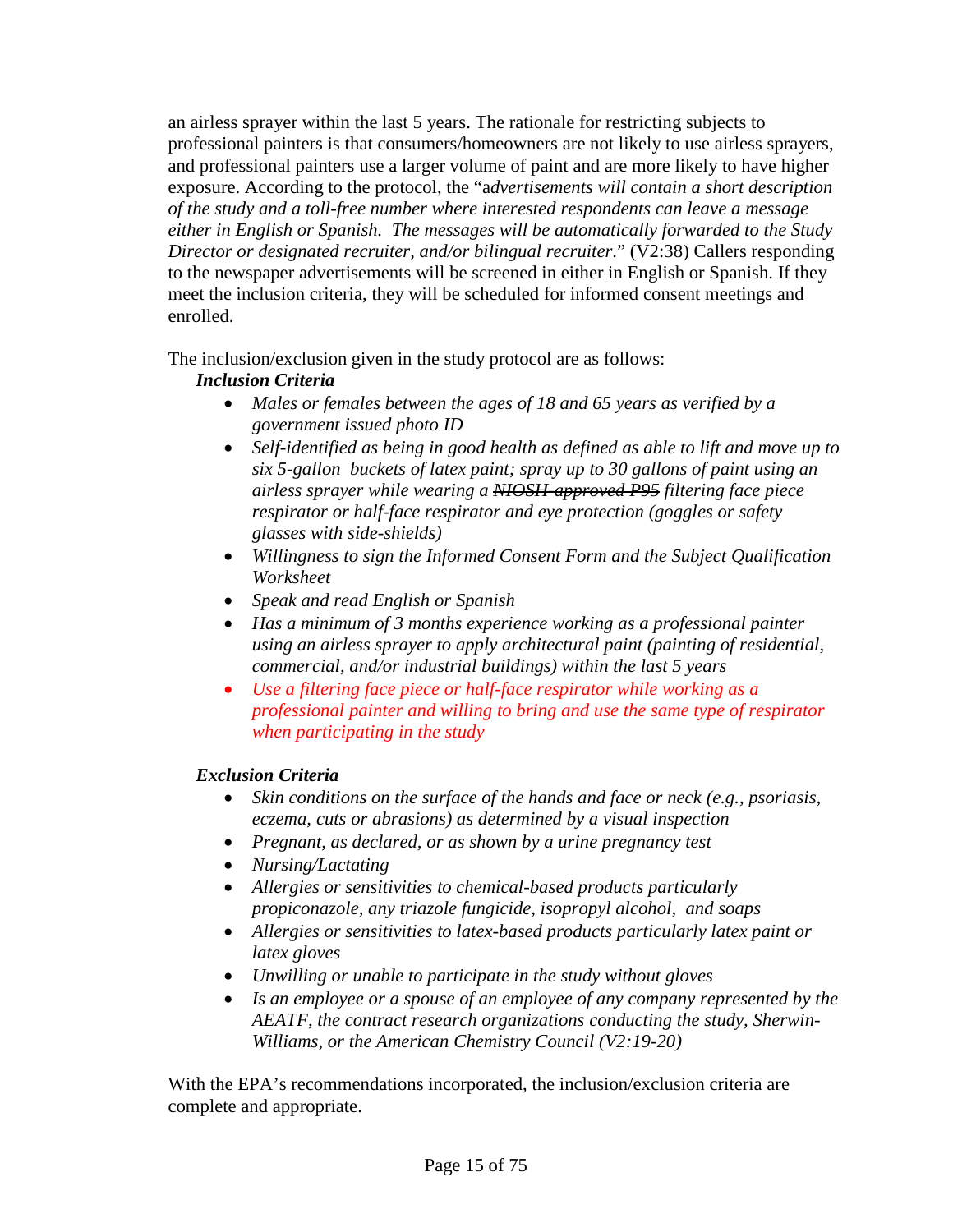Pregnant or nursing women, as well as children, are excluded from participation. Employees or relatives of employees of the investigators, of any of the companies that are members of the AEATF-II task force, or of the American Chemistry Council are also excluded from participation.

The protocol does not call for targeting recruitment to a vulnerable population, and contains adequate precautions to minimize any potential for coercion or undue influence. Recruitment materials and interactions with potential subjects will be conducted in English or Spanish, depending on subject preference. Subjects will be recruited through newspaper, radio, and flyers, rather than through employers, which will minimize the potential for coercion or undue influence. In addition, the compensation is not so high as to unduly influence participants, but represents fair remuneration in line with prevailing wages for professional painters for the subjects' time, travel, lost employment opportunity, and inconvenience.

**3. Risks to Subjects:** The proposed test material, propiconazole, is an EPA-registered antimicrobial pesticide active ingredient. It is registered as a fungicide in agriculture, for wood treatment, and as a materials preservative (biocide/antimicrobial pesticide). Paint containing propiconazole is sold commercially, and the maximum concentration permitted is 1.2%. In this study, the latex paint used would contain propiconazole at concentrations of either 1.2% w/w or 0.12% w/w, consistent with existing EPA approvals and its EPA-approved label.

Risks to subjects include the risks associated with exposure to the pesticide propiconazole, latex-based paints, and isopropyl alcohol; physical risks associated with painting activities; risk of heat illness; physical discomfort associated with wearing a personal air sampling pump; psychological risks associated with changing clothes in front of an unknown person and taking a pregnancy test; and the risk of unanticipated release of confidential information. All identified risks are characterized as of low probability.

The protocol proposes adequate precautions to mitigate the risks to subjects. The paint will contain propiconazole at concentrations at or below what is permitted under the EPA-approved label for the pesticide. Those who are allergic or sensitive to certain chemicals, latex or latex-based paints, isopropyl alcohol, as well as those who have skin conditions that could be exacerbated by exposure to any of these substances, are excluded from the study. Subjects will be wearing two layers of clothing, a hat, goggles/safety glasses, and a respirator to protect them from dermal, ocular, and inhalation exposure. EPA's recommendation to enroll only subjects accustomed to wearing respirators as part of their professional work should minimize the risks associated with respirator use.

Only subjects with experience using airless sprayers in a professional setting for a minimum of 3 months will be eligible to participate. In participating in the study, subjects will do many of the tasks they would normally do as part of their employment. It is not anticipated that participation in the study would expose them to more risks associated with painting than they would encounter on a daily basis at their job. Subjects will be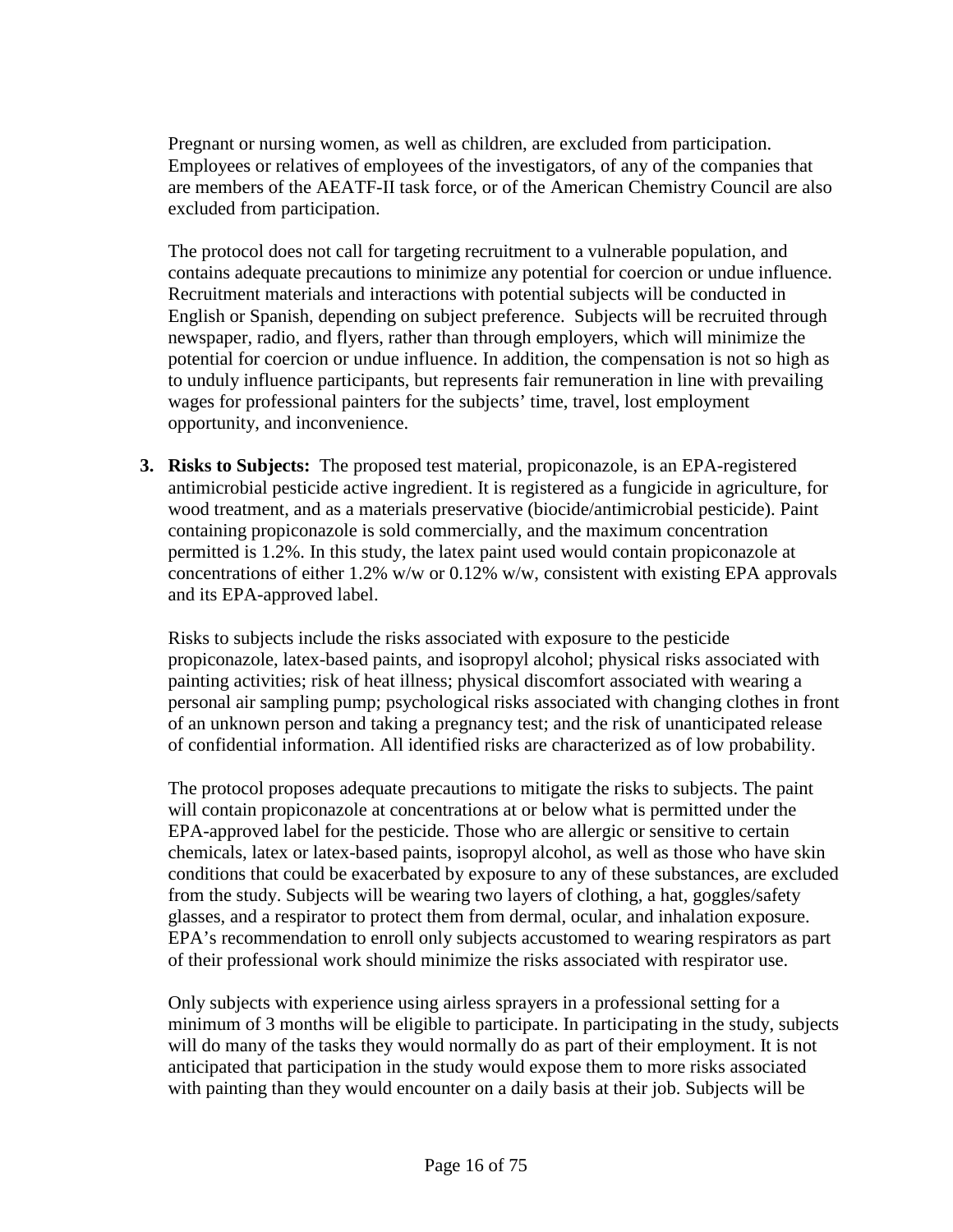permitted to take rests as needed, and the study director will provide chairs and cold drinks.

Study staff will instruct subjects about the signs of heat stress and instruct them to stop painting if they begin to experience any symptoms. They will monitor conditions that could lead to heat stress and stop the monitoring event if the heat index reaches 95 degrees. The study is planned for winter in Florida, when temperatures should be reasonably low. Subjects will have access to fans and blowers, and will be permitted to open outside doors and windows as necessary.

The protocol proposes to minimize psychological risks by ensuring that the donning and doffing of the dosimeter and outer layer of clothing occur in a private area with a member of the study team who is the same gender as the subject. The pregnancy test instructions and verification will be conducted only by a female member of the study staff.

Information about subjects will be kept confidential by using numbers rather than names to identify subjects in study-related documents, keeping the key linking each subject's name and identifying number separate from other study records and in a locked cabinet, and removing any identifiable facial features from subjects in photographs used in study materials.

**4. Benefits:** This research offers no direct benefits to the subjects. The two benefits of this research are likely to be reliable data about the dermal and inhalation exposure of people applying latex paints containing antimicrobial products, and maintaining existing and adding new antimicrobial pesticides to protect products such as paints, stains, and adhesives from degredation.

According to the protocol, "*measuring exposure of workers in this research study will produce more reliable data about the potential dermal and inhalation exposure of painters applying paint containing an in-can preservative (antimicrobial pesticide) while using airless sprayers. The resulting data will improve the completeness and accuracy of the database used by industry and the EPA to assess exposure and risks to workers who are exposed to antimicrobial pesticides used in the preservation of paint and other in-can materials.*" (V2:24)

The study is likely to generate data that will support the new and ongoing registration of antimicrobial pesticides. The availability of these products will benefit society by "*improve[ing] the shelf life of products such as paints, stains, and adhesives by protecting products from degradation by microorganisms.*" (V2:24)

EPA recommends adding a discussion of the benefit to registrants, which is data that can be used to maintain existing antimicrobial pesticide registrations and to register new antimicrobial pesticides.

**5. Risk/Benefit Balance:** The study monitors activities that the subjects, professional painters, generally perform on a regular basis. It is unlikely that as a result of subjects'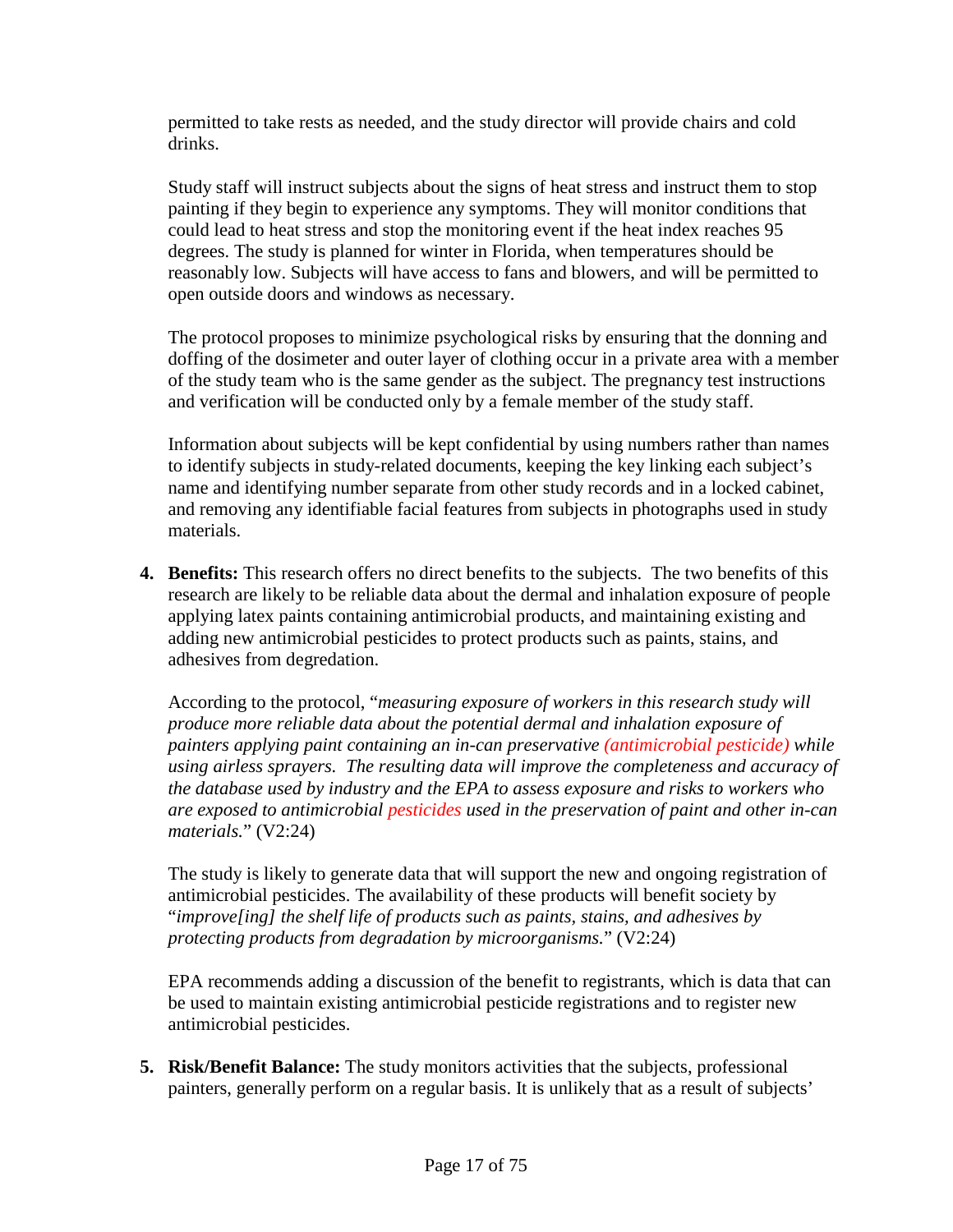participation in this research, they will experience additional risk beyond what they would ordinarily encounter when performing their jobs. With the recommendations of EPA incorporated, the risks to subjects have been thoughtfully and thoroughly minimized in the design of the research. The risks are reasonable in light of the likely benefits to society from new data supporting more accurate exposure assessments for antimicrobial products applied with airless sprayers.

- **6. Independent Ethics Review:** The protocol, informed consent form, subject qualification form, and recruitment materials were reviewed and approved by the Schulman IRB in August 2017. This research may not be initiated until IRB approval is granted following EPA and HSRB review.
- **7. Informed Consent:** Informed consent will be obtained from each prospective subject and appropriately documented in the language preferred by the subject. The ability to read and understand English or Spanish is a requirement for inclusion in the study.

All written recruitment, consent, and risk communication materials will be available in both English and Spanish. In order to ensure effective communication and thorough comprehension by anyone preferring Spanish over English, a Spanish-speaking member of the research team will be available to participate in any consent meetings at which a candidate indicates that he or she would prefer to communicate in Spanish.

At the consent meeting, potential subjects will be provided with two copies of the informed consent form and instructed to read it. After they have finished reading the form, a member of the study staff (plus a bilingual researcher if necessary) will review the consent materials. "*The experimental study and the inclusion and exclusion criteria will be described to each volunteer in detail, and potential subjects will be encouraged to ask questions or request clarification during the meeting and at any point during the study. The amount and form of compensation, the potential risks and discomforts, and treatment and compensation for injury will be fully explained.*" (V2:38-39) The potential subjects will be reminded that they are free to withdraw at any time without any penalty or loss of benefits to which they are entitled. Potential subjects will be permitted to take the form home to think about whether they want to participate. Once a qualified potential subject decides to participate, they must answer some questions about the study to ensure their comprehension of the consent materials, (V4:159), and then sign the consent form and the Subject Qualification Worksheet. Each subject will be assigned as a subject or alternate and given instructions about participation.

**8. Respect for Subjects:** The protocol includes measures to protect subjects' privacy, including identifying subjects by number rather than name; maintaining the record linking name and number separately from the other study-related records and in a locked cabinet; not including the subjects' faces in any photos used in study reports; and restricting access to records of the study to the study team, sponsor, EPA and the IRB. The protocol specifies that pregnancy testing will be conducted in a private location, the results will be verified by a female employee, and provision will be made for discrete disposal of the test. The process of dressing and undressing in the clothing required for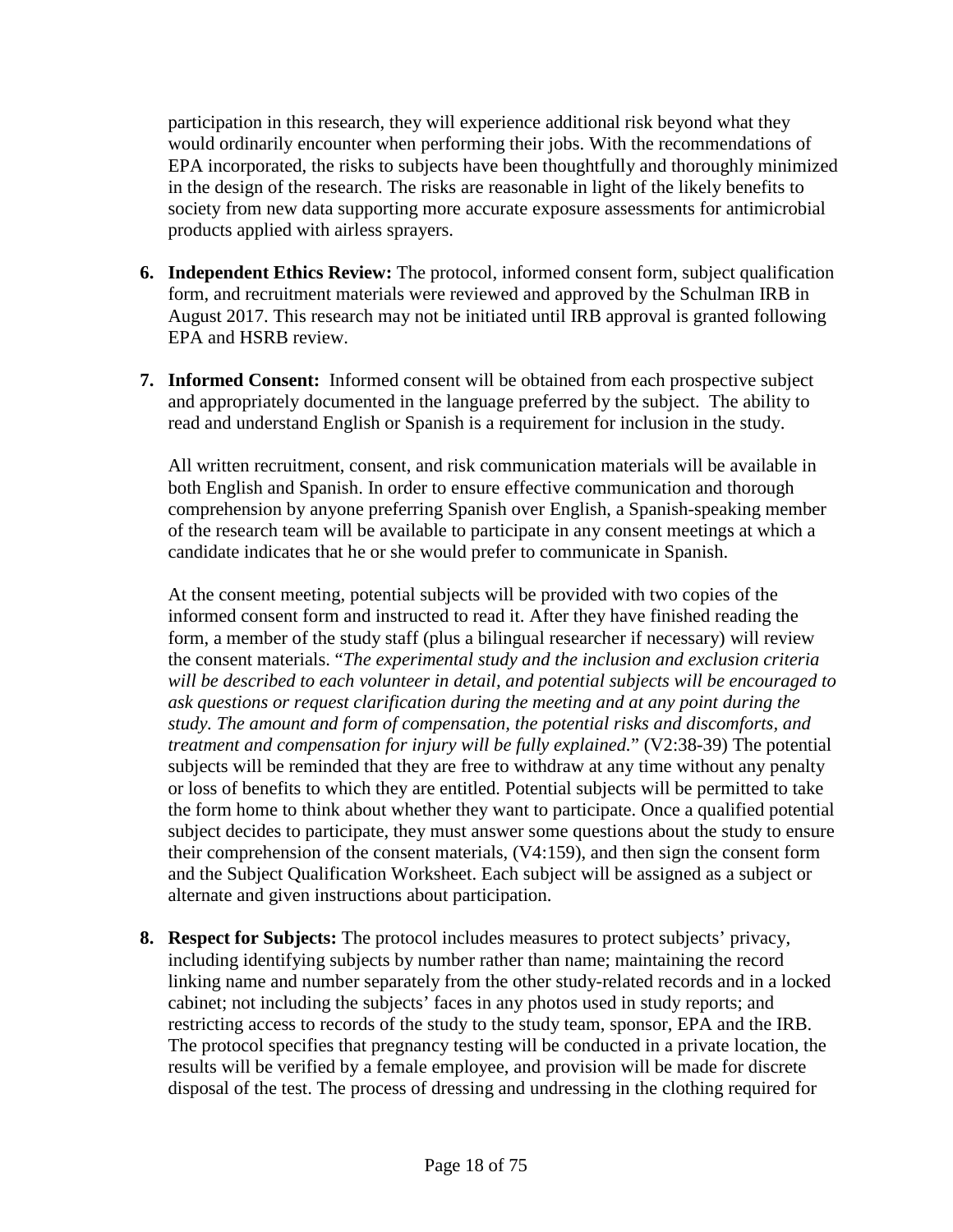the study will be conducted in a private location with a member of the study team of the same gender as the subject.

The proposed compensation for subjects, \$20 for the consent meeting and \$200 for the study day, is adequate to compensate them for inconvenience, missed employment opportunity, and travel to and from the test location. It is in line with the average pay for a professional painter, and is not so high as to constitute undue inducement to participate or so low as to draw only economically disadvantaged participants.

Candidates and subjects will be informed that they are free to decline to participate or to withdraw at any time for any reason, without penalty, at multiple points in the recruitment, consent, and study processes.

## **F. Compliance with Applicable Ethical Standards**

This is a protocol for third-party research involving intentional exposure of human subjects to a pesticide, with the intention of submitting the resulting data to EPA under the pesticide laws. Thus the primary ethical standards applicable to this proposal are 40 CFR 26, Subparts K and L. In addition, the requirements of FIFRA  $\S 12(a)(2)(P)$  for fully informed, fully voluntary consent of subjects apply.

A detailed evaluation of how this proposal addresses applicable standards of ethical conduct is included in Attachments 2-6 to this review.

## **EPA Ethics Comments**

Before the research is conducted, the documents should be revised as follows and resubmitted for review and approval by the reviewing IRB. This list of comments does not include all typographical and spelling edits, or minor suggestions about wording or language placement:

General comments

- 1. Clarify the time period that will elapse between monitoring events using the same rooms. At some points, monitoring events may be conducted every other day; at other points, the protocol calls for a 24 hour waiting period. It is unclear whether this period is measured from the start of each monitoring event, or from the end of one monitoring event to the initiation of a subsequent event. EPA suggests revising this discussion as follows (e.g., V2:13): "No monitoring event will be initiated less than 48 hours after a previous monitoring event was initiated in the same rooms Rooms may be reused no more than every other day to allow sufficient drying time between monitoring different subjects." This would meet the intent of conducting monitoring events in the same room no more frequently than every other day.
- 2. Respirators:
	- a. A survey of professional painters showed that 6 out of 7 respondents wear respirators while using airless sprayers, but did not specify the type of respirator. (V1:32-33) Respirators must be fit tested to each user to ensure that is worn safely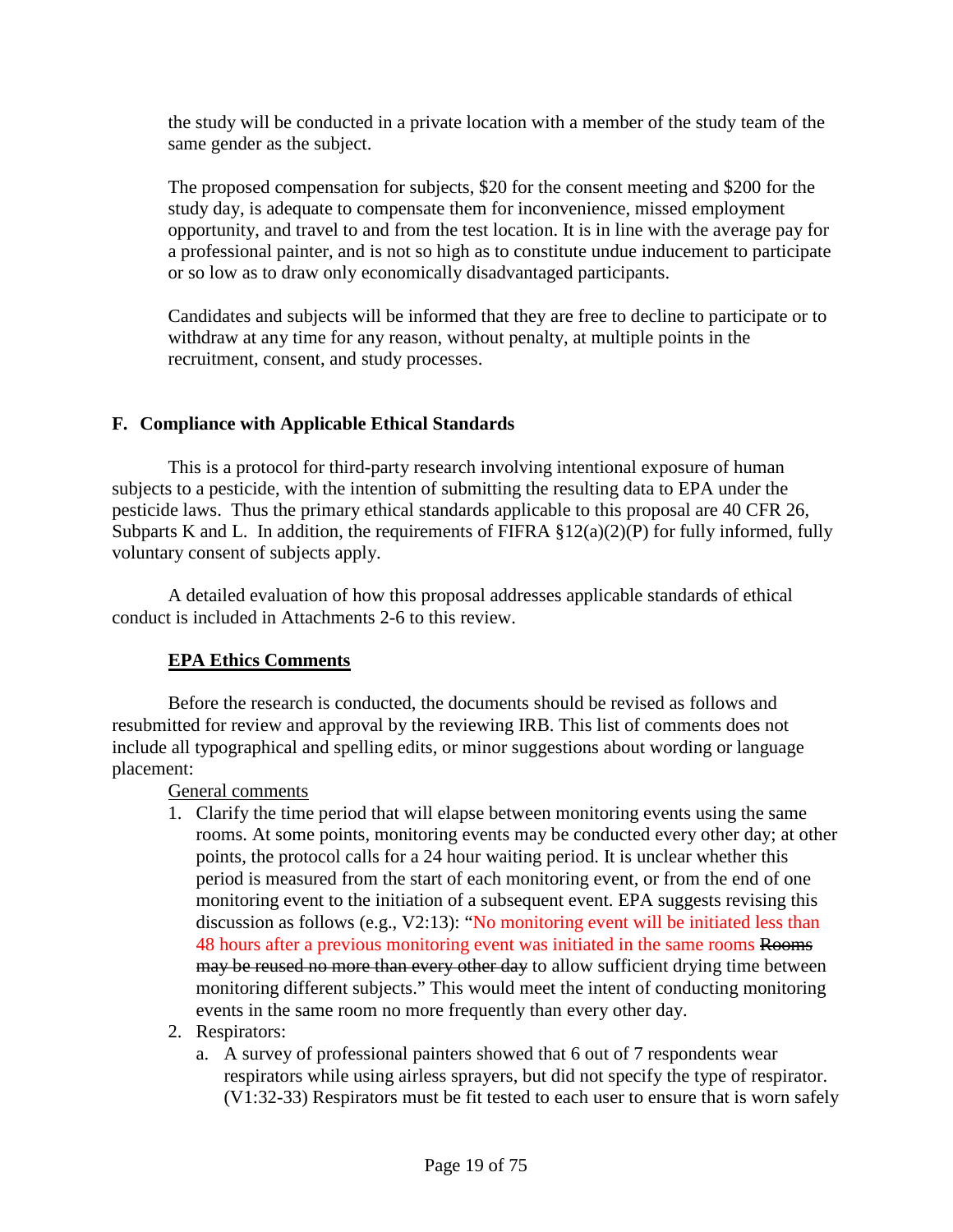and fits properly. To protect subjects and to allow them to use the respirator they are familiar with, EPA suggests that the inclusion criteria be revised to enroll only those potential subjects who wear a filtering face piece respirator or half-face respirator as part of their routine work and who are willing to use the same respirator (or type of respirator) during the study, rather than having the research staff provide filtering face piece respirators to subjects.

- b. Remove "P95" and "N95" throughout; allow subjects to use the filtering face piece respirator or half-face respirator they would ordinarily wear when using an airless sprayer.
- c. Replace "dust mask" with "filtering face piece respirator".
- d. Include a discussion of the risks of wearing a respirator, and how they will be mitigated.
- 3. Identify propiconazole as a pesticide (not surrogate chemical, chemical, etc.) throughout the protocol, consent form, and recruitment materials.
- 4. Clarify whether the subjects will be using one color of paint (Sherwin Williams Extra White) or different colors to distinguish what has been painted during different monitoring events. The protocol discusses both.
- 5. Clarify when and how alternates will receive compensation. The consent form seems to indicate that an alternate would only be compensated if he or she is called to the test site, but the protocol notes that alternates will be compensated even if they are not monitored (see V2:40). Include details about how alternates will be paid for their availability if they are not called in to the test site; subjects are being paid in cash at the test site at the end of the monitoring event.
- 6. Provide booties to subjects to protect their shoes from splatter.
- 7. EPA notes that the IRB approval includes the following: "*As a California site, you are required by California's Health and Safety Code §24173 to provide the subject or subject's conservator or guardian, or other representative, as specified in §24175, with a copy of the experimental subject's bill of rights, prior to consenting to participate in any medical experiment. The copy must be signed and dated by the subject or the subject's conservator or guardian, or other representative."* (V2:158- 159) The protocol calls for conducting the study in Orlando, Florida, not California. In addition, the proposed research is not a medical experiment. EPA recommends that the study sponsor clarify with Schulman IRB whether this provision applies to the proposed research.

## Specific comments on the protocol

- 8. V2:15 Revise the protocol to include more information on why subjects will not be wearing gloves, e.g., gloves absorb more active ingredient and give an overestimate of exposure compared to residue removal from bare hands?
- 9. V2:19 Revise as follows: "A*ll protocol changes (amendments and deviations) must be reported to the IRB by email or through the Schulman web-site portal (eSubmission™). All amendments must be reviewed and approved by the IRB prior to implementation in the study, except for amendments deemed necessary to eliminate apparent immediate hazards to human subjects. Proposed changes (amendments) deemed necessary to eliminate apparent immediate hazards to the human subjects may be implemented without prior IRB approval; these must be reported to Schulman*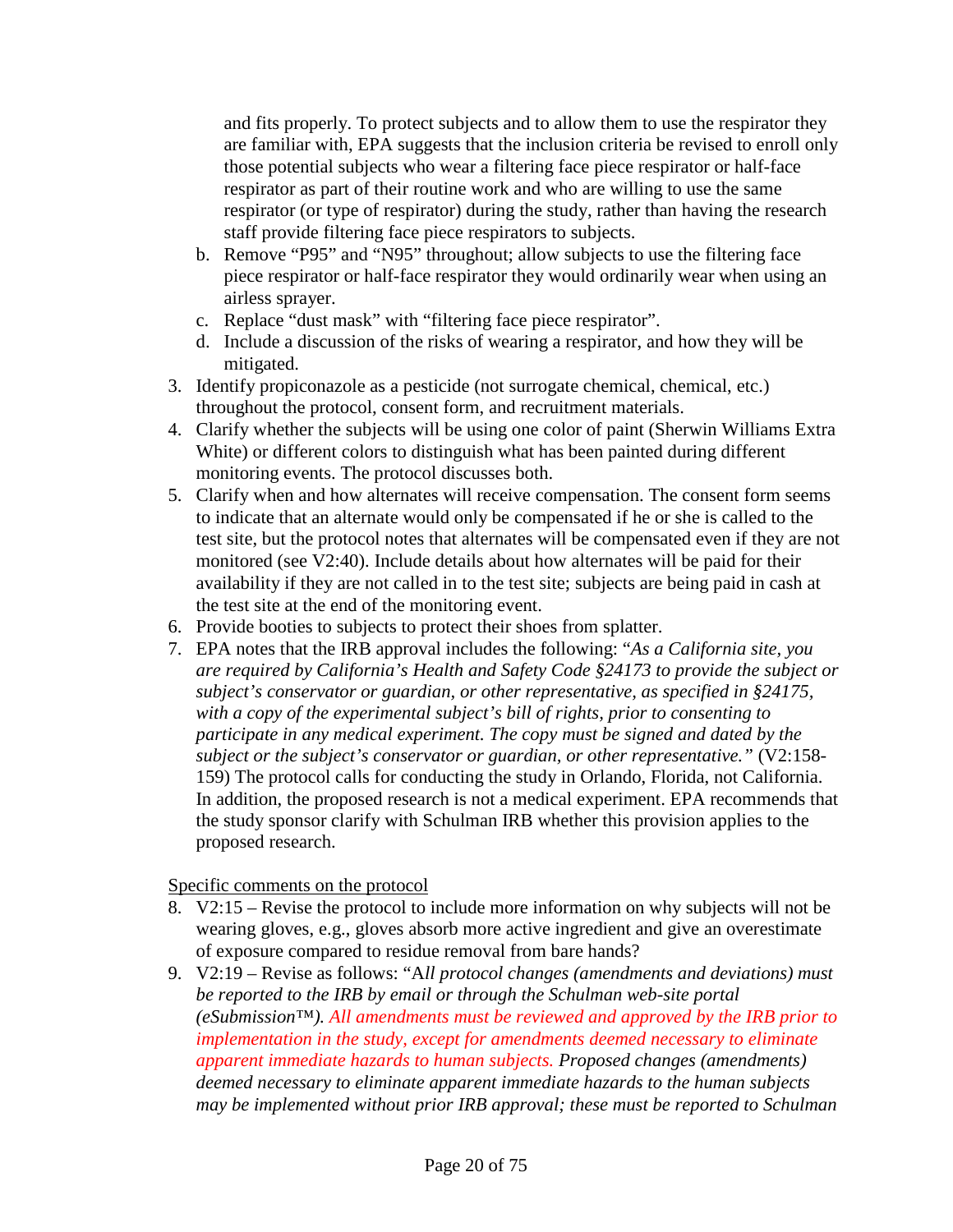*IRB within 10 business days. All other amendments must be reviewed and approved by the IRB prior to implementation in the study. The protocol amendment procedure detailed in AEATF SOP 2C.3 will be followed. Approval of protocol amendments will be granted in accordance with the IRB policy and procedures, and may be granted by telephone provided it is also documented in writing (e.g., email). The final study report will contain a summary of all protocol changes and the associated documentation as specified in 40 CFR 26.1303. The IRB may provide expedited review of minor changes as defined by 40 CFR Part 26.1110 at its discretion.*"

- 10. V2:20 Include a statement that a list of all of the chemical companies that make up the AEATF-II task force will be available during the consent process in the event any subject has a question related to employment.
- 11. V2:20 Revise as follows: "*The risk associated with exposure to the surrogate chemical pesticide propiconazole and latex-based paints*"
- 12. V2:20 Add to the risks to subjects section "*Risk of unanticipated release of confidential information*" and a corresponding description of how those risks will be mitigated.
- 13. V2:22 Revise as follows: "*As a study safety precaution all test subjects will be given eye protection (safety glasses with side-shields or goggles) and a NIOSHapproved P95 filtering face piece respirator to wear even though they are not a label requirement for the latex paint being used in the study. Subjects who wish to wear their own half face respirators instead of the provided dust mask will be allowed to do so will only be selected if they indicate that they already wear respiratory protection while using an airless sprayer as part of their job, and are willing to use the same respirator (or type of respirator) during their participation in the study.*"
- 14. V2:24 This study does not offer any benefits to subjects. Revise as follows: "*While t There are no direct benefits to the subjects participating in this research study. beyond a nominal compensation for their time, t There are indirect benefits to both the subjects and society.*"
- 15. V2:24 Add to the end of the "*Benefits*" section the following: "*Registrants of antimicrobials will benefit because the results of this research will provide EPA with data on exposure that may aid in maintaining existing antimicrobial pesticide registrations and in registering new antimicrobial pesticides.*"
- 16. V2:24 Under Section E, "*Subject Privacy*," add to the protocol the steps that will be taken to maintain privacy.
- 17. V2:38 Revise as follows: "*Callers will be asked if they are between 18 and 64 65 years of age.*"
- 18. V2:42 Revise the protocol to require the Study Director to consult with the study's on-site medical professional before making a determination of whether further medical management is appropriate.
- 19. V2:43 Clarify the purpose of the surface sampling, e.g., "*Duplicate wipe samples will be taken from one wall in each of three of the three rooms which that were painted in the preceding ME, and that are intended for exposure monitoring on that day to determine the potential for analytical interferences from the previous ME. Additional wipe samples may be taken at the request of Canada's Pest Management Regulatory Agency. These samples would be collected using a weighted block and wet wipe, and used to evaluate potential exposure after a surface has been painted.*"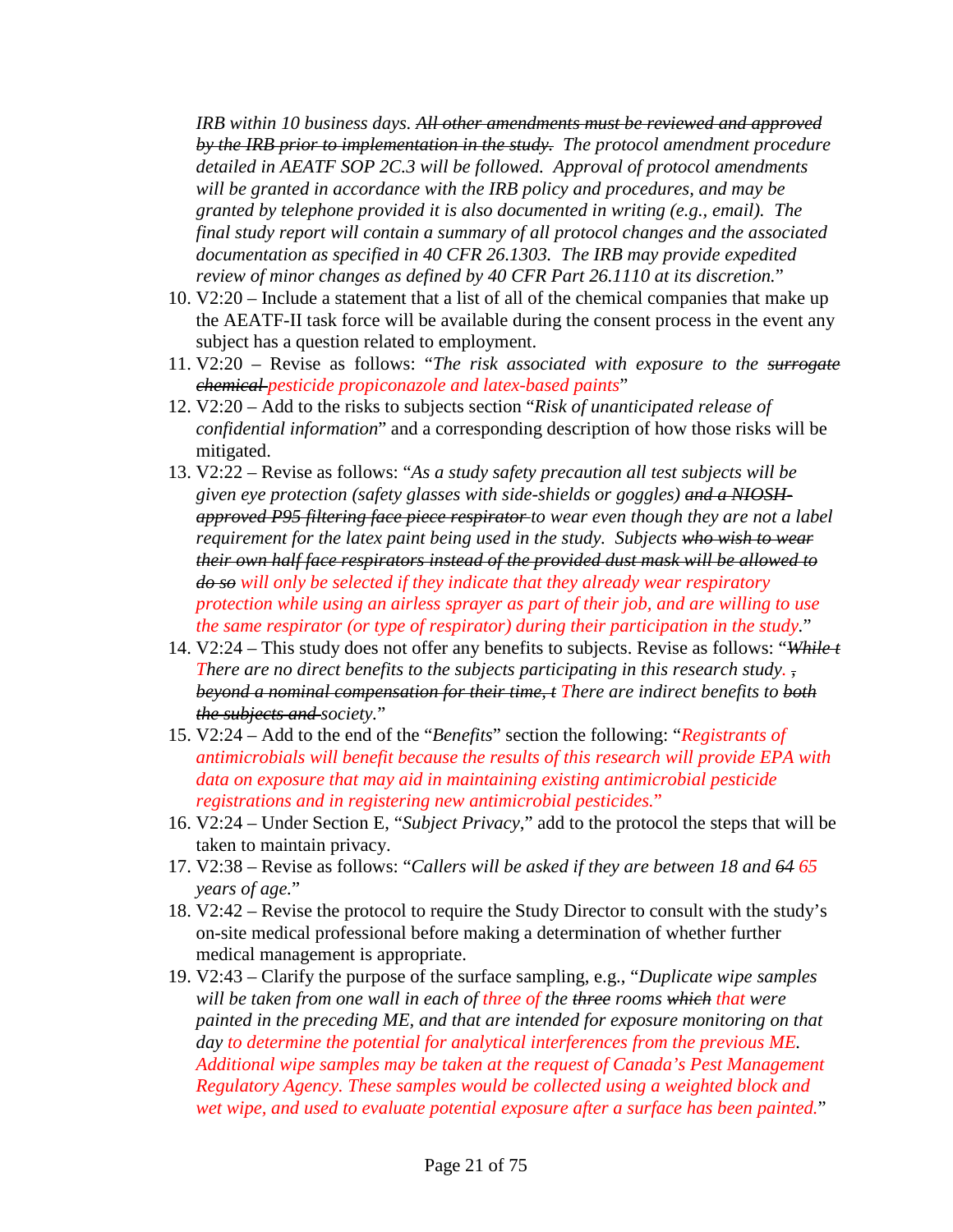AEATF-II notified EPA that Canada's Pest Management Regulatory Agency has requested that the protocol include additional residue sampling of walls that have been painted to estimate exposure, but the details of the sampling have not been finalized. EPA's understanding is that the sampling will employ a weighted block dragged across a horizontal surface that has been painted, and wipes wetted with saline (no human subject exposure), and will follow an established protocol for collecting samples to measure residue transfer. EPA requests that the AEA10 protocol be amended to describe the agreed upon additional sampling and to reference any applicable protocols. EPA also requests to review the revised protocol before the study is initiated.

- 20. V2:44 Revise as follows: "*Results of the pregnancy test will be kept in confidence, and they will be discussed only with the subject that provided the urine sample. A positive test result will not be recorded. The test results will not be disclosed to anyone other than the test subject, the verifying employee, and/or the Study Director. Opaque bags will be available where the pregnancy tests are taken to allow for discrete disposal.*"
- 21. V2:44 Revise as follows: "*Care should will be taken to provide clothing of adequate fit by asking for subjects' clothing sizes on the Subject Qualification Worksheet*."
- 22. V2:45 Revise to reflect the subjects wearing their own respirators. "*Subjects will be given their choice of safety glasses with side-shields or goggles and a NIOSHapproved filtering face piece respirator (P95 rating) to wear. Subjects will be allowed to wear their own filtering face piece respirator or half-face respirator instead of the filtering face piece respirator if they prefer. Subjects that normally wear glasses will be given safety glasses designed to be worn over personal eyewear. At the subjects' request safety glasses will either be cleaned or changed and/or dust masks will be changed during the ME*."

In addition, ensure that subjects are instructed to bring enough filtering face piece respirators or cartridges for half-face respirators based on the length of the sampling period, e.g., if the subject would ordinarily change out a filtering face piece respirator after about 2 hours and he or she is assigned to a 6 hour ME, he or she should bring 3 filtering face piece respirators.

- 23. V2:46 Clarify this sentence: "*In the event a subject wants to take a break, he/she will remove his/her own PPE safety equipment and be given a drink with a straw to minimize transfer of hand residues to the drink container.*" Does this mean that the researcher will hold a drink with a straw for the subject to drink from, or the subject can hold his/her own drink but must use a straw?
- 24. V2:62 Revise the protocol where appropriate to indicate that the final report will include the qualifications (e.g., credentials, experience) of the on-site medical professional.

Specific comments on the consent form

- 25. V2:110 Replace "*preservative*" with "pesticide(s) used as preservatives" throughout the section "Purpose of this Study and Test Product".
- 26. V2:110 Revise as follows: "*Propiconazole is also registered as an antimicrobial pesticide commercial preservative to protect paints and stains from microbial*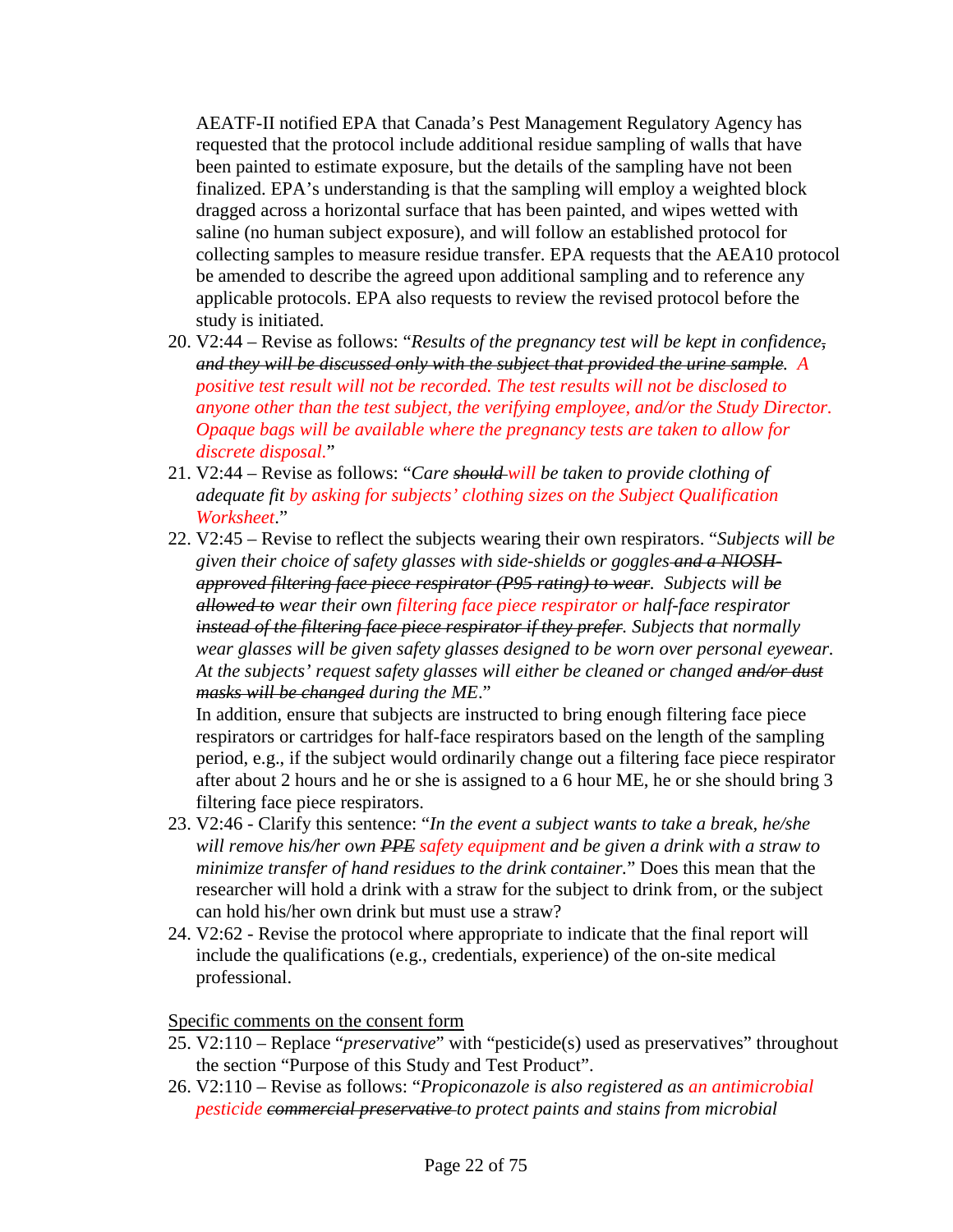*degradation*."

- 27. V2:110 Revise "Subject Selection" to include the criterion that a subject must wear his or her own respirator during the study. *"You must have experience using an airless paint sprayer for at least 3 months as part of your job, and you must have this experience using an airless sprayer within the last 5 years. You must wear a filtering face piece respirator or half-face respirator when using an airless sprayer as part of your job, and must be willing to use your own respirator during the study."*
- 28. V2:111 Revise as follows: "*The test will be supervised by a female researcher. You will take the test in a private bathroom. If the result is negative, you will need to show it to the female researcher so she can verify the result so you can participate. The results of your test will be kept confidential.*"
- 29. V2:112 Revise the discussion of what will happen when the subject arrives at the test site as follows to provide more detail about the work clothing provided by the study team and the respirator requirement: "*After you arrive to the study site, the study staff will confirm that you have brought your own filtering face piece or halfface respirator to use during the study. yYou will change into new work clothing (long underwear, long sleeve shirt, pants, and painter's hat) provided by the researchers. You will also and get fitted with two small air-sampling pumps to sample the air you breathe and be given safety glasses or goggles. and a NIOSH-approved P95 dust mask (or you can wear your own half-face respirator).*"
- 30. V2:113 Add an item explaining the subject's responsibility to bring and wear his or her own respirator, e.g., "*The research team will verify that you have brought your own filtering face piece respirator or half-face respirator for use during the study. You are responsible for bringing the respirator you would wear in the course of your normal job duties when using an airless sprayer to apply latex paint. You cannot participate in the study if you are not wearing the respiratory protection you would ordinarily wear when using an airless sprayer to apply latex paint. If you have not brought your respirator, you will be asked to get your respirator and return to the study site, or to return for monitoring on another day.*"
- 31. V2:113 Revise as follows: "*We will give you goggles or safety glasses with sideshields, and a painter's hat, and a NIOSH-approved particulate dust mask (N95 rating) such as the "3M Paint Odor Valved Respirator" to wear.*"
- 32. V2:114 In item 11, clarify whether a subject will hold his/her own drink with a straw, or a researcher will hold the glass/bottle/can and let the subject drink from a straw.
- 33. V2:114 Include information about how the subject's contaminated respirator will be handled to minimize exposure to the subject.
- 34. V2:115 In item #1, revise as follows: "*Risk of a reaction to the paint and/or pesticide being used as a chemical preservative being used in this study: At full strength the chemical preservative pesticide being used in this study can cause eye, skin, and respiratory irritation. However, the paint will contain diluted preservative pesticide which reduces the chance of you having a reaction to it.*"
- 35. V2:116 Revise #6 as follows: "*Psychological stress related to pregnancy testing: In order to minimize the psychological stress, women will be given a private place to take the test, a female member of the study team will verify the test result, and the study director will ensure confidentiality of any test result. If you are female, yYou*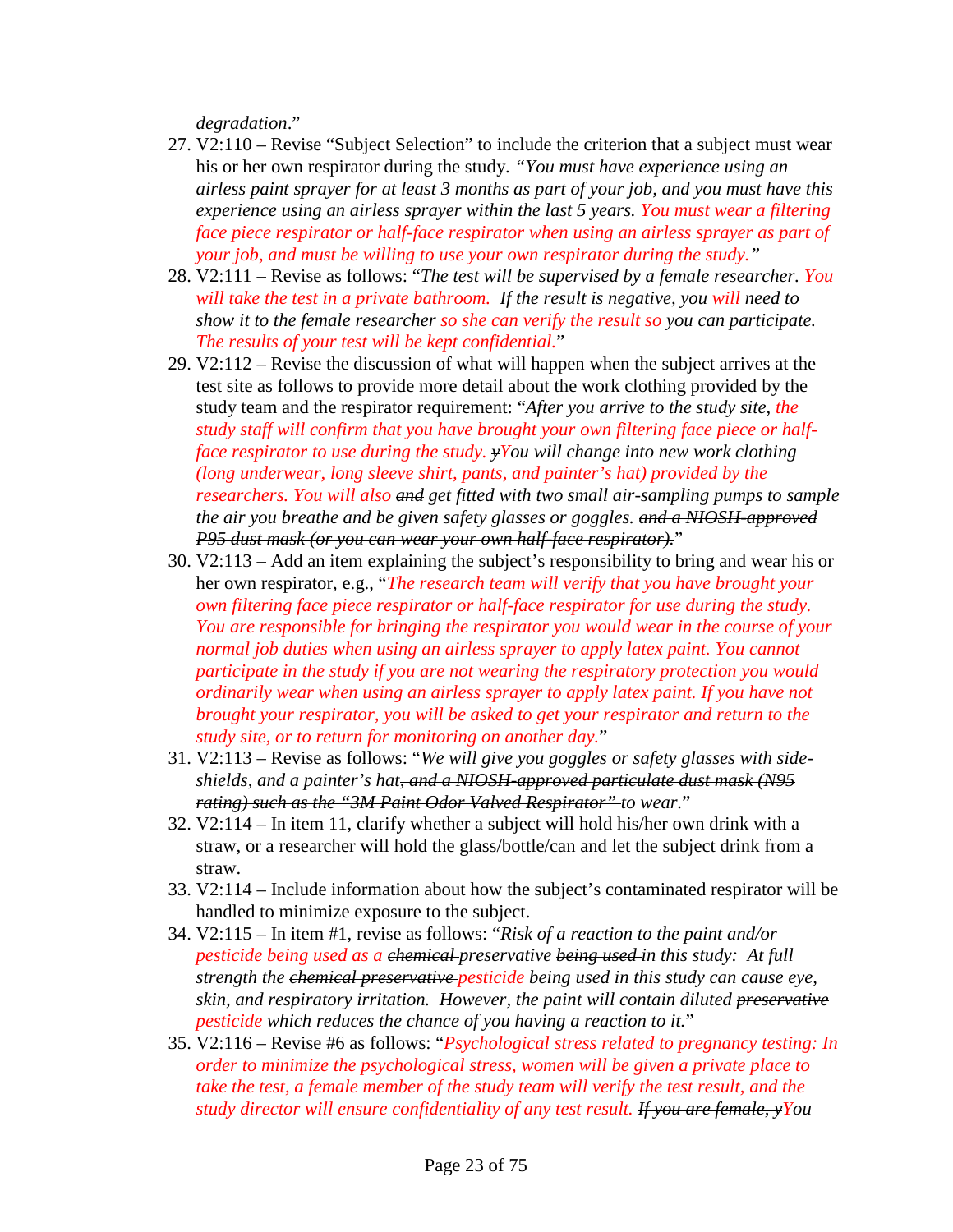*might be surprised to learn on the day of the research that you are pregnant. You do not have to share the results No one but you will know if the test shows that you're pregnant, and a positive result will not be recorded.*"

- 36. V2:116 Revise #7 as follows: "*Breach of Confidentiality: A potential risk of participation is unintentional release of confidential information. Researchers will take appropriate steps to protect any information they collect about you. However, there is a slight risk that information about you could be revealed inappropriately or accidentally. There is potential for a breach of confidentiality because photographs and video will be taken while you are participating in the study. However, efforts will be taken to conceal your identity by not including your face or editing so that your facial features are not recognizable or deleted.*"
- 37. V2:117 Under "Benefits" delete the following sentence, because the study offers no benefits to subjects: "*This may indirectly benefit you and others who paint and use airless paint sprayers as part of their job.*"
- 38. V2:117 Under "Costs and Payment" include specific information about how alternates will be selected and paid, whether or not they are called in to participate in a monitoring event.
- 39. V2:118 Under "Right to Withdraw", clarify this sentence: "*If you withdraw from the study after the exposure monitoring begins, you will still be paid for your time.*" It gives the impression that someone who is outfitted in work clothing and fit tested, and then decides to withdraw would not be compensated. The protocol notes that a female subject who shows up for pregnancy testing and then withdraws before monitoring begins will be compensated. Is the trigger for compensation being enrolled as a subject and showing up to the test site, or being an alternate whether or not the alternate participates in monitoring?

Specific Comments on the Subject Qualification Worksheet

40. V2:124 – Revise form to include questions about whether the potential subject wears a filtering face piece respirator or half-face respirator as part of his or her job when using an airless sprayer to paint, and whether they are willing to wear their own respirator while participating in the study.

# **EPA Ethics Conclusions**

40 CFR 26 Subpart L, at §26.1703, as amended effective April 15, 2013, provides in pertinent part:

EPA must not rely on data from any research subject to this subpart involving intentional exposure of any human subject who is a pregnant woman (and therefore her fetus), a nursing woman, or a child.

The protocol requires that subjects be at least 18 years old and excludes female subjects who are pregnant or lactating. Thus §26.1703 would not forbid EPA to rely on a study executed according to this protocol.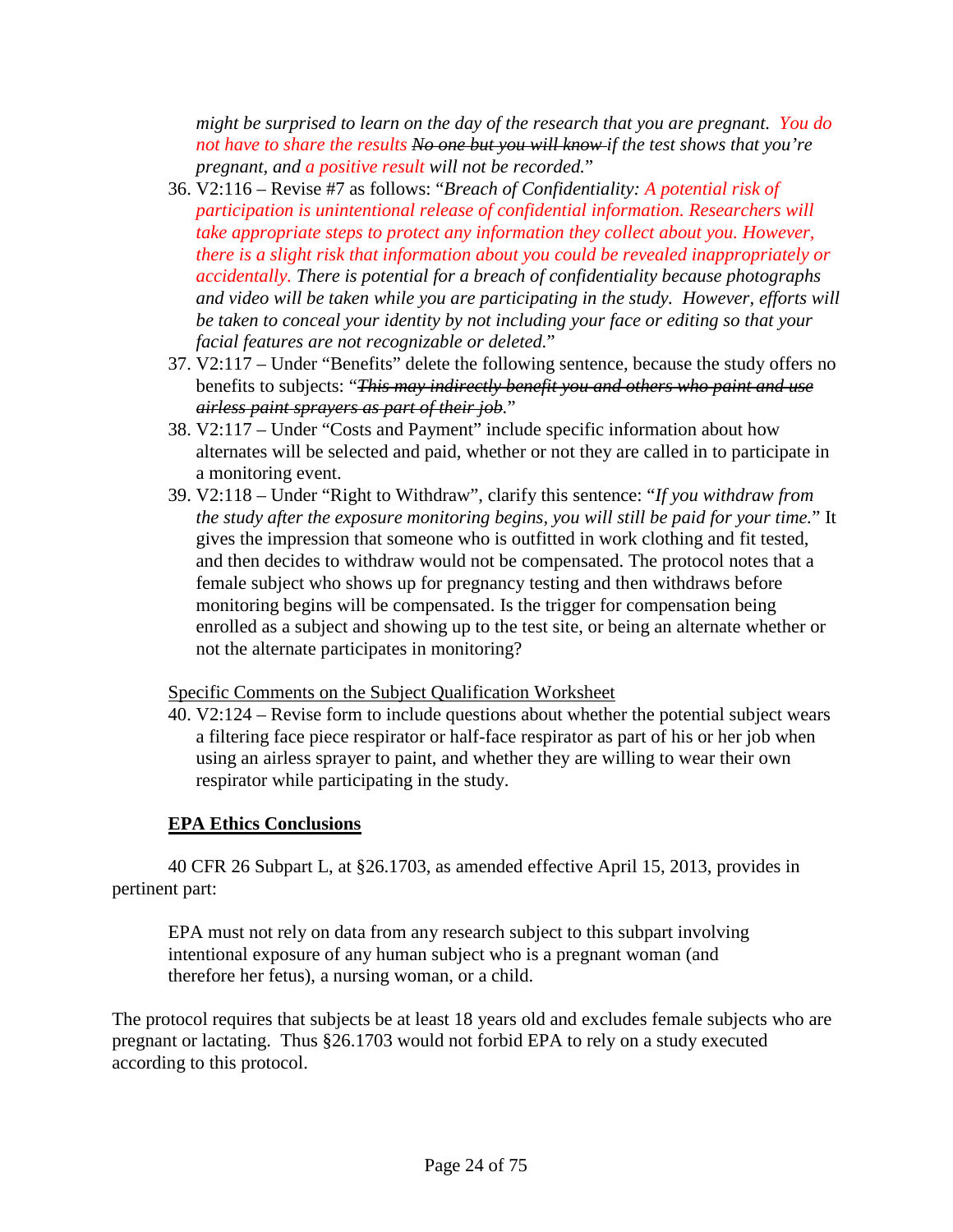If the comments noted above are addressed and the amended protocol is approved by the overseeing IRB, this research should meet the ethical standards of FIFRA  $\S 12(a)(2)(P)$  and 40 CFR 26 subparts K and L.

Attachments:

- 1. EPA Scenario Review: AEATF II Airless Sprayer Painting Scenario Design dated July 21, 2017
- 2. EPA Protocol Review: "A Study for Measurement of Potential Dermal and Inhalation Exposure During the Application of Paint Containing an Antimicrobial using an Airless Sprayer" (AEA10) version dated July 21, 2017
- 3. § 26.1111 Criteria for IRB approval of research
- 4. §26.1116 General requirements for informed consent
- 5. §26.1117 Documentation of informed consent
- 6. §26.1125 Criteria for Completeness of Proposals for Human Research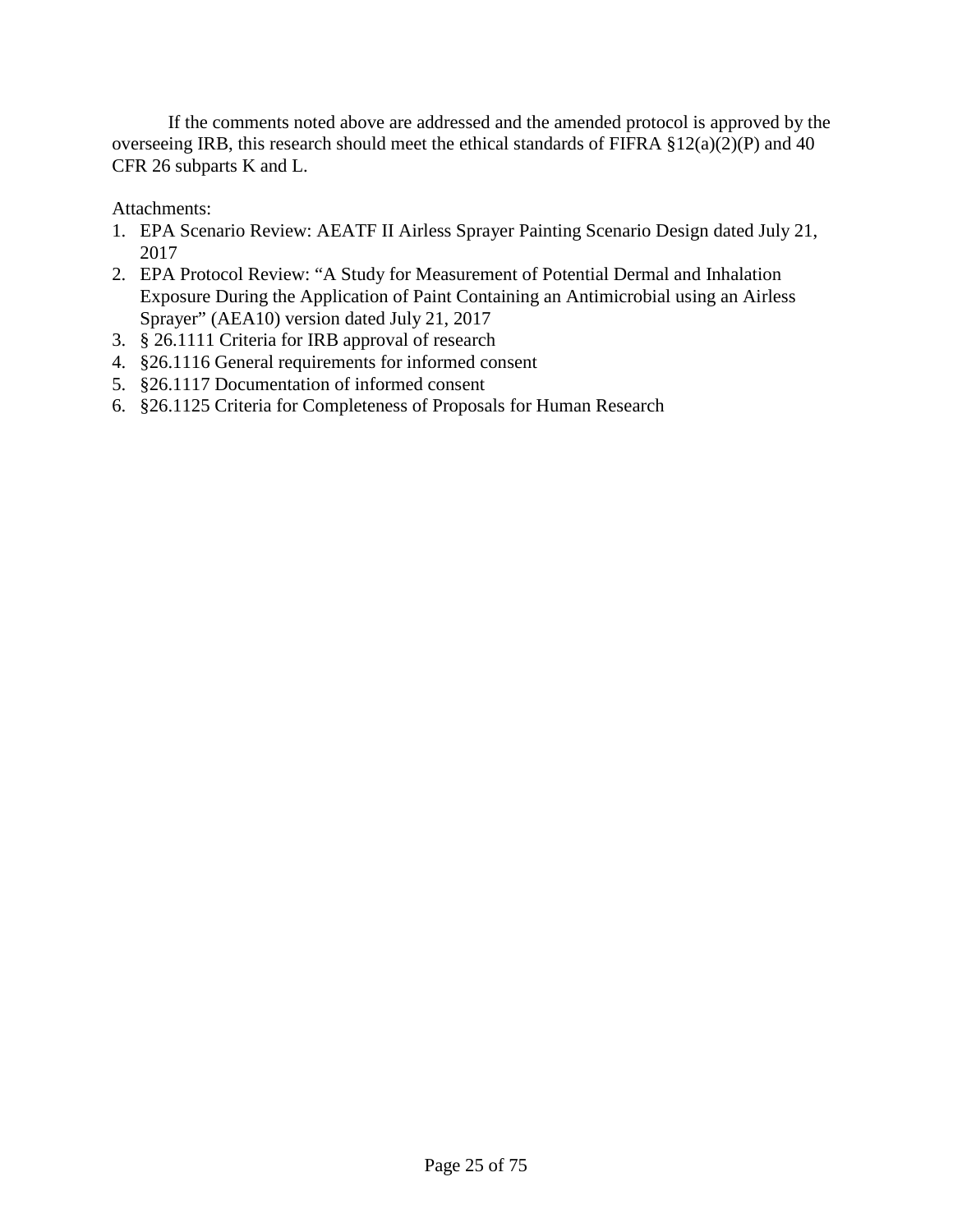#### **EPA Scenario Review: AEATF-II Airless Sprayer Painting Scenario**

#### **Title: AIRLESS SPRAYER SCENARIO: RATIONALE FOR STUDY DESIGN**

**Date:** July 21, 2017

**Sponsor:** American Chemistry Council Antimicrobial Exposure Assessment Task Force II c/o Hasmukh Shah, Ph.D. 700 2nd Street, NE Washington, DC 20002

#### **1. Scope of Scenario Design**

#### **(a) Is the scenario adequately defined?**

*"The primary purpose of the paint application with airless sprayer monitoring study is to develop more accurate information on potential worker exposures to antimicrobials in paints and coatings. These data will consist of dermal and inhalation exposure measurements derived from monitoring human test subjects under conditions constructed to broadly represent those expected under actual use conditions. For the paint application with airless sprayer scenario … only a small number of expensive experimentally-obtained monitoring events are possible. Each ME represents the exposure possible for a single future handler-day. Although it is only a single work activity, paint application with an airless paint sprayer encompasses more handling conditions than any small number of MEs can practically include in a single study. For example, there are many possible active ingredients (ai), different types of paint or stain, different application equipment, multiple concentrations of active ingredient, different volumes of product, different workers and their associated behaviors, and multiple environmental and other handling conditions. All of these are expected to affect exposure to varying degrees. In view of this limitation, a practical goal for this study is that 18 MEs will be biased towards higher exposure elements and increased diversity of handling conditions. As a result, the diverse sample of MEs is expected to at least cover the middle and upper portions of the future exposure distribution, and capture the range of exposure variation that is expected to exist."* (V1:13)

*"For the purposes of the AEATF II Monitoring Program, the application with airless sprayer scenario is defined as the application by a professional painter of a formulated interior latex paint containing an antimicrobial chemical using a professional grade airless paint sprayer. This includes the task of painting for purposes of protection and beautification of architectural and other surfaces. The application of paint with an airless paint sprayer represents a common application method used by professional painters. Although airless sprayers can be used by non-professional painters (consumers) as an alternative to using a brush and roller, it is not as common nor would a consumer cover as much surface area or use as much paint in a day as a professional painter. For these*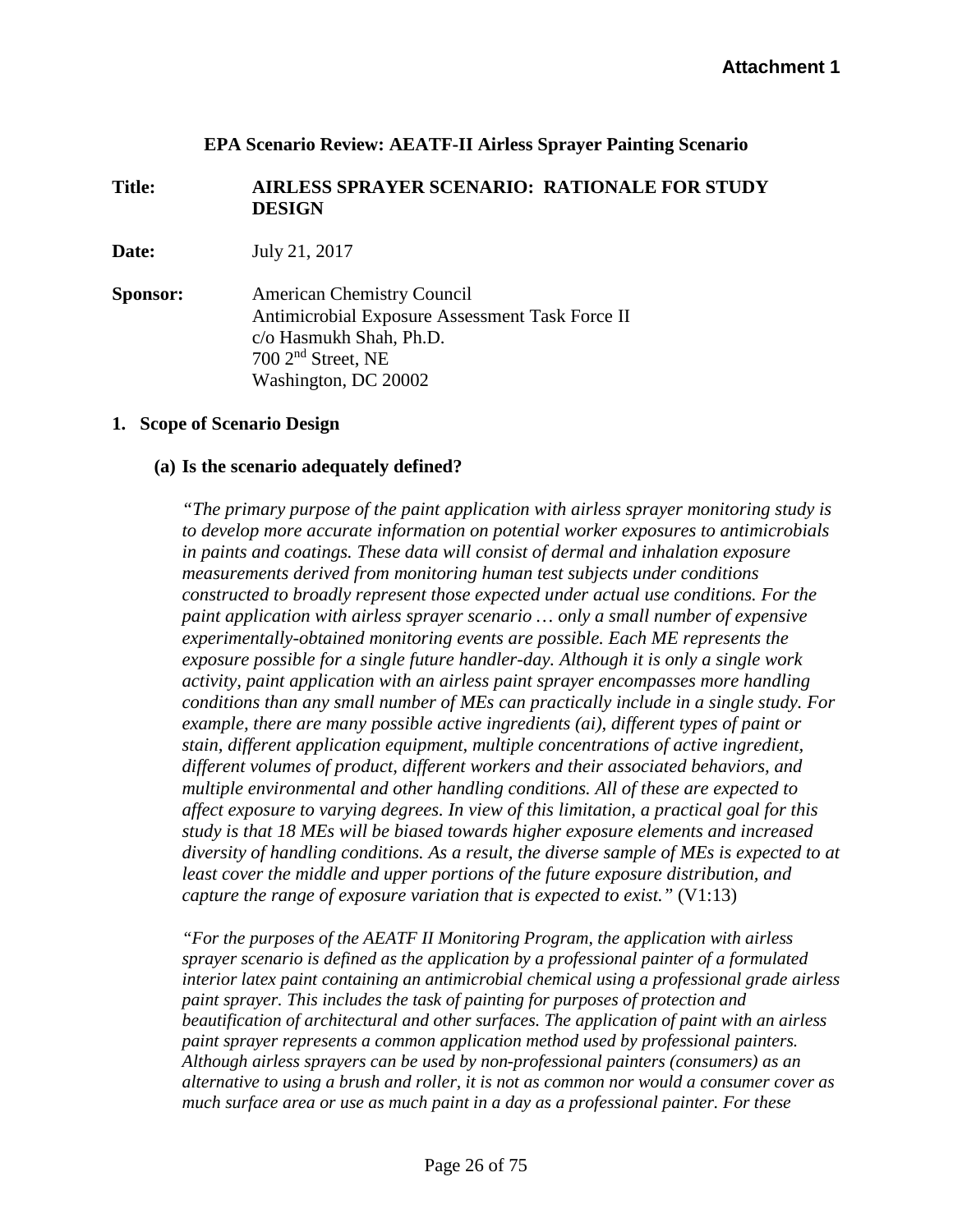*reasons, this study will be done with professional painters with a range of experience."*  (V1:14)

*"In this study, the preparatory work such as moving items, masking and placing plastic will be done ahead of time by someone who is not monitored. The subject will be allowed to do the standard tasks involved with getting the paint and sprayer ready for use. Subjects will be instructed to paint a mixture of horizontal surfaces (ceilings, shelves) and vertical surfaces (walls). Subjects will also be monitored during end of day cleanup, but only tasks that do not involve the use of water will be performed. The rationale is that the use of water could decrease exposure due to the washing of residues from the applicator's hands."* (V1:15)

The AEATF II airless sprayer painting scenario design appropriately proposes to diversify the sampling characteristics by selecting different subjects for each monitoring event and allowing them to paint as they normally would do, selecting an indoor painting site (i.e., different size and shaped rooms and includes overhead painting on ceilings), conducting the study during multiple application dates, providing various nozzle types to be selected by the subjects, varying the amount of paint to be applied, as well as varying the active ingredient concentration in the paint. The test subjects will be drawn from the commercial painter population to represent painters who apply more paint than homeowners; and who will most likely be more experienced, especially in the use of airless sprayers.

## **(b) Is there a need for the data? Will it fill an important gap in understanding?**

*"There are two studies that EPA is relying on in the EPA Occupational Pesticide Handler Unit Exposure Surrogate Reference Table (November, 2016).* 

*PHED Study 467. This study contains 15 monitoring replicates, and each subject applied 5 gallons of stain to approximately 1,000 square feet using airless sprayer equipment. Eight different individuals were monitored at three sites to generate the 15 monitoring events. This study was conducted with the subjects wearing shorts, shortsleeved shirts, and no gloves to simulate a residential painting scenario. Dermal exposure was measured using gauze patches on the inside and outside of the clothing. Hand exposure was measured using cotton gloves that were worn over latex gloves. Inhalation exposure was measured using personal air-sampling pumps connected to cassettes containing polyurethane foam filters.* 

*MRID 43600102 (Formella, 1995). Four professional painters were monitored while applying paint using airless spray equipment. Each subject was monitored three times for each of three different types of paint (exterior - latex; interior - latex; interior alkyd) for a total of 36 monitoring events. Each monitoring event ranged from 22 to 88 minutes and each subject sprayed approximately 5 gallons of paint (approximately 0.5 lb chlorothalonil). Three commercial-grade Graco airless sprayers were used in this study; two Model GM 3500 were gasoline powered and were used. to paint the exterior. A Graco Model EM 390 which was electric powered was used for the interior painting. Spray pressures were around 2000 to 2500 psi. The sprayers belonged to the*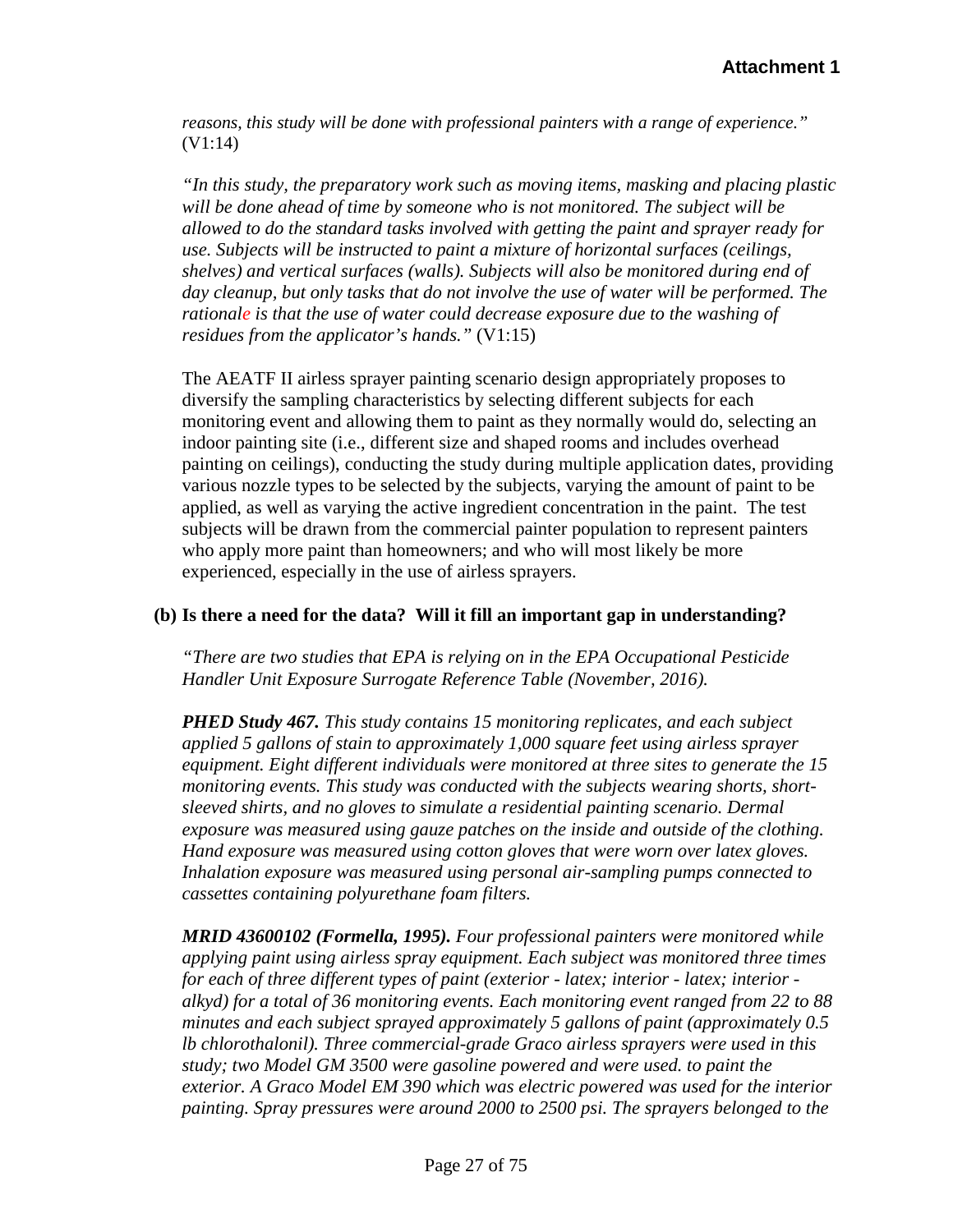*commercial painting company who participated in the study. For the outdoor paint, subjects spray painted the exterior, including under the eaves, of a commercial building. In some cases, workers got up on ladders to spray the eaves. For indoor monitoring, workers spray painted offices and hallways of the same commercial building. Dermal exposure was measured using whole-body dosimeters worn under a long-sleeved shirt, long pants. Face/neck exposure was extrapolated from two gauze patches that were stapled to a baseball cap. Protected and unprotected hand exposure was measured using inner thin cotton gloves and outer canvas work gloves. Inhalation exposure was measured using personal air-sampling pumps connected to a cassette with a glass fiber filter followed by a sorbent tube containing Chromosorb 102. Workers wore 3M paint respirators and goggles (which were later removed due to paint getting on the lenses).* 

*Evaluation of Existing Data. Both studies have limitations that reduce their value for an antimicrobial-oriented generic database. The first study (PHED 467) was done using clothing reflective of homeowners, not occupational workers. Additionally, the amount of stain (5 gallons) and surface areas (1,000 ft2) treated are not representative of typical occupational use. The other issue is with the dermal sampling dosimeters, which consisted of cotton gloves and patches; these are not used anymore due to the*  lack of accuracy associated with them. For these reasons, the dermal data from the *PHED study are not considered to be acceptable to the AEATF although the airsampling data could be reflective of occupational work and could be combined with newer data.*

*The Formella (1995) study does appear to reflect occupational work practices and was conducted using contemporary sampling methodology. However, there are some limitations to consider, mainly that a constant amount of paint was used (5 gallons) and only four different workers were monitored. Additional exposure data from other subjects applying paint with different equipment to other structures will improve the confidence in the data set."* (V1:15-16)

Compared to the proposed study, the PHED 467 study and the Formella (1995) study were performed by different researchers in different locations and time periods using similar but not identical study protocols and measurement methods. For these reasons a combined analysis of all three studies will likely lead to biased results because the underlying populations are different. Against this, the advantages of combining the studies include increased precision, due to higher sample sizes, and additional diversity in the monitoring events. EPA recommends the following approach once the new study is completed: First EPA will analyze the data from the proposed study as described in the statistical analysis plan under section C.5, including presentations of unit exposure arithmetic mean and 95th percentile estimates and confidence intervals. Those estimates will be tabulated together with summary values of the inhalation exposure from the PHED 467 study and of the dermal and inhalation exposure from the Formella (1995) study. If the goal of 3-fold relative accuracy is met, then a combined analysis is unnecessary. If that goal of 3-fold relative accuracy is not met, then instead of possibly carrying out a further study, a combined analysis of all three studies can be performed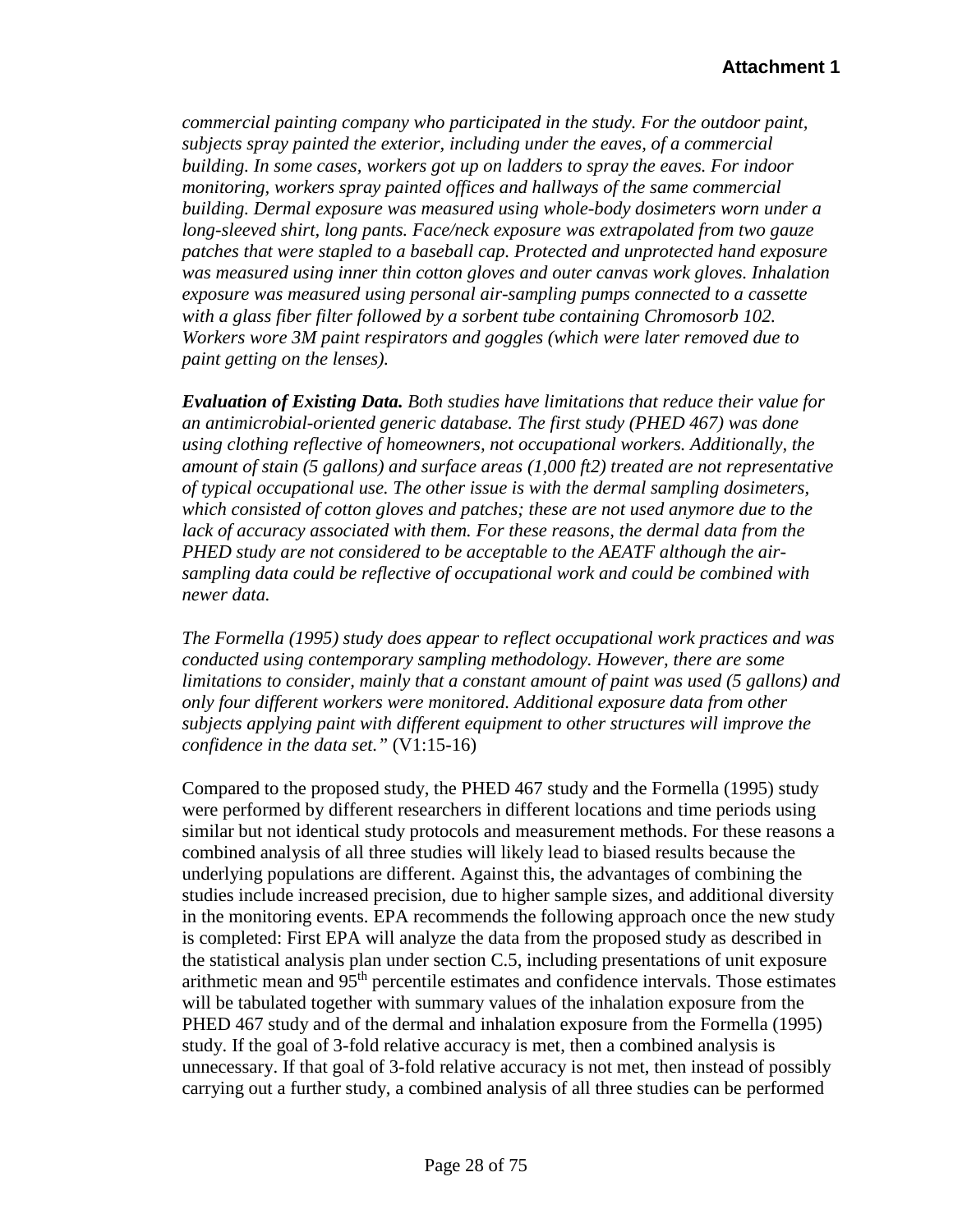to determine if the goal of 3-fold accuracy can be met using available data. The combined analysis would use the dermal and inhalation exposure data from the proposed study and the Formella (1995) study together with the inhalation exposure data from the PHED 467 study. To account for clustering effects due to within-study correlations, an appropriate statistical approach would be to add a random study effect term with three levels (one for each study) to each of the log-normal models so that the simple random sampling log-normal model is replaced by a mixed model.

Based on the PHED and literature study data limitations, the EPA is requiring dermal and inhalation exposure data in many of its assessments to fill this data gap for painting with an airless sprayer. The proposed study will fill that data gap.

#### **2. Rationale for Scenario Sampling Design**

## **(a) Are the variables in the airless sprayer painting scenario design likely to capture diverse exposures at the high-end?**

The design choices in the airless sprayer paint scenario include: (1) using different commercial painters for each monitoring event; (2) selection of the type of spray nozzle by the subject from an assortment; (3) use of a painter's rag; (4) volume of paint; (5) active ingredient concentration; and (6) different indoor rooms. Additional descriptions of these key variables are provided:

**Test Subjects.** *"Subjects will be professional experienced painters who are available and consent to perform these tasks on the specified study dates. These are referred to as surrogate painters because they are not viewed as any sample from an existing population of painters. Rather they are viewed simply as another component of the synthetic ME that is being constructed to predict a single instance of a future day's exposure to an arbitrary antimicrobial pesticide. Each surrogate painter provides his/her unique set of behaviors to the painting task. Use of the same painter for all monitoring events would over-represent a single type of behavior. As a result, diversification of painter behavior among MEs is accomplished by simply requiring that each ME be based on a different surrogate painter."* (V1:22)

*The one potential noteworthy source of underestimation is that the population being monitored will consist entirely of professional painters with at a minimum of 3 months of experience. The rationale for the selection of professional painters over consumers is two-fold: (1) it is not as common for consumers to use airless sprayers, and (2) consumers would paint less surface area. While these two rationales hold true, the data generated from this study will also be used to assess consumers who use airless sprayers; however, the antimicrobial regulatory approval process is based on the highest exposure scenario, which is commercial painters because of the higher amount of paint they handle in a day in comparison to consumers. As such, the subjects in this study will paint for a longer period of time and use higher volume spray equipment than what is typical for consumers which may tend to bias exposure to the higher end. The AEATF II does not foresee any other significant sources of*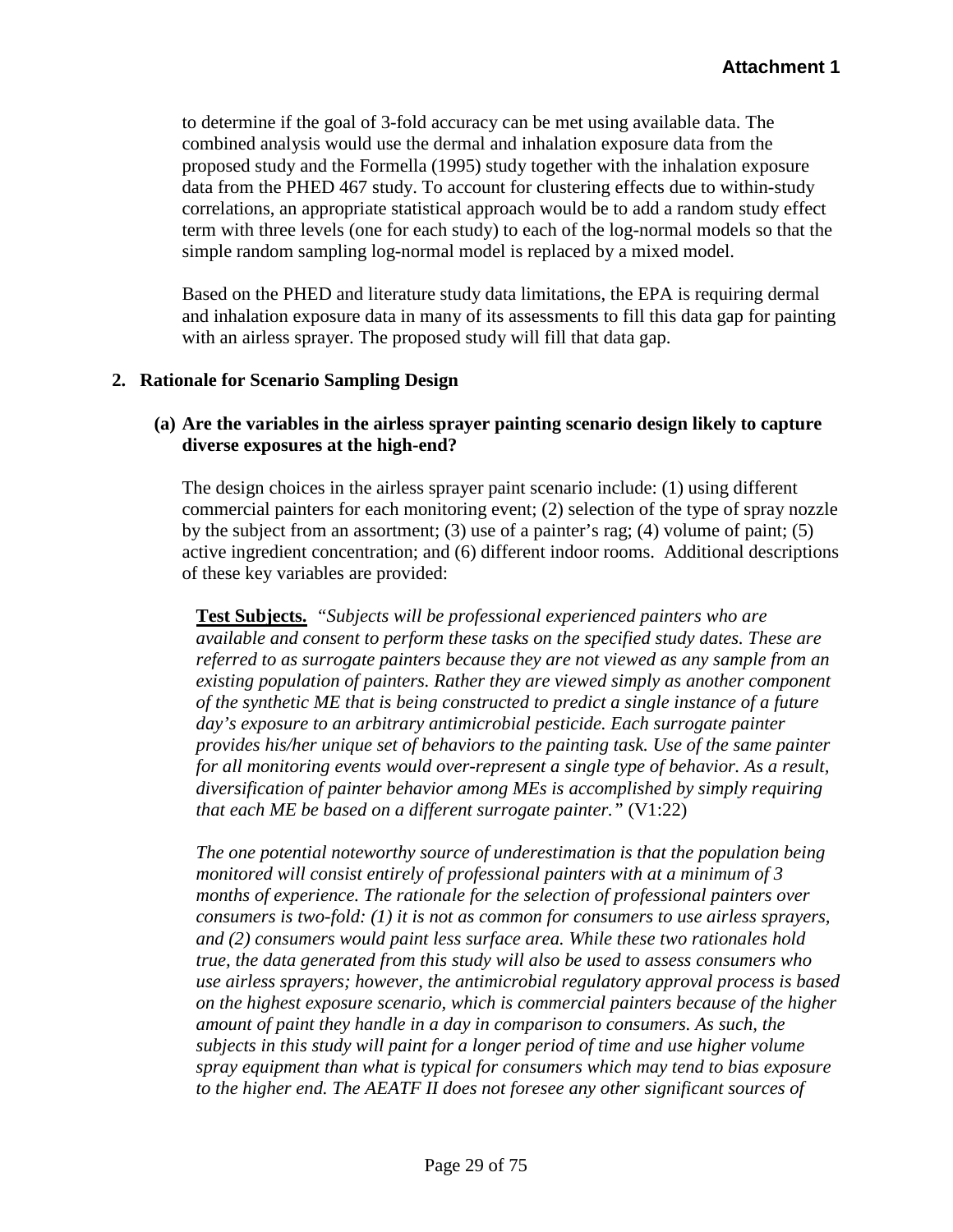*underestimation bias for exposure estimates derived from data resulting from the proposed scripted study. (V1:14)*

**Airless Sprayer & Nozzles***. "Since all airless sprayers basically operate the same way by atomizing fluid into small droplets, the differences in exposure are a function of the worker technique, spray pressure, nozzle type/size, and structure or surfaces being painted as opposed to the sprayer itself. As such, all subjects painting in the simulated work-site will use the same airless sprayer. The airless paint sprayer will be a mid- to high-grade professional equipment that is commonly used by mid-size commercial paint companies. The "most commonly used" designation was determined by AEATF II from conversations with paint store personnel, and the equipment is defined by capability and grade. The Graco Ultra Max 695 PC Pro represents a typical professional grade airless paint sprayer, capable of delivering 0.95 gallons (water) per minute, and up to 3,300 psi (typical operating pressure is 2,000 psi). Subjects will also select the sprayer operating pressure that they would normally use. By allowing the test subjects to choose their spray tips and spray pressure, diversity in the spray application is achieved."* (V1:19)

"*A selection of five different nozzles based on recommendations from paint and paint equipment suppliers will be provided during the study: Graco Reverse-AClean (RAC) IV with SwitchTips 415, 417, 517, 619, and 521 that have fan swaths ranging from 8 to 12 inches and tip orifices from 0.015" to 0.021". This will allow the subjects to use the tip that they are most familiar with. New tips will be provided for each monitoring event and extras will be available should one clog. In addition to having a selection of nozzles to choose from, there will be three different tip extensions (10, 15, and 20 inches) available. The subjects will be allowed to select which they want to use, if any. The spray pressure will be adjusted by each subject and will be recorded along with their nozzle selection and whether they use a tip extension.* 

*In order to ensure that subjects do not cross-contaminate their hands on the hose connected to the airless sprayer which will be reused each time, a new hose-cover will be placed on the hose prior to the start of each ME. An airless hose-cover or hose-guard is designed to protect the airless paint sprayer hose from paint and abrasion damage and using a hose guard can also reduce the clean-up time (Portland Compressor; GleemPaint.com). The main purpose of using a hose guard in this study is to minimize any potential cross-contamination between test subjects*." (V2:32)

**Painter's Rags.** "*As part of the painting task, painters will be allowed to use of dry "painter's rags." These rags are used to wipe excessive liquid paint drips and spills. AEATF II believes that the use of painter's rags represents standard practice for professional painters and is a practical necessity to deal with spills and large drips while painting."* (V1:19-20)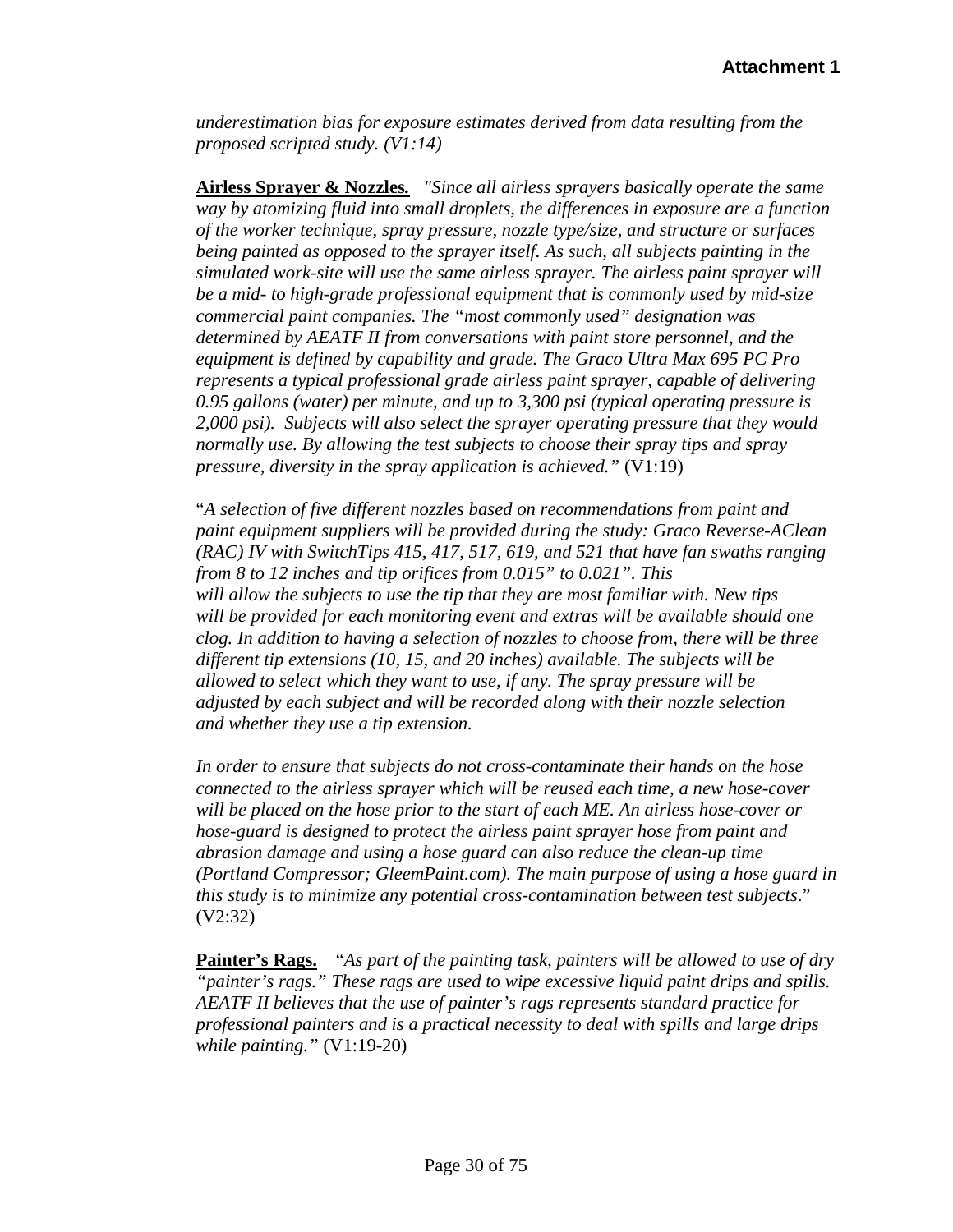**Volume of Paint.** *"The actual amount of paint that a professional painter applies with an airless sprayer will vary from job to job, from day to day, and from person to person. Two key factors that influence the volume of paint sprayed in a day are the size of the company and the type of job. A survey of seven commercial painting companies was done to characterize painting companies and their work activities (Appendix B). Large companies have multiple people per crew, allowing one or more workers to be dedicated to using the airless sprayers while other workers do the preparatory work and move the paint buckets and sprayers. In cases of a large job where there is a large amount of surface area to be painted (i.e. commercial buildings or multiple family housing units), 40 to 50 gallons of paint could be sprayed by one worker in a work day if he is part of a large crew. Since 50 gallons of paint would require 12,500 to 20,000 ft2 of paintable surface area (250-400 ft2/gallon), 50 gallons would rarely be sprayed by a single worker in one day. For comparison, the average house size in the US in 2014 was 2,690 square feet (US Census).* [EPA notes that the total interior paintable area of walls and ceiling of this house is  $8,900$  ft<sup>2</sup>. This is based on 8 foot ceilings which yields an interior volume of  $21,520 \text{ ft}^3$ . Using the wall loading ratio of 0.29  $\text{ft}^2/\text{ft}^3$  from the Wall Paint Exposure Model (WPEM), the wall area of this house would be  $6240 \text{ ft}^2$ . Addition of the ceiling (2690 ft<sup>2</sup>) yields the total paintable area of 8930 ft<sup>2</sup>.] *According to the survey, 20 to 30 gallons per day is more typical when considering the range jobs done by small, medium, and large paint companies. Likewise the type of job, commercial or residential, the size of the job, interior or exterior, will determine whether someone will use an airless sprayer for the entire day or not.* 

*The amount of paint sprayed by an ME will be allocated to each test subject in terms of gallons to be applied. This will allow each person to spray the paint at his/her own speed, and the amount of time it takes to spray the prescribed volume of paint will be recorded.* 

*Three discrete volumes of paint will be sprayed in the study: 10, 15, and 30 gallons, with 6 MEs assigned per volume. According to interviews with the seven commercial painting companies, on average a painter will spray 28 gallons per day, with a range from 12 to 50 gallons; the 90th percentile was 41 gallons per day (Appendix B)."* (V1:20)

EPA notes that 50 gallons of paint sprayed per day is used in its assessment of commercial painters applying paint by an airless sprayer treated with an in-can paint preservative.

**Active Ingredient Concentration.** *" All MEs in the study will use the same active ingredient, propiconazole, at one of two concentrations using pre-formulated latex paint. Propiconazole will be added to store-bought Sherwin-Williams paint (same brand of paint used in the brush and roller study) to achieve target propiconazole concentrations of approximately 1,200 ppm (0.12% w/w) and 12,000 ppm (1.2% w/w). The paint concentrations are expected to be sufficient to allow good method*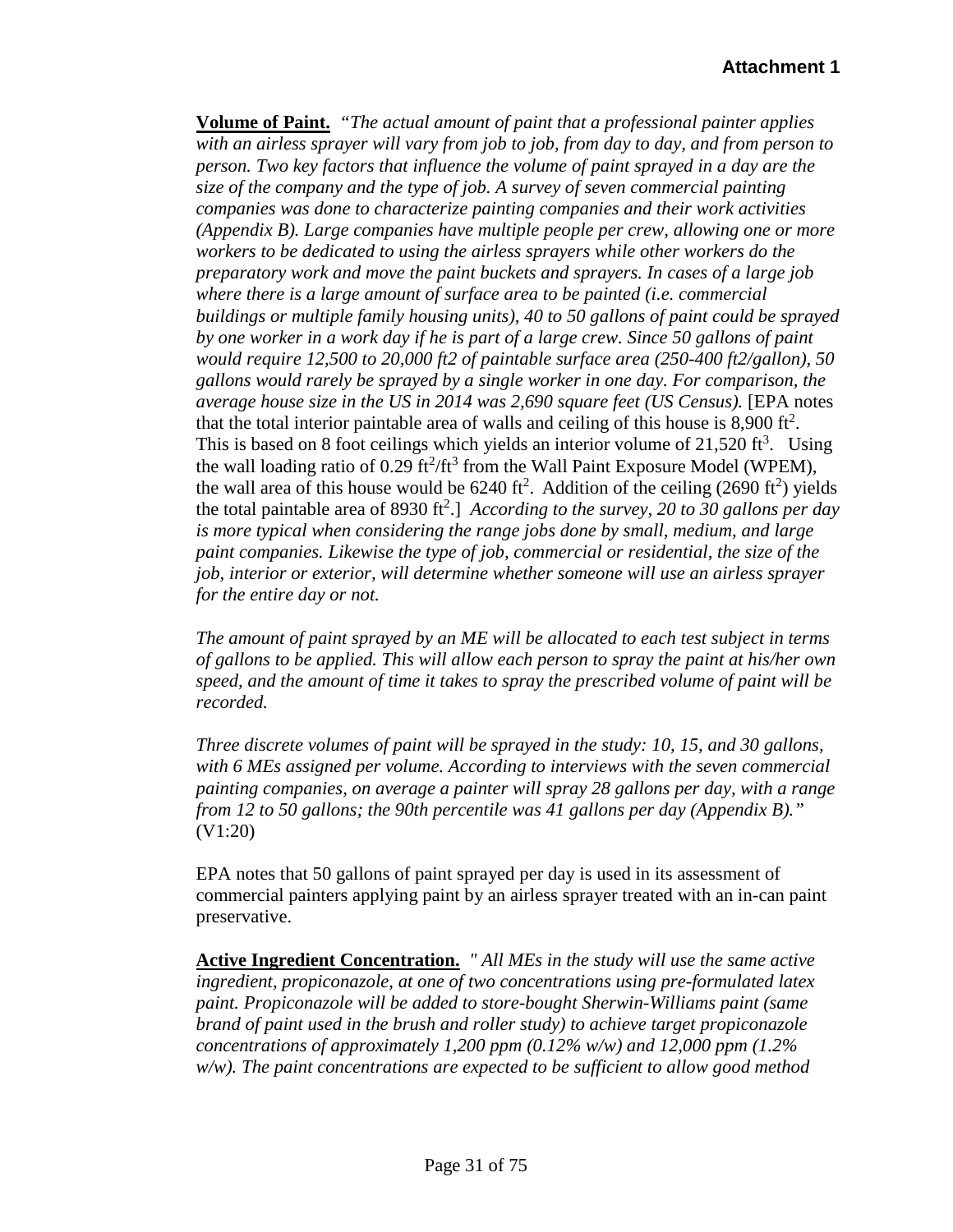*sensitivity, but include an adequate safety margin to ensure propiconazole exposure does not exceed safe levels established by EPA."* (V1:20)

**Indoor Site.** *"AEATF II believes that an indoor painting environment is likely to increase dermal exposure over an outdoor painting environment due to painting in restricted spaces which provides a significant source for overspray fallout, drips, and bounce-back. The AEATF II also believes that an indoor painting environment has a higher potential for inhalation exposure due to the limited space and restricted air movement compared to an outdoor painting environment."* (V1:14)

#### **(b) How have random elements been incorporated into the scenario sampling design?**

Random elements have been incorporated into the design as follows:

- *"The primary objective of this study is to use synthetic application-days called monitoring events (MEs) to monitor exposure to professional painters who apply paint containing antimicrobial pesticide products with airless spraying equipment." (V2:17).*
- *"Subjects will be randomly assigned into three groups, each group applying a different volume of paint. Within those groups half of the subjects will apply paint containing approximately 1,200 ppm propiconazole; the other half will apply paint containing approximately 12,000 ppm propiconazole." (V2:28).*
- *"A total of 22 test subjects will be recruited for this study; 18 will be monitored while four will serve as extras in case a scheduled subject withdraws from the study or is terminated. Surrogate painters will all be professional painters with at least 3 months of experience using airless sprayers for architectural painting (painting of residential, commercial, and/or industrial buildings) within the last 5 years. The type of training on the use of an airless sprayer such as from a trade school, journeyman program, or on-the-job will be recorded for each subject. Advertisements soliciting subjects will be posted in both English and Spanish local newspapers as well as on local radio stations. Additionally, postings will be placed in local retail and professional paint stores as allowed by store management." (V1:22). "The recruitment ads will run for at least one week; if it appears that less than 22 potential test subjects will be signed up for consent meetings by the end of the week, the ads will be extended and will continue until at least 22 prequalified people will have signed up for consent meetings." (V2:37).* As discussed in V1:22 and V2:37, this procedure results in a random sample from those professional painters who see the advertisements and volunteer within the time period. This approximates a random sample from the population of future painting days for professional painters using airless sprayers.
- *"A total of 22 subjects will be recruited for this study. Each subject will be assigned a unique identification number called a subject ID which will start at AEA10-W01 and ending with AEA10-W22. The subject numbers will be assigned to each test subject by having them randomly draw an ID code number out of a bowl. The first 18 numbers (AEA10-W1 through AEA10-W18)*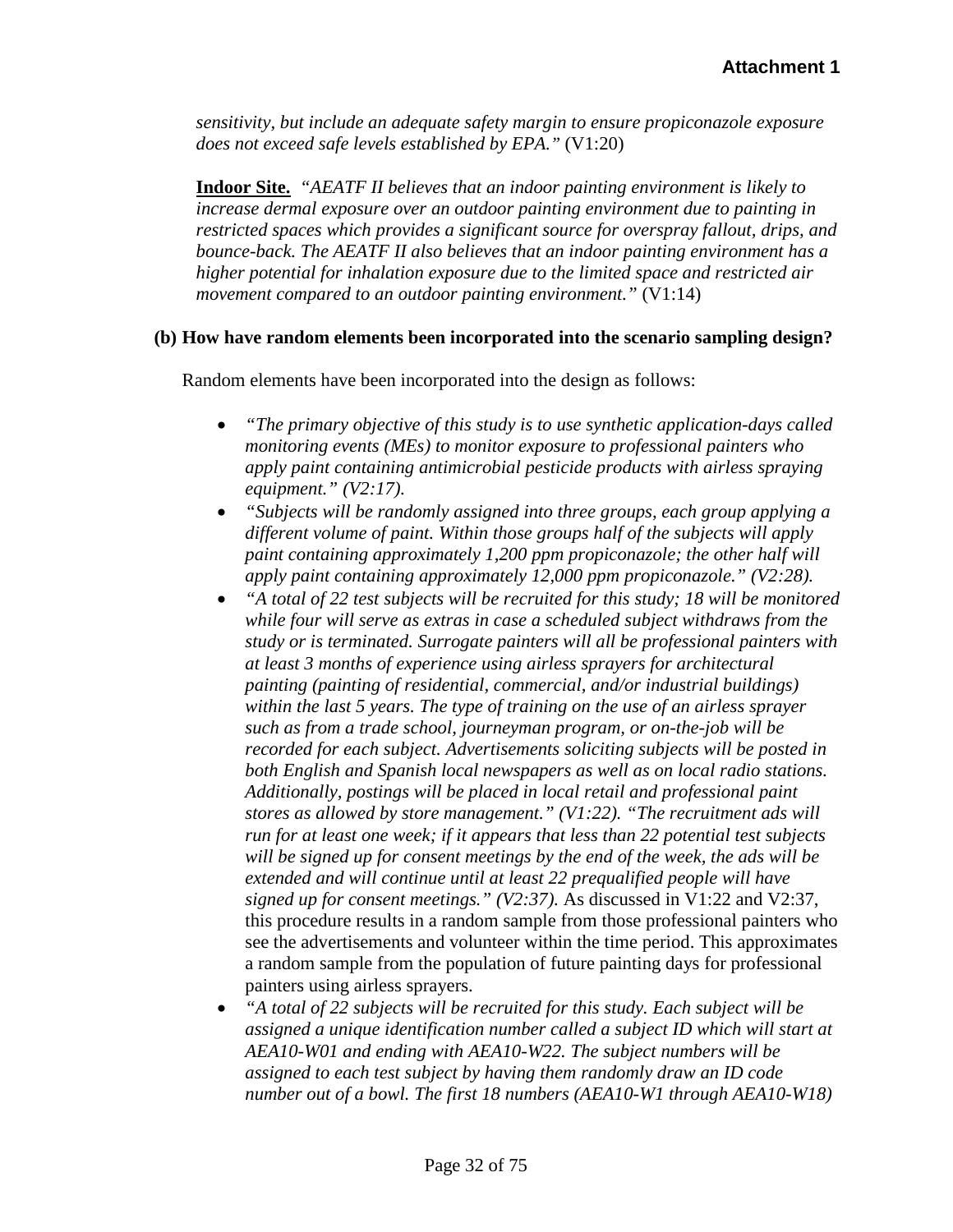*identify the subjects who will be scheduled for monitoring, while the four remaining subjects (AEA10-W19 to 22) will be held as alternates. The alternate subjects will be on-call for the duration of the study. Alternates will get compensated even if they do not get monitored in the study. Each subject will be randomly assigned to one of the three spray volume groups based on the ME number that they pull out of a second bowl. ME numbers (1 through 18) will be written on individual pieces of paper, folded, and placed into a bowl. Subjects W1 through W18 will draw one number from the bowl to obtain his/her ME number. The Subject ID number and the associated ME number for each subject will be recorded in the raw data" (V2:36).*

#### **(c) What feasible opportunities to incorporate random elements in the design—if any— have been overlooked?**

The design says that diversity will be achieved by using multiple application dates, and different sets of rooms to be painted (as well as varying the concentrations of the active ingredient and the paint volumes): "*The ME construction approach used by the AEATF II achieves diversity by:* 

*1. Using multiple application dates* 

*2. Using a combination of different sized and shaped rooms (the same set of rooms will not be painted by every test subject)*" (V1:16). The design does not explain how the dates and rooms will be allocated to the subjects. Once the building configuration and application dates have been determined, then these elements can be randomly assigned to the MEs. In particular, the differently sized and shaped rooms should be randomly allocated within each of the three groups (defined by gallons of paint) to avoid potential confounding between the gallons of paint used and the type of room painted.

#### **(d) What typical patterns of exposure will likely be included by the sampling design?**

The test substance will be applied by subjects according to typical painting practices.

*"Activities associated with and/or preceding spraying paint such as sprayer setup (positioning, hose and cord, spray gun setup, priming the spray line, stirring the paint, etc.) and paint preparation and staging (opening cans, portioning paint into buckets as needed) will be monitored in addition to spraying the paint. Masking and placement of drop cloths and tarps will not be monitored; these tasks will be done beforehand by study researchers. Spray painting will consist of painting walls, doors, door frames, built-in features such as shelves and closets, as well as ceilings. The test subjects will be experienced professional painters who will be told which rooms and surfaces to paint, but will not be instructed on how to paint. After spraying is completed, associated clean-up activities such as dealing with the remaining paint and cleaning and stowing the paint sprayer will be monitored, as these are typical work tasks for painters. However sprayer cleaning will only be included up to the point where water is introduced to the cleanup activities. Since water would likely remove residue from the subject's hands, the monitoring will terminate just prior to the point that the subject would normally rinse the spray line and nozzle with water."* (V1:22)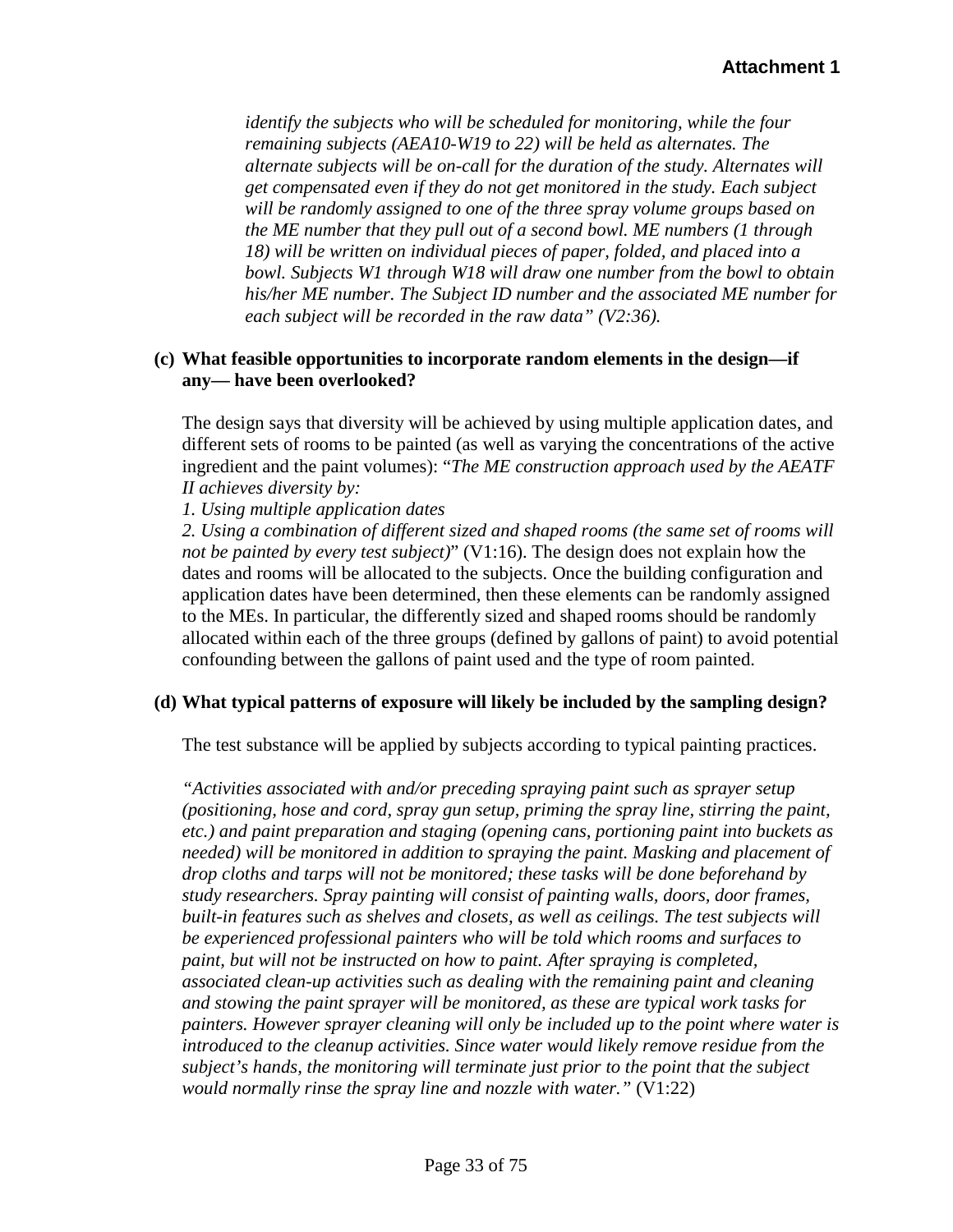#### **(e) What typical patterns of exposure will likely be excluded by the sampling design?**

The proposed study has purposely excluded using residential (consumer) test subjects. The AEATF II selected commercial painters over residential painters as test subjects because consumers use the airless sprayers less often than commercial painters and when they do they spray less area.

The AEATF II excluded the use of brush/roller in this study because they previously conducted a separate brush/roller study using consumer test subjects.

Painting indoors has been selected over painting outdoors. The rationale is that the indoor sites will provide overspray fallout, drips, and bounce-back from the airless sprayer and less air movement for a higher potential for inhalation exposure. The indoor sites would reasonably be expected to represent the high-end of exposure.

#### **3. Is the proposed test material an appropriate surrogate?**

The proposed test substance, latex paint treated with propiconazole, is an appropriate surrogate for the airless sprayer study. *"The paint that will be used in this study is commercially available Sherwin-Williams SuperPaint® Interior Acrylic Latex Paint in 5 gallon buckets. This is the same brand of paint used in the AEATF brush and roller study. The paint will be purchased from Sherwin-Williams and tested for propiconazole. Additional propiconazole (Wocosen® 500 SL, EPA Registration Number 43813-37) will be added to the paint to achieve target concentrations of 1,200 and 12,000 ppm. Samples from each bucket used will be assayed to confirm the propiconazole concentration in each container used in the study."* (V1:17) *The EPA does not require registration of paint containing propiconazole making no claims of antimicrobial activity; therefore no EPA registration number is available for the paint. Propiconazole was selected for use in this study based on its low mammalian toxicity, stability, presence as a preservative in paints at relatively high rates, and it not being a biocide used in clothing textiles or cleaning detergents."* (V2:25) The vapor pressure for propiconazole is 4.2E-7 mmHg at 25<sup>°</sup> C (MRID 41720301) which is considered to be low (i.e., off-gassing expected to be minimal).

#### **4. What is the rationale for the proposed sample size?**

The benchmark objective in the AEATF II exposure studies is that sample estimates of the arithmetic mean and 95th percentile of normalized exposure is accurate to within 3-fold 95% of the time (i.e., 3-fold relative accuracy goal or "k=3"). *"If the benchmark accuracy goal (i.e., k=3) is not met once the data are collected and analyzed, the AEATF II will, in consultation with regulatory agencies, determine the best course of action to take. This may mean the development of guidance for the use of these data that takes the increased imprecision of the estimates into account. It is possible that collection of additional monitoring events might be considered." (V2:60)* See Attachment 2, sections 2.1(a) and 2.1(i), for a detailed statistical rationale applicable to this study.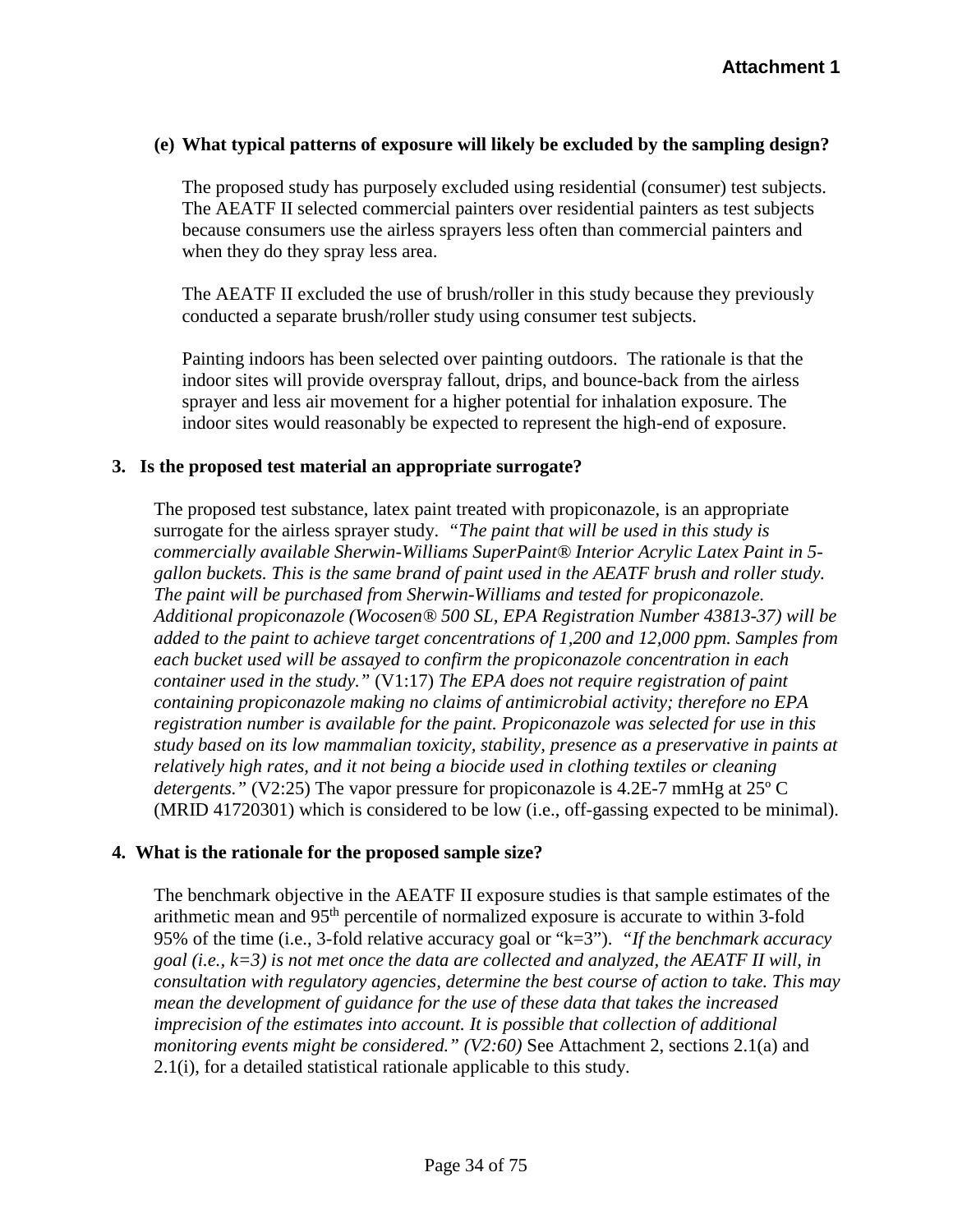#### **EPA Protocol Review: AEATF II Airless Sprayer Painting Study Protocol (AEA10)**

- **Title: A Study for Measurement of Potential Dermal and Inhalation Exposure During the Application of Paint Containing an Antimicrobial using an Airless Sprayer** (Volume 2)
- **Date:** Version 7/21/17

#### **Principal Investigator (Study Director):** Brian Lange

#### **Participating Laboratory:**

Field Phase: Lange Research and Consulting, Inc. 4746 W. Jennifer Ave. Suite 105 Fresno, CA 93722

Laboratory Phase: EPL Bio Analytical Services 9095 W Harristown Blvd Niantic, IL 62551-9752

- **Sponsor:** American Chemistry Council Antimicrobial Exposure Assessment Task Force II c/o Hasmukh Shah, Ph.D. 700 2nd Street, NE Washington, DC 20002
- **Reviewing IRB:** Schulman Associates IRB, Inc. 10 Laboratory Drive, Suite 200 Research Triangle Park, NC 2770

#### **1. Societal Value of Proposed Research**

#### **(a) What is the stated purpose of the proposed research?**

*"The primary objective of this study is to use synthetic application-days called monitoring events (MEs) to monitor exposure to professional painters who apply paint containing antimicrobial pesticide products with airless spraying equipment."* (V2:17)

**(b) What research question does it address? Why is this question important? Would the research fill an important gap in understanding?**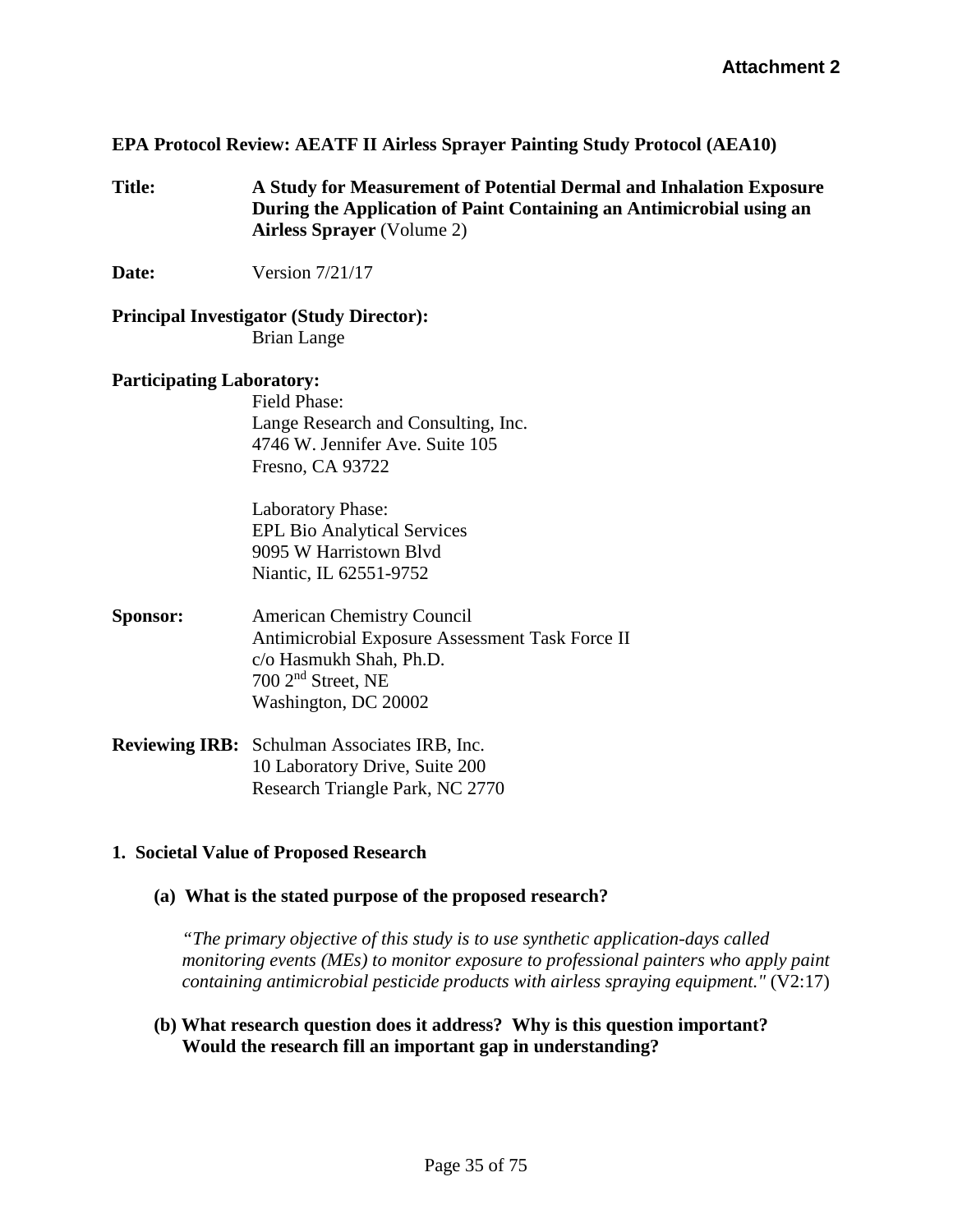EPA reevaluates existing uses of active ingredients, registers new uses for existing active ingredients, and registers new active ingredients, some of which involve the material preservation of paints. In the reevaluation of existing uses, EPA has recently called in many dermal and inhalation exposure studies involving application of treated paints. The dermal and inhalation exposure data generated from this study will be used by the EPA in assessing potential exposure and risks to users of antimicrobial products used to treat paint.

*"The AEATF II monitoring program, as described in the Governing Document (2011), intends to develop a database of exposure monitoring data that can be used to support practical regulatory decisions about future exposures to antimicrobial active ingredients used in various products."* (V2:11)

## **(c) How would the study be used by EPA?**

EPA will consider the dermal and inhalation exposure data from this study in assessing exposures of commercial and/or residential painters who apply latex paint containing an antimicrobial pesticide using an airless sprayer.

#### **(d) Could the research question be answered with existing data? If so, how?**

Due to the limitations of existing data, as discussed in Attachment 1 section 1(b) above, the research question cannot be answered with confidence relying solely on existing data.

#### **(e) Could the question be answered without newly exposing human subjects? If so how? If not, why not?**

*"Human subjects are required in this study because they will normally conduct these activities when performing their routine job function. There are no acceptable methods or models that could be used to extrapolate exposure for this type of human activity."*  (V2:18).

#### **(f) Is the research likely to produce data that address an important scientific or policy question that cannot be resolved on the basis of animal data or human observational research?**

Yes. The purpose of this research is to measure exposures of individuals who apply antimicrobial-containing latex paint using an airless sprayer. In this study, at least 18 subjects will be monitored in order to capture the expected variation in airless sprayer application conditions and techniques. To be able to measure exposure from a full range of conditions and techniques, the study needs to be an intentional exposure study with scripting rather than an observational study.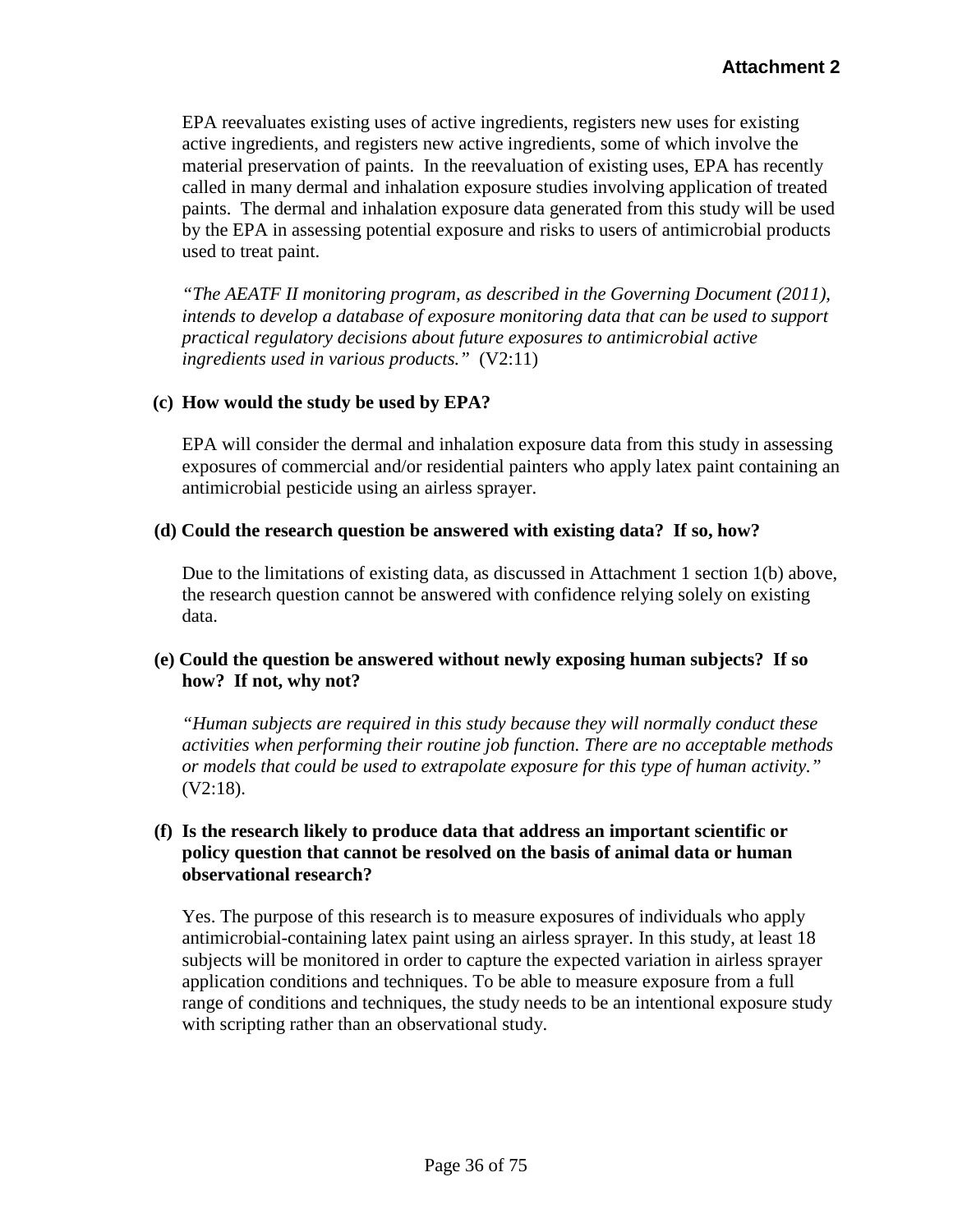# **2. Study Design**

## **(a) What is the scientific objective of the study? If there is an explicit hypothesis, what is it?**

*"The primary objective of this study is to use synthetic application-days called monitoring events (MEs) to monitor exposure to professional painters who apply paint containing antimicrobial pesticide products with airless spraying equipment."* (V2:17)

The benchmark objective in the AEATF II exposure studies is that sample estimates of the arithmetic mean and  $95<sup>th</sup>$  percentile of normalized exposure are accurate to within 3-fold 95% of the time (i.e., 3-fold relative accuracy goal or "k=3"). *"If the benchmark accuracy goal (i.e., k=3) is not met once the data are collected and analyzed, the AEATF II will, in consultation with regulatory agencies, determine the best course of action to take. This may mean the development of guidance for the use of these data that takes the increased imprecision of the estimates into account. It is possible that collection of additional monitoring events might be considered."* (V2:60)

No hypothesis is stated, nor is the study designed to test a hypothesis.

# **(b) Can the study as proposed achieve that objective or test this hypothesis?**

The objective cited above can be achieved by the study as proposed (with the few minor recommendations noted within this review).

# **2.1 Statistical Design**

# **(a) What is the rationale for the choice of sample size?**

The benchmark objective in the AEATF II exposure studies is that sample estimates of the arithmetic mean and  $95<sup>th</sup>$  percentile of normalized exposure are accurate to within 3fold 95% of the time. A statistical rationale for the choice of sample size is presented in item 2.1(i) below. The proposed sample size and study design has six groups of 3 MEs each for different amounts of active ingredient. Based on the data from the Formella (1995) study, the proposed sample size and study design is estimated to meet the 3-fold relative accuracy goals.

*"A total of 22 test subjects will be recruited for this study; 18 will be monitored while four will serve as extras in case a scheduled subject withdraws from the study or is terminated. Advertisements soliciting subjects will be posted in both English and Spanish local newspapers as well as on local radio stations. Additionally, postings will be placed in local retail and professional paint stores as allowed by store management. This process results in a simple random sample of qualifying subjects from the volunteer pool. Note, however, that this is not the same as a random sample from the existing population of professional painters. By definition, volunteers are self-selected and could have different characteristics than nonvolunteers. Such distinctions have no relevance in this case, however. There is no particular need to obtain a random sample from the Orlando professional painter population. The MEs*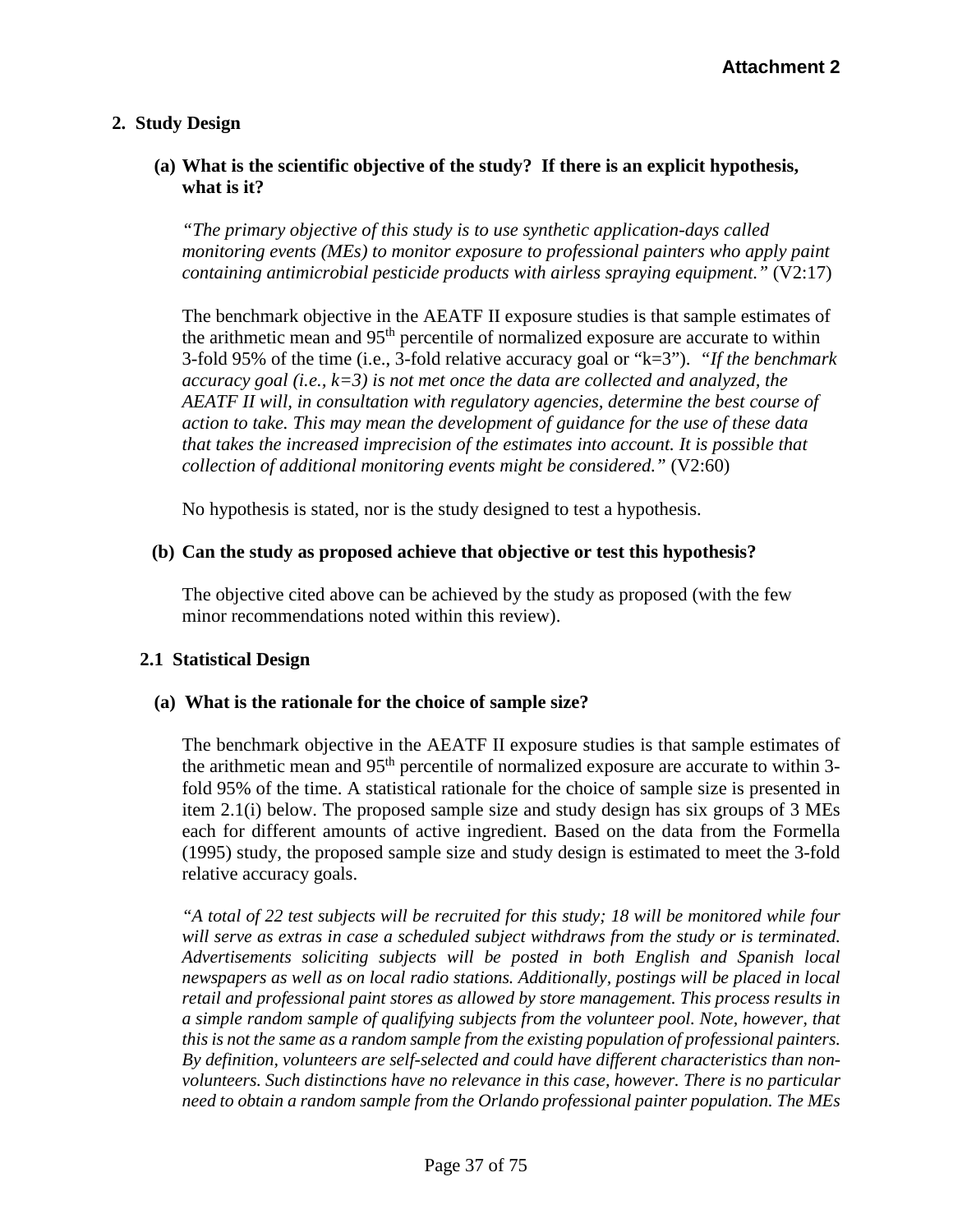*are synthetic constructs that attempt to predict aspects of a future handler-day population. It is purposive by definition. Thus, a random sample of just one ME component (e.g. subject) from a subpopulation (e.g. Orange County, Florida) provides no statistical advantage. In fact, a random sample of subjects from the volunteer pool is not the only possibility. For example, a more diverse sample of surrogate painters from this pool could also be acceptable if a clear diversifying characteristic were available for all painters. Lacking this, the paint application with airless sprayer study uses the reasonable default option of a random sample from the volunteer pool."* (V1:22-23)

## **(b) What negative and positive controls are proposed? Are proposed controls appropriate for the study design and statistical analysis plan?**

No positive or negative controls are proposed. This is appropriate for the study design and statistical analysis plan.

#### **(c) How is the study blinded?**

The study is not blinded.

### **(d) What is the plan for allocating individuals to treatment or control groups?**

The test subjects will be allocated to the treatment group as proposed by the AEATF II below; there is no control group.

*"A total of 22 subjects will be recruited for this study. Each subject will be assigned a unique identification number called a subject ID which will start at AEA10-W01 and ending with AEA10-W22. The subject numbers will be assigned to each test subject by having them randomly draw an ID code number out of a bowl. The first 18 numbers (AEA10-W1 through AEA10-W18) identify the subjects who will be scheduled for monitoring, while the four remaining subjects (AEA10-W19 to 22) will be held as alternates. The alternate subjects will be on-call for the duration of the study. Alternates will get compensated even if they do not get monitored in the study. Each subject will be randomly assigned to one of the three spray volume groups based on the ME number that they pull out of a second bowl. ME numbers (1 through 18) will be written on individual pieces of paper, folded, and placed into a bowl. Subjects W1 through W18 will draw one number from the bowl to obtain his/her ME number. The Subject ID number and the associated ME number for each subject will be recorded in the raw data."* (V2:36)

# **(e) Is the proposed research designed in accordance with current scientific standards and practices to include representative study populations for the endpoint in question?**

Yes, the proposed research includes developing unit exposures for the airless sprayer paint scenario and there is adequate justification for selecting test subjects from the commercial population only to provide the high-end of overall exposure. Note: Although there is the potential that a homeowner's unit exposure may be higher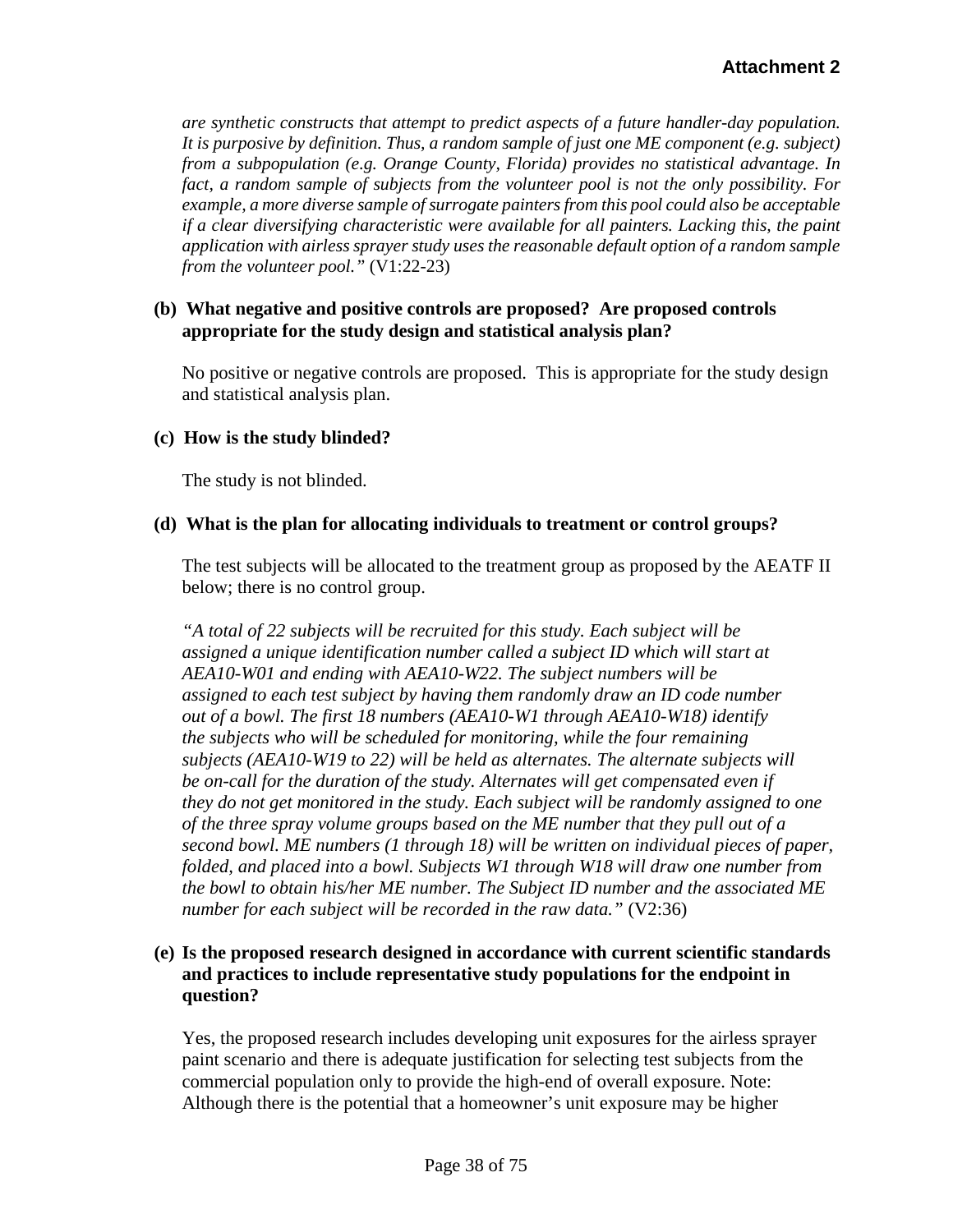because of a lack of training and/or familiarity with an airless sprayer, the homeowner would not be expected to use the airless sprayer as often and would not spray as much paint as a commercial painter. There is a separate AEATF II residential brush/roller painting exposure study.

## **(f) Can the data be statistically analyzed?**

The results of the analysis from the sampling will be provided in the final report and will be analyzed by EPA.

# **(g) What is the plan for statistical analysis of the data?**

*"The AEATF II will not statistically analyze the monitoring data in order to investigate the relationship between exposure and other factors (e.g., environmental conditions including temperature, humidity, air turnover rate, etc.) However, regulators and other users of the constructed database (BPHED) may choose to conduct such analyses..."* (V2:60).

The EPA proposed statistical model for these data is a simple linear regression model for the logarithm of the exposure with an intercept term and with a slope coefficient multiplied by the logarithm of the amount of active ingredient. There are three groups of six MEs at different paint volumes. The MEs in each group will have very similar volumes (approximately 10, 15, or 30 gallons, limited to 6 hours of monitoring). Three of the MEs in each group will have concentration levels of 1,200 ppm and the other three will have concentrations of 12,000 ppm. All three groups have the same intercept and slope. The main statistical model will assume a slope of one, which is mathematically equivalent to assuming that the normalized exposure, defined as the exposure per pound of active ingredient, has the same log-normal distribution for all 18 MEs. The fitted model will be used to estimate the arithmetic means, geometric means, and 95<sup>th</sup> percentiles of the normalized exposure for each group, together with bootstrap confidence intervals. The bootstrap confidence intervals will be used to assess the fold relative accuracy against a goal of 3-fold relative accuracy. The EPA will also investigate alternative models where the three volume groups can have different intercepts and/or different variances or where the six volume/concentration groups can have different intercepts and/or different variances. If the linear models do not fit the data sufficiently well, then EPA will also consider other models such as quadratic models, log-log-logistic models, logistic models and quantile regression models. It will also be important to test the proportionality assumption against independence by fitting models where the slope is not assumed to be one; confidence intervals for the slope will be used to determine if the slope is significantly different from 1 (proportionality) or from 0 (independence). The statistical analysis plan also includes the development of summary tables of the data, and various graphs of the data including exposure plotted against the amount of active ingredient showing the fitted regression models and the different concentration groups, and Q-Q plots of the normalized exposures (to assess the lognormality assumption) and of the studentized residuals (to assess the model performance of the final model).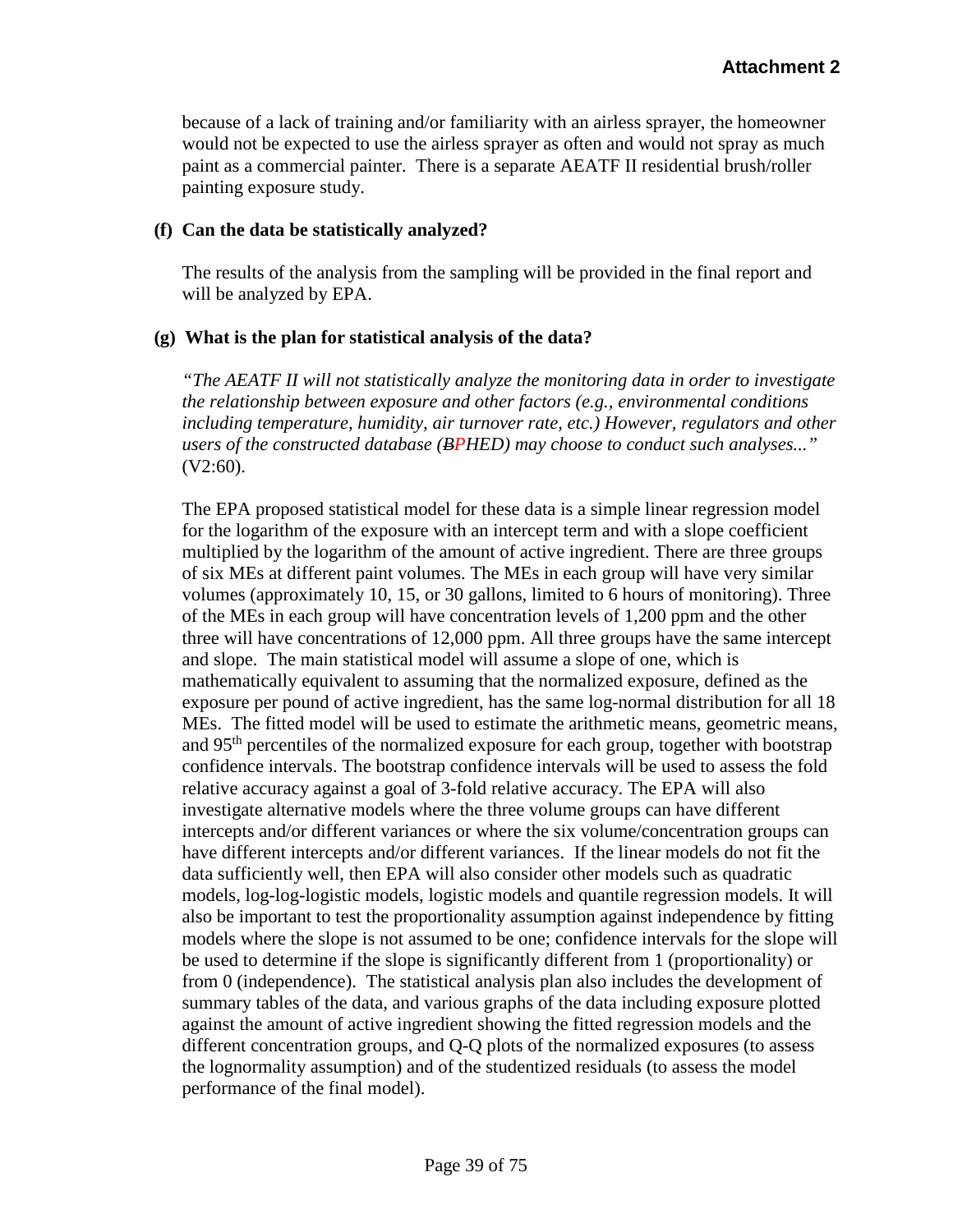The proposed approach uses the active ingredient propiconazole for the airless sprayer study but intends to use the results from the hand wash removal efficiency study for BIT to adjust the hand wash/wipe and face/neck wipe residues for possible incomplete removal. The hand wash removal efficiency study produced hand wash removal efficiency estimates of 73% at a BIT concentration of 0.44  $\mu$ g/cm<sup>2</sup> and 60% at a BIT concentration of 1.5  $\mu$ g/cm<sup>2</sup>, giving an average of 66.8%. In addition to the main estimates for dermal exposure using the average 66.8% efficiency, EPA will also assess the effects of the uncertainty in the removal efficiency by recomputing the arithmetic means, geometric means, 95<sup>th</sup> percentiles, bootstrap confidence intervals, and slopes for dermal exposure using the alternative removal efficiency percentages of 60% and 73%. This is a partial assessment since it does not account for possible differences between the removal efficiencies of BIT and propiconazole or for the variation in removal efficiencies between subjects.

*"If the benchmark accuracy goal (i.e., k=3) is not met once the data are collected and analyzed, the AEATF II will, in consultation with regulatory agencies, determine the*  best course of action to take. This may mean the development of guidance for the use of *these data that takes the increased imprecision of the estimates into account. It is possible that collection of additional monitoring events might be considered.*" (V2:60)

### **(h) Are proposed statistical methods appropriate to answer the research question?**

Yes.

# **(i) Does the proposed design have adequate statistical power to definitively answer the research question?**

Because of its Purposive Diversity Sampling Design, rather than a completely randomized design, the study will support only limited inferences.

The statistical power of the proposed study was estimated by treating the design as if it were a completely randomized design where the logarithm of the exposure equals the sum of an intercept, the slope multiplied by the logarithm of the amount of active ingredient, and a normally distributed error term. Under the proposed design, the amount of active ingredient is proportional to the product of the paint volume and a concentration of 1200, or 12000 ppm. The volume can be assumed to equal the nominal 10, 15, or 30 gallons for each group of MEs. The error variance is unknown but was estimated from the variance of the logarithms of the interior latex paint unit exposure data from the Formella (1995) study of dermal and inhalation exposures from the use of an airless sprayer. Since the Formella (1995) study measured four workers three times each, a random effects model with random effects terms for worker and random error was fitted to the natural logarithms of the unit exposures from the use of interior latex paint, and then the variance of the logarithms was estimated as the sum of the variance for workers and the variance of random errors. The estimated error variance for the proposed study was 0.0775 for total dermal exposure (mg/lb ai, without gloves) and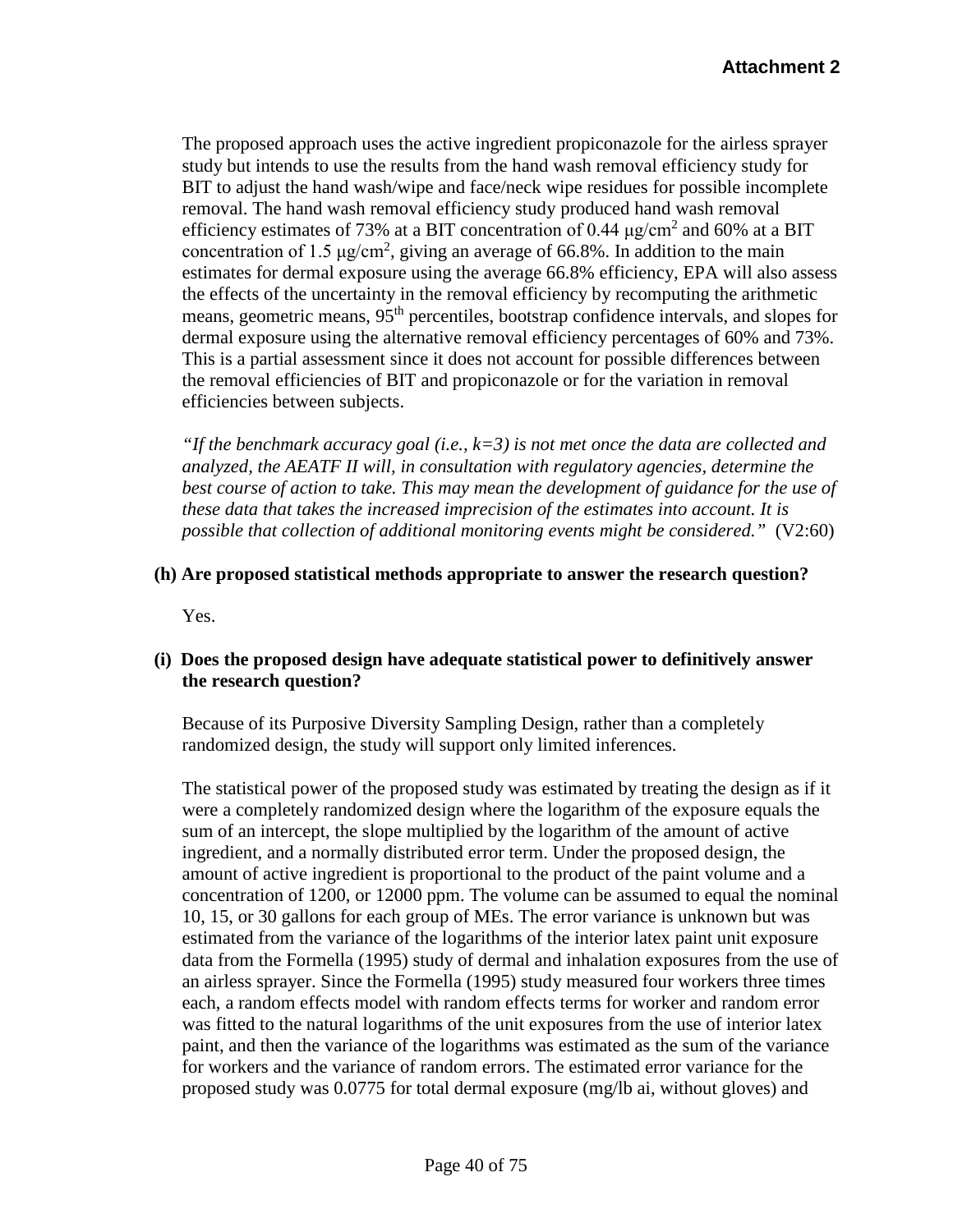0.0581 for inhalation dose (mg/lb ai). In this calculation we are ignoring the variance attributable to the actual amount of active ingredient used and other design factors. The statistical power is the probability that complete independence (a log-log slope of zero) is rejected when there is complete proportionality (a log-log slope of one). EPA used a Monte Carlo simulation to demonstrate that if there are three MEs for each of the six amounts of active ingredient, then the statistical power for dermal or inhalation exposure was 100.0% using the Formella (1995) study variance, and remained at an estimated 100.0% even if the variance is five times larger than found in the Formella (1995) study.

EPA also used a similar Monte Carlo simulation to estimate the fold relative accuracy of the estimated arithmetic mean and 95th percentile unit exposure. Under the assumption of complete proportionality (a log-log slope of one) the fold relative accuracies for dermal exposure using the Formella (1995) study variance are 1.14 for the arithmetic mean and  $1.22$  for the 95<sup>th</sup> percentile. The fold relative accuracies are 1.38 and 1.58 if the variance is five times larger than found in the Formella study. The fold relative accuracies for inhalation exposure using the Formella (1995) study variance are  $1.12$  for the arithmetic mean and  $1.19$  for the  $95<sup>th</sup>$  percentile. The fold relative accuracies are 1.32 and 1.49 if the variance is five times larger than found in the Formella study. This means that the arithmetic mean and  $95<sup>th</sup>$  percentile can be estimated within a factor of 3 with 95% confidence.

Even though the study is not a completely randomized study, based on these calculations, EPA believes that the proposed study is likely to characterize reliably the high end of exposures that occur while individuals paint with an airless sprayer. EPA is confident that this design will provide data on airless sprayer exposures more accurately and reliable than currently available data.

# **(j) Does the investigator propose to conduct the research in accordance with recognized good research practices, including, when appropriate, good clinical practice guidelines and monitoring for the safety of subjects?**

This study is proposed to be conducted in accordance with recognized good research practices. This is not a clinical study and therefore good clinical practice guidelines are not applicable.

# **2.2 How and to what will human subjects be exposed?**

Each test subject will be exposed to latex paint treated with propiconazole while spraying indoors with an airless sprayer.

*"The materials preservative Wocosen® 500 SL (EPA Registration Number 43813-37; nominal 50% propiconazole) which is sold by Janseen PMP for industrial and commercial use will be added to commercial Sherwin-Williams SuperPaint® latex interior paint by researchers to achieve target concentrations of approximately 1,200 ppm (0.12% w/w) and 12,000 ppm (1.2% w/w) propiconazole." (V2:13)*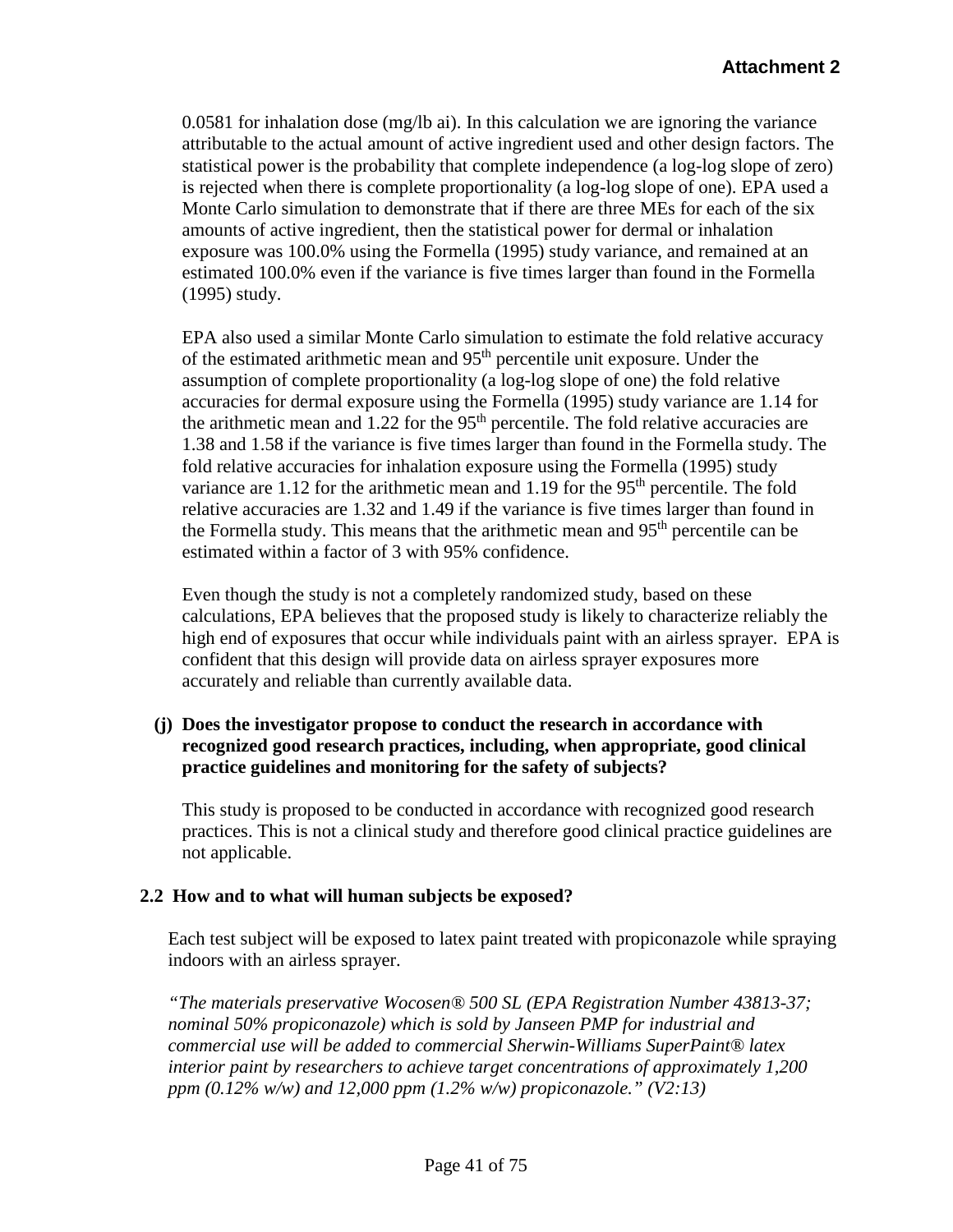*"Subjects will be brought to the monitoring area containing airless paint sprayer, tools, PPE, and paint that they are expected to use. The subjects will be informed as to which rooms are to be painted, which room to start in, and what surfaces are to be painted. Subjects will be told that they can chose their nozzle and an extension wand if they want to use one, and once they are ready, they can start painting as they normally would do at a job site. The subject will be reminded of the label safety precautions, heat stress symptoms, and to let the observer know if he/she wants to take a break or use the restroom. They will also be told that there are floor fans and/or blowers available if they need to ventilate the room and to use them as they normally would. At this point the subjects will put on their safety equipment and hat, and the air sampling pumps will be turned on. The pump start time will be recorded and this will serve as the start time of monitoring."* (V2:45)

*"In practice, workers involved in paint application typically also perform a multitude of tasks including preparatory work, masking, tarping, touch-up painting, and follow-up tasks such as final masking (applying protective barriers to non-target surfaces), staging of paint and spray painting equipment, end of day cleanup such as removing protective barriers from non-target surfaces, sprayer cleaning, etc. In this study, the preparatory work such as moving items, masking and placing plastic will be done ahead of time by someone who is not monitored. The subject will be allowed to do the standard tasks involved with getting the paint and sprayer ready for use; this will be monitored as well as painting with an airless sprayer and any clean-up tasks up to the point that water is introduced to the process, since water is likely to wash residues from the applicator's hands. Since hand residues generally represent the major source of dermal exposure during a painting activity, AEATF II feels the more conservative approach is to not allow clean-up activities involving water."* (V2:12)

*"The monitoring of the subjects painting with an airless sprayer will take place indoors in Orlando, Florida. The test site will be one or more buildings. The location will mimic the interior of a home and/or office space and will have, at a minimum, several rooms and hallways for painting. The paint application will be performed in a series of rooms inside the building, and subjects will be instructed to paint a mixture of horizontal surfaces (ceilings, shelves) and vertical surfaces (walls). Rooms may be reused no more than every other day to allow sufficient drying time between monitoring different subjects."* (V2:13)

*"Each test room will measure at a minimum 10 feet by 10 feet with an 8 to 9 foot ceiling height; in addition a minimum of two hallways will be available. Each room will contain at a minimum finished drywall walls and ceiling, an entry door with paintable trim, a simulated window area with paintable trim, and baseboards. A minimum of two rooms will contain closets with at least one shelf that will be painted. In rooms that have ceiling exhaust fans, the fans will operate continuously during each ME. The test site will not have operating central heating or air conditioning during the monitoring. This will not negatively impact the study as it is standard during airless spraying of paint to turn off any air conditioning or heating units*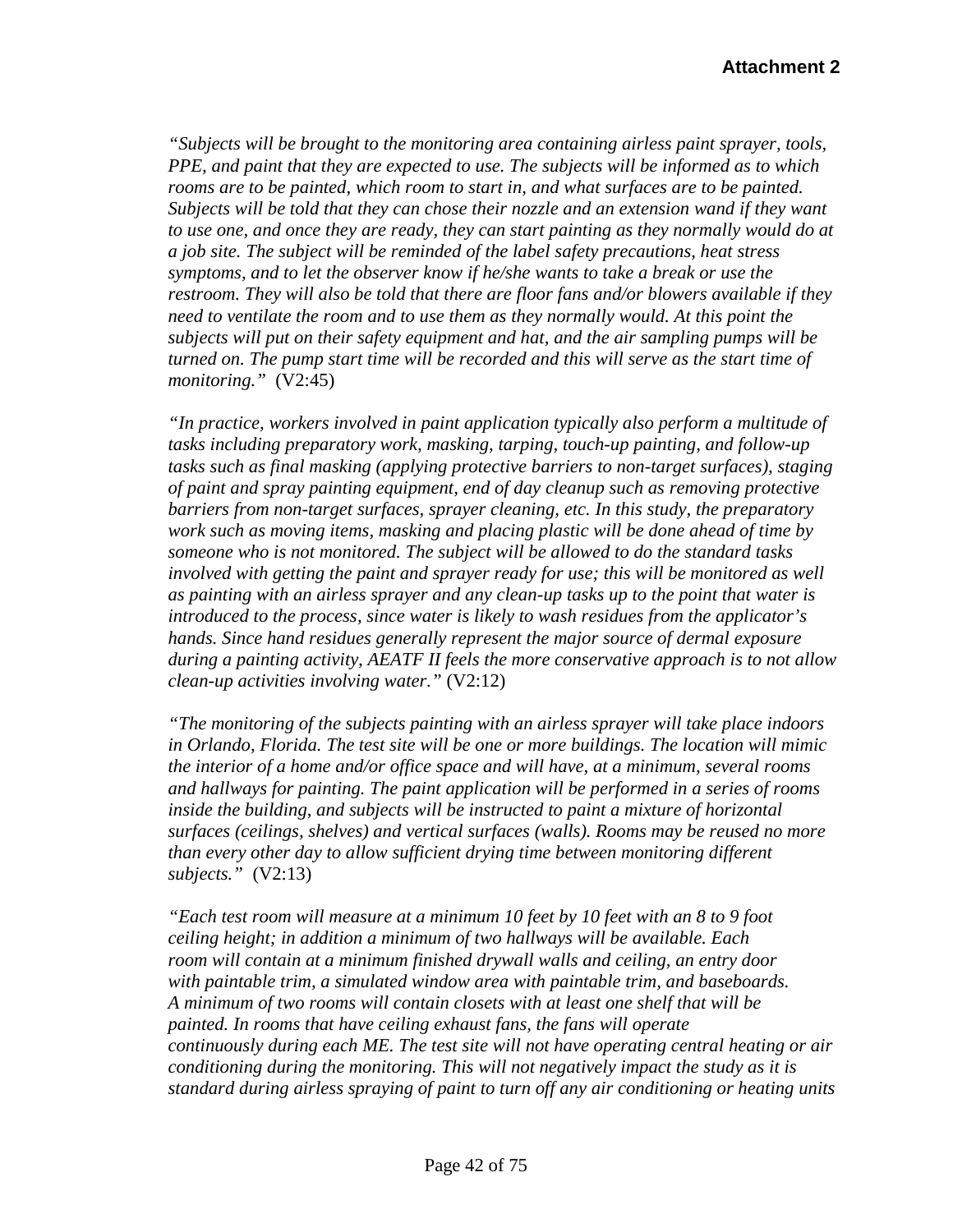*to avoid drawing paint droplets into the HVAC system. As specified in the paint label, doors to the rooms will stay open while the subjects are painting, and, if needed, floor fans or blowers will be available to increase fresh air flow. The circumstances surrounding their use as well as air flow velocity, location of fans, and approximate distance between the test subject and the fans will be recorded. Doors and/or windows to the exterior of the building will be opened as needed to help improve ventilation. This will be recorded and photographs of the painting rooms will be maintained in the raw data. Rooms may be re-painted no more than every other day to allow sufficient drying time between MEs."* (V2:31)

### **(a) What is the rationale for the choice of test material and formulation?**

The choice of the formulation type (i.e., latex paint) is to collect dermal and inhalation exposure data for painting using an airless sprayer while spraying a paint treated with an in-can preservative.

*"The materials preservative Wocosen® 500 SL (EPA Registration Number 43813-37; nominal 50% propiconazole) which is sold by Janseen PMP for industrial and commercial use will be added to commercial Sherwin-Williams SuperPaint® latex interior paint by researchers to achieve target concentrations of approximately 1,200 ppm (0.12% w/w) and 12,000 ppm (1.2% w/w) propiconazole. These levels are expected to be sufficient to allow good method sensitivity and will provide a safety margin to ensure propiconazole exposure does not exceed EPA-established safe levels. The use of two different concentrations combined with a range in the amount of paint applied will ensure that a range of active ingredient is handled during the study."*  (V2:13-14)

### **(b) What is the rationale for the choice of dose/exposure levels and the staging of dose administration?**

*"The target volumes of paint to be sprayed by subjects in the study will be 10, 15, and 30 gallons which is estimated to take between 2 and 6 hours. This range was chosen as it represents the range of gallon of paint typically sprayed per day by a commercial painter (AEA10 Study Design Document, 2017)."* (V2:14)

AEA10 Study Design Document, 2017, indicates the following:

*"The actual amount of paint that a professional painter applies with an airless sprayer will vary from job to job, from day to day, and from person to person. Two key factors that influence the volume of paint sprayed in a day are the size of the company and the type of job. A survey of seven commercial painting companies was done to characterize painting companies and their work activities (Appendix B* [EPA notes to see V1:30-34 for details on survey results]*). Large companies have multiple people per crew, allowing one or more workers to be dedicated to using the airless sprayers while other workers do the preparatory work and move the paint buckets and sprayers. In cases of a large job where there is a large amount of surface area to be painted (i.e.,*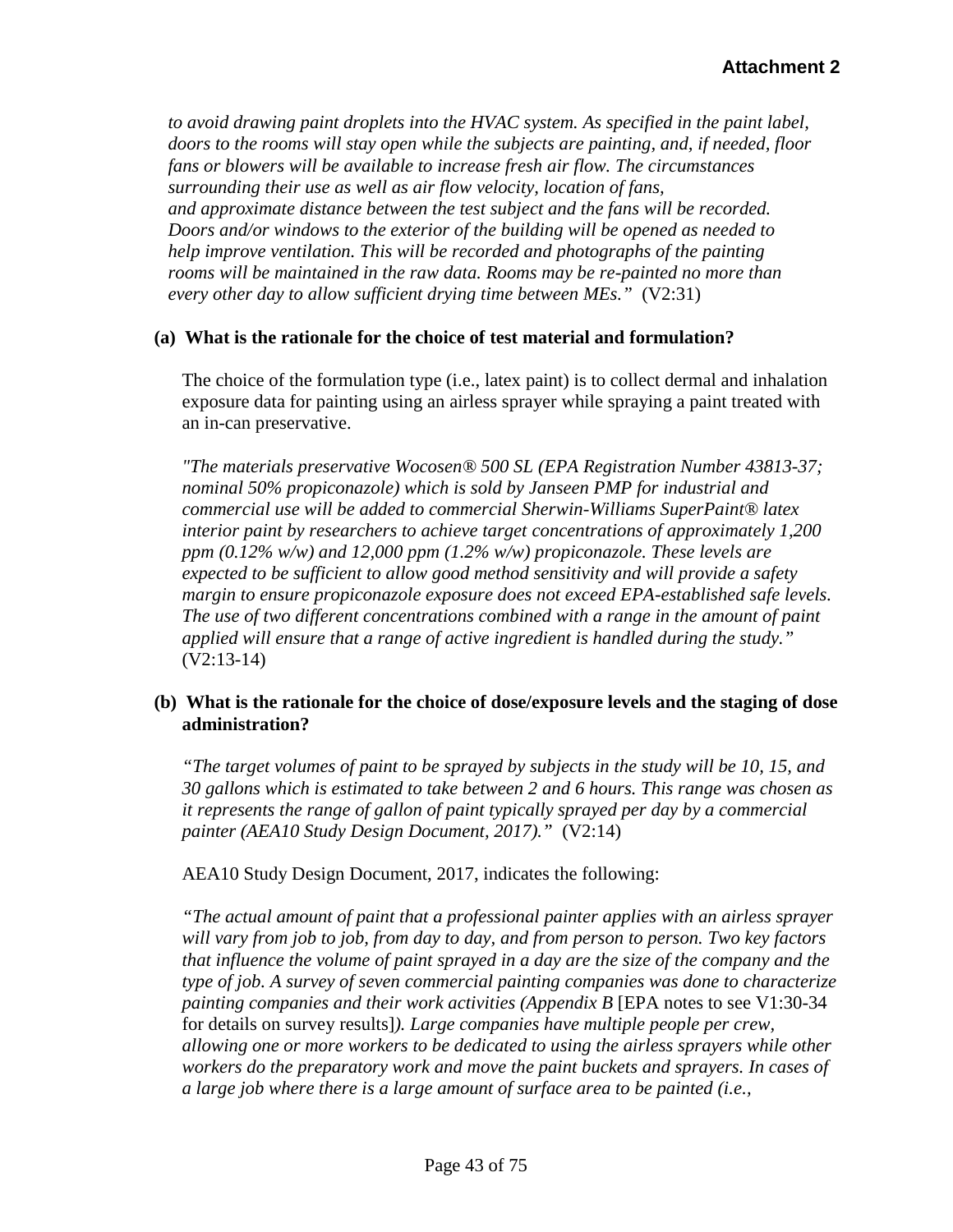*commercial buildings or multiple family housing units), 40 to 50 gallons of paint could be sprayed by one worker in a work day if he is part of a large crew. Since 50 gallons of paint would require 12,500 to 20,000 ft<sup>2</sup> of paintable surface area (250-400 ft2 /gallon), 50 gallons would rarely be sprayed by a single worker in one day. For comparison, the average house size in the US in 2014 was 2,690 square feet (US Census). According to the survey, 20 to 30 gallons per day is more typical when considering the range jobs done by small, medium, and large paint companies. Likewise the type of job, commercial or residential, the size of the job, interior or exterior, will determine whether someone will use an airless sprayer for the entire day or not.*

*Three discrete volumes of paint will be sprayed in the study: 10, 15, and 30 gallons, with 6 MEs assigned per volume. According to interviews with the seven commercial painting companies, on average a painter will spray 28 gallons per day, with a range from 12 to 50 gallons; the 90th percentile was 41 gallons per day (Appendix B). Companies with 4 employees or less typically spray 15 to 40 gallons of paint in a day. The larger the painting company, the more gallons that can be sprayed per day since the workers spraying the paint can focus on just spray painting while other employees are available to do the preparatory work and masking; additionally it is more likely that large companies will get larger jobs.*

*For this particular scenario the AEATF II is creating three monitoring groups to ensure diversity based on amount of active ingredient handled. With 6 MEs per group, this will result in a total of 18 MEs handling from 0.144 to 4.32 pounds of propiconazole (based on 12 pounds of SuperPaint® per gallon). The amount of active ingredient was calculated using the target propiconazole concentration in paint of 0.12% w/w and 1.2% w/w. The groups are defined in the following table.*

|         | Volume of<br><b>Paint Sprayed</b> | Propiconazole<br><b>Concentration</b> | <b>Amount</b> of<br>Propiconazole<br><b>Handled</b> | <b>Number</b> of<br><b>MEs</b> |
|---------|-----------------------------------|---------------------------------------|-----------------------------------------------------|--------------------------------|
| Group 1 |                                   | $1,200$ ppm                           | $0.144$ lb                                          |                                |
|         | 10 gallons                        | 12,000 ppm                            | 1.44 lb                                             |                                |
| Group 2 |                                   | $1,200$ ppm                           | $0.216$ lb                                          |                                |
|         | 15 gallons                        | 12,000 ppm                            | 2.16 lb                                             |                                |
| Group 3 |                                   | $1,200$ ppm                           | 0.432 lb                                            |                                |
|         | 30 gallons                        | 12,000 ppm                            | 4.32 lb                                             |                                |

*Within these groups other characteristics will be varied to the extent feasible to provide for diversity in exposure. The purpose of creating these groups is to force diversity in the amount of active ingredient handled. The data from all three groups will be combined to generate a single unit exposure, one for dermal exposure and one for inhalation exposure."* (V1:20-21)

# **(c) What duration of exposure is proposed?**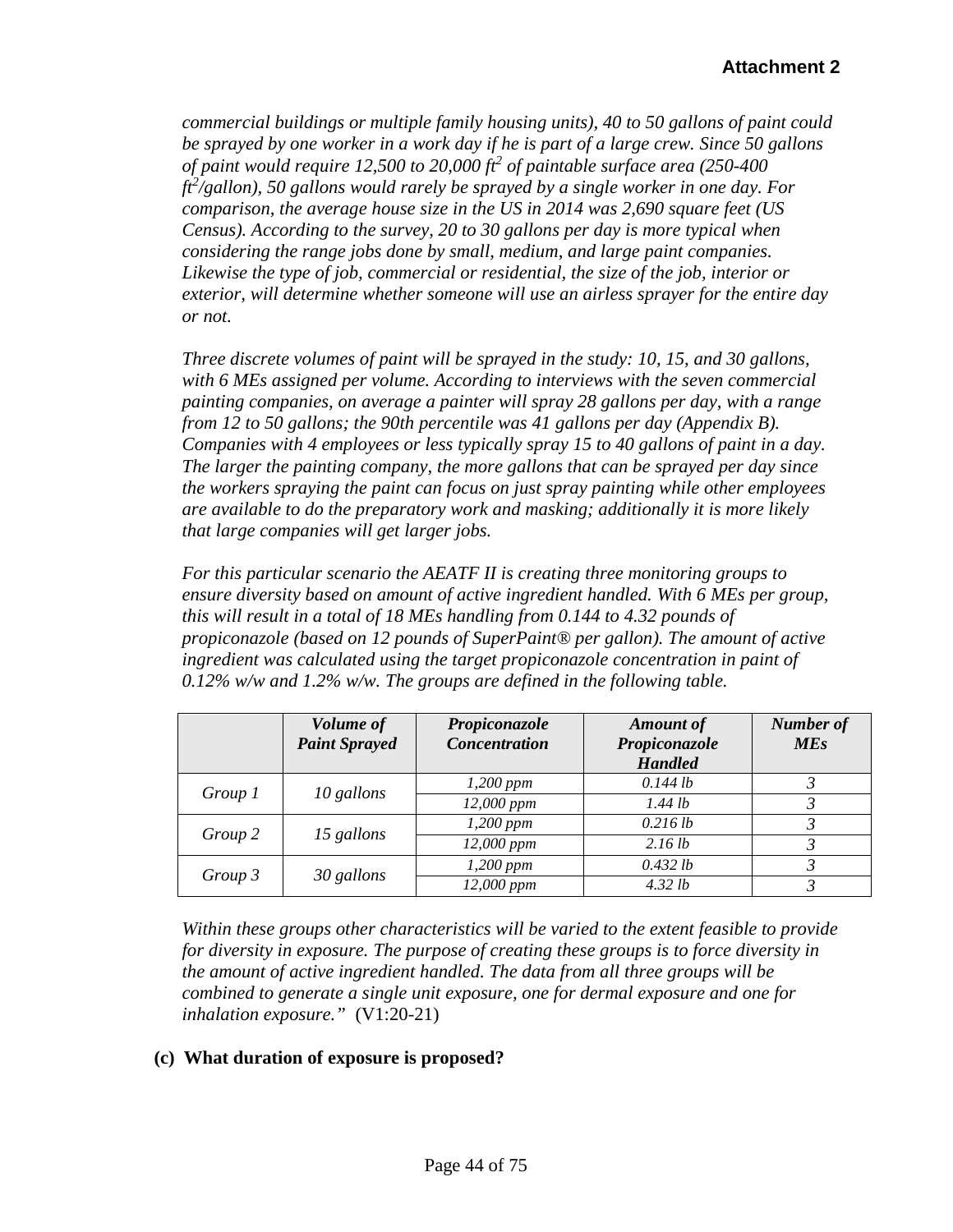*"Most respondents* [from the AEATF II paint survey in Appendix B of Volume 1 of the AEA10 Study Design Document] *indicated that they spend 4 to 6 hours a day spray painting; the largest company (13 employees) indicated that they will spend up to 10 hours a day spray painting. The average amount of time spent spray painting was 5.9 hours. When asked about clean up, most companies responded that they spend 20 to 40 minutes cleaning the spray equipment while the largest company indicated that unmasking the area can take 3 to 4 hours.* 

*The exposure data generated from this study will be normalized by pounds of active ingredient handled, and can be extrapolated to the EPA daily default for airless spraying of 50 gallons per day for assessing occupational risks. In the 1995 Formella chlorothalonil study, it took, on average, about one hour to spray 5 gallons of paint. Based on this, it is anticipated that spraying in this study will take between 2 and 6 hours depending on the volume of paint being sprayed. In order to avoid saturation of the matrices and to ensure that there will be sufficient surface area to treat, the monitoring time will not be allowed to exceed 6 hours."* (V1:21)

### **2.3 Endpoints and Measures**

## **(a) What endpoints will be measured? Are they appropriate to the question(s) being asked?**

The AEATF II proposes to measure dermal and inhalation exposures resulting from painting with an airless sprayer. Dermal and inhalation exposure will be measured using whole-body dosimeters (WBD) (inner and outer), a painter's hat, a cloth dosimeter underneath the painter's hat, face/neck wipes, hand wipe/washes, and personal air monitors (V2:50-53). For the WBD, the Agencies are most interested in the inner dosimeters to assess potential exposure. The outer dosimeters will add to the existing database on the development of protection factors for a single layer of clothing. The potential for foot exposure is minimal and the feet will not be monitored. The hand and face/neck wipe/wash is an appropriate method to determine exposure to the hands and face/neck. The painter's hat and the cloth dosimeter underneath the painter's hat are appropriate methods to determine exposure to the head. The personal air samplers will collect residues from the breathing zone with the sampling cartridge facing downwards (mimicking nostrils). Both OVS tubes to collect total inhaled residues and Parallel Particle Impactor (PPI) containing PVC filters will be used to trap and measure respirable residues. Flow rates will be approximately 2 L/min for each of the samplers. (V2:50)

*"Air temperature and relative humidity of the work area for the duration of exposure monitoring will be documented with automated instrumentation logging and recording at intervals appropriate for the duration of the work period per SOP AEATF II-10C. Environmental monitoring equipment will be calibrated or standardized according to field facility SOPs. The type and location of any fans or blowers will be documented in the raw data along with whether doors to the outside and/or windows are open during*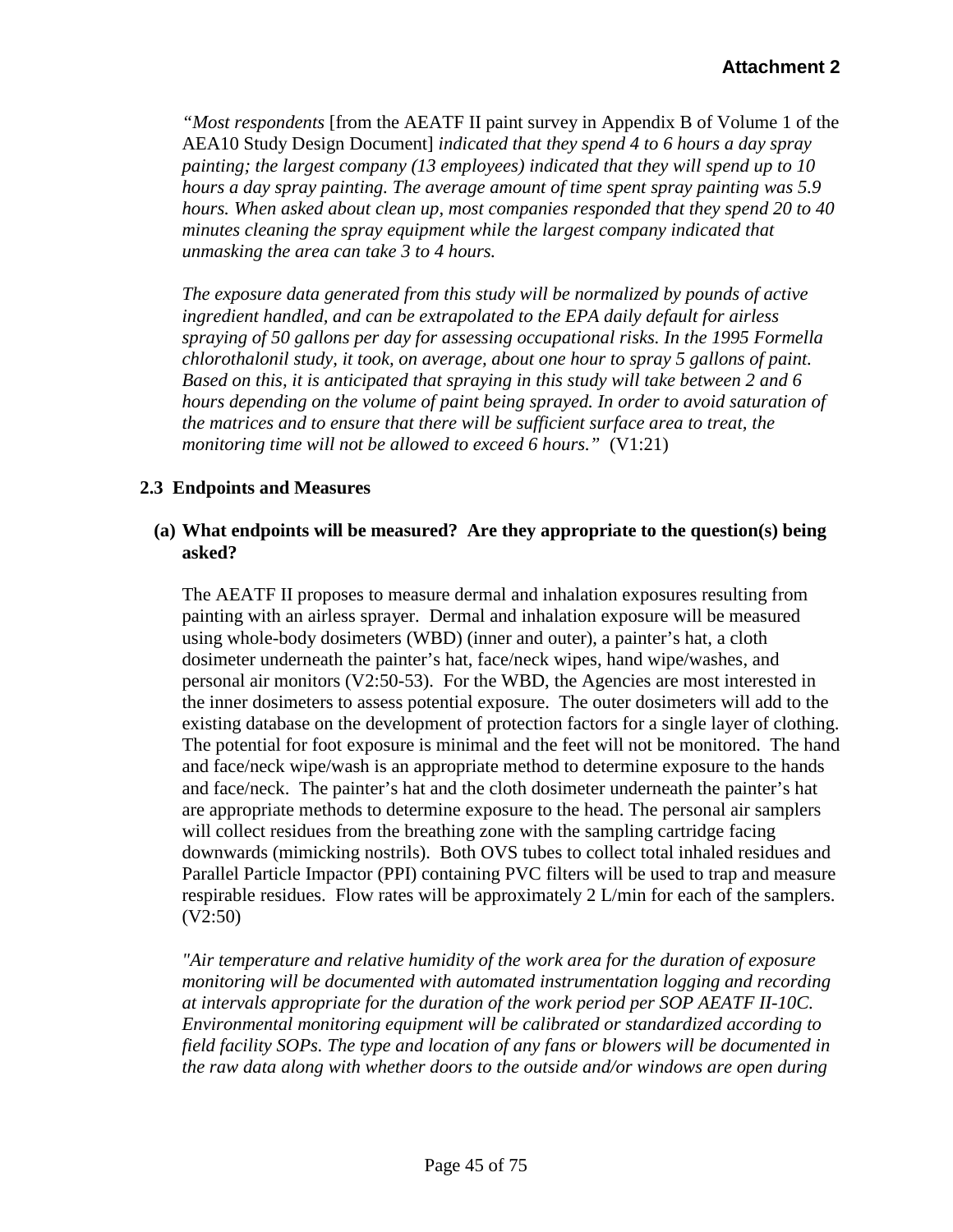*painting. The dimensions and layout of the rooms being painted will be documented in the raw data."* (V2:49)

*"After the addition of the colorant and a minimum of 5 minutes on a mechanical shaker, triplicate samples of approximately 20 ml will be collected from each lot of paint before any propiconazole is added. These "pre-fortification" paint samples will be placed into labeled glass vials and shipped overnight at ambient temperature to the analytical laboratory for analysis. Aliquots of each sample will be analyzed separately and then averaged to provide the starting concentration of propiconazole in each lot of paint. The results will reported to the Study Director as micrograms propicoanzole propiconazole per gram of paint (μg ai/g paint), and this will be used to determine how much Wocosen® 500 SL will need to be added to each 5 gallon bucket."* (V2:26)

*"Propiconazole will be added to each 5-gallon paint container by the field test site to achieve propiconazole concentrations in the paint of approximately 1,200 ppm (0.12% w/w) and 12,000 ppm (1.2% w/w) based on 5 gallons of paint and the density of the paint specified on the SDS (12 lb/gallon). Once the appropriate amount of Wocosen® 500 SL has been added to each 5-gallon bucket of paint, the buckets need to be placed onto a mechanical shaker for at least 5 minutes before triplicate aliquots of approximately 20 ml are collected from each bucket. After the aliquots have been collected, each bucket will be weighed on a GLP-maintained scale and the weights recorded. The paint samples (in glass vials) will be shipped overnight at ambient conditions to the analytical laboratory for GLP analysis. Samples are to be analyzed and reported separately and the results (μg ai/g paint) from each triplicate set of samples will be averaged. The average concentration of propiconazole in each 5- gallon bucket combined with the weight of paint sprayed will be used to calculate the pounds of active ingredient handled by each ME."* (V2:27)

*"Because it will be impossible to monitor the actual flow out of the spray nozzle and not all paint will be pumped out of the buckets, each bucket of paint will be weighed and recorded before and after use. The volume of paint that remains in the sprayer and hose once a worker is done spraying will be measured by researchers prior to the start of monitoring; this will be subtracted from the amount of paint used by each test subject. The paint weights combined with the measured concentration of propiconazole in each bucket will be used to determine the total amount of active ingredient handled by each ME."* (V2:33)

Background/Pre-Sampling Air: *"Duplicate air samples using personal air sampling pumps and OVS tubes described for worker samples will be collected in the subject dressing area for approximately 60 minutes within a four hour period prior to the start of the dressing area's use on each day of the study. Similarly, a single air sample will be collected from each of three of the painting rooms which were used in the preceding ME, and that are intended for exposure monitoring on that day. These samples will also be collected over approximately 60 minutes within the four hours prior to the anticipated start time for the ME; the start and end times of*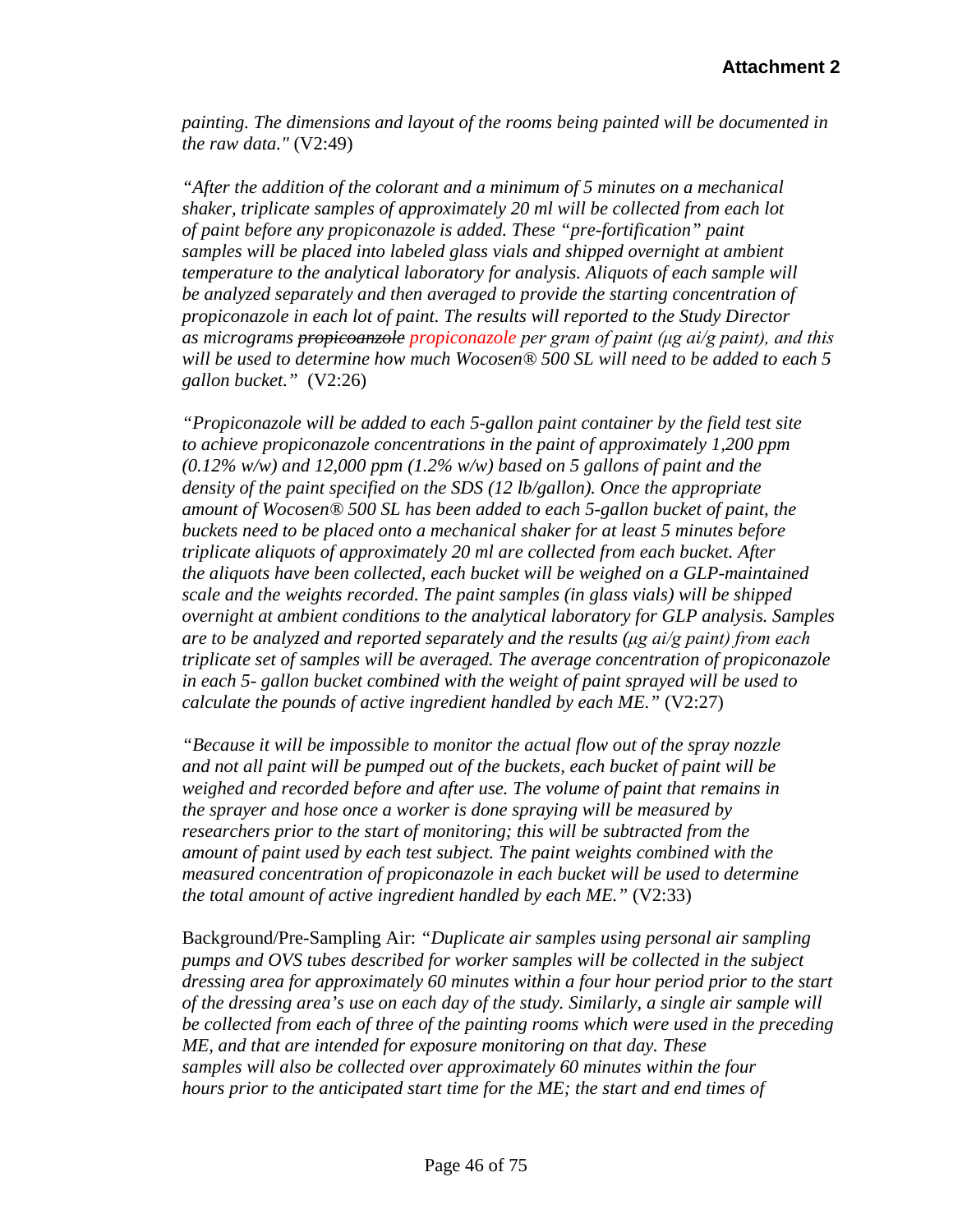*sampling will be recorded. The OVS tubes will be suspended at approximately 5 feet off the floor during the sampling period."* (V2:43)

Surface Residues: "*Duplicate wipe samples will be taken from one wall in each of the three rooms which were painted in the preceding ME, and that are intended for exposure monitoring on that day. Wipe samples will be collected within 4 hours of the scheduled monitoring event; the time of sampling will be recorded. A sample will consist of two dry cotton gauze pads held together and rubbed over an area of approximately 1 square foot (using a template) about mid-way up the wall for approximately 15 seconds. The two gauze pads will then be placed into a glass jar, sealed, and placed into frozen storage. This will be repeated with another two pads on a different part of the wall."* (V2:43)

### **(b) What steps are proposed to ensure measurements are accurate and reliable?**

*"This study will be conducted according to FIFRA GLP Standards (40 CFR 160). This protocol will be reviewed by the lead quality assurance unit (QAU) prior to finalization. In-life field phase of this study will be monitored by the field facility QAU while the analytical phase will be audited by the analytical facility QAU to ensure compliance with the FIFRA GLP regulation and adherence to this protocol and relevant SOPs. The QAU(s) will submit copies of their inspection reports to the lead QAU, Study Director, Test Facility Management, AEATF Sponsor Representative, and Sponsor Monitor (40 CFR part 160.35 [4]). The final report will be audited by the lead QAU to ensure that the contents of the report accurately describe the conduct and findings of the study. QAU organization and responsibilities will follow current AEATF II SOPs as applicable. The final report will contain a signed Quality Assurance Statement from the lead QAU reflective of each contributing facility's QA audits."*  (V2:63-64)

# **(c) What QA methods are proposed?**

*"This study will be conducted according to FIFRA GLP Standards (40 CFR 160). This protocol will be reviewed by the lead quality assurance unit (QAU) prior to finalization. In-life field phase of this study will be monitored by the field facility QAU while the analytical phase will be audited by the analytical facility QAU to ensure compliance with the FIFRA GLP regulation and adherence to this protocol and relevant SOPs. The QAU(s) will submit copies of their inspection reports to the lead QAU, Study Director, Test Facility Management, AEATF Sponsor Representative, and Sponsor Monitor (40 CFR part 160.35 [4]). The final report will be audited by the lead QAU to ensure that the contents of the report accurately describe the conduct and findings of the study. QAU organization and responsibilities will follow current AEATF II SOPs as applicable. The final report will contain a signed Quality Assurance Statement from the lead QAU reflective of each contributing facility's QA audits."*  (V2:63-64)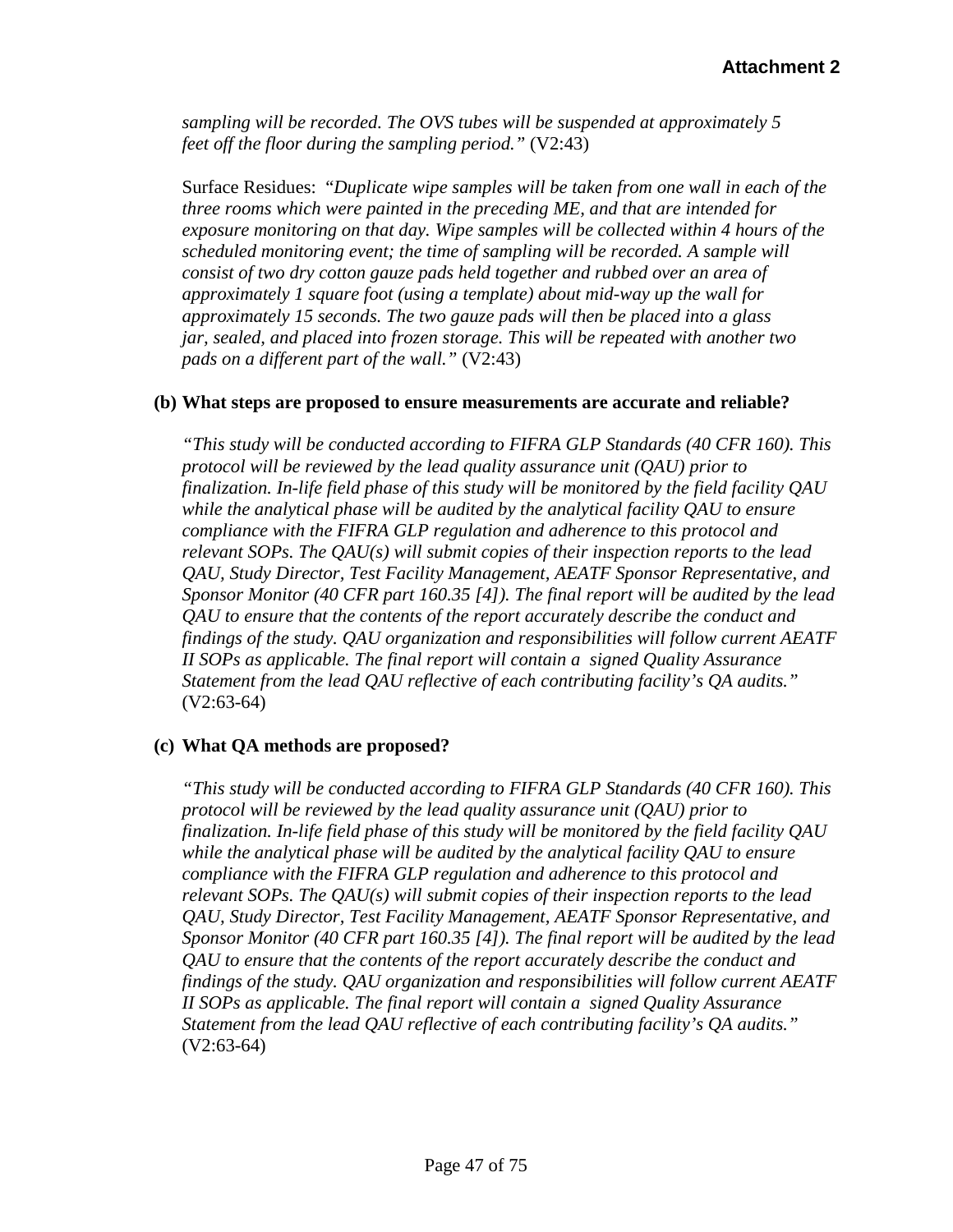*"Sample matrix fortifications are designed to assess the stability of the active ingredient under field, storage, and transit conditions in or on the sampling matrices (inner dosimeters, hand wipe/wash solutions, hats, face/neck wipes, and air sampling matrices*)." (V2:53) See the table below for the proposed sample matrix fortification levels.

| <b>Matrix</b>                  | <b>Target Field</b><br><b>Fortification Level</b>                                         |  |  |
|--------------------------------|-------------------------------------------------------------------------------------------|--|--|
| Air Sampling 37 mm PVC Filters | $100$ ng, $1000$ ng, $2,000$ ng                                                           |  |  |
| <b>Air Sampling OVS Tubes</b>  | $100$ ng, $2000$ ng, $5,000$ ng                                                           |  |  |
| <b>Hand Wipe/Washes</b>        | 400, 4000, and $12,000$ ng/mL<br>$(220, 200 \text{ and } 6600 \text{ µg}/550 \text{ ml})$ |  |  |
| <b>Face/Neck Wipes</b>         | 1, 10, and 100 $\mu$ g/sample                                                             |  |  |
| <b>Inner Dosimeter Section</b> | 10, 1000, and 10,000 $\mu$ g/sample                                                       |  |  |
| <b>Painter's Hats</b>          | 10, 1000, and 10,000 $\mu$ g/sample                                                       |  |  |

# **(d) How will uncertainty be addressed?**

*"If the benchmark accuracy goal (i.e., k=3) is not met once the data are collected and analyzed, the AEATF II will, in consultation with regulatory agencies, determine the best course of action to take. This may mean the development of guidance for the use of these data that takes the increased imprecision of the estimates into account. It is possible that collection of additional monitoring events might be considered."* (V2:60)

#### **3. Subject Selection**

# **3.1 Representativeness of Sample**

# **(a) What is the population of concern? How was it identified?**

Airless paint sprayers can be used by commercial painters and homeowners. Commercial painters are the risk drivers in EPA's assessments because they use airless sprayers more frequently and use more paint than homeowners (i.e., EPA assumes 50 gallons sprayed by commercial painters and 15 gallons sprayed by homeowners). Preserved paint is considered a treated article and as such there is no pesticide label to convey the need for risk mitigation (e.g., PPE), and therefore, no PPE is assumed in EPA's assessments for commercial painters. Test subjects in this proposed study will be recruited from commercial painters rather than residential populations. *"The one*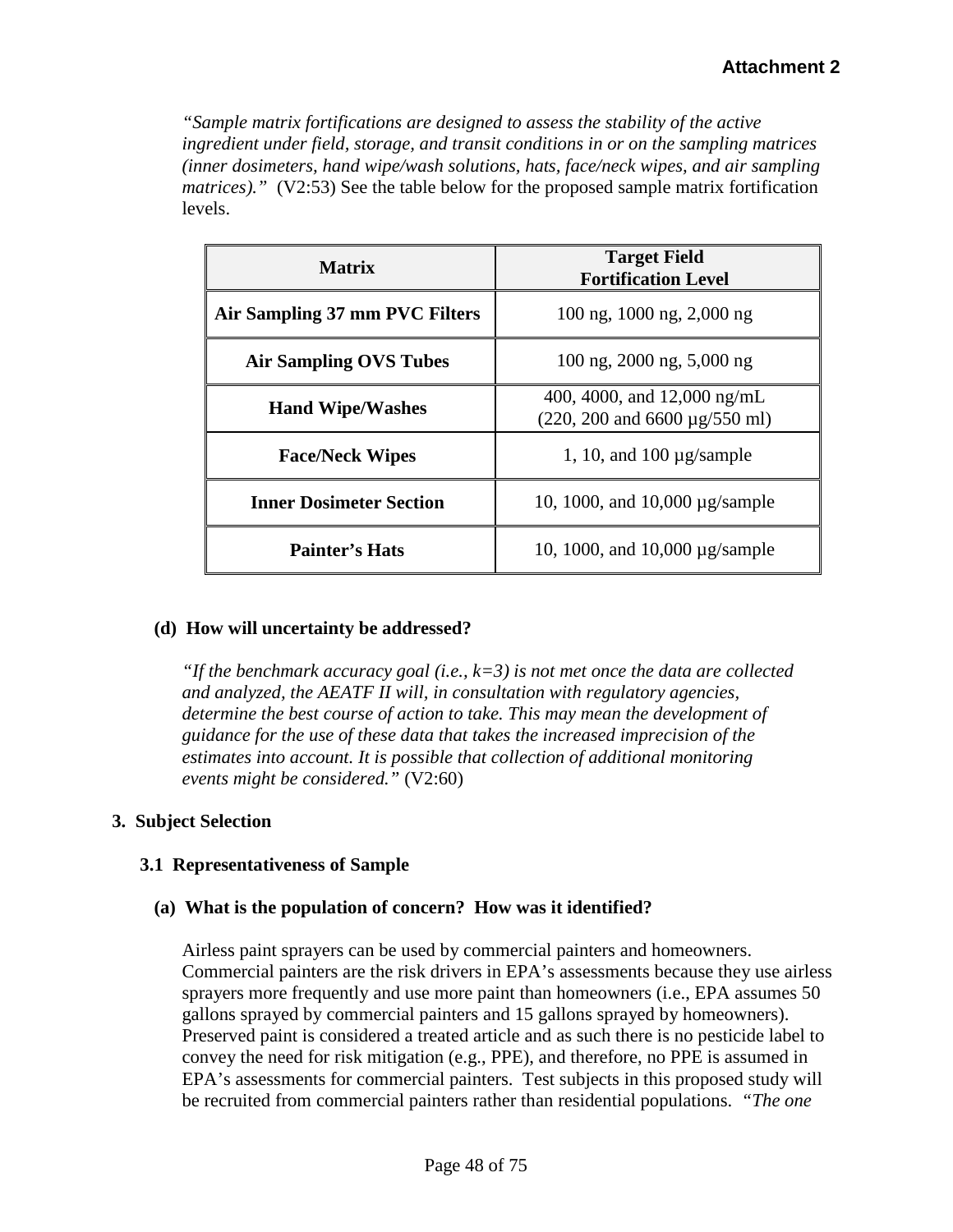*potential noteworthy source of underestimation is that the population being monitored will consist entirely of professional painters with at a minimum of 3 months of experience. The rationale for the selection of professional painters over consumers is two-fold: (1) it is not as common for consumers to use airless sprayers, and (2) consumers would paint less surface area. While these two rationales hold true, the data generated from this study will also be used to assess consumers who use airless sprayers; however, the antimicrobial regulatory approval process is based on the highest exposure scenario, which is commercial painters because of the higher amount of paint they handle in a day in comparison to consumers. As such, the subjects in this study will paint for a longer period of time and use higher volume spray equipment than what is typical for consumers which may tend to bias exposure to the higher end."* (V1:14)

### **(b) From what populations will subjects be recruited?**

*"In order to obtain a subject pool that is familiar with the operation of airless paint sprayers in a professional setting, adult subjects who are currently or were previously employed in a position where they use/have used an airless paint sprayer will be recruited from the Orlando area (Orange County and surrounding counties). The commercial and residential painting industry will be targeted for the recruitment, and potential subjects must have at least 3 months of experience using an airless sprayer within the last 5 years. Individuals who work for a commercial or residential painting company, but do not have experience using airless paint sprayers will be excluded." (V2:37)*

### **(c) Are expected participants representative of the population of concern? If not, why not?**

The populations that have access to airless sprayers are both commercial painters and homeowners. "*The rationale for the selection of professional painters over consumers is two-fold: (1) it is not as common for consumers to use airless sprayers, and (2) consumers would paint less surface area. While these two rationales hold true, the data generated from this study will also be used to assess consumers who use airless sprayers; however, the antimicrobial regulatory approval process is based on the highest exposure scenario, which is commercial painters because of the higher amount of paint they handle in a day in comparison to consumers. As such, the subjects in this study will paint for a longer period of time and use higher volume spray equipment than what is typical for consumers which may tend to bias exposure to the higher end."* (V1:14)

*"Advertisements soliciting subjects will be posted in both English and Spanish local newspapers as well as on local radio stations. Additionally, postings will be placed in local retail and professional paint stores as allowed by store management. This process results in a simple random sample of qualifying subjects from the volunteer pool. Note, however, that this is not the same as a random sample from the existing population of professional painters. By definition, volunteers are self-selected*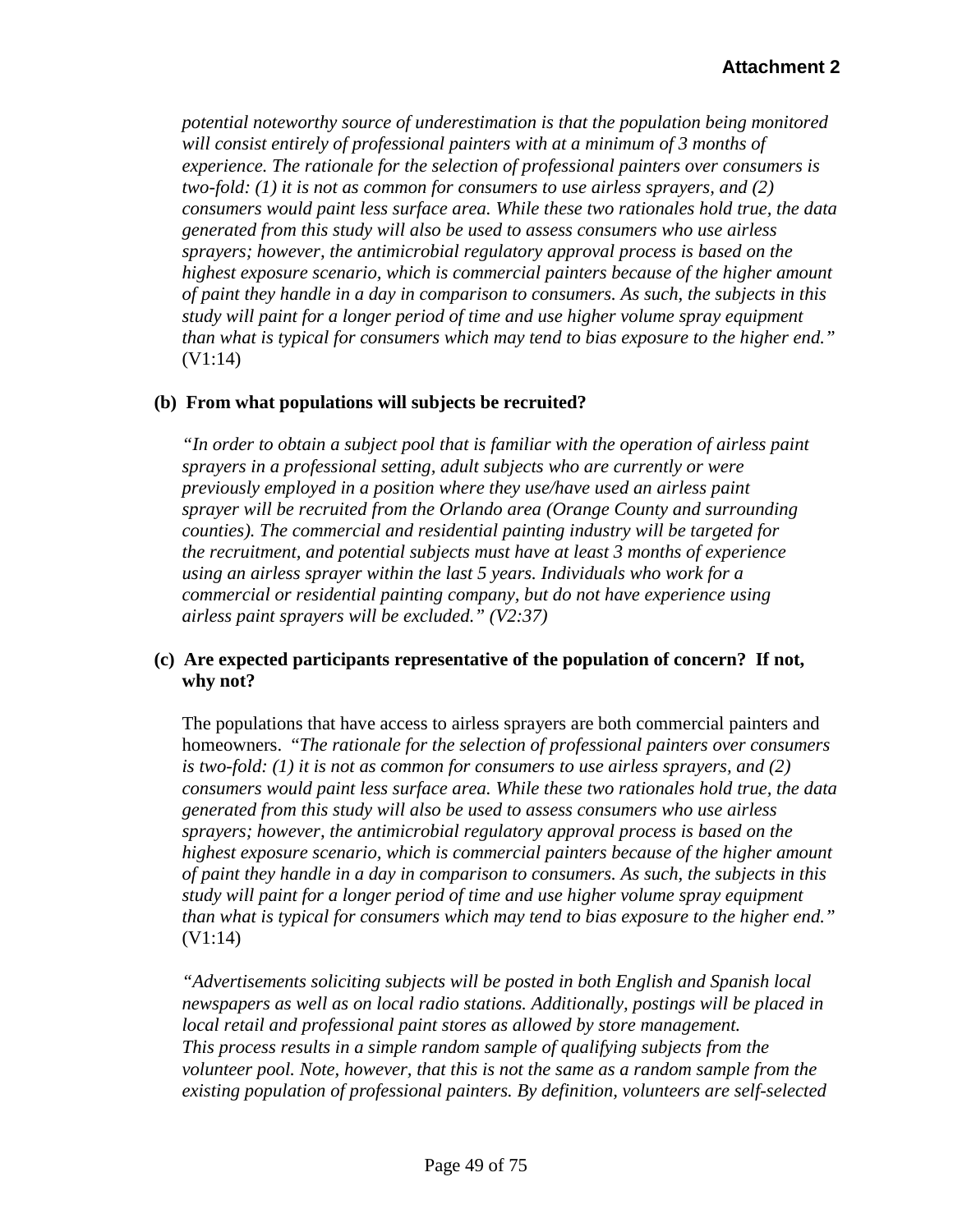*and could have different characteristics than non-volunteers. Such distinctions have no relevance in this case, however. There is no particular need to obtain a random sample from the Orlando professional painter population. The MEs are synthetic constructs that attempt to predict aspects of a future handler-day population. It is purposive by definition. Thus, a random sample of just one ME component (e.g. subject) from a subpopulation (e.g. Orange County, Florida) provides no statistical advantage. In fact, a random sample of subjects from the volunteer pool is not the only possibility. For example, a more diverse sample of surrogate painters from this pool could also be acceptable if a clear diversifying characteristic were available for all painters. Lacking this, the paint application with airless sprayer study uses the reasonable default option of a random sample from the volunteer pool."* (V1:22-23)

### **(d) Can the findings from the proposed study be generalized beyond the study sample?**

*"The AEATF II monitoring program, as described in the Governing Document (2011), intends to develop a database of exposure monitoring data that can be used to support practical regulatory decisions about future exposures to antimicrobial active ingredients used in various products."* (V2:11)

*"The AEATF II program, as described in the Governing Document (2011), intends to develop a database of exposure monitoring data that can be used to support practical regulatory decisions about future exposures for different (including currently nonexistent) active ingredients and their associated products. The database addresses a variety of exposure scenarios for which no or limited data currently exist. The paint application with airless sprayer scenario is an important component of the AEATF II program. As noted in Section 4, the existing monitoring data for this scenario are considered incomplete. For this reason, the AEATF II is generating new exposure monitoring data that will supplement the limited existing data. The primary purpose of the paint application with airless sprayer monitoring study is to develop more accurate information on potential worker exposures to antimicrobials in paints and coatings. These data will consist of dermal and inhalation exposure measurements derived from monitoring human test subjects under conditions constructed to broadly represent those expected under actual use conditions. The general approach used by AEATF II to obtain such data is to conduct scripted simulated-condition exposure monitoring studies for scenarios of interest. In each study a set of monitoring events (ME) is constructed. Each ME simulates one set of possible conditions consistent with the scenario using a randomly selected volunteer who is monitored for dermal and inhalation exposure. The set of MEs is constructed so as to span a diverse set of conditions expected to impact exposure."* (V1:12-13)

#### **3.2 Equitable Selection of Subjects**

**(a) What are the inclusion/exclusion criteria? Are they complete and appropriate?**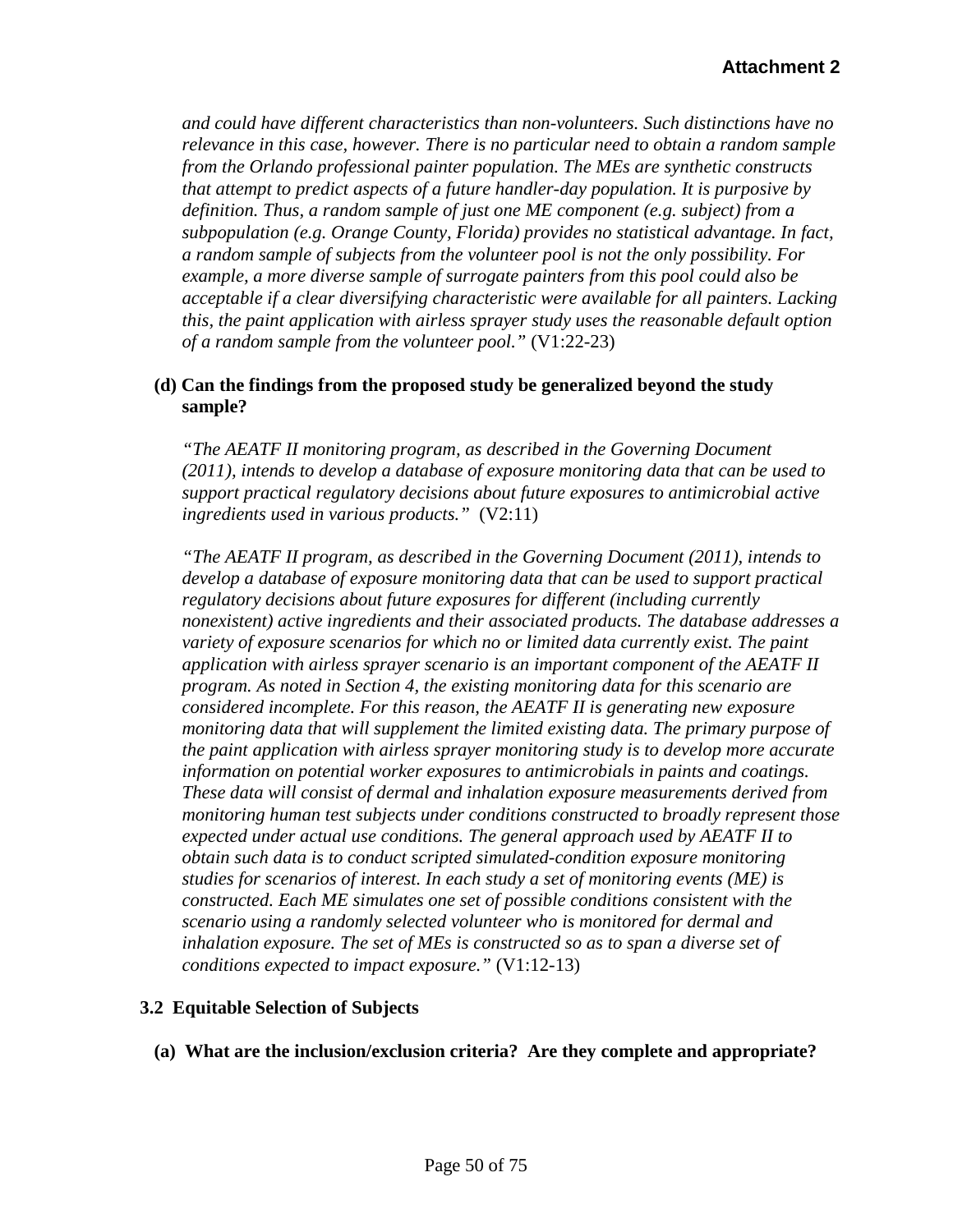Inclusion/exclusion criteria are complete and appropriate, except that the reference to specific respirators should be deleted and an inclusion criterion should be added to reflect the need for subjects regularly wear a filtering face piece respirator or half-face respirator as when using an airless sprayer as part of their job. In addition, subjects must be willing to wear their own respirators in order to participate in the study.

The inclusion/exclusion criteria are listed in Volume 2, pages 19-20. The recommended revisions are shown below.

# *"Inclusion Criteria*

- *Males or females between the ages of 18 and 65 years as verified by a government issued photo ID*
- *Self-identified as being in good health as defined as able to lift and move up to six 5-gallon buckets of latex paint; spray up to 30 gallons of paint using an airless sprayer while wearing a NIOSH-approved P95 filtering face piece respirator or half-face respirator and eye protection (goggles or safety glasses with side-shields)*
- *Willingness to sign the Informed Consent Form and the Subject Qualification Worksheet*
- *Speak and read English or Spanish*
- *Has a minimum of 3 months experience working as a professional painter using an airless sprayer to apply architectural paint (painting of residential, commercial, and/or industrial buildings) within the last 5 years*
- *Use a filtering face piece or half-face respirator while working as a professional painter and willing to bring and use the same type of respirator when participating in the study*

#### *"Exclusion Criteria*

- *Skin conditions on the surface of the hands and face or neck (e.g., psoriasis, eczema, cuts or abrasions) as determined by a visual inspection*
- *Pregnant, as declared, or as shown by a urine pregnancy test*
- *Nursing/Lactating*
- *Allergies or sensitivities to chemical-based products particularly propiconazole, any triazole fungicide, isopropyl alcohol, and soaps*
- *Allergies or sensitivities to latex-based products particularly latex paint or latex gloves*
- *Unwilling or unable to participate in the study without gloves*
- *Is an employee or a spouse of an employee of any company represented by the AEATF, the contract research organizations conducting the study, Sherwin-Williams, or the American Chemistry Council"* (V2:19-20)

#### **(b) What, if any, is the relationship between the investigator and the subjects?**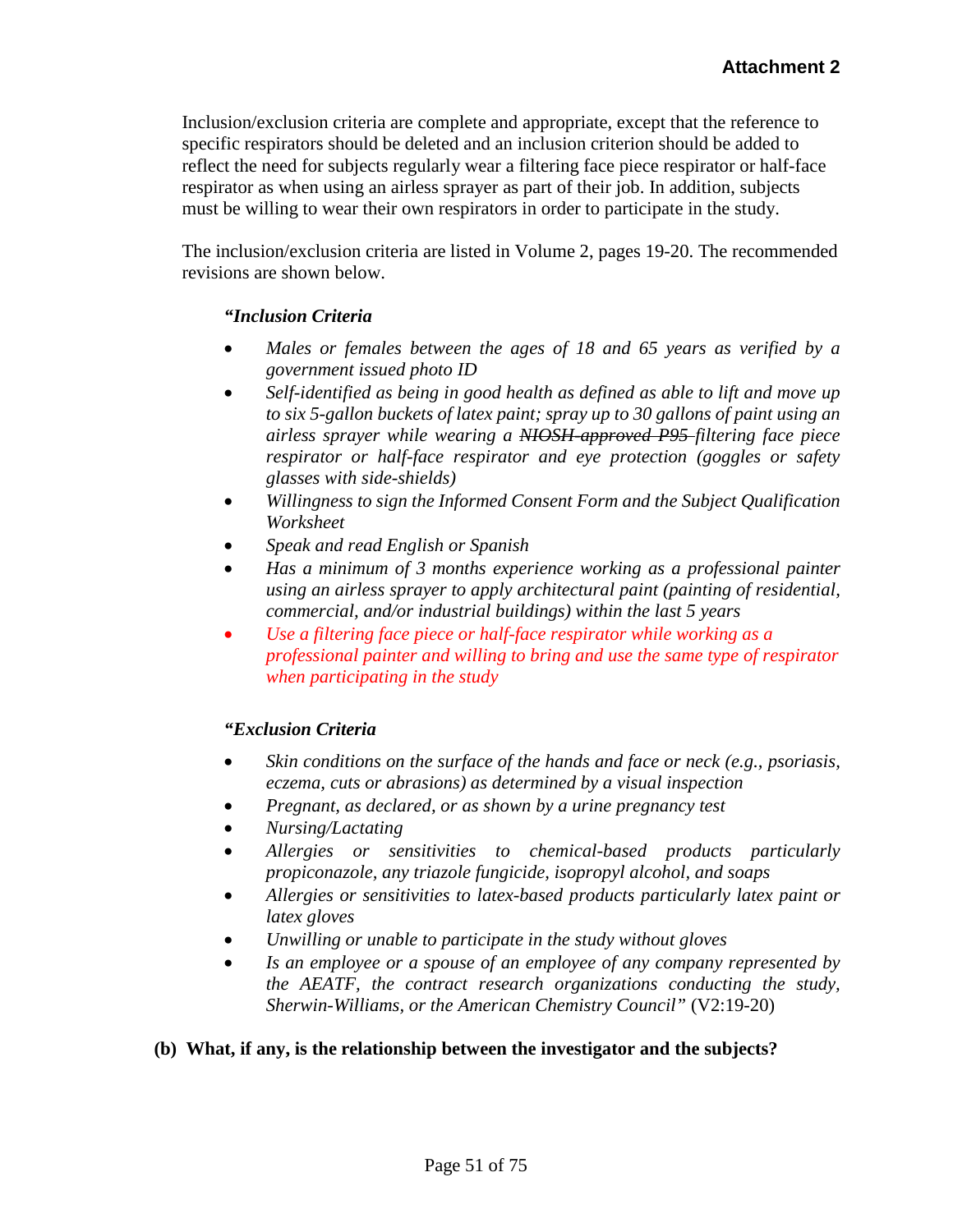There is no relationship between the investigator and subjects. Employees and spouses of employees of the investigators are excluded from participation as subjects. (V2:20)

#### **(c) Are any potential subjects are from a vulnerable population?**

The protocol does not call for targeting recruitment to a vulnerable population, and contains adequate precautions to minimize any potential for coercion or undue influence. Recruitment materials and interactions with potential subjects will be conducted in English or Spanish, depending on subject preference. Subjects will be recruited through newspaper, radio, and flyers, rather than through employers, which will minimize the potential for coercion or undue influence. In addition, the compensation is not so high as to unduly influence participants, but represents fair remuneration in line with prevailing wages for professional painters for the subjects' time, travel, lost employment opportunity, and inconvenience.

#### **(d) What process is proposed for recruiting and informing potential subjects?**

The recruiting process is described in V2:37-39. Potential subjects will be recruited through newspaper advertisements (paper and online), radio commercials, and flyers posted in paint stores (as permitted by store management). All recruitment will be done in English and Spanish. A member of the study team (including a bilingual researcher, if necessary) will contact those who express an interest in participating by phone to provide more information about the study and to do a general eligibility screening. Respondents who are eligible and interested will be invited to meet with the Study Director (and a bilingual researcher if necessary) to review the consent form, review the study and what will occur during a monitoring event, and answer questions. Potential subjects will be permitted to take the consent form home to read, discuss with friends and family members, and consider whether to participate. Once a person decides he or she wants to participate, the consent process of signing the form and completing a Subject Qualification Worksheet will occur.

# **(e) If any subjects are potentially subject to coercion or undue influence, what specific safeguards are proposed to protect their rights and welfare?**

See the response to 3.2(c) above.

#### **3.3 Remuneration of Subjects**

#### **(a) What remuneration, if any, is proposed for the subjects?**

*"Potential subjects who attend the informed consent meeting whether they decide to participate or not will be paid \$20 in cash for their time and inconvenience. Subjects who qualify, sign the consent form, and report to the study site on their assigned day, will receive \$200 in cash for their time and inconvenience when they leave the study site, whether they are monitored or not. In the case of the four alternates, they will be compensated \$200 whether they are called in for monitoring or not."* (V2:39-40)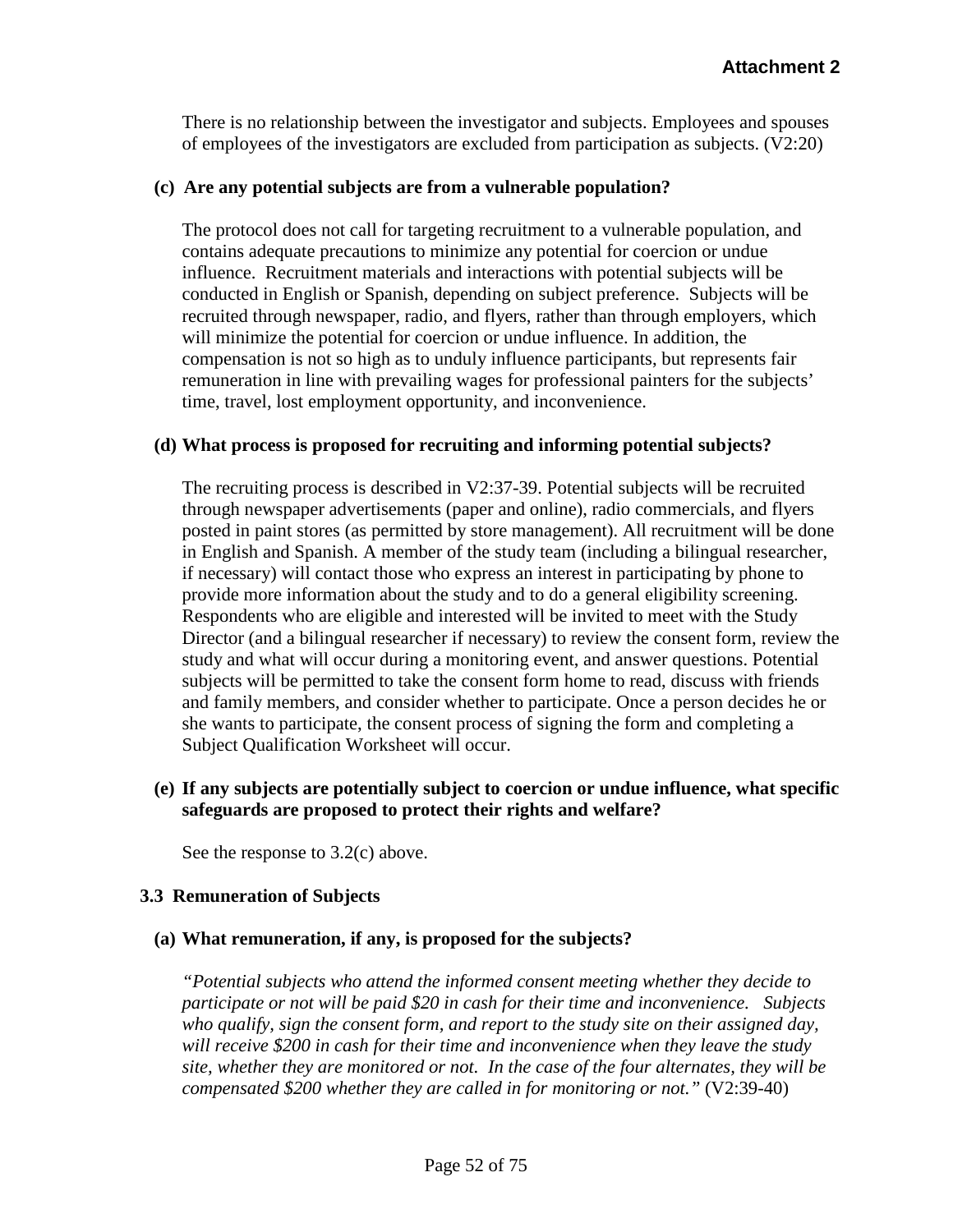## **(b) Is the remuneration consistent with the principles of justice and respect for persons?**

Yes. The proposed payment amount is fair and reasonable compensation for the subjects' time, factoring in their experience as professional painters, and inconvenience. *"The value for remuneration is based roughly on a day's wage for a skilled painter of \$200 and represents potential lost time from secondary sources of employment, travel time, and incidental expenses incurred in study participation."* (V2:40)

#### **(b) Is proposed remuneration so high as to be an undue inducement?**

No.

## **(c) Is proposed remuneration so low that it will only be attractive to economically disadvantaged subjects?**

No.

### **(d) How and when would subjects be paid?**

Compensation will be paid in cash when subjects leave the study site. (V2:40) EPA has requested that AEATF II clarify how alternate subjects who are enrolled but not needed for monitoring will be paid.

#### **4. Risks to Subjects**

#### **4.1 Risk characterization**

### **(a) Is adequate information available from prior animal studies or from other sources to assess the potential risks to subjects in the proposed research?**

The proposed test material (propiconazole) is EPA-registered, with an essentially complete supporting database. Additional discussion is provided below on the comparison of the hazard and anticipated exposures for the test subjects in this study.

#### **(b) What is the nature of the risks to subjects of the proposed research?**

The AEATF II identified six types of risks: (1) a reaction to the active ingredient propiconazole, (2) exposure to the isopropyl alcohol wash and wipes; (3) physical risks associated with painting activities; (4) heat related illness; (5) discomfort or inconvenience from wearing the air sampling device; and (6) psychological risks associated with changing clothes and the pregnancy test. (V2:20)

EPA has recommended that AEATF clarify the risks to subjects as follows. The first risk identified, "a reaction to the active ingredient propiconazole" should be modified to address the risks of reaction to latex-based paint as well. Under the same risk heading,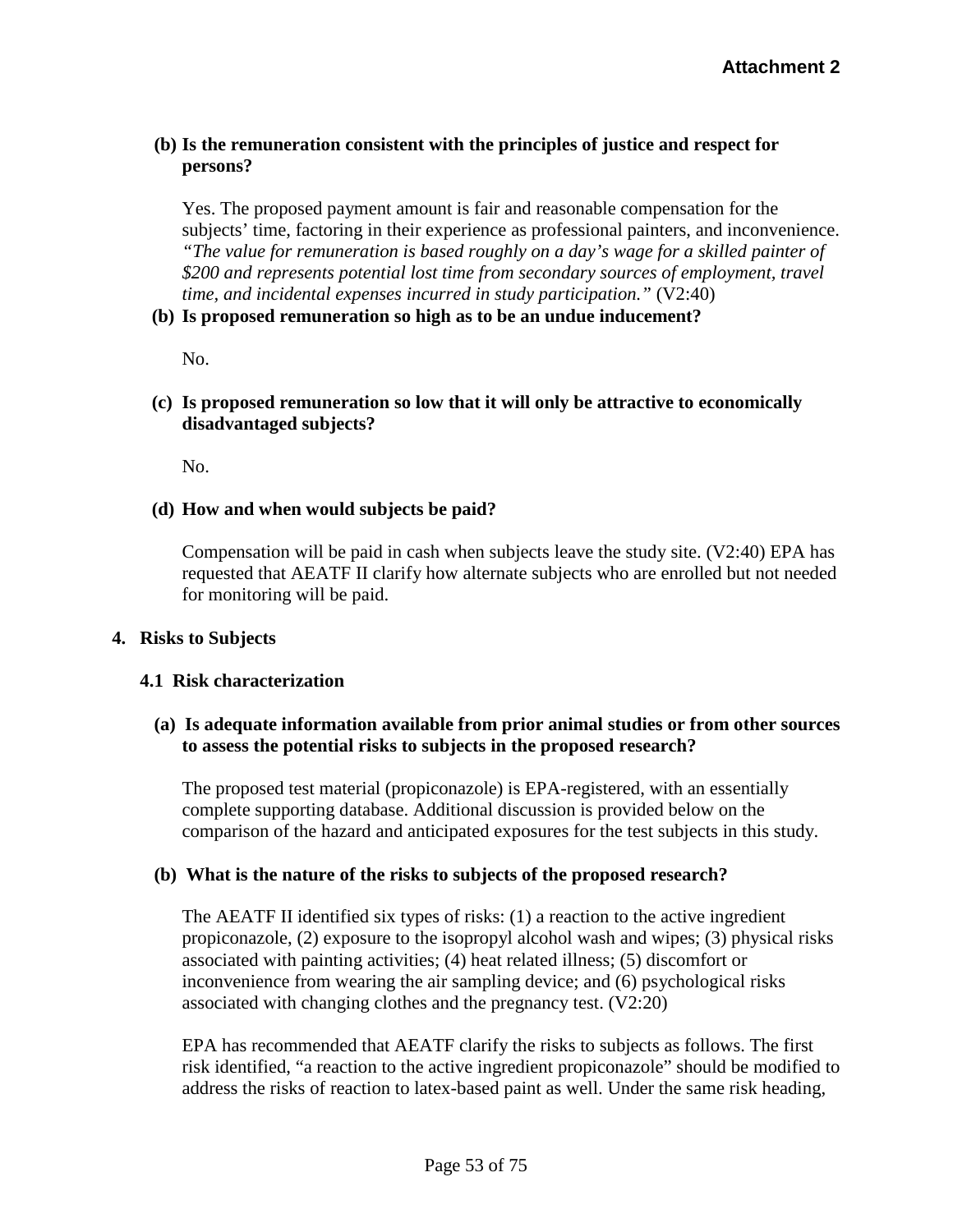EPA has recommended addressing the risks of wearing a respirator. EPA has recommended adding another category: "risk of unanticipated release of confidential information."

# **(c) How do proposed dose/exposure levels compare to the established NOAELs for the test materials?**

The AEATF II cited EPA's assessment of propiconazole for the commercial spraying of propiconazole-treated paint using an airless sprayer. The following is a summary of that assessment as well as the recent background information on propiconazole.

• *"…in 2011 EPA conducted an updated airless spraying risk assessment using new dermal absorption data for propiconazole in paint which supported the use of a 1% dermal absorption factor instead of 41% which was used in the 2006 risk assessment (Leighton, 2011). Using the paint-specific dermal absorption factor of 1%, acceptable margins of exposure can be obtained for up to 1.2% (12,000 ppm) propiconazole in paint.*" (V2:21) The propiconazole toxicological endpoints used in Leighton (2011) are still the most recent endpoints and points of departure to represent propiconazole (D426494).

The most recent EPA assessment (D426494) indicates the following on the toxicity of propiconazole:

- *"The toxicology database for propiconazole is complete for evaluating and characterizing toxicity and selecting endpoints for purposes of this risk assessment. The primary target organ for propiconazole toxicity in animals is the liver. Liver effects observed in subchronic and chronic oral studies in rats and mice include lesions, hypertrophy and necrosis. There are mixed effects in the developmental and reproduction rat studies. In a rat developmental study, fetal effects were observed at doses lower than doses at which maternal effects were seen thereby demonstrating quantitative evidence of increased susceptibility of fetuses to in utero exposure to propiconazole. While in rabbits, developmental toxicity occurred at higher doses than maternally toxic doses. In the two generation reproduction study in rats, offspring toxicity occurred at a higher dose than the parental toxic dose suggesting lower susceptibility of the rat offspring to propiconazole. Propiconazole does not appear to be neurotoxic based on an acute and subchronic neurotoxicity studies. The concern for susceptibility is low since clear NOAELs were established in the rat and rabbit developmental studies and the points of departure selected for the risk assessment scenarios are protective of the susceptibility observed in the rat developmental study."*
- *"Propiconazole has low to moderate acute toxicity in experimental animals by the oral (Category III), dermal (Category III) and inhalation routes (Category IV), is moderately irritating to the eyes (Category III), minimally irritating to the skin (Category IV) and is a dermal sensitizer."*
- *"An acute POD of 30 mg/kg (NOAEL) for the general population was selected from an acute neurotoxicity study based on clinical signs of toxicity (piloerection, diarrhea, tip toe gait) at 100 mg/kg. An acute POD of 30 mg/kg (NOAEL) was*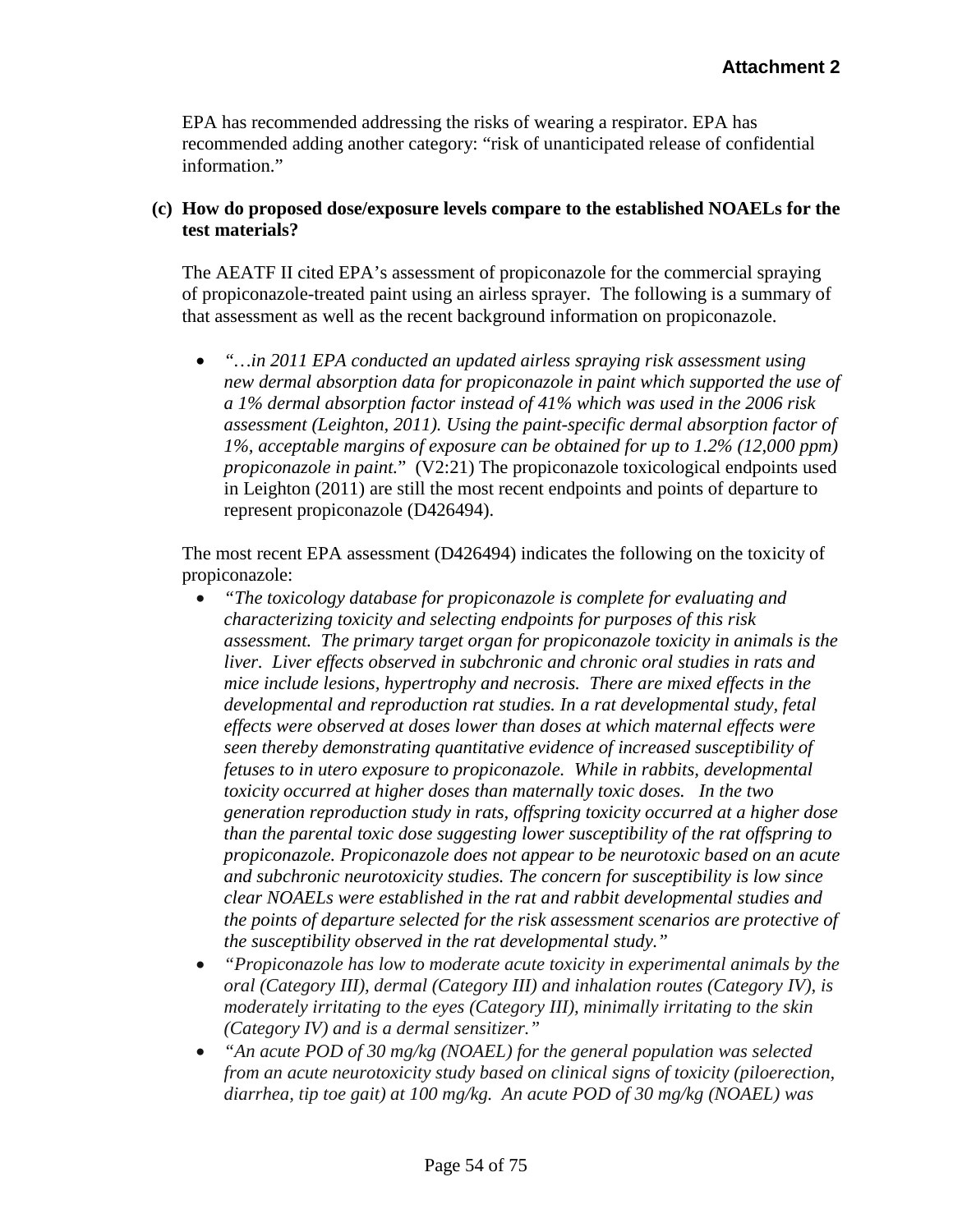*selected for females age 13-49 years from a developmental study in rats based on increased incidence of rudimentary ribs, un-ossified sternebrae, as well as increased incidence of shortened and absent renal papillae and increased cleft palate at 90 mg/kg/day. The developmental effects of concern are presumed to occur after a single exposure and are relevant only to females aged 13-49 years old since they occur in utero. An uncertainty factor (UF) of 100x (10X to account for intraspecies extrapolation and 10X for intraspecies variation)…"* is applied.

Other background information on propiconazole include the following:

- EPA conducted a Reregistration Eligibility Decision (RED) document in 2006: [https://archive.epa.gov/pesticides/reregistration/web/pdf/propiconazole\\_red.pdf.](https://archive.epa.gov/pesticides/reregistration/web/pdf/propiconazole_red.pdf)
- EPA published the final work plan for registration review: [https://www.regulations.gov/document?D=EPA-HQ-OPP-2015-0459-0016.](https://www.regulations.gov/document?D=EPA-HQ-OPP-2015-0459-0016)
- The USEPA Propiconazole RED (2006) indicates the following: *"The Agency classified propiconazole as a Group C, possible human carcinogen, based on increased hepatocellular adenomas, combined adenomas/carcinomas, and hepatocellular carcinomas in male mice in a chronic oral feeding study. However, animals in the high dose group for this study showed excessive toxicity; furthermore, the high dose exceeded the Maximum Tolerated Dose determined in the 90-day range finding study. No treatment-related tumors were seen in female mice in this mouse chronic feeding study. No tumors were noted in a chronic rat study. Therefore, the Reference Dose (RfD) approach is considered to be protective of any carcinogenic effects and is recommended for use in cancer risk assessment for propiconazole. This approach is also consistent with results of voluntary nonguideline mechanism of action studies conducted by the propiconazole technical registrant."* Thus the oral NOAEL of 10 mg/kg/day cited in the propiconazole RED (2006) from the 24-month oncogenicity study in mice is protective of any carcinogenic effects.
- *"In a dermal penetration study (MRID 47736303), [14C]-propiconazole (99.0% radiochemical purity; Lot No. RDR-I-84) in a commercial latex paint or alkyd stain solutions was applied to 10 cm2 of clipped skin of 12 male Sprague Dawley (Crl:CD[SD]) rats/dose. Each application site was defined and protected by a protective device, glued to the skin surface and fitted with non-occlusive cover. Nominal doses were 0.1, 0.35, or 1.0 mg [14C]-propiconazole/rat; equivalent to 0.45, 1.6, or 4.5 mg [14C]-propiconazole/kg bw, respectively. The exposure durations were 10, 24, and 72 h, at which time 4 rats/time point/dose were sacrificed, and samples were collected and analyzed for radioactivity. For commercial paints, the majority of the applied dose (81-96%) remained on the skin surface and was readily removed by mild skin washing. The absorbed [14C] propiconazole following 10-hour exposure for the low-, mid- and high-dose group was 0.85%, 0.89%, and 0.99%, respectively. Absorption values for 24- and 72 hour exposures were similar."* (D365243)

A summary of Leighton (2011) cited by the AEATF II for the commercial assessment of airless sprayers applying propiconazole-treated paint is provided below: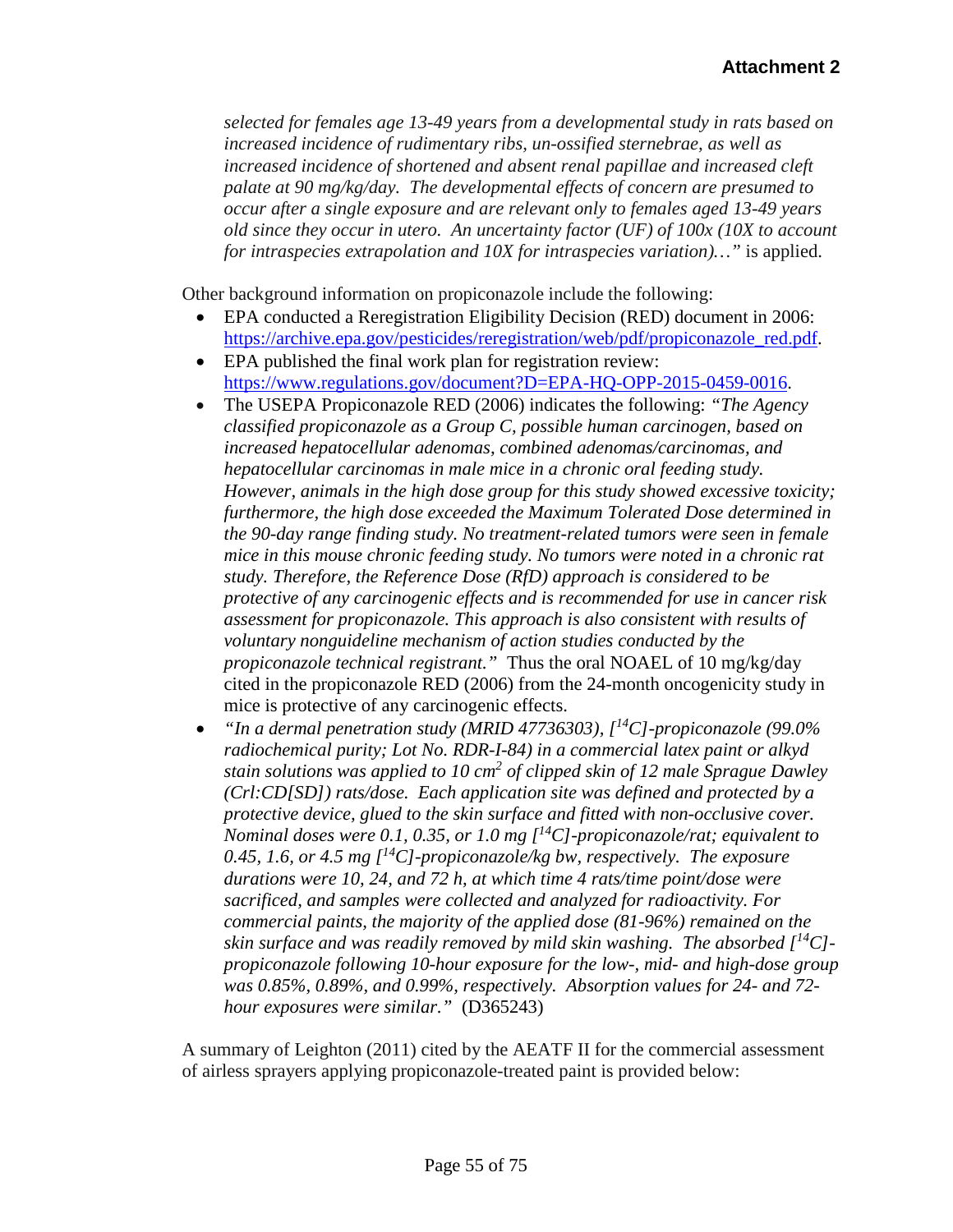- Anticipated exposure levels for commercial painters using airless sprayers are based on the airless sprayer data in EPA's Pesticide Handler's Exposure Database (PHED). Based on the PHED data, the unit exposure for inhalation is 0.83 mg/lb ai. The dermal unit exposure for single layer and no gloves is 38 mg/lb ai for long pants, long sleeved shirts; and no gloves. The assessment is based on the high end of amount paint sprayed by commercial painters which is assumed to be 50 gallons per day (assuming paint density of 10 lbs per gallon  $x$  50 gallons = 500 lbs of paint). The two points of departure are based on the oral NOAELs of 30 mg/kg/day for short-term durations and 10 mg/kg/day for assessing long-term effects (including cancer). The dermal and inhalation target MOEs are 100 based on 10x for the interspecies extrapolation and 10x for intra species variation.
- Table 3 provides a comparison of the anticipated dermal and inhalation airless sprayer exposures to the point of departures (PODs) as cited in the AEATF II protocol by citing Leighton (2011) (i.e., 50 gallons of paint @ 0.35% ai using PHED data) and as adjusted in this review by EPA to represent the highest exposed test subject in this proposed study (i.e., 30 gallons of paint  $\omega$  1.2% ai) using EPA's most current unit exposures for airless sprayers (PHED data plus Formella (1995). Based on the comparisons of the anticipated exposures and subchronic (and chronic to be inclusive of cancer) endpoints selected, there are minimal inhalation and dermal risks for the test subjects spraying the maximum amount of paint and propiconazole proposed in this study.

| Table 3. Short- and Long-Term Occupational Handlers Exposures and MOEs |                                  |                                                         |                     |                               |                                                          |            |                              |                                         |                                             |
|------------------------------------------------------------------------|----------------------------------|---------------------------------------------------------|---------------------|-------------------------------|----------------------------------------------------------|------------|------------------------------|-----------------------------------------|---------------------------------------------|
|                                                                        |                                  |                                                         |                     | Unit Exposure<br>(mq/lb a.i.) | <b>Absorbed Daily Dose</b><br>$(mg/kg/day)$ <sup>e</sup> |            | MOE <sup>f</sup>             |                                         |                                             |
| <b>Exposure Scenario</b><br>--Application<br>Method                    | Application<br>Rate <sup>a</sup> | Quantity<br>Handled/<br>Treated<br>per day <sup>b</sup> | Dermal <sup>c</sup> | Inhalation <sup>d</sup>       | Dermal                                                   | Inhalation | Dermal<br>$Target =$<br>100) | <b>Inhalation</b><br>$Target =$<br>100) | <b>TOTAL</b><br>MOE 9<br>(Target<br>$= 100$ |
| <b>Short-term Exposure Duration</b>                                    |                                  |                                                         |                     |                               |                                                          |            |                              |                                         |                                             |
| Airless Sprayer<br>(Leighton 2011)                                     | $0.35\%$ a.i.<br>by weight       | 500 lbs                                                 | 38                  | 0.83                          | 0.0095                                                   | 0.021      | 3200                         | 1400                                    | 990                                         |
| Airless Sprayer<br>(Anticipated<br>subject's risks)                    | 1.2% a.i.<br>by weight           | 360 lbs                                                 | 43                  | 0.56                          | 0.023                                                    | 0.030      | 1300                         | 990                                     | 560                                         |
| <b>Long-Term Exposure Duration (Including Cancer)</b>                  |                                  |                                                         |                     |                               |                                                          |            |                              |                                         |                                             |
| Airless Sprayer<br>(Leighton 2011)                                     | $0.35\%$ a.i.<br>by weight       | 500 lbs                                                 | 38                  | 0.83                          | 0.0095                                                   | 0.021      | 1100                         | 480                                     | 330                                         |
| Airless Sprayer<br>(Anticipated<br>subject's risks)                    | 1.2% a.i.<br>by weight           | 360 lbs                                                 | 43                  | 0.56                          | 0.023                                                    | 0.030      | 430                          | 330                                     | 190                                         |

a Application rates are 0.35% ai by weight in Leighton (2011) and 1.2% propiconazole by weight in this proposed AEATF II airless sprayer study.

b Amount handled per day values are estimates based on AD's standard assumptions (50 gallons paint x 10 lb/gal paint density) used in Leighton (2011) and 30 gallons of paint x 12 lbs/gallon paint density proposed in this AEATF II airless sprayer study.

c All dermal unit exposures (UEs) represent workers wearing long-sleeve shirt, long pants, and no gloves. Leighton (2011) UE based solely on PHED while current EPA UEs are based on PHED plus Formella (1995) as presented in [https://www.epa.gov/pesticide-science-and-assessing-pesticide-risks/occupational-](https://www.epa.gov/pesticide-science-and-assessing-pesticide-risks/occupational-pesticide-handler-exposure-data)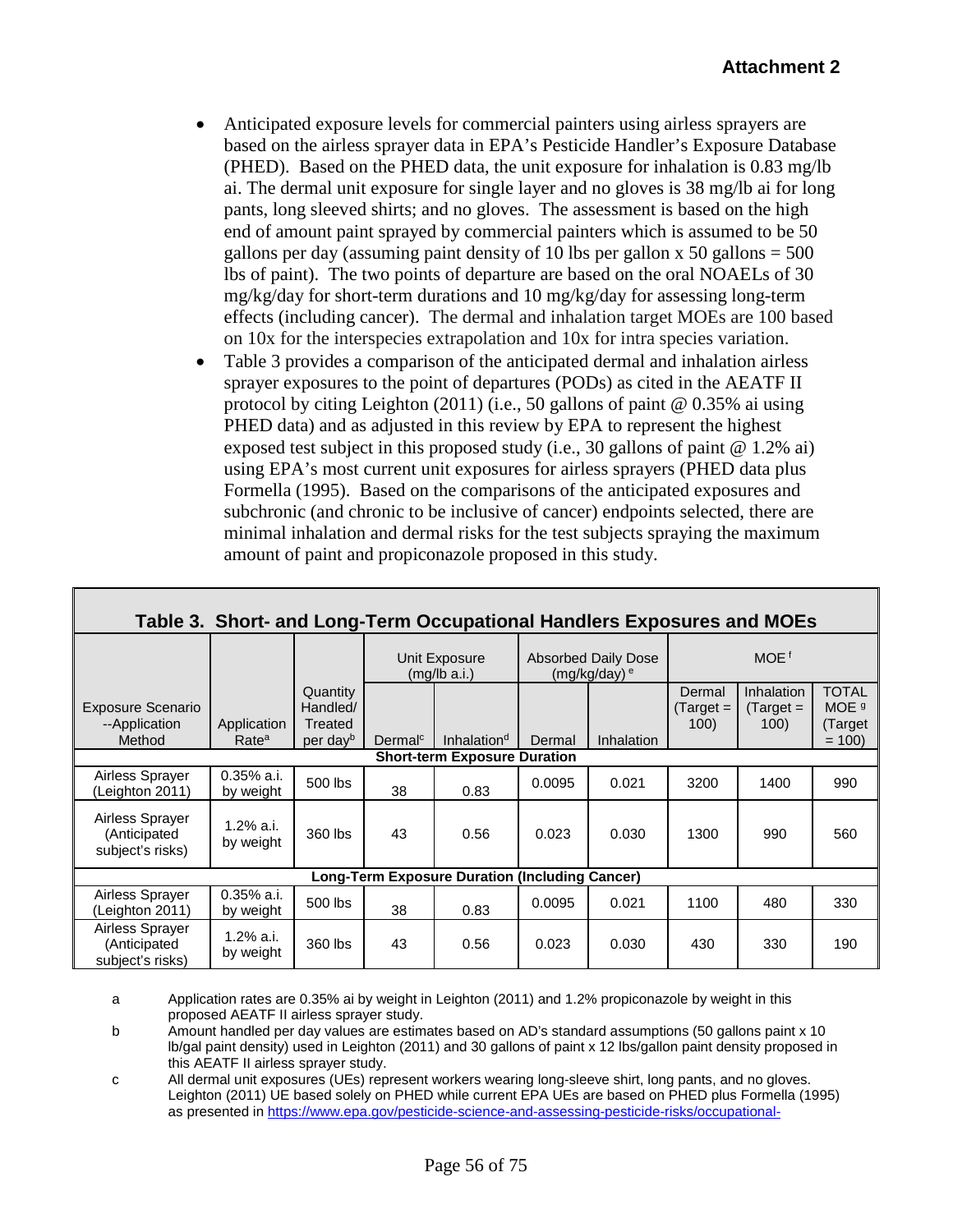[pesticide-handler-exposure-data](https://www.epa.gov/pesticide-science-and-assessing-pesticide-risks/occupational-pesticide-handler-exposure-data) and [https://www.epa.gov/sites/production/files/2016-11/documents/handler](https://www.epa.gov/sites/production/files/2016-11/documents/handler-exposure-table-2016.pdf)[exposure-table-2016.pdf.](https://www.epa.gov/sites/production/files/2016-11/documents/handler-exposure-table-2016.pdf)

- d No respiratory protection is assumed for material preservatives in paint (Note: test subjects in proposed AEATF II airless sprayer study will be wearing their own respiratory protection, providing a protection factor which has not been factored into this equation/MOE estimates). Leighton (2011) UE based solely on PHED while current EPA UEs are based on PHED plus Formella (1995) as presented in [https://www.epa.gov/pesticide-science-and-assessing-pesticide-risks/occupational-pesticide-handler](https://www.epa.gov/pesticide-science-and-assessing-pesticide-risks/occupational-pesticide-handler-exposure-data)[exposure-data](https://www.epa.gov/pesticide-science-and-assessing-pesticide-risks/occupational-pesticide-handler-exposure-data) an[d https://www.epa.gov/sites/production/files/2016-11/documents/handler-exposure-table-](https://www.epa.gov/sites/production/files/2016-11/documents/handler-exposure-table-2016.pdf)[2016.pdf.](https://www.epa.gov/sites/production/files/2016-11/documents/handler-exposure-table-2016.pdf)
- e Absorbed Daily dose (mg/kg/day) = [unit exposure (mg/lb a.i.) \* application rate (% a.i. weight/100) \* quantity treated (lb/day) \* absorption factor (0.01 for paint for dermal; and 1.0 for inhalation)]/ Body weight (70 kg in 2011 & currently 80 kg).
- f MOE = NOAEL / Absorbed Daily Dose. [Where short- and long-term oral NOAELs = 30 and 10 mg/kg/day, respectively, for both dermal and inhalation]. Target MOE is 100.
- g Total MOE = 1/((1/Dermal MOE) + (1/Inhalation MOE)). The target MOE is 100. Results rounded by spreadsheet.

#### **(d) Does the research proposal adequately identify anticipated risks to human subjects and their likelihood of occurrence? How was this likelihood estimated?**

The potential dermal and inhalation risks have been evaluated by EPA through a comparison between the POD and the anticipated dermal and inhalation exposure. The comparison indicates minimal dermal and inhalation risks. Please see part 4.1(c) (above) for details. The AEATF II references the EPA for the MOEs (V2:21).

### **(e) If any person with a condition that would put them at increased risk for adverse effects may become a subject in the proposed research, is there a convincing justification for selection of such a person and are there sufficient measures to protect such subjects?**

Individuals who may be at an increased risk for adverse effects are not eligible to become subjects in this study, including individuals known to be allergic or sensitivities to any triazole fungicide, propiconazole, to latex paint or latex gloves, soaps, or isopropyl alcohol, or with cuts/abrasions. (V2:20)

#### **4.2 Risk Minimization**

#### **(a) What specific steps are specified in the protocol to minimize risks to subjects?**

**"***Safety glasses with side-shields or goggles and NIOSH-approved P95 filtering face piece respirators such as the "3M Paint Odor Valved Respirator" for nuisance level latex paint, stain and solvent odors will be provided to each test subject. The NIOSH-approved P95 particulate filtering face-piece respirator filters at least 95% of airborne particles and is strongly resistant to oil. However, subjects will be allowed to substitute their own half-face respirator for the filtering face piece respirator if they chose to. Full-face respirators and face-shields will not be allowed as they cover the face preventing an accurate measurement of face and neck residue. Although not required by the paint label, the use of these PPE will be provided as a safety precaution for the study. It is common practice in the painting industry to wear such PPE when operating an airless sprayer. However,*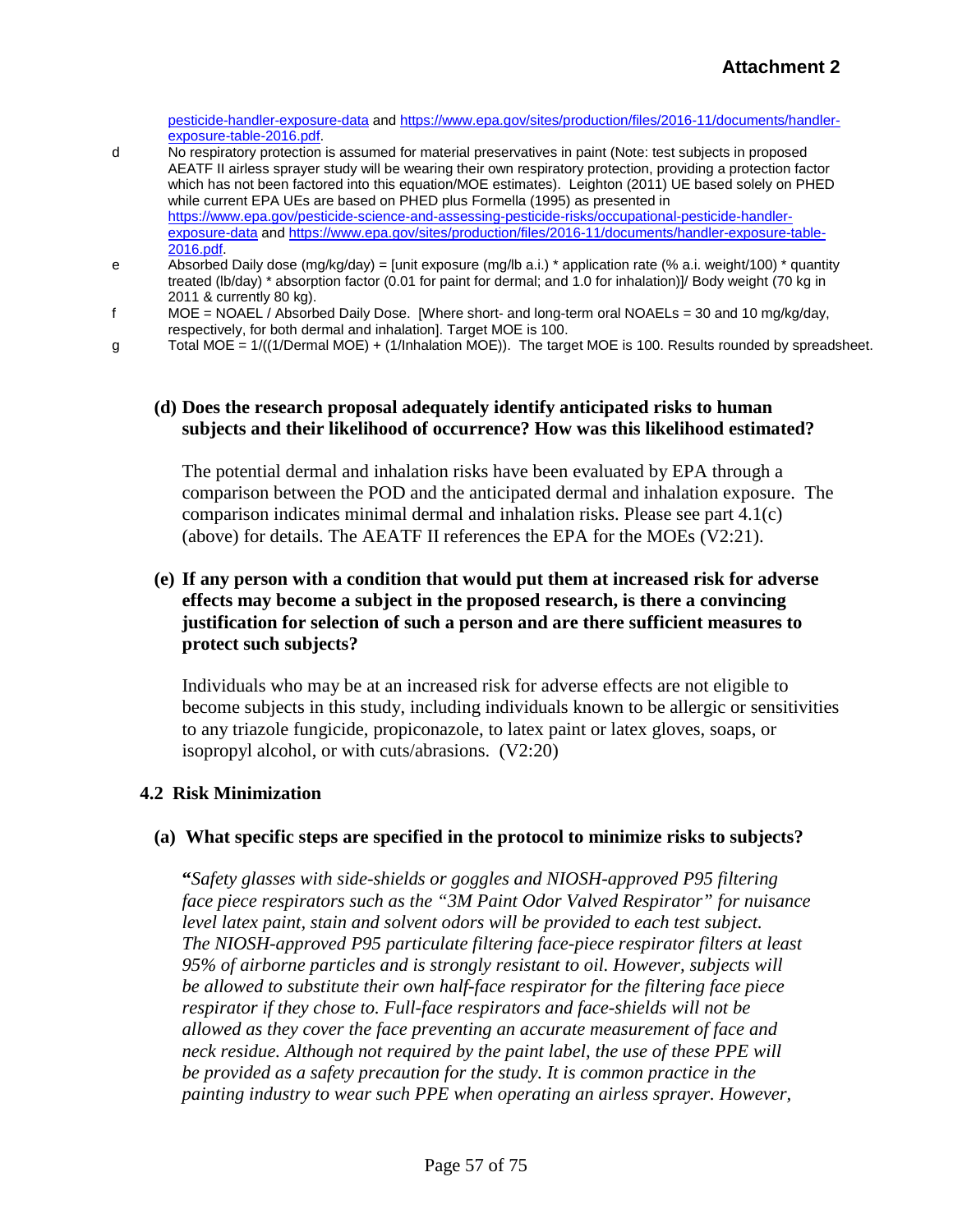*if the use of these protective equipment become obstructed with paint or otherwise hinder the subject's ability to do his/her job, researchers will either clean or switch out the safety equipment with new/clean safety equipment. If a subject does not wear the required PPE, or does not follow research personnel instructions within reason, or does so in a manner that presents safety issues in the judgment of the research personnel, the Study Director may terminate the subject's participation as per SOP AEATF II-11H. As per SOP 11H if the monitoring event is terminated for noncompliance, the samples will not be collected.*

*Soft foam ear plugs will be available for subjects concerned about hearing protection.*

*Heat stress signs and symptoms will be explained to the subjects. A copy of the poster entitled "Controlling Heat Stress Made Simple" in English and Spanish will be posted in the dressing area.*

*A physician, nurse, emergency medical technician (EMT), or physician's assistant unaffiliated with the study researchers will be hired for the study and will be on site for each monitoring event and will provide medical support if needed. This individual will be responsible for examining the test subject's hands, face and neck for open cuts or abrasions or skin conditions that would disqualify the subject from participating. The medical professional will also be responsible for examining the subjects' hands and face/neck for possible signs of dermal irritation following sample collection."* (V2:35)

#### *"Stop Criteria and Medical Management*

*"It is not expected that test subjects will experience any adverse effects due to propiconazole from participation in this study due to the low concentration of the antimicrobial being used (1.2% and 0.12% propiconazole). In addition, the biocide being tested is currently on the market as a common additive to commercially available paint. However, based on the paint label and SDS, there are potential adverse effects associated with the use of the paint. Exposure to the paint and the biocide preservative will be mitigated by the personal protective equipment that will be worn (two layers of clothing, an N95 filtering face piece respirator or half-face respirator, and safety glasses/goggles).*

*In the unlikely event that adverse effects are experienced, based on the paint SDS, they will most likely be eye irritation, skin irritation, or respiratory irritation. According to the SDS, overexposure can lead to eye irritation and upper respiratory irritation while prolonged contact with the skin can result in irritation. In addition the paint SDS warns that in confined areas exposure to high concentration of paint vapors can cause headache, nausea, or dizziness. The paint label warns about exposure to crystalline silica and recommends increasing fresh*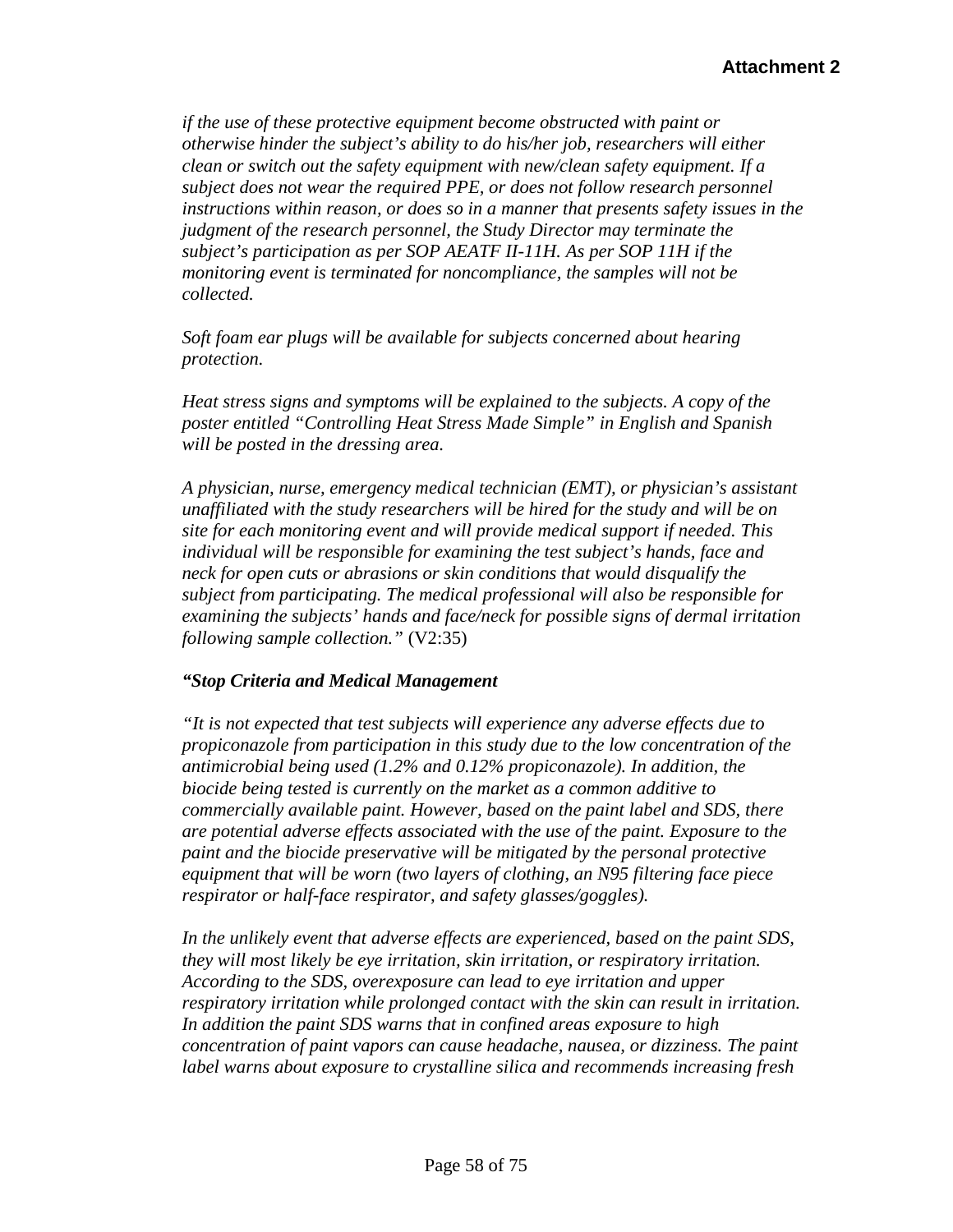*air or wearing a respirator if the user experiences headaches, dizziness or eyewatering. The Wocosen® 500 SL label (50% propiconazole) indicates that the preservative can cause moderate eye irritation and is harmful if swallowed or absorbed through the skin. An eye wash station and soap and water will be available in case a subject experiences eye or skin irritation during the study.*

*The extra layer of clothing (inner dosimeter) worn by subjects may increase the risk of heat-related illness. However, the possibility of heat stress will be minimal for subjects in this study due to the study being conducted indoors and the monitoring taking place in the winter or spring. If the temperature at the indoor study site exceeds 80 degrees Fahrenheit research personnel shall monitor the heat index, and stop subjects' work if the heat index exceeds 95. SOP AEATF II-11B describes the procedure for identification and control of heat stress. The poster "Controlling Heat Stress Made Simple" will be posted in the subject dressing area so that it is visible to subjects and research personnel at the field site.*

*The Study Director or designee will discuss the propiconazole and paint label safety warnings and heat stress with the subjects at the consent meeting and again just prior to participation in the study. Subjects will be instructed to inform the Study Director or research staff immediately if they feel ill, suffer eye or skin irritation or breathing difficulties or experience any other unanticipated adverse effects they feel may be related to the study during or following conduct of the study. The on-site medical professional will be available to assist should someone experience any adverse effects.*

*The medical professional will examine the hands and face/neck of each test subject immediately prior to the monitoring period to ensure there are no existing abrasions, cuts or skin conditions that increase the risk of skin irritation during the painting activities or the hand and face/neck sampling. A member of the research team who is bilingual in English and Spanish will be present during monitoring events involving subjects whose preferred language is Spanish.*

*If a subject reports eye/skin/respiratory irritation (or other adverse effect) during the work period, they will be asked to immediately stop working. Research staff will then move the subject to a clean area and notify the on-site medical professional and Study Director. If necessary the medical professional will assist the subject by gently washing affected area with water and soap or help administer the eye wash. The medical professional will determine whether additional medical treatment is necessary.*

*During the study, researchers will observe subjects for possible signs of early heat illness such as fatigue, dizziness, irritability, or decreased concentration especially if the subject has been working for several hours. If these symptoms are observed, the subjects will be asked whether they would like to rest for a moment. If they answer affirmatively, they will stop working, be given their choice of water or a sports drink and a chair, and the Study Director and on-site medical professional will be immediately contacted for further medical management*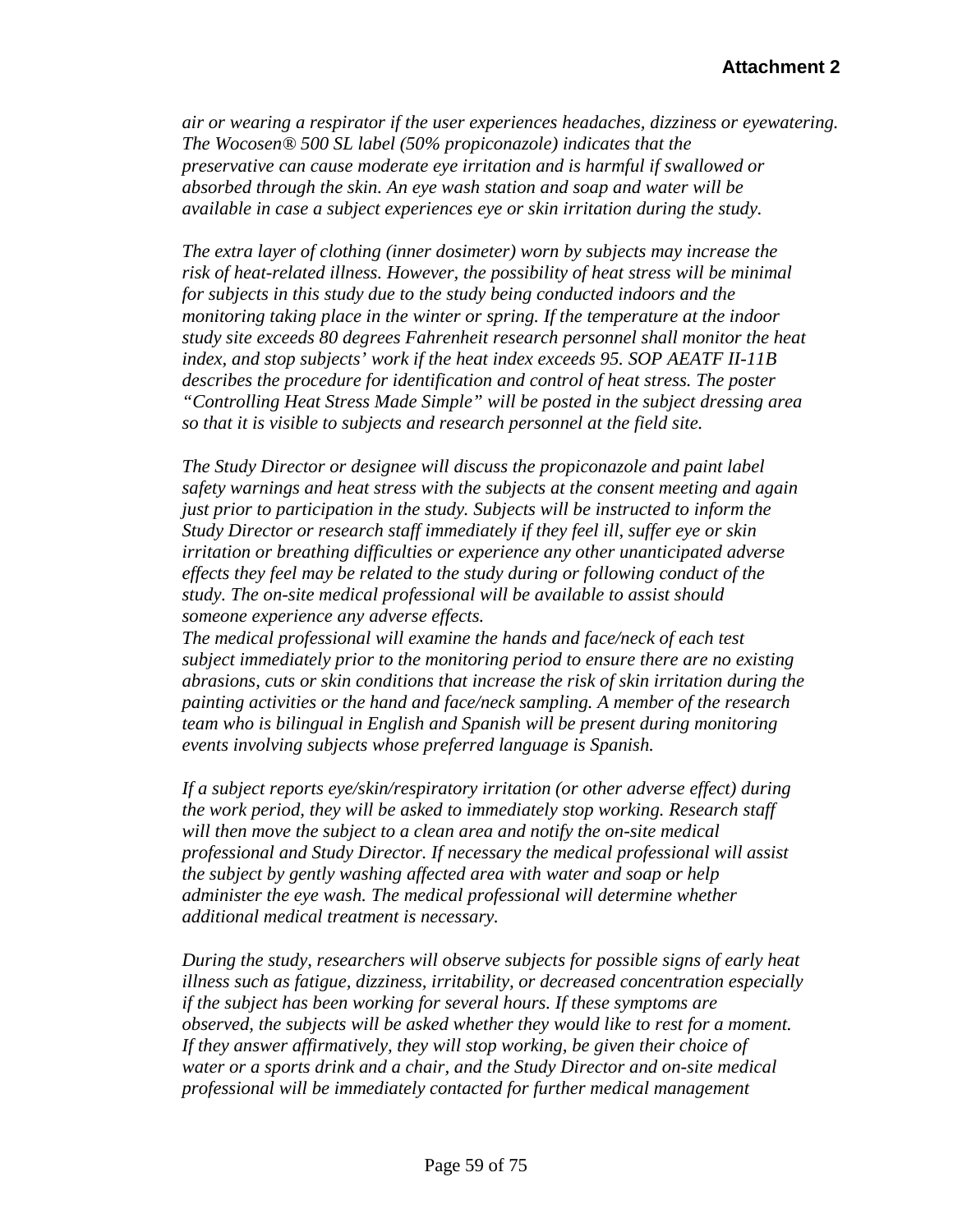*instructions. If the subject answers negatively, he/she will be permitted to continue working, and frequently thereafter asked whether he/she would like to rest for a moment. Any affirmative answer will be handled as described above.*

*If subjects develop visible signs or report symptoms of distress such as pronounced fatigue, headache, cramps, feeling faint, increased pulse, muscle spasms, heavy sweating (or dry skin if previously sweating), extreme thirst, or rapid breathing, the subjects will be required to stop working immediately, and given their choice of water or a sports drink and a chair. The on-site medical professional will immediately be contacted for further medical management instructions and the Study Director and Study Monitor will be contacted. If the subject's condition appears to be serious, the medical professional will either call 911 or, accompanied by the Study Director or Principle Field Investigator, take the subject to the identified medical facility and allow the medical personnel to respond and treat the subject. The AEATF will pay for reasonable and appropriate medical treatment for a study-related injury or illness that is not paid for by the subject's own insurance or the insurance of a third party under which the subject is covered.*

*Study personnel will be instructed to inform the Study Director and medical professional immediately of any eye or skin irritation, respiratory irritation, heat stress, or unanticipated adverse effect observed or reported during conduct of the study. The medical management procedures set forth in SOP AEATF II-11C will be implemented for any instance where the subject's work is halted for medical reasons (other than solely because of a heat stress index above 95), and for any post-study reports of illness, eye, skin, or respiratory reactions or unanticipated adverse effects. If two or more subjects withdraw or are withdrawn from the study for the same medical reason, the study will be suspended until the cause of the withdrawal is fully investigated and determined. If two or more subjects develop an adverse skin reaction after they leave the study site, all subjects will be contacted by the Study Director to determine whether further medical management is appropriate.*

*The Study Director will maintain a record of adverse health observations and reports, and follow the Study Sponsor, IRB, and EPA policies for medical event reporting as described in SOPs 11C and 11F. Sufficient personnel will be present at the study site to maintain an appropriate level of technical support, scientific supervision, and observations relevant to the safety of test subjects."* (V2:40-42)

Other protections include:

- Candidates with skin conditions on the surface of the hands and face or neck (e.g., psoriasis, eczema, cuts or abrasions) are excluded (V2:20)
- Candidates will wear a respirator during the monitoring event (V2:19)
	- o Note: EPA recommends that the criteria be revised to enroll subjects who already wear a filtering face piece respirator or half-face respirator while painting with an airless sprayer as part of their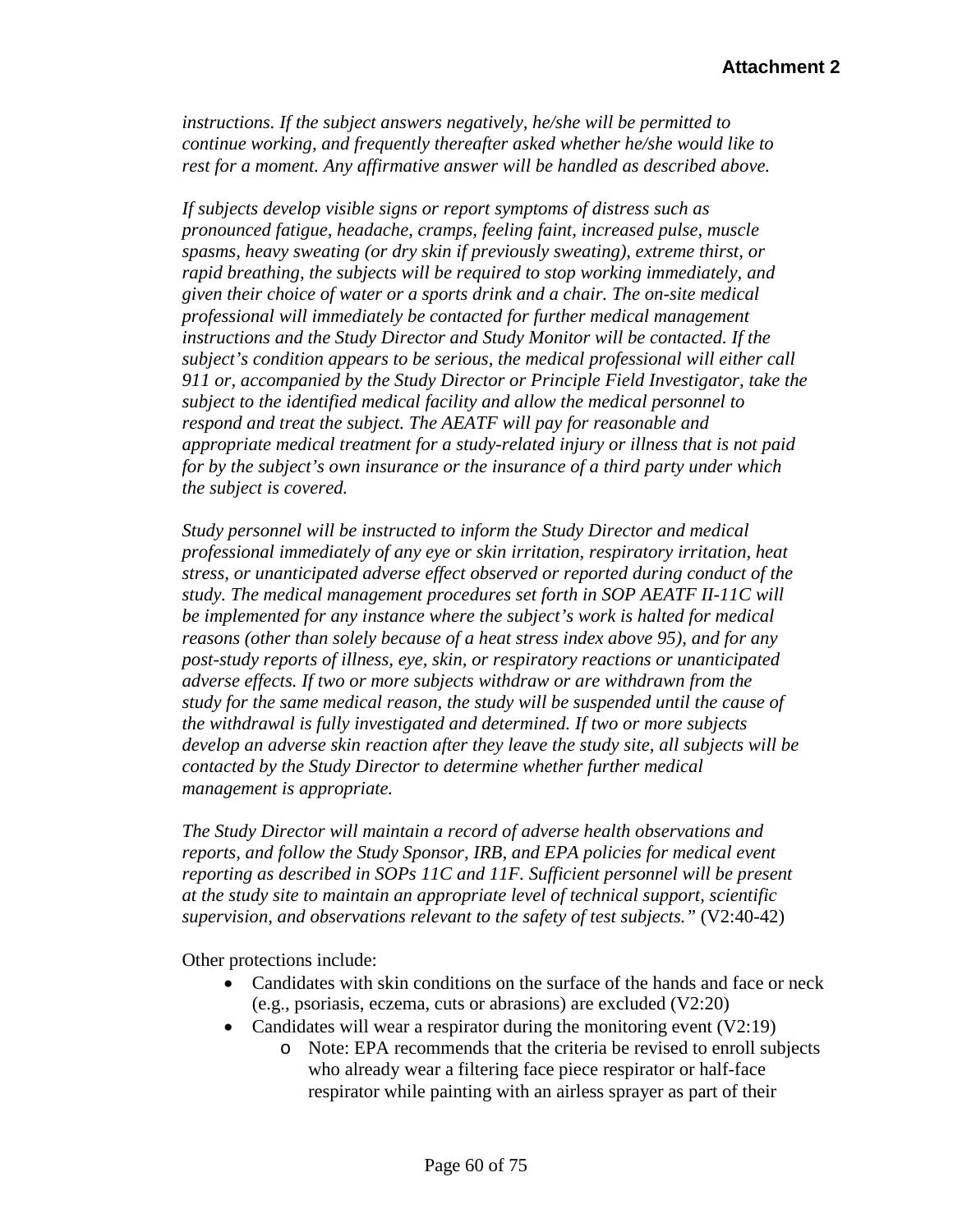profession, and who are willing to wear the same respirator or type of respirator during their participation in the research.

- Candidates known to be allergic to propiconazole, triazole fungicides, latex paint or gloves, soaps, or isopropyl alcohol are excluded (V2:28)
- Candidates who are pregnant, nursing, or in poor health are excluded (V2:28)
- The consent form alerts subjects to signs and symptoms of eye and skin reactions and advises them to stop the painting if they experience a reaction to the paint, or if they feel faint or too hot (V2:115)
- The ambient temperature will be monitored, and subjects will be observed for signs of heat stress. There are appropriate stopping rules if the heat index becomes unsafe (SOP 11B.1, Heat Stress). (V4:131-142)
- A medical professional will be hired for this study and will be on site during the monitoring events. (V2:40-42)
- The protocol minimizes the risk of psychological harm related to the pregnancy tests by providing a private place for women to take the test and following procedures designed to protect the confidentiality of any test result (SOP 11A.1, Pregnancy Testing and Nursing Status). (V4:128-130)

### **(b) What stopping rules are proposed in the protocol?**

Heat stress index above 95 (V2:40)

Subject reported "*eye/skin/respiratory irritation (or other adverse effect)*" (V2:41)

"*…visible signs or reported symptoms of distress such as pronounced fatigue, headache, cramps, feeling faint, increased pulse, muscle spasms, heavy sweating (or dry skin if previously sweating), extreme thirst, or rapid breathing…*" (V2:41)

"*If two or more subjects withdraw or are withdrawn from the study for the same medical reasons, the study will be suspended until the cause of the withdrawal is fully investigated and determined.*" (V2:42)

# **(c) How does the protocol provide for medical management of potential illness or injury to subjects?**

The protocol calls for a trained medical professional to be on site for all monitoring events. (V2:40-42). The protocol also references to SOPs: SOP 11.B.1 for Management of Heat Stress (V4:131-142) and SOP 11.C.2 for Emergency Procedures (V4:143-147).

# **(d) How does the protocol provide for safety monitoring?**

*"It is not expected that test subjects will experience any adverse effects due to propiconazole from participation in this study due to the low concentration of the antimicrobial being used (1.2% and 0.12% propiconazole). In addition, the biocide being tested is currently on the market as a common additive to commercially available paint. However, based on the paint label and SDS, there are potential adverse effects*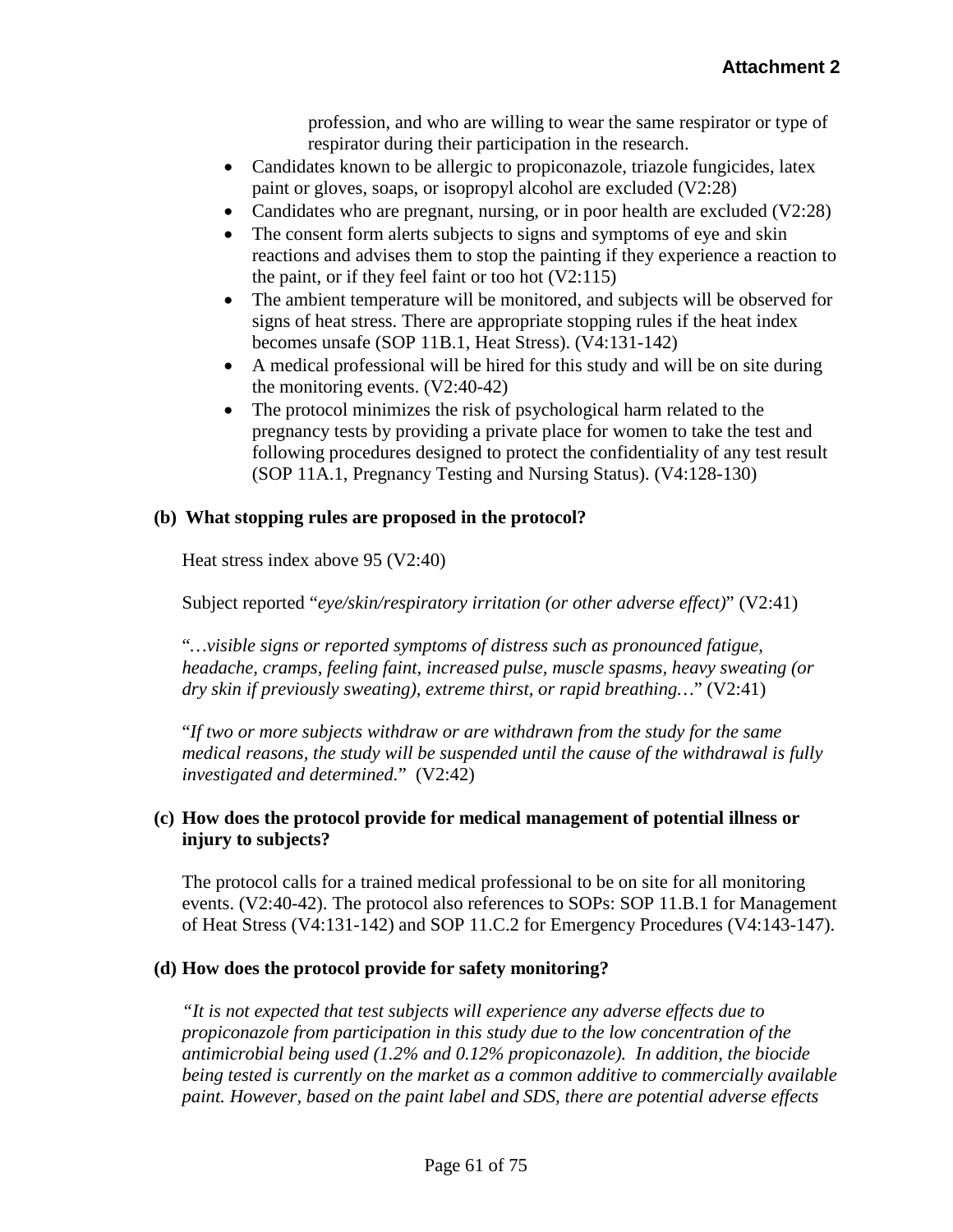*associated with the use of the paint. Exposure to the paint and the biocide preservative will be mitigated by the personal protective equipment that will be worn (two layers of clothing, an N95 filtering face piece respirator or half-face respirator, and safety glasses/goggles).* 

*"In the unlikely event that adverse effects are experienced, based on the paint SDS, they will most likely be eye irritation, skin irritation, or respiratory irritation. According to the SDS, overexposure can lead to eye irritation and upper respiratory irritation while prolonged contact with the skin can result in irritation. In addition, the paint SDS warns that in confined areas exposure to high concentration of paint vapors can cause headache, nausea, or dizziness. The paint label warns about exposure to crystalline silica and recommends increasing fresh air or wearing a respirator if the user experiences headaches, dizziness or eye-watering. The Wocosen® 500 SL label (50% propiconazole) indicates that the preservative can cause moderate eye irritation and is harmful if swallowed or absorbed through the skin. An eye wash station and soap and water will be available in case a subject experiences eye or skin irritation during the study.*

*"The extra layer of clothing (inner dosimeter) worn by subjects may increase the risk of heat-related illness. However, the possibility of heat stress will be minimized for subjects in this study due to the study being conducted indoors and the monitoring taking place in the winter or spring. If the temperature at the indoor study site exceeds 80 degrees Fahrenheit research personnel shall monitor the heat index, and stop subjects' work if the heat index exceeds 95. SOP AEATF II-11B describes the procedure for identification and control of heat stress. The poster "Controlling Heat Stress Made Simple" will be posted in the subject dressing area so that it is visible to subjects and research personnel at the field site.* 

*"The Study Director or designee will discuss the propiconazole and paint label safety warnings and heat stress with the subjects at the consent meeting and again just prior to participation in the study. Subjects will be instructed to inform the Study Director or research staff immediately if they feel ill, suffer eye or skin irritation or breathing difficulties or experience any other unanticipated adverse effects they feel may be related to the study during or following conduct of the study. The on-site medical professional will be available to assist should someone experience any adverse effects.*

*"The medical professional will examine the hands and face/neck of each test subject immediately prior to the monitoring period to ensure there are no existing abrasions, cuts or skin conditions that increase the risk of skin irritation during the painting activities or the hand and face/neck sampling. A member of the research team who is bilingual in English and Spanish will be present during monitoring events involving subjects whose preferred language is Spanish.* 

*"If a subject reports eye/skin/respiratory irritation (or other adverse effect) during the work period, they will be asked to immediately stop working. Research staff will then move the subject to a clean area and notify the on-site medical professional and Study*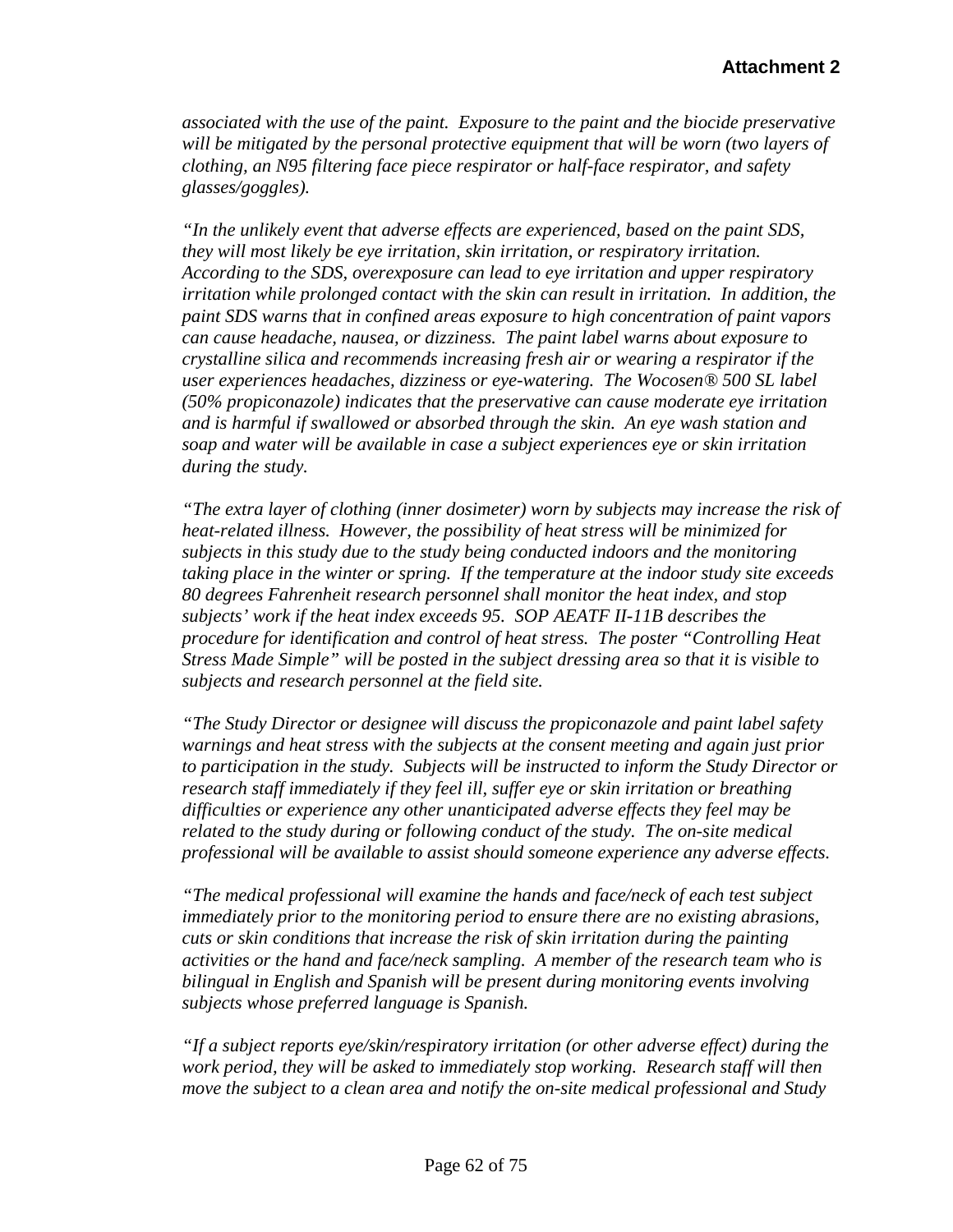*Director. If necessary the medical professional will assist the subject by gently washing affected area with water and soap or help administer the eye wash. The medical professional will determine whether additional medical treatment is necessary.* 

*"During the study, researchers will observe subjects for possible signs of early heat illness such as fatigue, dizziness, irritability, or decreased concentration especially if the subject has been working for several hours. If these symptoms are observed, the subjects will be asked whether they would like to rest for a moment. If they answer affirmatively, they will stop working, be given their choice of water or a sports drink and a chair, and the Study Director and on-site medical professional will be immediately contacted for further medical management instructions. If the subject answers negatively, he/she will be permitted to continue working, and frequently thereafter asked whether he/she would like to rest for a moment. Any affirmative answer will be handled as described above.* 

*"If subjects develop visible signs or report symptoms of distress such as pronounced fatigue, headache, cramps, feeling faint, increased pulse, muscle spasms, heavy sweating (or dry skin if previously sweating), extreme thirst, or rapid breathing, the subjects will be required to stop working immediately, and given their choice of water or a sports drink and a chair. The on-site medical professional will immediately be brought to the subject to give further medical management instructions and the Study Director and Study Monitor will be contacted. If the subject's condition appears to be serious, the medical professional will either call 911 or, accompanied by the Study Director or Principle Field Investigator, take the subject to the identified medical facility and allow the medical personnel to respond and treat the subject. The AEATF will pay for reasonable and appropriate medical treatment for a study-related injury or illness that is not paid for by the subject's own insurance or the insurance of a third party under which the subject is covered.* 

*"Study personnel will be instructed to inform the Study Director and medical professional immediately of any eye or skin irritation, respiratory irritation, heat stress, or unanticipated adverse effect observed or reported during conduct of the study. The medical management procedures set forth in SOP AEATF II-11C will be implemented for any instance where the subject's work is halted for medical reasons (other than solely because of a heat stress index above 95), and for any post-study reports of illness, eye, skin, or respiratory reactions or unanticipated adverse effects. If two or more subjects withdraw or are withdrawn from the study for the same medical reason, the study will be suspended until the cause of the withdrawal is fully investigated and determined. If two or more subjects develop an adverse skin reaction after they leave the study site, all subjects will be contacted by the Study Director to determine whether further medical management is appropriate.* 

*"The Study Director will maintain a record of adverse health observations and reports, and follow the Study Sponsor, IRB, and EPA policies for medical event reporting as described in SOPs 11C and 11F. Sufficient personnel will be present at the study site*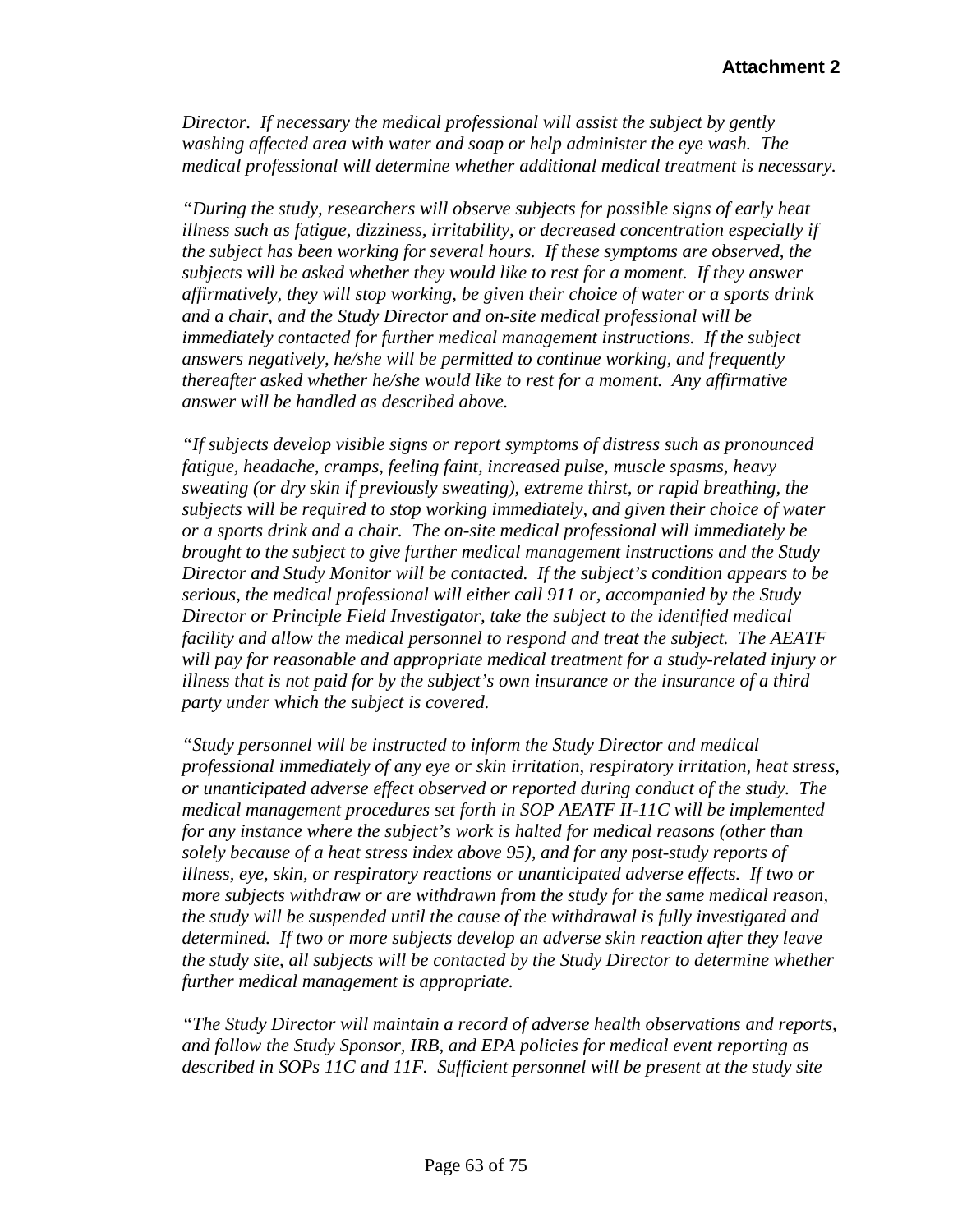*to maintain an appropriate level of technical support, scientific supervision, and observations relevant to the safety of test subjects." (V2:40-42)*

#### **(e) How does the protocol provide for post-exposure monitoring or follow-up? Is it of long enough duration to discover adverse events which might occur?**

The consent form states: *"If within 24 hours of your participation in the study you experience a skin reaction, respiratory irritation, eye reaction, or other physical injury that you believe is due to your participation in the study you should seek medical treatment and call the Study Director, Brian Lange, immediately at 1-877-298-7008."* (V2:116)

*"The medical management procedures set forth in SOP AEATF II-11C.1 will be implemented for any instance where the subject's work is halted for medical reasons (other than solely because of a heat stress index above 95), and for any post-study reports of illness, eye, skin, or respiratory reactions or unanticipated adverse effects. If two or more subjects withdraw or are withdrawn from the study for the same medical reason, the study will be suspended until the cause of the withdrawal is fully investigated and determined. If two or more subjects develop an adverse skin reaction after they leave the study site, all subjects will be contacted by the Study Director to determine whether further medical management is appropriate.* (V2:42) (SOP 11C.2 is located in Volume 4, pages 100-103)

EPA recommends that the Study Director consult with the medical professional before making a determination about whether further medical management is appropriate.

### **(f) How and by whom will medical care for research-related injuries to subjects be paid?**

The AEATF II will pay for injuries to subjects due to their participation in the study. As the informed consent form states: *"If you get hurt or sick while you are participating in this study, a nearby medical facility will provide care. If necessary, we will take you there. The AEATF II will pay for reasonable and appropriate medical treatment for a study-related injury or illness that is not paid for by your own insurance or insurance provided by your employer. The Study Director in consultation with the medical professional who will be present during the study and other key study and Task Force personnel will decide if you have an illness or injury that is due to your participation in the study. If within 24 hours of participation in the study you experience a skin reaction, respiratory irritation, eye reaction, or other physical injury that you believe is related to your participation in the study you should seek medical treatment and call the Study Director, Brian Lange, immediately at 1-877-298-7008.*" (V2:116)

#### **5. Benefits**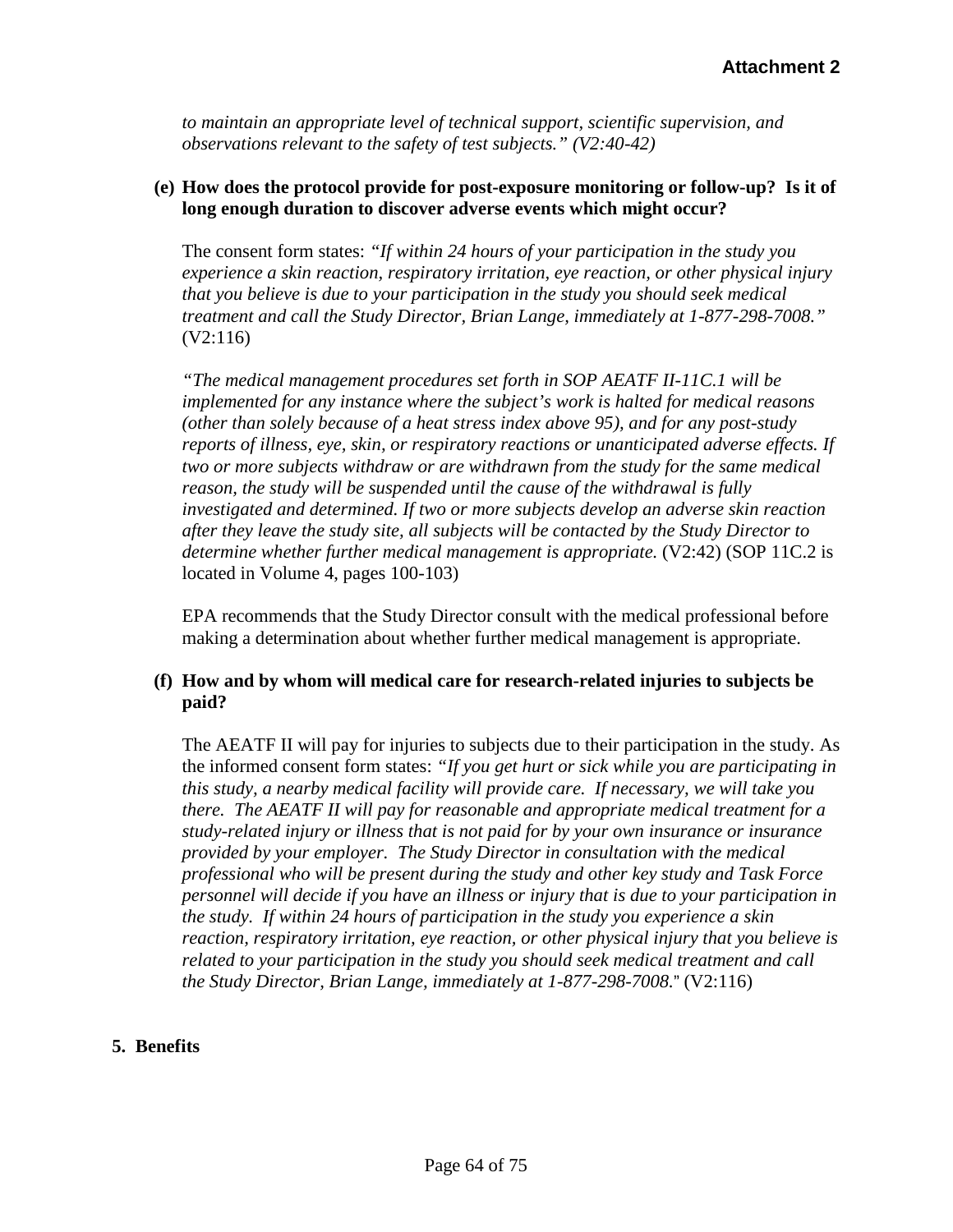### **(a) What benefits of the proposed research, if any, would accrue to individual subjects?**

There are no benefits to the subjects of participating in this research study.

# **(b) What benefits to society are anticipated from the information likely to be gained through the research?**

As a result of the data from this study, which will be used to inform risk assessments, society will benefit from the continued availability of antimicrobial pesticides used to preserve products.

EPA notes that the antimicrobial pesticide being monitored in this study is intended to represent biocides that are used as in-can preservatives to prevent microbes from spoiling the paint before it is applied. Registration of these in-can preservatives based on the data generated by this study can provide a societal benefit by allowing the use of water-based, low-VOC paints, which are more prone to spoilage than solvent containing paints.

*"The other benefit is that measuring exposure of workers in this research study will produce more reliable data about the potential dermal and inhalation exposure of painters applying paint containing an in-can preservative (antimicrobial pesticide) while using airless sprayers. The resulting data will improve the completeness and accuracy of the database used by industry and the EPA to assess exposure and risks to workers who are exposed to antimicrobial chemicals pesticides used in the preservation of paint and other in-can materials." (V2:24)*

# **(c) How would societal benefits be distributed? Who would benefit from the proposed research?**

Society, EPA, and registrants would benefit from this research. Society will benefit from the continued availability of antimicrobial pesticides used as materials preservatives. EPA will benefit from the submission of data that reduces uncertainty around the exposure experienced by those using airless sprayers to apply paint containing antimicrobials, allowing for more precise risk assessments. Registrants of antimicrobials will benefit because they will provide EPA with data on exposure that may aid in maintaining existing antimicrobial pesticide registrations and in registering new antimicrobials.

# **(d) What is the likelihood that the identified societal benefits would be realized?**

The research is very likely to produce more accurate and reliable information concerning exposure to people who apply paint using an airless sprayer, with resulting societal benefits in the form of more accurate and confident assessments of exposure and risk.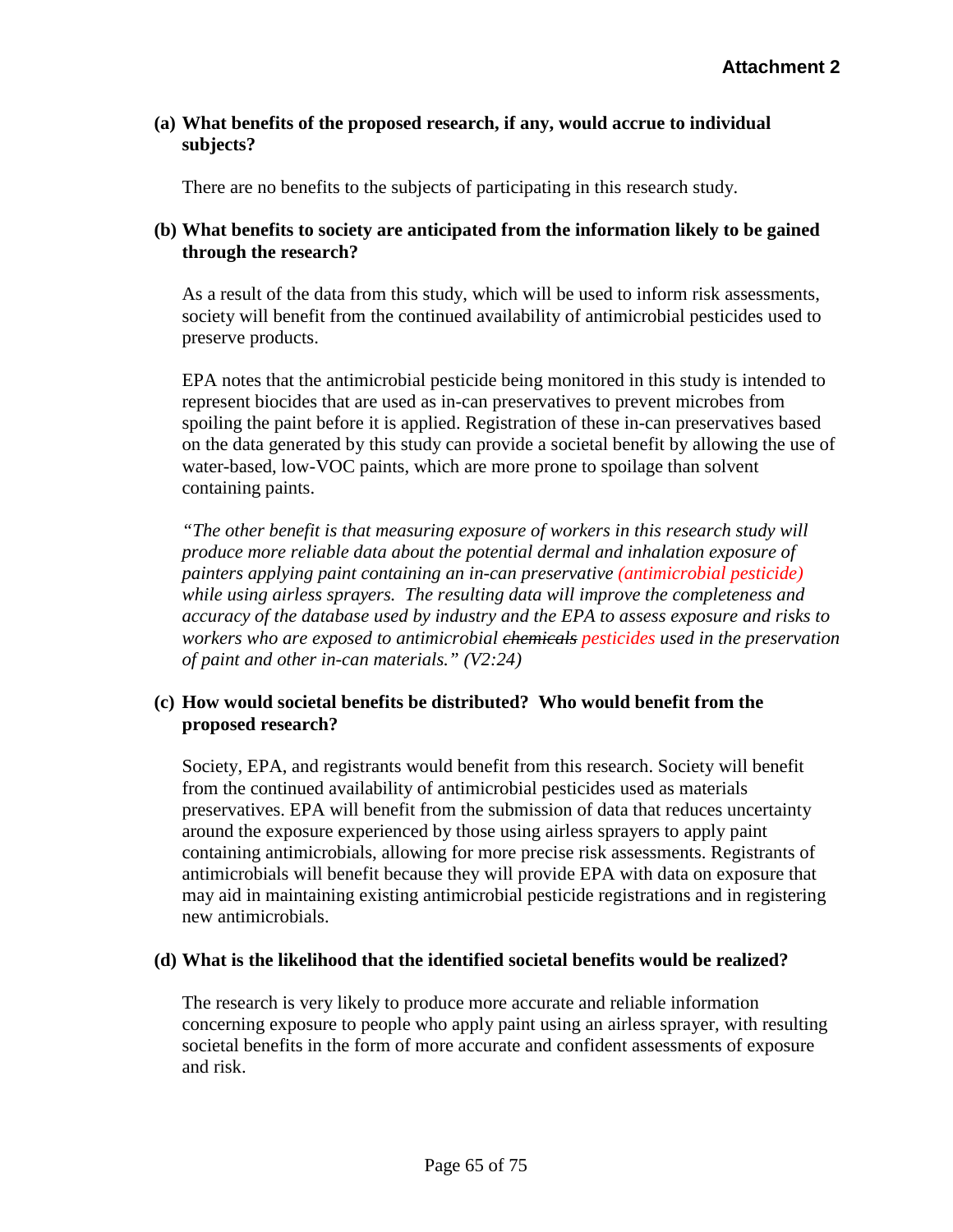#### **6. Risk/Benefit Balance: How do the risks to subjects weigh against the anticipated benefits of the research, to subjects or to society?**

The likely benefit to society in general, in the form of more accurate measurements of potential exposure to antimicrobial products, must be weighed against the risks to study participants. Antimicrobial products are widely used both by workers in occupational settings and the general public. Exposure data for this painting scenario meeting contemporary standards of reliability and quality will likely provide a significant benefit to society. Because the margins of exposure are acceptable for the antimicrobial product proposed for use in this research study, subjects are unlikely to experience toxic effects, and because procedures will be in place to minimize these and other risks to participants, the likelihood of serious adverse effects is very small. In summary, the risks to study participants from participating in this study are reasonable in light of the likely benefit to society of the knowledge to be gained.

### **7. Independent Ethics Review**

**(a) What IRB reviewed the proposed research?**

Schulman IRB.

### **(b) Is this IRB independent of the investigators and sponsors of the research?**

Yes.

# **(c) Is this IRB registered with OHRP?**

Yes.

# **(d) Is this IRB accredited? If so, by whom?**

Schulman IRB earned "Full Accreditation" from the [Association for the Accreditation](http://www.aahrpp.org/)  [of Human Research Protection Programs, Inc.](http://www.aahrpp.org/) (AAHRPP) in June 2008.

#### **(e) Does this IRB hold a Federal-Wide Assurance from OHRP?**

Yes.

# **(f) Are complete records of the IRB review as required by 40 CFR 26.1125 provided?**

Yes.

#### **(g) What standard(s) of ethical conduct would govern the work?**

This is a protocol for third-party research involving what EPA has interpreted to be intentional exposure of human subjects to a pesticide. The study is being conducted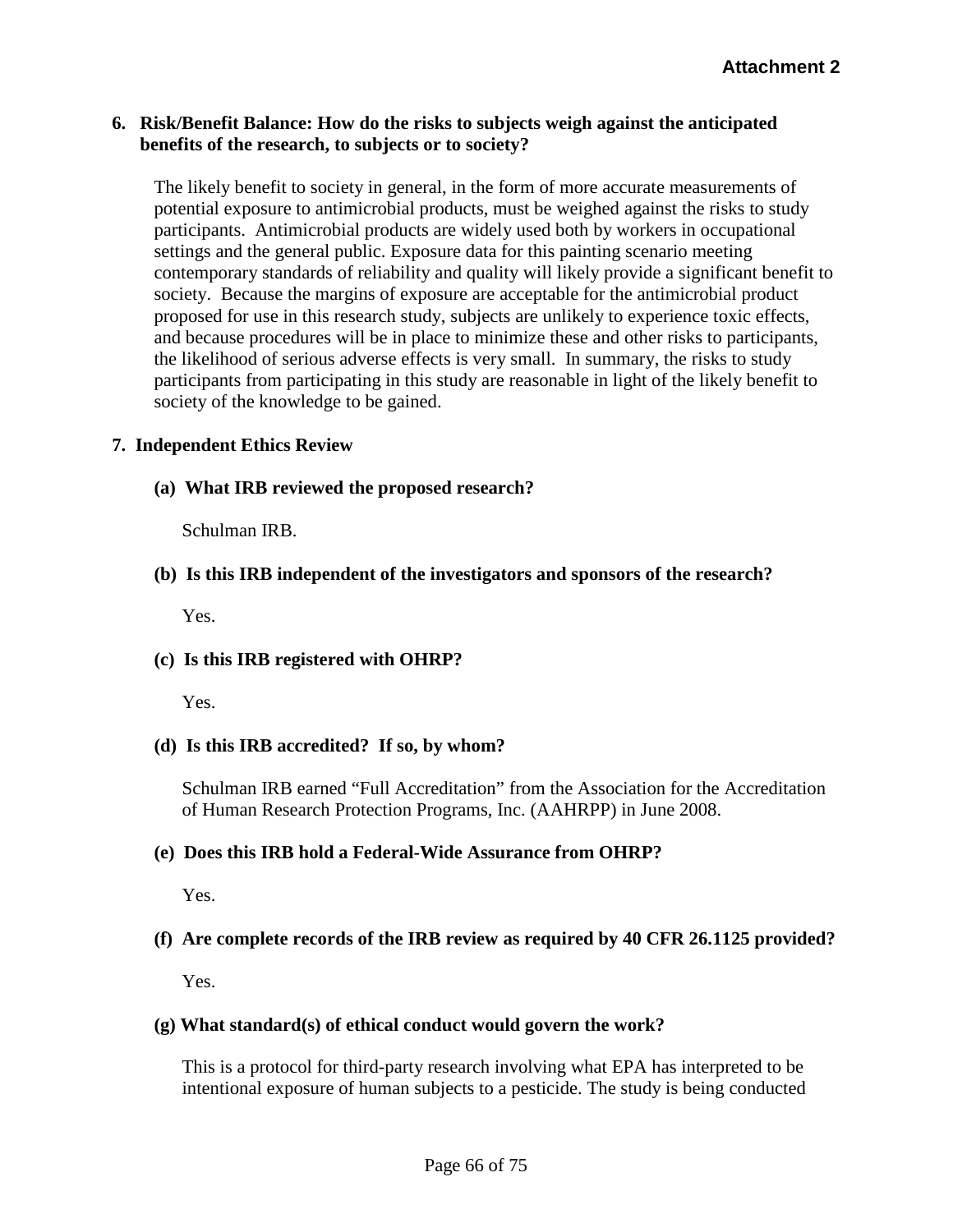with the intention of submitting the resulting data to EPA under the Federal Insecticide Fungicide and Rodenticide Act (FIFRA). Thus, the primary ethical standards applicable to this proposal are 40 CFR 26, Subparts K and L. In addition, the requirements of FIFRA §12(a)(2)(P) for fully informed, fully voluntary consent of subjects apply.

#### **8. Informed Consent**

**(a) Will free and fully voluntary informed consent be obtained from each prospective subject?**

Yes.

**(b) Will informed consent be appropriately documented, consistent with the requirements of 40 CFR §26.1117?** 

Yes. See Attachment 5.

**(c) Do the informed consent materials meet the requirements of 40 CFR §26.1116, including adequate characterization of the risks and discomforts to subjects from participation in the research, the potential benefits to the subject or others, and the right to withdraw from the research?**

Yes. See Attachment 4.

**(d) What is the literacy rate in English or other languages among the intended research subjects?**

Ability to speak and read English or Spanish is specified as a criterion for inclusion in the study.  $(V2:20)$ 

**(e) What measures are proposed to overcome language differences, if any, between investigators and subjects?**

*"A Spanish-speaking member researcher will be available at recruitment meetings to assist and ensure communication with anyone preferring Spanish over English. The subjects will be asked if they would like to have the meeting conducted in English or Spanish."* (V2:38)

Recruitment materials and all communications with potential subjects will be available in English and Spanish as it is anticipated that the population of interest may include some Spanish-speakers. In addition, a copy of the poster entitled "Controlling Heat Stress Made Simple" in English and Spanish will be posted in the subjects' dressing area.

# **(f) What measures are proposed to ensure subject comprehension of risks and discomforts?**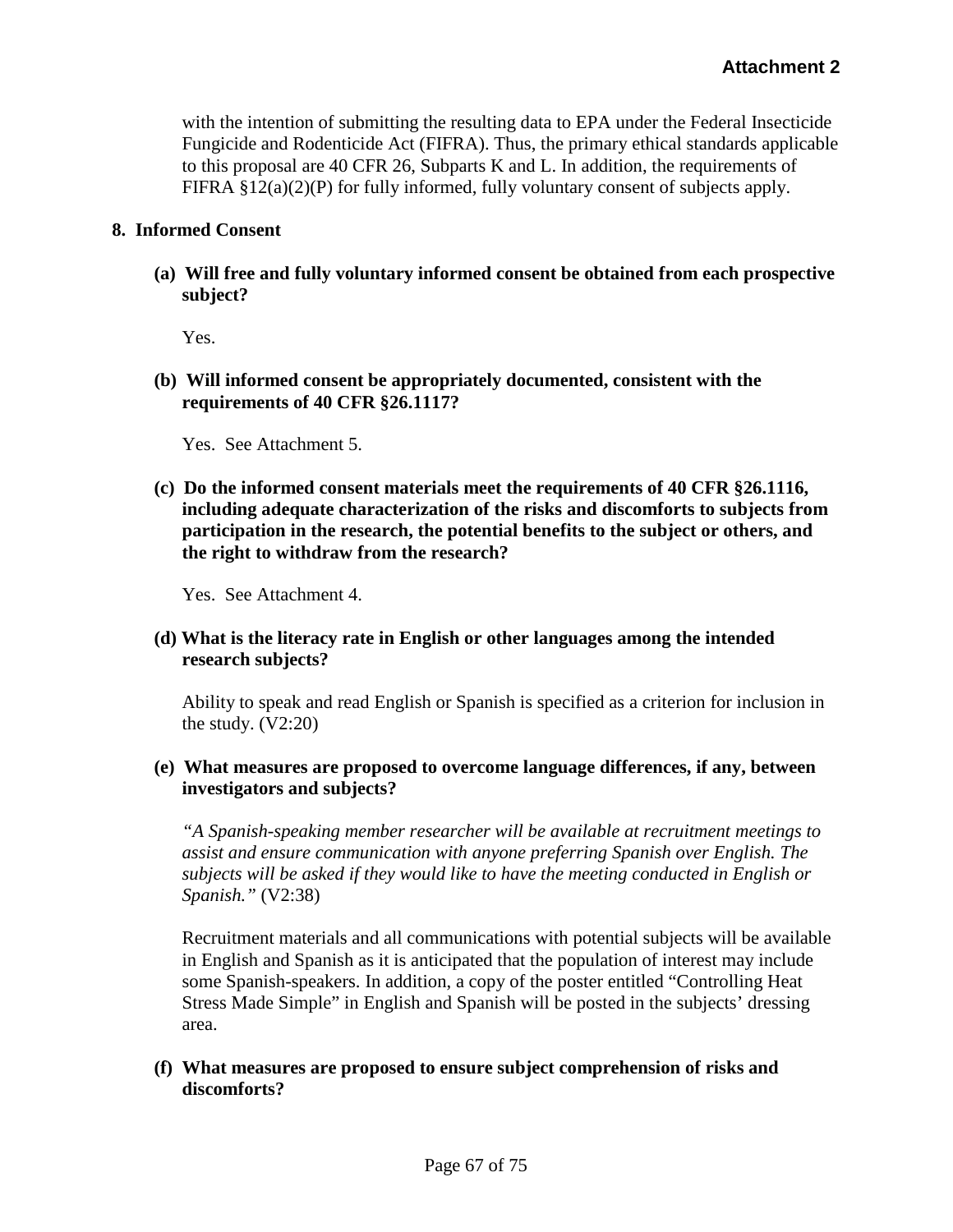All written recruitment, consent, and risk communication materials will be available in both English and Spanish (including consent form, recruiting materials, flyers, and poster titled "Controlling Heat Stress Made Simple"). (V2:18)

During the private consent meeting, the researcher will provide each volunteer with a full overview of the study, participation requirements, any potential risks and benefits, alternatives to participation, etc. To make sure that the potential subjects understand what is being asked of them, a short list of standardized questions requiring a response will be asked of each potential subject (SOP AEATF II-11J.1). (V4:159)

SOP AEATFII-11J.1 provides the following with respect to ensuring subject comprehension:

#### *"3.0 Ensuring Comprehension*

- *"3.1 During the consent process, time will be allocated for questions and answers. The IRB-approved Consent Form (and all supporting documents, except product labels and MSDS forms) will be presented in English or an alternative language (e.g. Spanish if they cannot read English) to the subject. Alternative language specifications will be protocol specific and dependent on the demographics of where the study is conducted; further information is provided in the Governing document of the AEATF II. All sections of the Consent Form must be explained in detail to the subject.*
- *"3.2 When the person obtaining consent is finished, he/she must ascertain whether the potential subjects really understand the procedures, requirements, and risks associated with participation in the study. This assessment of comprehension will be done by asking specific questions of the potential subjects to indicate their understanding of key issues. The form in Attachment 11-J-1 will be used to establish general understanding of the informed consent form and what is being asked of the volunteer. This must be filled out for each study participant and retained with their signed consent form.*
- *"3.3 If after this process the subject demonstrates comprehension of the material, meets the requirements, and wants to participate, he/she will be asked to sign and date the Consent Form. Once the form is signed, the person obtaining consent will provide a copy of the signed form to the subject. If the subject needs more time to decide on his participation, he can take the unsigned consent form home and set up a follow-up appointment.*
- *"3.4 The Study Director (or designee) obtaining the consent will not sign the Consent Form unless he/she believes that the process has been free of coercion or undue influence and that the candidate fully understands the information presented."* (V4:157)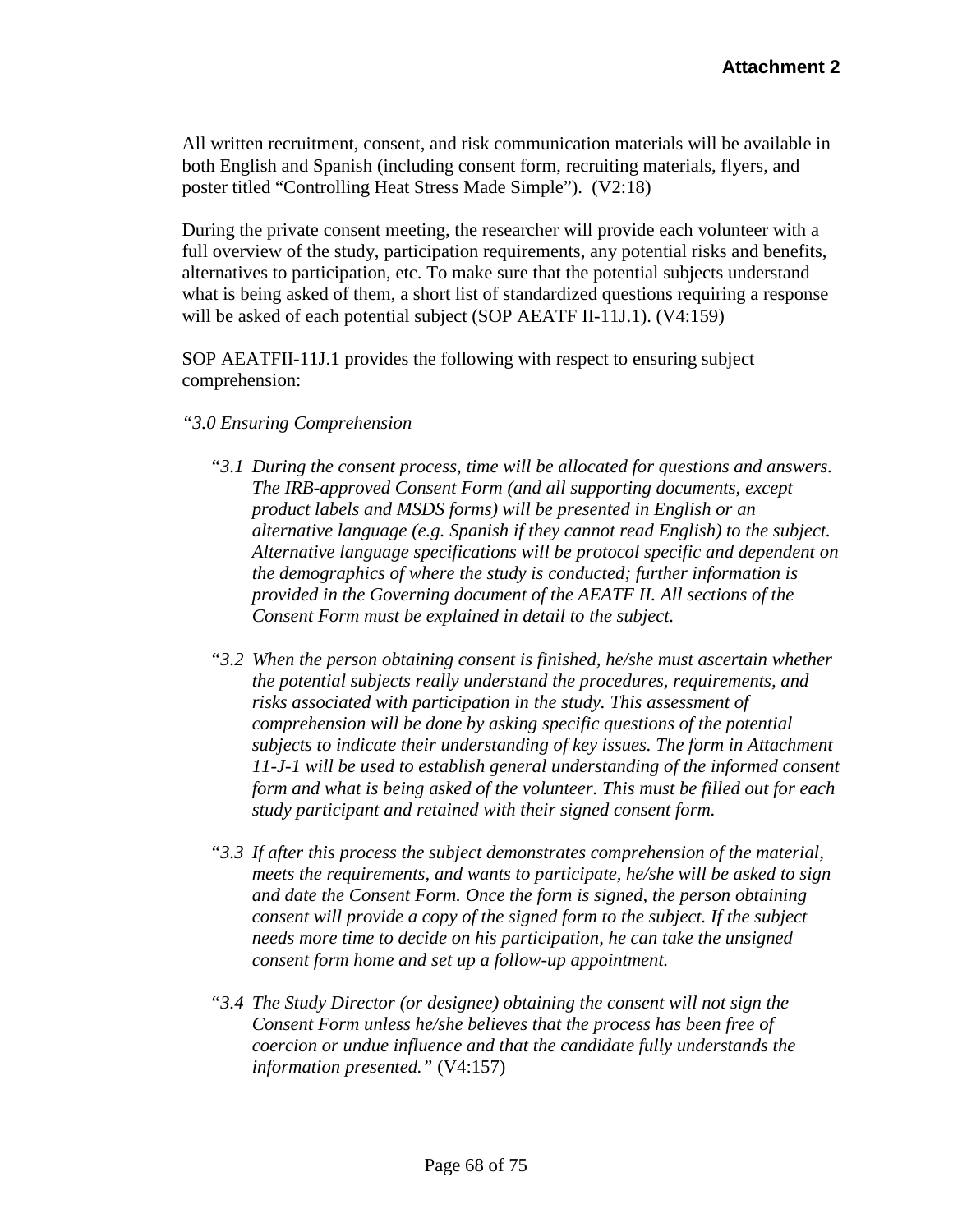### **(g)What specific procedure will be followed to inform prospective subjects and to seek and obtain their consent?**

Please see the text quoted from SOP AEATFII-11J.1, above

### **(h) What measures are proposed to ensure fully voluntary participation and to avoid coercion or undue influence?**

Recruiting will take place through advertisements in newspapers, not through the workplace, thus removing the possibility of coercion or undue influence exerted by an employer.

SOP AEATF II-11J.1 states: *"The Study Director (or designee) obtaining the consent will not sign the Consent Form unless he/she believes that the process has been free of coercion or undue influence and that the candidate fully understands the information presented."* (V4:157)

The consent form states: *"If you decide to be in this study it will be because you want to. There will be no direct benefit to you if you do decide to participate and no harm to you if you decide not to. The choice is up to you."* (V2:117)

### **9. Respect for Subjects**

### **(a) How will information about prospective and enrolled subjects be managed to ensure their privacy?**

*"Subjects' names will not be revealed in the final report or in the field trial notebook; instead information relating to each subject will be done using the subject identification code only. Records correlating subject names to their identification codes and personal information such as the signed consent forms and Subject Qualification Worksheets will be kept separately from the field trial notebook in another study file clearly marked "CONFIDENTIAL". This file will be kept in a secure location (i.e., locked file cabinet) at the field test site with limited access as described in SOP 11J.1 until transferred to Quality Associates Inc. in Maryland for archiving." (V2:36)*

*"The study subjects will not be photographed at any time while changing into or out of the dosimetry clothing. Photos in the final report will not show faces or identifying marks such as tattoos to preserve anonymity of participants." (V2:49)*

EPA recommends adding the following to the protocol in Section X.B., Risks to the Subjects: "*In order to minimize the psychological stress, women will be given a private place to take the test, a female member of the study team will verify the test result, and the Study Director will ensure confidentiality of any test result. The results of the test will not be discussed with or released to anyone beyond the verifying study team member, Study Director, and subject. The confidentiality of the pregnancy testing will be discussed during the consent process.*"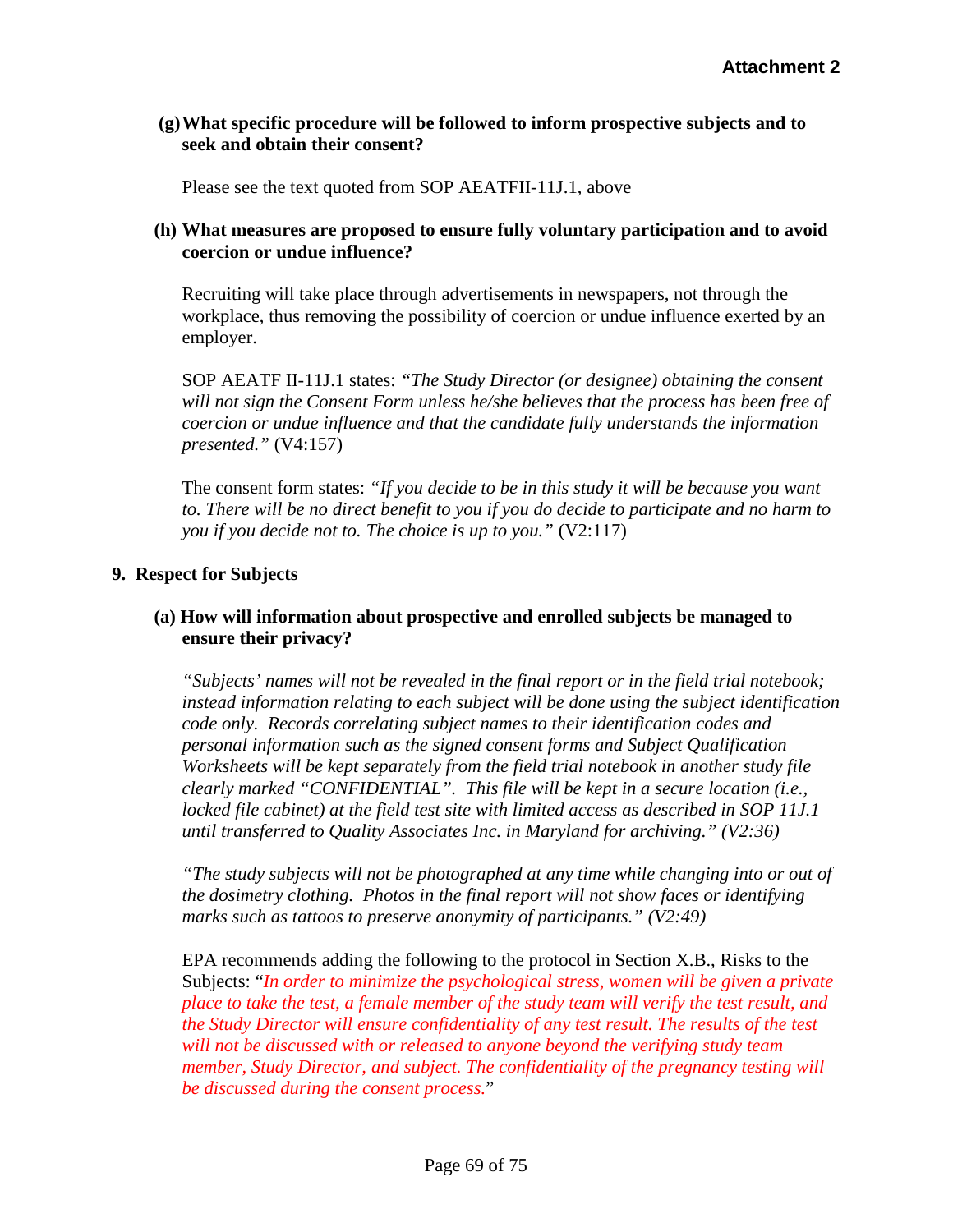## **(b) How will subjects be informed of their freedom to withdraw from the research at any time without penalty?**

The protocol notes that subjects will be informed at multiple points about their freedom to withdraw from the study at any point without penalty.

Potential subjects will be informed through reading the consent form and the discussion with the study personnel during the consent meeting: *"You are free to withdraw from this study at any time, for any reason. Simply tell any member of the research team that you no longer want to participate. If you decide not to participate in this study or to withdraw from it at any time, you will not be penalized or reprimanded in any way."* (V2:118)

During the preparations on the day of the monitoring event, subjects will also be reminded: *"The research team will review with you what will happen during the study and you'll have another chance to ask questions. We will remind you that you may change your mind about being in the study at any time before or after the study begins. All you need to do is tell us you've changed your mind. There will be no penalty of any kind to you if you decide to withdraw from the study." (V2:113)*

### **(c) How will subjects who decline to participate or who withdraw from the research be dealt with?**

*"Potential subjects who attend the informed consent meeting whether they decide to participate or not will be paid \$20 in cash for their time and inconvenience. Subjects who qualify, sign the informed consent form, and report to the study site on their assigned day, will receive \$200 in cash for their time and inconvenience when they leave the study site, whether they are monitored or not. In the case of the 4 alternates, they will be compensated \$200 whether they are called in form monitoring or not."* (V2:39-40)

#### **References**

D365243. (2009) Propiconazole – Toxicological Review and Dermal Absorption Factor Determination for the Proposed Increase in Application Rate for Use in Paints and Stains. Memorandum from Jenny J. Tao to Stacey Grigsby. USEPA. DB Barcode D365243. Dated November 23, 2009. Attachment Data Evaluation Record (DER) for MRID 47736303.

D426494. (2015) Propiconazole Human Health Risk Assessment for the New Uses of Propiconazole on dill, leafy brassicas crop subgroup 5B, ti palm, watercress, and quinoa, along with expansion to fruit, stone, group 12-12; except plum, and nut, tree, group 14-12. Memorandum from Thurston G. Morton to Sidney Jackson/Barbara Madden. USEPA. DP Barcode D426494. Dated December 2, 2015.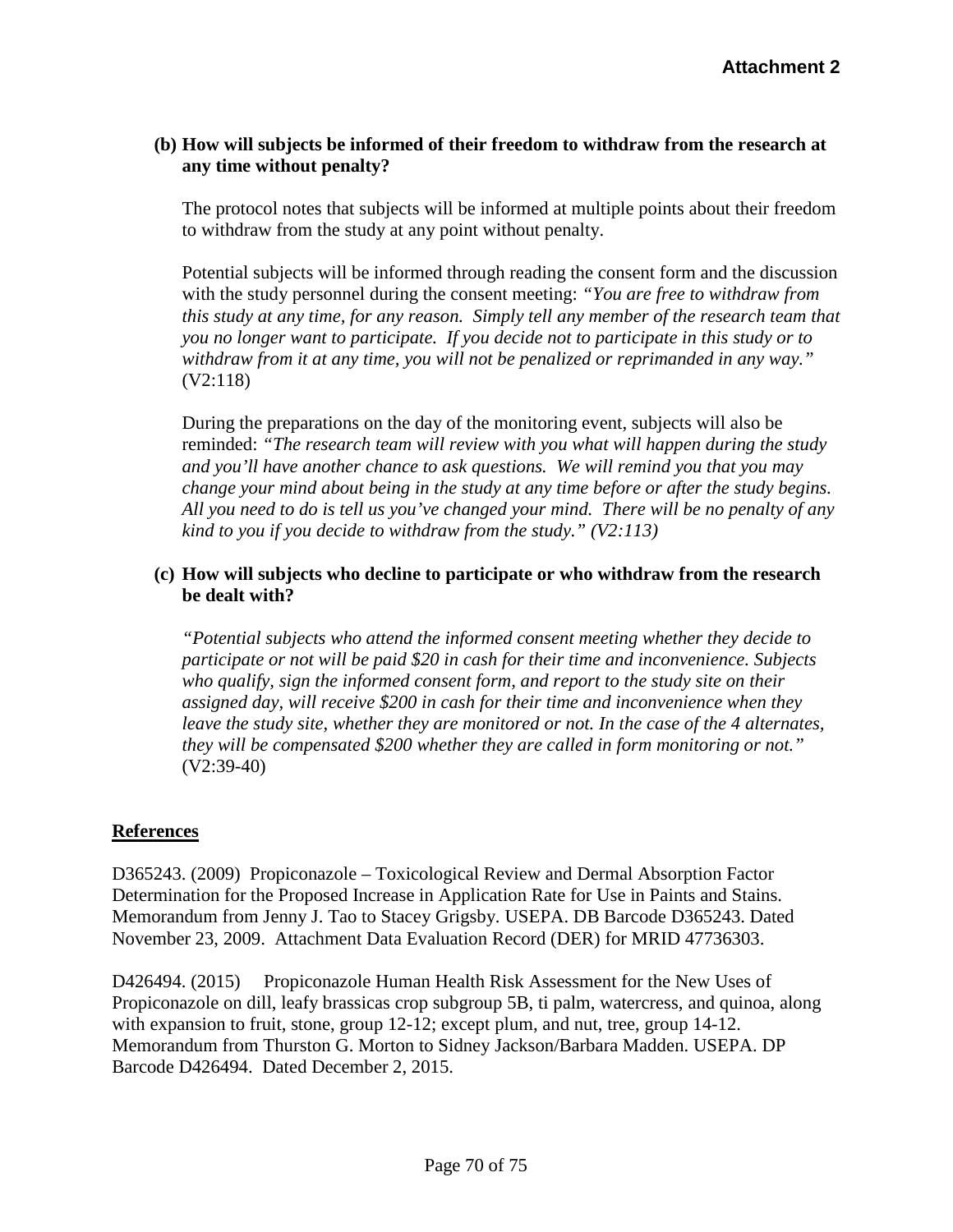Formella, T. (1995) Potential Exposure of Workers to Chlorothalonil when Handling and Applying Paint Containing Chlorothalonil: Lab Project Number: 94-0204: ISKB-1894-002-02: 5227-94-0204-CR-001. Unpublished study prepared by Ricerca, Inc. 272 p. MRID 43600102.

Leighton 2011. Propiconazole: Update of the Paint & Stain Risk Assessment based on New Dermal Absorption Data. Memorandum from Timothy Leighton to Rebecca von dem Hagen, USEPA. DP Barcode 393026. Dated August 23, 2011.

MRID 46250701: Hassler, S. (2000) The in vitro Percutaneous Absorption of (Phenyl-U- (Carbon 14)) CGA 64250 Formulated as Tilt 250 EC (A-6097 K) Through Rat and Human Epidermis: Propiconazole: Final Report. Project Number: 044AM02. Unpublished study prepared by Novartis Crop Protection, AG.

MRID 47736503: McClanahan, R. (2008) Propiconazole in Paints and Stains - In Vivo Dermal Penetration in Rats: Final Report. Project Number: 021081/1, 021801, T002914/06. Unpublished study prepared by Ricerca Biosciences, LLC.

Parkin, R. T. "April 8-9, 2014 EPA Human Studies Review Board Meeting Report." Dated June 25, 2014. [https://www.epa.gov/sites/production/files/2014-11/documents/hsrb-final-report-april-](https://www.epa.gov/sites/production/files/2014-11/documents/hsrb-final-report-april-2014-meeting.pdf)[2014-meeting.pdf](https://www.epa.gov/sites/production/files/2014-11/documents/hsrb-final-report-april-2014-meeting.pdf)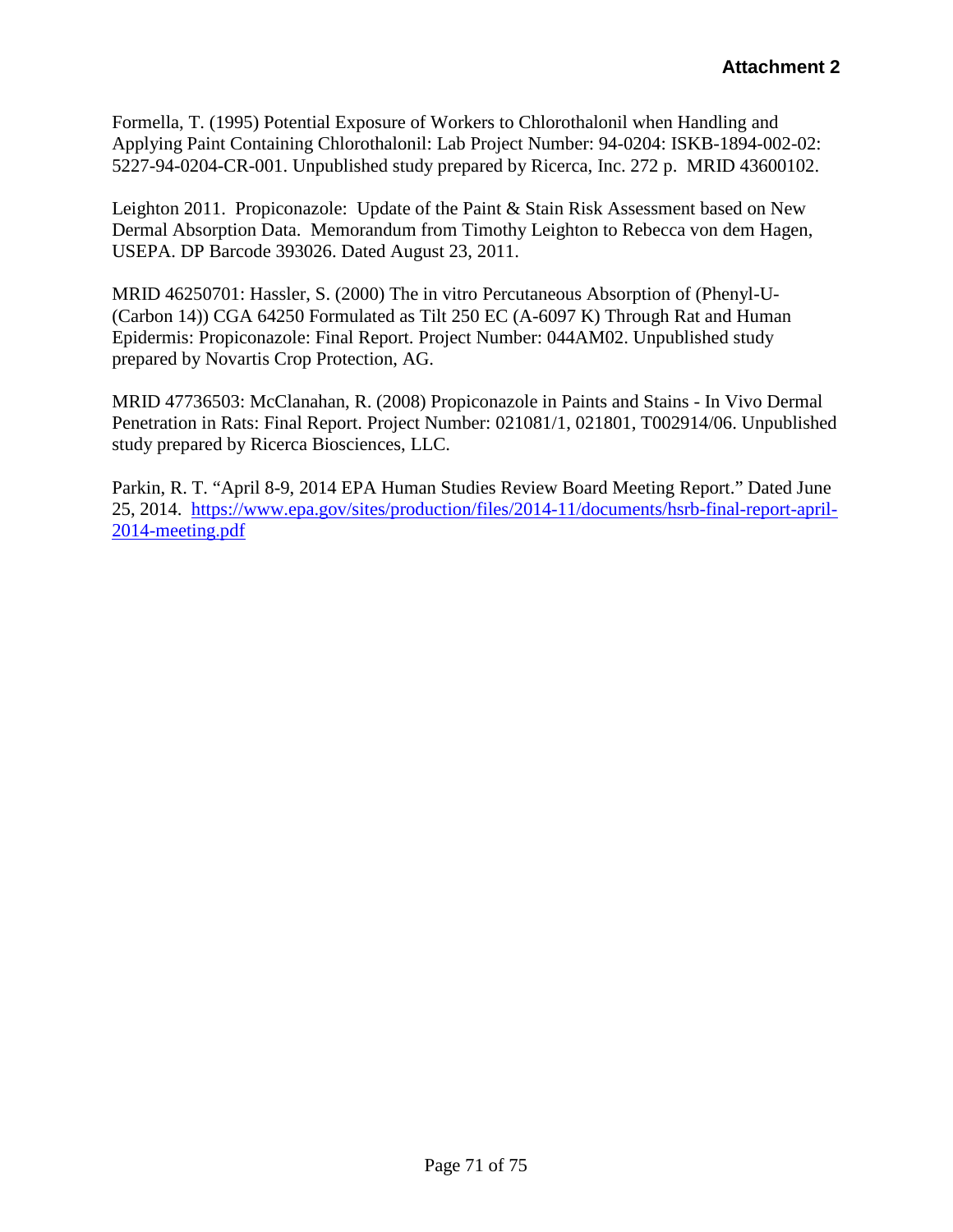### **§ 26.1111 Criteria for IRB approval of research AEATF II Airless Sprayer Study Scenario/Protocol AEA10: August 21, 2017**

| <b>Criterion</b>                                                                                                                                                                                                                                                                                                                                                                                                                                                                                                                                                                                                                                                                                         | Y/N | <b>Comment/Page Reference</b> |
|----------------------------------------------------------------------------------------------------------------------------------------------------------------------------------------------------------------------------------------------------------------------------------------------------------------------------------------------------------------------------------------------------------------------------------------------------------------------------------------------------------------------------------------------------------------------------------------------------------------------------------------------------------------------------------------------------------|-----|-------------------------------|
| $(a)(1)(i)$ Risks to subjects are minimized by using procedures which are consistent with<br>sound research design and which do not unnecessarily expose subjects to risk.                                                                                                                                                                                                                                                                                                                                                                                                                                                                                                                               | Y   |                               |
| (a)(1)(ii) Risks to subjects are minimized, whenever appropriate, by using procedures<br>already being performed on the subjects for diagnostic or treatment purposes.                                                                                                                                                                                                                                                                                                                                                                                                                                                                                                                                   | n/a |                               |
| (a)(2) Risks to subjects are reasonable in relation to anticipated benefits, if any, to<br>subjects, and the importance of the knowledge that may reasonably be expected to<br>result. In evaluating risks and benefits, the IRB should consider only those risks and<br>benefits that may result from the research (as distinguished from risks and benefits<br>subjects would receive even if not participating in the research). The IRB should not<br>consider possible long-range effects of applying knowledge gained in the research (for<br>example, the possible effects of the research on public policy) as among those<br>research risks that fall within the purview of its responsibility. | Y   |                               |
| (a)(3) Selection of subjects is equitable, taking into account the purposes of the<br>research and the setting in which it will be conducted, and being particularly cognizant<br>of the special problems of research involving vulnerable populations, such as<br>prisoners, mentally disabled persons, or economically or educationally disadvantaged<br>persons.                                                                                                                                                                                                                                                                                                                                      | Y   |                               |
| (a)(4) Informed consent will be sought from each prospective subject or the subject's<br>legally authorized representative, in accordance with, and to the extent required by<br>§26.1116.                                                                                                                                                                                                                                                                                                                                                                                                                                                                                                               | Y   |                               |
| (a)(5) Informed consent will be appropriately documented, in accordance with, and to<br>the extent required by §26.1117.                                                                                                                                                                                                                                                                                                                                                                                                                                                                                                                                                                                 | Y   |                               |
| (a)(6) When appropriate, the research plan makes adequate provision for monitoring<br>the data collected to ensure the safety of subjects.                                                                                                                                                                                                                                                                                                                                                                                                                                                                                                                                                               | Y   |                               |
| (a)(7) When appropriate, there are adequate provisions to protect the privacy of<br>subjects and to maintain the confidentiality of data.                                                                                                                                                                                                                                                                                                                                                                                                                                                                                                                                                                | Y   |                               |
| (b) When some or all of the subjects are likely to be vulnerable to coercion or undue<br>influence, additional safeguards have been included in the study to protect the rights<br>and welfare of these subjects.                                                                                                                                                                                                                                                                                                                                                                                                                                                                                        | Y   |                               |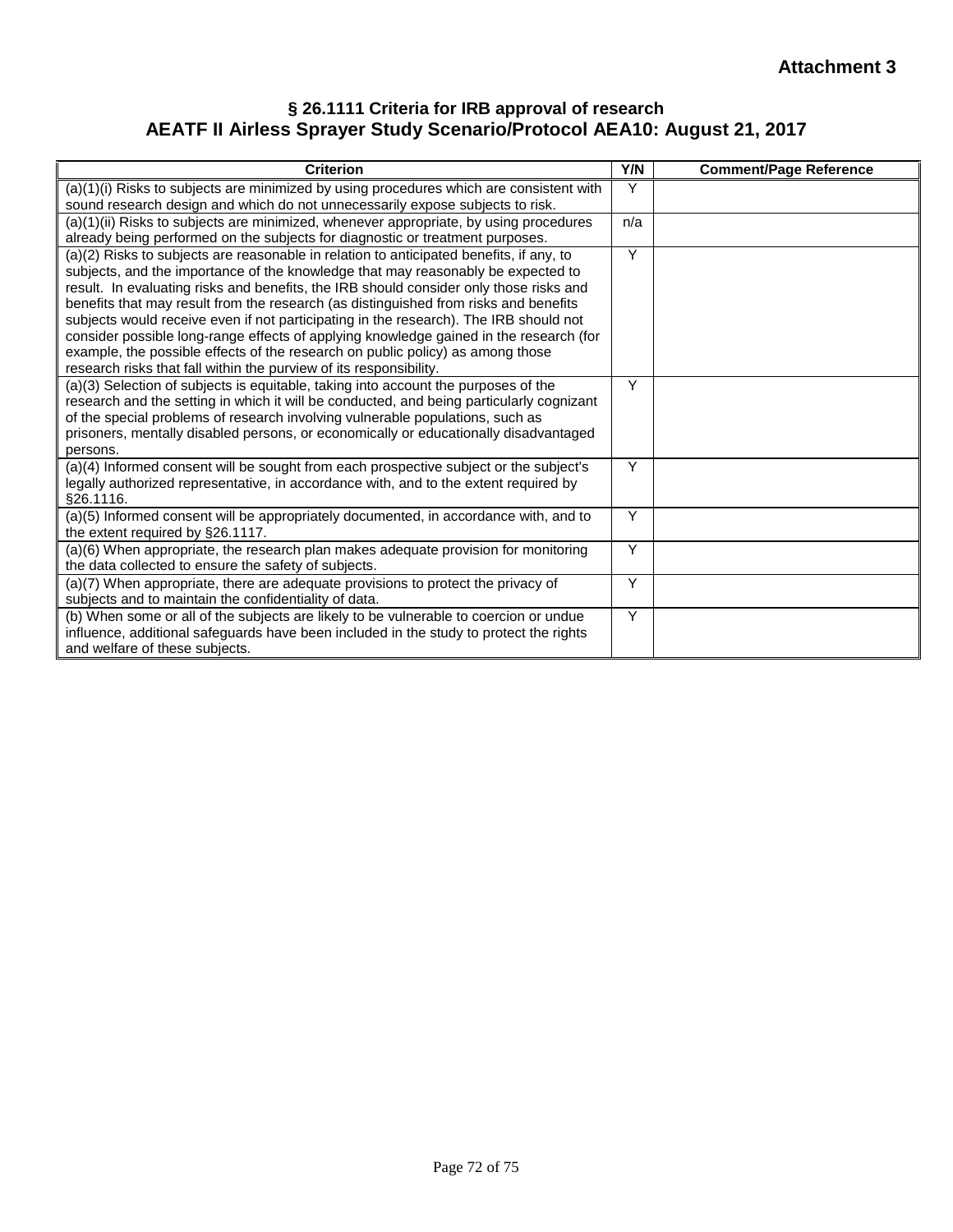## **§26.1116 General requirements for informed consent AEATF II Airless Sprayer Study Scenario/Protocol AEA10: August 21, 2017**

| <b>Criterion</b>                                                                                                           |                                                                                                                                                                                | Y/N | <b>Comments</b>                   |  |  |  |
|----------------------------------------------------------------------------------------------------------------------------|--------------------------------------------------------------------------------------------------------------------------------------------------------------------------------|-----|-----------------------------------|--|--|--|
| No investigator may involve a human being as a subject in research covered by this                                         |                                                                                                                                                                                |     |                                   |  |  |  |
|                                                                                                                            | subpart unless the investigator has obtained the legally effective informed consent of the                                                                                     |     |                                   |  |  |  |
|                                                                                                                            | subject or the subject's legally authorized representative                                                                                                                     | Y   |                                   |  |  |  |
| An investigator shall seek such consent only under circumstances that provide the                                          |                                                                                                                                                                                |     |                                   |  |  |  |
|                                                                                                                            | prospective subject or the representative sufficient opportunity to consider whether or not<br>to participate and that minimize the possibility of coercion or undue influence |     |                                   |  |  |  |
|                                                                                                                            | The information that is given to the subject or the representative shall be in language                                                                                        | Υ   |                                   |  |  |  |
|                                                                                                                            | understandable to the subject or the representative                                                                                                                            |     |                                   |  |  |  |
|                                                                                                                            | No informed consent, whether oral or written, may include any exculpatory language                                                                                             | Y   |                                   |  |  |  |
|                                                                                                                            | through which the subject or the representative is made to waive or appear to waive any of                                                                                     |     |                                   |  |  |  |
| the subject's legal rights, or releases or appears to release the investigator, the sponsor,                               |                                                                                                                                                                                |     |                                   |  |  |  |
|                                                                                                                            | the institution or its agents from liability for negligence                                                                                                                    |     |                                   |  |  |  |
|                                                                                                                            | (1) A statement that the study involves research, an explanation of the                                                                                                        | Y   |                                   |  |  |  |
|                                                                                                                            | purposes of the research and the expected duration of the subject's                                                                                                            |     |                                   |  |  |  |
|                                                                                                                            | participation, a description of the procedures to be followed, and identification                                                                                              |     |                                   |  |  |  |
|                                                                                                                            | of any procedures which are experimental                                                                                                                                       |     |                                   |  |  |  |
|                                                                                                                            | (2) A description of any reasonably foreseeable risks or discomforts to the                                                                                                    | Υ   |                                   |  |  |  |
|                                                                                                                            | subject<br>(3) A description of any benefits to the subject or to others which may                                                                                             | Y   |                                   |  |  |  |
|                                                                                                                            | reasonably be expected from the research                                                                                                                                       |     |                                   |  |  |  |
|                                                                                                                            | (4) A disclosure of appropriate alternative procedures or courses of treatment,                                                                                                | n/a |                                   |  |  |  |
|                                                                                                                            | if any, that might be advantageous to the subject                                                                                                                              |     |                                   |  |  |  |
|                                                                                                                            | (5) A statement describing the extent, if any, to which confidentiality of records                                                                                             | Y   |                                   |  |  |  |
|                                                                                                                            | identifying the subject will be maintained                                                                                                                                     |     |                                   |  |  |  |
|                                                                                                                            | (6) For research involving more than minimal risk, an explanation as to                                                                                                        | Υ   | Although research doesn't involve |  |  |  |
|                                                                                                                            | whether any compensation and an explanation as to whether any medical                                                                                                          |     | more than minimal risk,           |  |  |  |
|                                                                                                                            | treatments are available if injury occurs and, if so, what they consist of, or                                                                                                 |     | compensation and treatment of     |  |  |  |
|                                                                                                                            | where further information may be obtained                                                                                                                                      |     | injuries are described.           |  |  |  |
|                                                                                                                            | (7) An explanation of whom to contact for answers to pertinent questions                                                                                                       | Y   |                                   |  |  |  |
|                                                                                                                            | about the research and research subjects' rights, and whom to contact in the<br>event of a research-related injury to the subject                                              |     |                                   |  |  |  |
|                                                                                                                            | (8) A statement that participation is voluntary, refusal to participate will involve                                                                                           | Υ   |                                   |  |  |  |
|                                                                                                                            | no penalty or loss of benefits to which the subject is otherwise entitled, and the                                                                                             |     |                                   |  |  |  |
| (a) In seeking informed consent the following information<br>shall be provided to each subject                             | subject may discontinue participation at any time without penalty or loss of                                                                                                   |     |                                   |  |  |  |
|                                                                                                                            | benefits to which the subject is otherwise entitled                                                                                                                            |     |                                   |  |  |  |
| shall also be<br>each subject                                                                                              | (1) A statement that the particular treatment or procedure may involve risks to                                                                                                | Υ   |                                   |  |  |  |
|                                                                                                                            | the subject (or to the embryo or fetus, if the subject may become pregnant)                                                                                                    |     |                                   |  |  |  |
|                                                                                                                            | which are currently unforeseeable                                                                                                                                              |     |                                   |  |  |  |
|                                                                                                                            | (2) Anticipated circumstances under which the subject's participation may be                                                                                                   | Υ   |                                   |  |  |  |
|                                                                                                                            | terminated by the investigator without regard to the subject's consent                                                                                                         |     |                                   |  |  |  |
| (b) When appropriate, one or<br>more of the following elements<br>of information shall also be<br>provided to each subject | (3) Any additional costs to the subject that may result from participation in the                                                                                              | Υ   |                                   |  |  |  |
|                                                                                                                            | research<br>(4) The consequences of a subject's decision to withdraw from the research                                                                                         | Y   |                                   |  |  |  |
|                                                                                                                            | and procedures for orderly termination of participation by the subject                                                                                                         |     |                                   |  |  |  |
|                                                                                                                            | (5) A statement that significant new findings developed during the course of                                                                                                   | n/a |                                   |  |  |  |
|                                                                                                                            | the research which may relate to the subject's willingness to continue                                                                                                         |     |                                   |  |  |  |
|                                                                                                                            | participation will be provided to the subject                                                                                                                                  |     |                                   |  |  |  |
|                                                                                                                            | (6) The approximate number of subjects involved in the study                                                                                                                   | Y   |                                   |  |  |  |
| (e) If the research involves intentional exposure of subjects to a pesticide, the subjects of                              |                                                                                                                                                                                |     |                                   |  |  |  |
| the research must be informed of the identity of the pesticide and the nature of its pesticidal                            |                                                                                                                                                                                |     |                                   |  |  |  |
| function.                                                                                                                  |                                                                                                                                                                                |     |                                   |  |  |  |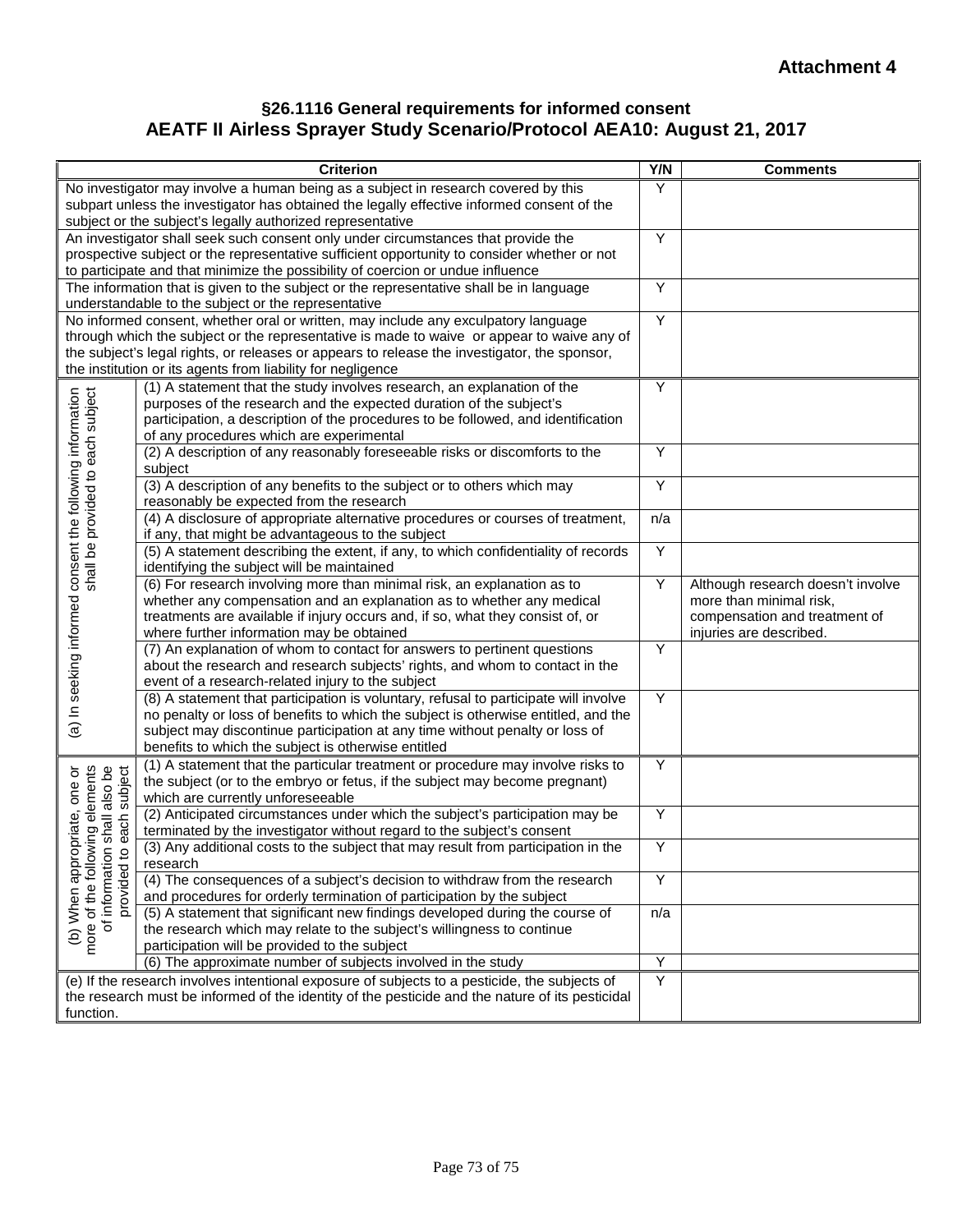## **§26.1117 Documentation of informed consent AEATF II Airless Sprayer Study Scenario/Protocol AEA10: August 21, 2017**

| <b>Criterion</b>                                                                                                                                                                                                                                                                                                                                                                                                                                                                                                                                                                                                                                                                                                                                                                                                        | Y/N | <b>Comments</b> |
|-------------------------------------------------------------------------------------------------------------------------------------------------------------------------------------------------------------------------------------------------------------------------------------------------------------------------------------------------------------------------------------------------------------------------------------------------------------------------------------------------------------------------------------------------------------------------------------------------------------------------------------------------------------------------------------------------------------------------------------------------------------------------------------------------------------------------|-----|-----------------|
| (a) Informed consent shall be documented by the use of a written consent form<br>approved by the IRB and signed by the subject or the subject's legally authorized<br>representative. A copy shall be given to the person signing the form.                                                                                                                                                                                                                                                                                                                                                                                                                                                                                                                                                                             | Y   |                 |
| (b)(1) The consent form may be a written consent document that embodies the<br>elements of informed consent required by §26.1116. This form may be read to the<br>subject or the subject's legally authorized representative, but in any event, the<br>investigator shall give either the subject or the representative adequate opportunity<br>to read it before it is signed; or                                                                                                                                                                                                                                                                                                                                                                                                                                      | ٧   |                 |
| (b)(2) The consent form may be a short form written consent document stating that<br>the elements of informed consent required by §26.1116 have been presented orally<br>to the subject or the subject's legally authorized representative. When this method<br>is used, there shall be a witness to the oral presentation. Also, the IRB shall approve<br>a written summary of what is to be said to the subject or the representative. Only the<br>short form itself is to be signed by the subject or the representative. However, the<br>witness shall sign both the short form and a copy of the summary, and the person<br>actually obtaining consent shall sign a copy of the summary. A copy of the summary<br>shall be given to the subject or the representative, in addition to a copy of the short<br>form. | n/a |                 |